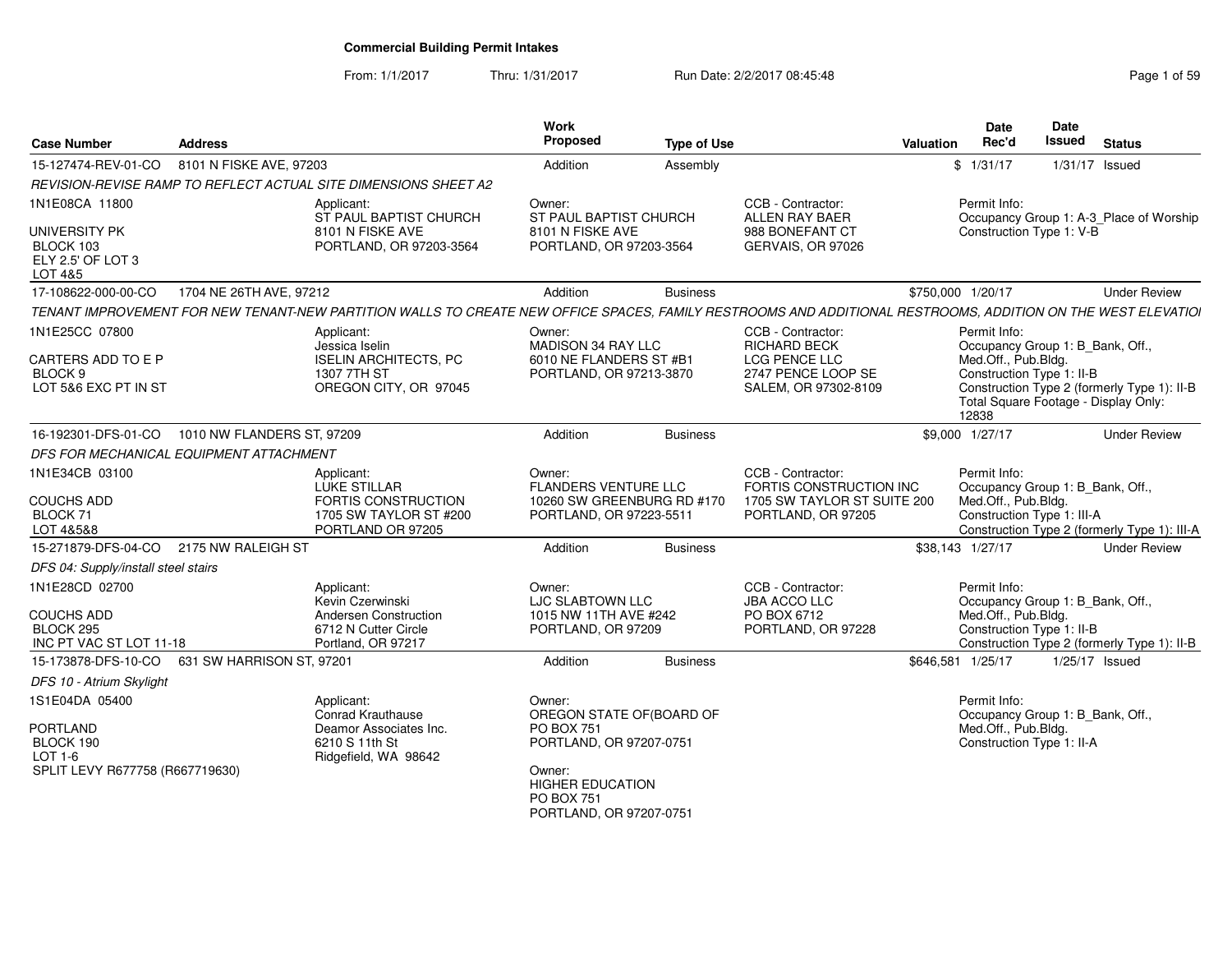From: 1/1/2017

Thru: 1/31/2017 **Run Date: 2/2/2017 08:45:48** Page 2 of 59

| <b>Case Number</b>                                                                                                                 | <b>Address</b>                   |                                                                                                                                                               | <b>Work</b><br>Proposed                                                                                                                    | <b>Type of Use</b> |                                                                                                                      | Valuation           | Date<br>Rec'd                                                                                        | Date<br><b>Issued</b> | <b>Status</b>                                                                       |
|------------------------------------------------------------------------------------------------------------------------------------|----------------------------------|---------------------------------------------------------------------------------------------------------------------------------------------------------------|--------------------------------------------------------------------------------------------------------------------------------------------|--------------------|----------------------------------------------------------------------------------------------------------------------|---------------------|------------------------------------------------------------------------------------------------------|-----------------------|-------------------------------------------------------------------------------------|
| 15-271879-REV-02-CO                                                                                                                | 2175 NW RALEIGH ST               |                                                                                                                                                               | Addition                                                                                                                                   | <b>Business</b>    |                                                                                                                      |                     | \$1/20/17                                                                                            |                       | <b>Under Review</b>                                                                 |
|                                                                                                                                    |                                  | NON-VALUE ADDED REVISION TO FIRE ADJUST FIRE HYDRANT LOCATION PER BLOCK 295 EAST; ASSOCIATED ADJUSTMENTS TO CURB LINE GRADING AND UTILITY PLAN                |                                                                                                                                            |                    |                                                                                                                      |                     |                                                                                                      |                       |                                                                                     |
| 1N1E28CD 02700<br><b>COUCHS ADD</b><br>BLOCK 295<br>INC PT VAC ST LOT 11-18                                                        |                                  | Applicant:<br><b>BLAIR GARDNER</b><br><b>SERA ARCHITECTURE</b><br>338 NW 5TH AVE<br>PORTLAND, OR 97209                                                        | Owner:<br>LJC SLABTOWN LLC<br>1015 NW 11TH AVE #242<br>PORTLAND, OR 97209                                                                  |                    | CCB - Contractor:<br><b>JBA ACCO LLC</b><br>PO BOX 6712<br>PORTLAND, OR 97228                                        |                     | Permit Info:<br>Occupancy Group 1: B_Bank, Off.,<br>Med.Off., Pub.Bldg.<br>Construction Type 1: II-B |                       | Construction Type 2 (formerly Type 1): II-B                                         |
| 16-109499-DFS-01-CO                                                                                                                | 1755 N TOMAHAWK ISLAND DR, 97217 |                                                                                                                                                               | Addition                                                                                                                                   | <b>Business</b>    |                                                                                                                      |                     | \$500 1/19/17                                                                                        |                       | <b>Under Review</b>                                                                 |
| DFS FOR DOCK CANOPY                                                                                                                |                                  |                                                                                                                                                               |                                                                                                                                            |                    |                                                                                                                      |                     |                                                                                                      |                       |                                                                                     |
| 2N1E33 00100                                                                                                                       |                                  | Applicant:<br><b>ANTHONY TRAPANI</b><br><b>SD DEACON</b><br>901 NE GLISAN<br>PORTLAND, OR 97232                                                               | Owner:<br><b>JANTZEN DYNAMIC CORP</b><br><b>PO BOX 528</b><br>COLUMBIA, SC 29202                                                           |                    | CCB - Contractor:<br><b>DEACON CORP</b><br>901 NE GLISAN ST STE 100<br>PORTLAND, OR 97232                            |                     | Permit Info:<br>Station<br>Construction Type 1: V-B                                                  |                       | Occupancy Group 1: M Store, Service                                                 |
| 15-271879-DFS-03-CO                                                                                                                | 2175 NW RALEIGH ST               |                                                                                                                                                               | Addition                                                                                                                                   | <b>Business</b>    |                                                                                                                      |                     | \$36,000 1/18/17                                                                                     |                       | <b>Under Review</b>                                                                 |
| DFS 03: INSTALL PRECAST ARCHITECTUAL SILLS AND PANELS                                                                              |                                  |                                                                                                                                                               |                                                                                                                                            |                    |                                                                                                                      |                     |                                                                                                      |                       |                                                                                     |
| 1N1E28CD 02700<br><b>COUCHS ADD</b><br>BLOCK 295<br>INC PT VAC ST LOT 11-18                                                        |                                  | Applicant:<br>Kevin Czerwinski<br>Andersen Construction<br>6712 N Cutter Circle<br>Portland, OR 97217                                                         | Owner:<br><b>LJC SLABTOWN LLC</b><br>1015 NW 11TH AVE #242<br>PORTLAND, OR 97209                                                           |                    | CCB - Contractor:<br><b>JBA ACCO LLC</b><br>PO BOX 6712<br>PORTLAND, OR 97228                                        |                     | Permit Info:<br>Occupancy Group 1: B Bank, Off.,<br>Med.Off., Pub.Bldg.<br>Construction Type 1: II-B |                       | Construction Type 2 (formerly Type 1): II-B                                         |
| 17-104823-000-00-CO                                                                                                                | 1340 SE 9TH AVE                  |                                                                                                                                                               | Addition                                                                                                                                   | Factory/Industrial |                                                                                                                      | \$2,400,000 1/12/17 |                                                                                                      |                       | <b>Under Review</b>                                                                 |
|                                                                                                                                    |                                  | CORE AND SHELL IMPROVEMENTS FOR INDUSTRIAL USE; SEISMIC UPGRADES; NEW ROOFING, THERMAL ENVELOPE, PLUMBING; PARKING LOT IMPROVEMENTS; NEW DORMERS (WITH 17-104 |                                                                                                                                            |                    |                                                                                                                      |                     |                                                                                                      |                       |                                                                                     |
| 1S1E02BD 06900A1<br><b>HAWTHORNE PK</b><br>BLOCK 210<br><b>LOT 1-8</b><br>MACH & EQUIP SEE R176869 (R366701630)<br>FOR LAND & IMPS |                                  | Applicant:<br><b>TOM BYRNE</b><br><b>SCOTT EDWARDS</b><br><b>ARCHITECTURE LLP</b><br>2525 E BURNSIDE ST<br>PORTLAND OR 97214                                  | Owner:<br>MFG CO<br>PO BOX 82188<br>PORTLAND, OR 97282-0188<br>Owner:<br><b>CUSTOM STAMPING</b><br>PO BOX 82188<br>PORTLAND, OR 97282-0188 |                    | CCB - Contractor:<br>FORTIS CONSTRUCTION INC<br>1705 SW TAYLOR ST SUITE 200<br>PORTLAND, OR 97205                    |                     | Permit Info:<br>Factory, Mod.Hazard<br>Construction Type 1: III-B<br>50114                           |                       | Occupancy Group 1: F-1_Industrial Plant -<br>Total Square Footage - Display Only:   |
| 15-189938-REV-05-CO                                                                                                                | 15 NW 4TH AVE, 97209             |                                                                                                                                                               | Addition                                                                                                                                   | Hotel/Motel        |                                                                                                                      |                     | \$1/18/17                                                                                            |                       | <b>Under Review</b>                                                                 |
|                                                                                                                                    |                                  | REVISION - revise portion of the upper roof from PT concrete to structural steel                                                                              |                                                                                                                                            |                    |                                                                                                                      |                     |                                                                                                      |                       |                                                                                     |
| 1N1E34CA 11000<br><b>COUCHS ADD</b><br>BLOCK 32<br>LOT 1&2 EXC PT IN ST<br>LOT <sub>4</sub>                                        |                                  | Applicant:<br><b>MATT KEIKKALA</b><br>CHARTER MECHANICAL<br>7940 SW HUNZIKER STREET<br>PORTLAND, OR 97223                                                     | Owner:<br><b>GROVE HOTEL PARTNERS LLC</b><br>210 SW MORRISON ST #600<br>PORTLAND, OR 97204                                                 |                    | CCB - Contractor:<br><b>BALFOUR BEATTY</b><br><b>CONSTRUCTION LLC</b><br>3100 MCKINNON 6TH FLOOR<br>DALLAS, TX 75201 |                     | Permit Info:<br>Construction Type 1: I-B                                                             |                       | Occupancy Group 1: R-1 Hotel or Motel<br>Construction Type 2 (formerly Type 1): I-B |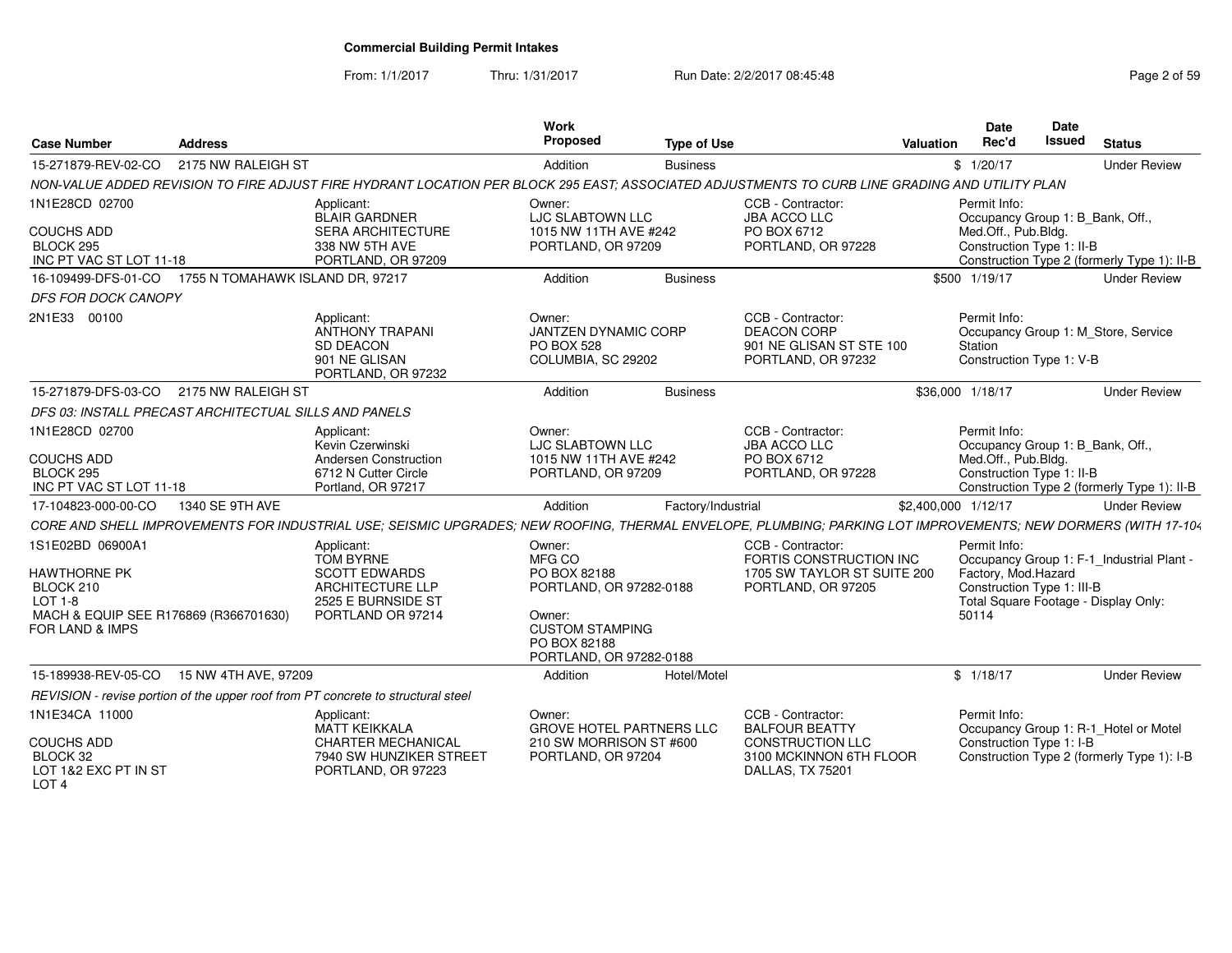From: 1/1/2017Thru: 1/31/2017 **Run Date: 2/2/2017 08:45:48** Pag

| Page 3 of 59 |  |
|--------------|--|
|--------------|--|

| <b>Case Number</b>                                                            | <b>Address</b>           |                                                                                                                                                                | Work<br><b>Proposed</b>                                                                     | Type of Use |                                                                                                               | Valuation           | Date<br>Rec'd                                                                                           | Date<br><b>Issued</b> | <b>Status</b>                                                                           |
|-------------------------------------------------------------------------------|--------------------------|----------------------------------------------------------------------------------------------------------------------------------------------------------------|---------------------------------------------------------------------------------------------|-------------|---------------------------------------------------------------------------------------------------------------|---------------------|---------------------------------------------------------------------------------------------------------|-----------------------|-----------------------------------------------------------------------------------------|
| 17-103912-000-00-CO                                                           | 4452 SE 52ND AVE, 97206  |                                                                                                                                                                | Addition                                                                                    | Mercantile  |                                                                                                               | \$100,000 1/25/17   |                                                                                                         |                       | <b>Under Review</b>                                                                     |
|                                                                               |                          | TENANT IMPROVEMENT FOR AN EXISTING TENANT TO ADD TWO NEW DOORS ON THE NORTH ELEVATION AND INFILL THE EXISTING DOOR ON THE NORTH ELEVATION. ADDITION SQUARING C |                                                                                             |             |                                                                                                               |                     |                                                                                                         |                       |                                                                                         |
| 1S2E07DC 19600                                                                |                          | Applicant:<br>LUCAS GRAY                                                                                                                                       | Owner:<br>QUOC D BUI                                                                        |             | CCB - Contractor:<br><b>SLATTERY INC</b>                                                                      |                     | Permit Info:<br>Occupancy Group 1: M_Store, Service                                                     |                       |                                                                                         |
| <b>VENDOME</b><br>S 32' OF LOT 1                                              |                          | PROPEL STUDIO ARCHITECTURE<br>5229 NE MLK JR BLVD, SUITE 101<br>PORTLAND OR 97211                                                                              | 12413 SE STEELE ST<br>PORTLAND, OR 97236-4241<br>Owner:<br>LONG D BUI<br>12413 SE STEELE ST |             | 2318 NW VAUGHN ST<br>PORTLAND, OR 97210                                                                       |                     | Station<br>Construction Type 1: V-B                                                                     |                       | Construction Type 2 (formerly Type 1): V-B<br>Total Square Footage - Display Only: 2541 |
|                                                                               |                          |                                                                                                                                                                | PORTLAND, OR 97236-4241                                                                     |             |                                                                                                               |                     |                                                                                                         |                       |                                                                                         |
| 16-276839-000-00-CO                                                           | 5305 N LOMBARD ST, 97203 |                                                                                                                                                                | Addition                                                                                    | Mercantile  |                                                                                                               |                     | \$60,000 1/25/17                                                                                        |                       | <b>Under Review</b>                                                                     |
|                                                                               |                          | STORAGE ADDITION TO NORTH & WEST SIDES OF THE BUILDING FOR ADDITIONAL STORAGE SPACE; ***WALK IN COOLER UNDER SEPARATE BUILDING PERMIT***                       |                                                                                             |             |                                                                                                               |                     |                                                                                                         |                       |                                                                                         |
| 1N1E07DA 01100                                                                |                          | Applicant:<br><b>CARTER CASE</b>                                                                                                                               | Owner:<br>N & S OIL LLC                                                                     |             | <b>Primary Contractor:</b><br>TO BID                                                                          |                     | Permit Info:<br>Occupancy Group 1: S-1_Storage -                                                        |                       |                                                                                         |
| PORTSMOUTH VILLA EXTD<br><b>BLOCK E</b><br>LOT 1-3                            |                          | <b>CASE DESIGN GROUP</b><br>232 SE OAK ST<br>PORTLAND, OR 97214                                                                                                | 9550 N WHITAKER RD<br>PORTLAND, OR 97217                                                    |             |                                                                                                               |                     | Moderate Hazard, Warehouse<br>Construction Type 1: V-B                                                  |                       | Total Square Footage - Display Only: 353                                                |
| 16-224247-DFS-01-CO 829 SW 9TH AVE, 97205                                     |                          |                                                                                                                                                                | Addition                                                                                    | Mercantile  |                                                                                                               |                     | \$24,500 1/25/17                                                                                        |                       | <b>Under Review</b>                                                                     |
| DFS FOR 8 GLASS SHED SKYLIGHTS                                                |                          |                                                                                                                                                                |                                                                                             |             |                                                                                                               |                     |                                                                                                         |                       |                                                                                         |
| 1S1E03BB 05700                                                                |                          | Applicant:<br><b>CONRAD KRAUTHAUSE</b><br><b>DEAMOR ASSOCIATES INC</b><br>14010 A NE 3RD COURT, STE 102<br>VANCOUVER, WA 98685                                 | Owner:<br>TOM MOYER THEATRES<br>760 SW 9TH AVE #2250<br>PORTLAND, OR 97205-2584             |             | CCB - Contractor:<br>HOFFMAN CONSTRUCTION CO<br>OF OREGON<br>805 SW BROADWAY SUITE 2100<br>PORTLAND, OR 97205 |                     | Permit Info:<br>Occupancy Group 1: M_Store, Service<br>Station<br>Construction Type 1: I-B              |                       |                                                                                         |
| 17-113245-000-00-CO                                                           | 9010 NE 13TH AVE, 97211  |                                                                                                                                                                | Addition                                                                                    | Storage     |                                                                                                               | \$1,362,454 1/31/17 |                                                                                                         |                       | <b>Under Review</b>                                                                     |
|                                                                               |                          | ADDITION TO EXISTING TRANSFER WAREHOUSE APROX 23,625 SQFT, TO INCLUDE WAREHOUSE/STORAGE (S2) AND LOADING DOCK                                                  |                                                                                             |             |                                                                                                               |                     |                                                                                                         |                       |                                                                                         |
| 1N1E11D 00100                                                                 |                          | Applicant:<br><b>TYSON PARKS</b>                                                                                                                               | Owner:<br>R L R INVESTMENTS LLC                                                             |             | CCB - Contractor:<br><b>JOSEPH HUGHES</b>                                                                     |                     | Permit Info:<br>Occupancy Group 1: S-1_Storage -                                                        |                       |                                                                                         |
| GOLF AC & PLAT 2<br>LOT 41 TL 100                                             |                          | LIVERMORE ARCHITECTURE AND PO BOX 8000<br><b>ENGINEERING</b><br>5125 SW MACADAM AVE STE 200<br>PORTLAND OR 97239                                               | WILMINGTON, OH 45177-8000                                                                   |             | CONSTRUCTION INC<br>11125 SW BARBUR BLVD<br>PORTLAND, OR 97219                                                |                     | Moderate Hazard, Warehouse<br>Construction Type 1: V-B<br>Total Square Footage - Display Only:<br>23625 |                       |                                                                                         |
| 17-104243-000-00-CO                                                           | 1230 SW PARK AVE, 97205  |                                                                                                                                                                | Addition                                                                                    | Utility     |                                                                                                               |                     | \$50,000 1/10/17                                                                                        |                       | <b>Under Review</b>                                                                     |
|                                                                               |                          | VERIZON WIRELESS PROPOSES TO INSTALL AN UNMANNED TELECOMMUNICATION FACILITY CONSISTING OF ADDING A 3 SECTOR ANTENNA ARRAY WITH 6 PANEL ANTENNAS MOUNTED BEHII  |                                                                                             |             |                                                                                                               |                     |                                                                                                         |                       |                                                                                         |
| 1S1E03BB 02900                                                                |                          | Applicant:<br><b>SARA TREBER</b>                                                                                                                               | Owner:<br>OREGON HISTORICAL SOCIETY                                                         |             | <b>Primary Contractor:</b><br>TO BID                                                                          |                     | Permit Info:<br>Construction Type 1: I-A                                                                |                       |                                                                                         |
| <b>PORTLAND</b><br>BLOCK 206<br>LOT <sub>3</sub><br>W 25' OF LOT 4<br>LOT 5&6 |                          | <b>VERIZON WIRELESS C/O</b><br><b>SMARTLINK LLC</b><br>621 SW ALDER ST. SUITE #660<br>PORTLAND OR 97205                                                        | 1200 SW PARK AVE<br>PORTLAND, OR 97205                                                      |             |                                                                                                               |                     |                                                                                                         |                       |                                                                                         |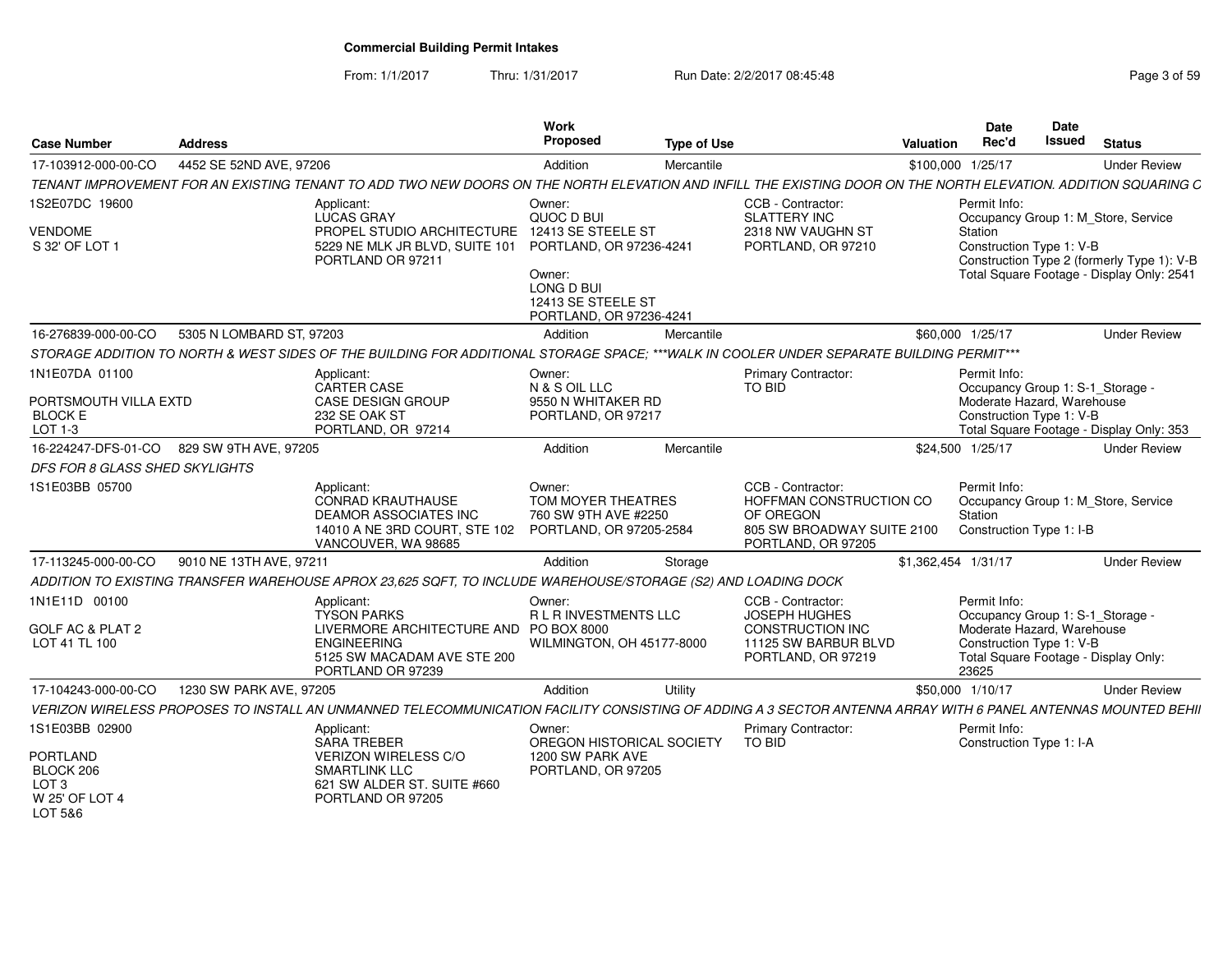From: 1/1/2017Thru: 1/31/2017 **Run Date: 2/2/2017 08:45:48** Page 4 of 59

| <b>Case Number</b>                                                | <b>Address</b>               |                                                                                                                                                                | <b>Work</b><br><b>Proposed</b>                                               | <b>Type of Use</b> |                                                                                     | <b>Valuation</b> | Date<br>Rec'd                            | Date<br><b>Issued</b> | <b>Status</b>                         |
|-------------------------------------------------------------------|------------------------------|----------------------------------------------------------------------------------------------------------------------------------------------------------------|------------------------------------------------------------------------------|--------------------|-------------------------------------------------------------------------------------|------------------|------------------------------------------|-----------------------|---------------------------------------|
| 17-103458-000-00-CO                                               | 2711 SE MILWAUKIE AVE, 97202 |                                                                                                                                                                | Addition                                                                     | Utility            |                                                                                     | \$15,000 1/9/17  |                                          |                       | <b>Under Review</b>                   |
|                                                                   |                              | REPLACE(6) TMAs, REPLACE (3) RADIO ON TOWER, REPLACE (3) RADIO INSIDE EXISTING CABINET, REMOVE (2) RADIO INSIDE EXISTING CABINET                               |                                                                              |                    |                                                                                     |                  |                                          |                       |                                       |
| 1S1E11BA 12100                                                    |                              | Applicant:<br>Chelsi Monihan                                                                                                                                   | Owner:<br>LINDOUIST DEVELOPMENT INC                                          |                    | Primary Contractor:<br>TO BID                                                       |                  |                                          |                       |                                       |
| SECTION 11 1S 1E<br>TL 12100 0.52 ACRES                           |                              | <b>TAEC</b><br>7117 SW Beveland St Ste 101<br><b>Tigard, OR 97223</b>                                                                                          | PO BOX 42135<br>PORTLAND, OR 97242-0135                                      |                    |                                                                                     |                  |                                          |                       |                                       |
| 16-292682-000-00-CO                                               | 9920 NE CASCADES PKY         |                                                                                                                                                                | Addition                                                                     | Utility            |                                                                                     |                  | \$75,000 1/13/17                         |                       | <b>Under Review</b>                   |
|                                                                   |                              | INSTALLATION OF TWELVE PANEL ANTENNAS AND ASSOCIATED EQUIPMENT INCLUDING THREE EQUIPMENT CABINETS ON THE ROOF OF THE BUILDING; AND INSTALL GENERATOR NOT IMPAC |                                                                              |                    |                                                                                     |                  |                                          |                       |                                       |
| 1N2E16A 01900<br><b>PARKROSE &amp; RPLT</b>                       |                              | Applicant:<br>SOPHIA MEKKERS<br><b>BLACK ROCK</b>                                                                                                              | Owner:<br>PORT OF PORTLAND(LEASED<br>8235 NE AIRPORT WAY                     |                    | Primary Contractor:<br><b>TO BID</b>                                                |                  | Permit Info:<br>Construction Type 1: V-A |                       | Occupancy Group 1: R-1 Hotel or Motel |
| BLOCK 118&119 TL 1900                                             |                              | PO BOX 1744<br>TUALATIN OR 97062                                                                                                                               | PORTLAND, OR 97220                                                           |                    |                                                                                     |                  |                                          |                       |                                       |
|                                                                   |                              |                                                                                                                                                                | Owner:<br>POLLIN HOTELS III LLC<br>8235 NE AIRPORT WAY<br>PORTLAND, OR 97220 |                    |                                                                                     |                  |                                          |                       |                                       |
| 15-264597-REV-01-CO                                               | 10424 NE FREMONT ST, 97220   |                                                                                                                                                                | Addition                                                                     | Utility            |                                                                                     |                  | \$1/13/17                                |                       | Expired                               |
|                                                                   |                              | REPLACE ONE PROPOSED ANTENNA TEMPORARILY WITH A 2-FOOT DIAMETER MICROWAVE DISH                                                                                 |                                                                              |                    |                                                                                     |                  |                                          |                       |                                       |
| 1N2E27BB 00100                                                    |                              | Applicant:<br><b>LAUREN RUSSELL</b>                                                                                                                            | Owner:<br>PORTLAND CITY OF                                                   |                    | Primary Contractor:<br>LEIF HOGEWONING                                              |                  |                                          |                       |                                       |
| SECTION 27 1N 2E<br>TL 100 0.27 ACRES                             |                              | <b>SMARTLINK LLC</b><br>621 SW ALDER ST STE 660<br>PORTLAND, OR 97205                                                                                          | 1120 SW 5TH AVE #609<br>PORTLAND, OR 97204-1912                              |                    | STRATA INC<br>600 SE MARITIME AVE, BLDG 3,<br><b>STE 300</b><br>VANCOUVER, WA 98661 |                  |                                          |                       |                                       |
| 16-158866-REV-01-CO                                               | 4412 SW BARBUR BLVD, 97201   |                                                                                                                                                                | Addition                                                                     | Utility            |                                                                                     | \$25,000 1/3/17  |                                          |                       | <b>Under Review</b>                   |
|                                                                   |                              | ADDED VALUE REVISION TO MOVE EXISTING ANTENNA ARRAYS AWAY FROM EDGE OF THE ROOF OF THE ENTRANCE; BUILD A RF TRANSPARENT SHROUD AROUND THE ANTENNA ARRAYS       |                                                                              |                    |                                                                                     |                  |                                          |                       |                                       |
| 1S1E10CC 05500                                                    |                              | Applicant:<br><b>DAN DUTTON</b>                                                                                                                                | Owner:<br>TRIPLE J PARTNERSHIP                                               |                    | CCB - Contractor:<br><b>VELOCITEL INC</b>                                           |                  | Permit Info:<br>Construction Type 1: V-B |                       |                                       |
| PORTLAND HMSTD<br>BLOCK 5                                         |                              | FDH VELOCITEL INC<br>4004 KRUSE WAY PLACE SUITE                                                                                                                | P O BOX 150499<br>SAN RAFAEL, CA 94915-0499                                  |                    | 1033 SKOKIE BLVD STE 320<br>NORTHBROOK, IL 60062                                    |                  |                                          |                       |                                       |
| <b>LOT E&amp;F TL 5500</b>                                        |                              | 220<br>LAKE OSWEGO OR 97035                                                                                                                                    |                                                                              |                    |                                                                                     |                  |                                          |                       |                                       |
| 17-109730-000-00-CO                                               | 11933 NE DAVIS ST, 97220     |                                                                                                                                                                | Addition                                                                     | Utility            |                                                                                     |                  | \$15,000 1/23/17                         |                       | <b>Under Review</b>                   |
|                                                                   |                              | MODIFY EXISTING FACILITY BY ADDING 2 FHFB AND ONE FSMF RADIOHEADS; REMOVE 2 FXFB AND 3 FRIA RADIOHEADS; UPDATE EXISTING PIPE MASTS AND ADDED WOOD FRAMING      |                                                                              |                    |                                                                                     |                  |                                          |                       |                                       |
| 1N2E34DA 00104                                                    |                              | Applicant:<br><b>DON FORSBERG</b>                                                                                                                              | Owner:<br>HAZELWOOD GROUP LLC                                                |                    | Primary Contractor:<br><b>TO BID</b>                                                |                  |                                          |                       |                                       |
| <b>GLISAN STREET STATION</b><br>LOT 3<br>POTENTIAL ADDITIONAL TAX |                              | <b>SECURASITE LLC</b><br>1631 NE BROADWAY ST<br>PORTLAND, OR 97232                                                                                             | 13221 SW 68TH PKWY #310<br>PORTLAND, OR 97223                                |                    |                                                                                     |                  |                                          |                       |                                       |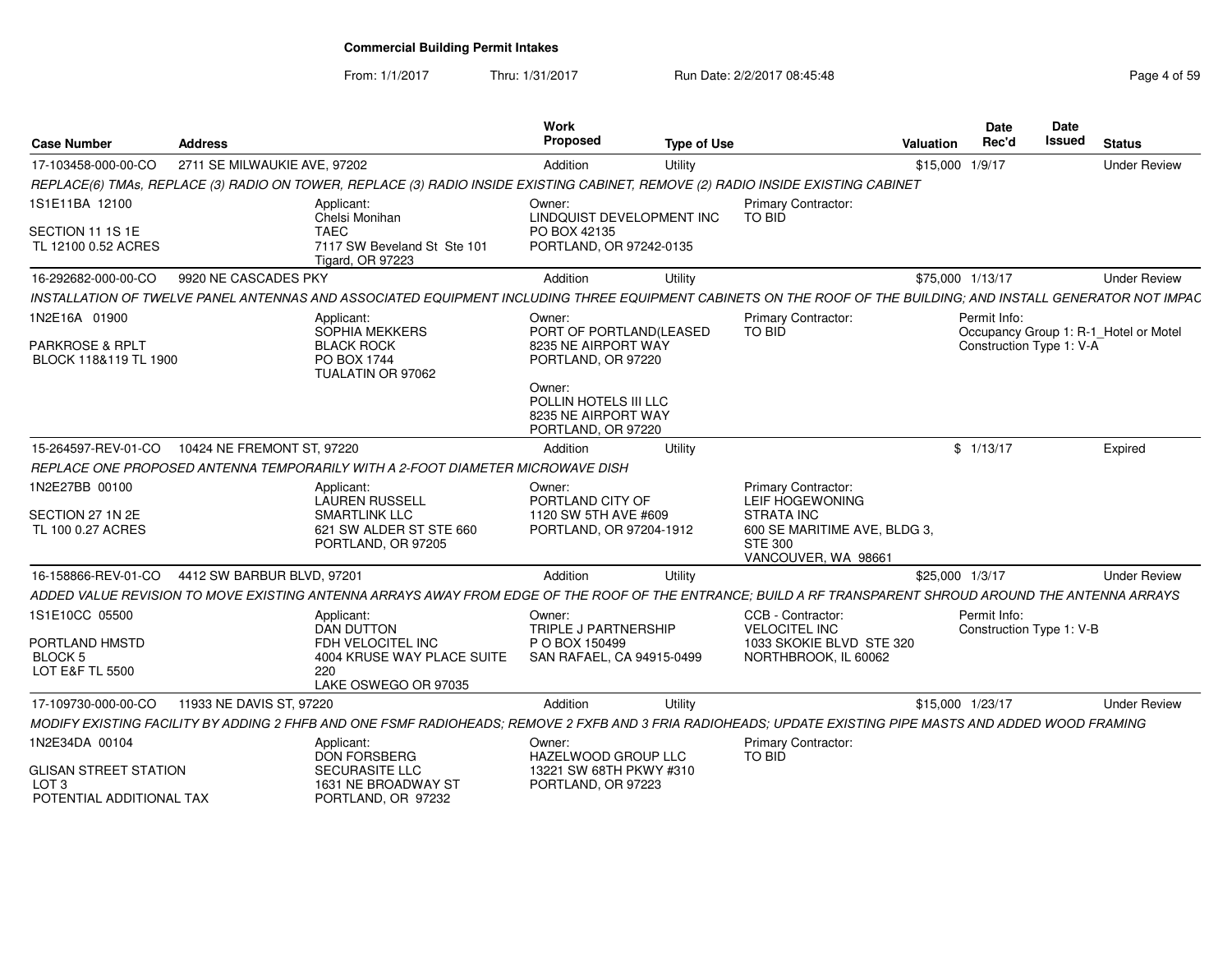From: 1/1/2017Thru: 1/31/2017 **Run Date: 2/2/2017 08:45:48** Page 5 of 59

| <b>Case Number</b>                                                                              | <b>Address</b>                |                                                                                                                                                                  | Work<br><b>Proposed</b>                                                          | <b>Type of Use</b> |                                                                                                                                         | Valuation        | <b>Date</b><br>Rec'd                                     | <b>Date</b><br>Issued    | <b>Status</b>                                              |
|-------------------------------------------------------------------------------------------------|-------------------------------|------------------------------------------------------------------------------------------------------------------------------------------------------------------|----------------------------------------------------------------------------------|--------------------|-----------------------------------------------------------------------------------------------------------------------------------------|------------------|----------------------------------------------------------|--------------------------|------------------------------------------------------------|
| 17-114020-000-00-CO                                                                             | 5100 SW MACADAM AVE, 97201    |                                                                                                                                                                  | Addition                                                                         | Utility            |                                                                                                                                         | \$25,000 1/31/17 |                                                          |                          | <b>Under Review</b>                                        |
|                                                                                                 |                               | INSTALL (2) ANTENNAS, (2) RRH UNITS, AND REPLACE (2) DC SURGE SUPPRESSORS                                                                                        |                                                                                  |                    |                                                                                                                                         |                  |                                                          |                          |                                                            |
| 1S1E15BD 00200                                                                                  |                               | Applicant:<br><b>DAN DUTTON</b>                                                                                                                                  | Owner:<br>SRI EIGHT RIVERSIDE LLC                                                |                    | CCB - Contractor:<br><b>VELOCITEL INC</b>                                                                                               |                  |                                                          |                          |                                                            |
| SECTION 15 1S 1E<br>TL 200 1.80 ACRES                                                           |                               | FDH VELOCITEL INC<br>4004 KRUSE WAY PLACE SUITE<br>220<br>LAKE OSWEGO OR 97035                                                                                   | 235 MONTGOMERY ST 14TH FLR<br>SAN FRANCISCO, CA 94104                            |                    | 1033 SKOKIE BLVD STE 320<br>NORTHBROOK, IL 60062                                                                                        |                  |                                                          |                          |                                                            |
| 17-100161-000-00-CO                                                                             | 7931 NE HALSEY ST, 97213      |                                                                                                                                                                  | Addition                                                                         | Utility            |                                                                                                                                         | \$25,000 1/4/17  |                                                          |                          | <b>Under Review</b>                                        |
|                                                                                                 |                               | REPLACING (5) ANTENNAS, ADDING (1) ANTENNA AND (6)RRHS. ALL NEW EQUIPMENT WILL BE PAINTED TO MATCH EXISTING AND BUILDING                                         |                                                                                  |                    |                                                                                                                                         |                  |                                                          |                          |                                                            |
| 1N2E29DD 10900<br>GLENHAVEN PK & SUB<br>LOT 36&37 TL 10900<br>DEFERRED ADDITIONAL TAX LIABILITY |                               | Applicant:<br>TOM MCAULIFFE<br>FDH VELOCITEL<br>4004 KRUSE WAY<br>LAKE OSWEGO, OR 97035                                                                          | Owner:<br>NACM NORTHWEST CO<br>7931 NE HALSEY ST #103<br>PORTLAND, OR 97213-6761 |                    | CCB - Contractor:<br><b>VELOCITEL INC</b><br>1033 SKOKIE BLVD STE 320<br>NORTHBROOK, IL 60062                                           |                  |                                                          |                          |                                                            |
| 17-112294-000-00-CO                                                                             | 915 NE SCHUYLER ST. 97212     |                                                                                                                                                                  | Addition                                                                         | Utility            |                                                                                                                                         | \$10,000 1/27/17 |                                                          |                          | <b>Under Review</b>                                        |
|                                                                                                 |                               | AT&T PROPOSES TO ADD (3) RRHs TO EXISTING WIRELESS COMMUNICATION FACILITY                                                                                        |                                                                                  |                    |                                                                                                                                         |                  |                                                          |                          |                                                            |
| 1N1E26CD 06400<br>HOLLADAYS ADD<br>BLOCK 254<br>LOT 1-8                                         |                               | Applicant:<br><b>SARA TREBER</b><br><b>SMARTLINK</b><br>621 SW ALDER STREET, SUITE 66( PORTLAND, OR 97204-3540<br>PORTLAND, OREGON 97205                         | Owner:<br><b>HOUSING AUTHORITY OF</b><br>135 SW ASH ST                           |                    | CCB - Contractor:<br><b>VELOCITEL INC</b><br>1033 SKOKIE BLVD STE 320<br>NORTHBROOK, IL 60062                                           |                  |                                                          |                          |                                                            |
|                                                                                                 |                               |                                                                                                                                                                  | Owner:<br>PORTLAND OREGON<br>135 SW ASH ST<br>PORTLAND, OR 97204-3540            |                    |                                                                                                                                         |                  |                                                          |                          |                                                            |
| Total # of CO Addition permit intakes: 23                                                       |                               |                                                                                                                                                                  |                                                                                  |                    |                                                                                                                                         |                  |                                                          |                          | Total valuation of CO Addition permit intakes: \$5,667,178 |
| 16-289194-000-00-CO                                                                             | 3570 SW RIVER PKY - Unit 2403 |                                                                                                                                                                  | Alteration                                                                       |                    | Apartments/Condos (3 or more units)                                                                                                     | \$70,000 1/3/17  |                                                          |                          | 1/3/17 Under Inspection                                    |
|                                                                                                 |                               | ALTERATION-INTERIOR REMODEL OF AN EXISTING CONDO UNIT, REMOVE WALL AT EXISTING DEN TO CREATE LARGER LIVING ROOM, ADD CLOSET AT PANTRY, RECONFIGURE ENTRY AND CL( |                                                                                  |                    |                                                                                                                                         |                  |                                                          |                          |                                                            |
| 1S1E10AC 90247<br>MERIWETHER CONDOMINIUMS<br>LOT 2403                                           |                               | Applicant:<br><b>JESSIE HIBBITTS</b><br>HAMISH MURRAY CONSTRUCTION 2020 SW MARKET ST DR #201<br>4627 SW CONDOR AVE<br>PORTLAND, OR 97239                         | Owner:<br><b>DEBBIE S CHUNG</b><br>PORTLAND, OR 97201                            |                    | CCB - Contractor:<br><b>HAMISH MURRAY</b><br><b>HAMISH MURRAY</b><br><b>CONSTRUCTION INC</b><br>4627 SW CONDOR AV<br>PORTLAND, OR 97239 |                  | Permit Info:<br>Multi-family<br>Construction Type 1: I-A |                          | Occupancy Group 1: R-2 Residential                         |
| 17-104415-000-00-CO                                                                             | 5505 SE 17TH AVE, 97202       |                                                                                                                                                                  | Alteration                                                                       |                    | Apartments/Condos (3 or more units)                                                                                                     | \$40,000 1/23/17 |                                                          |                          | <b>Under Review</b>                                        |
|                                                                                                 |                               | EXTERIOR ALTERATION TO REMOVE AND REPLACE WINDOWS, DOORS, SIDING, REPAIR EXTERIOR STAIRS, REPAIR PORCH COVERS AND DRYROT REPAIR                                  |                                                                                  |                    |                                                                                                                                         |                  |                                                          |                          |                                                            |
| 1S1E14DB 16500                                                                                  |                               | Applicant:<br>BERENICE LOPEZ-DORSEY                                                                                                                              | Owner:<br>MILES D RUSTH                                                          |                    | CCB - Contractor:<br><b>HELP HOME ENERGY LIFE</b>                                                                                       |                  | Permit Info:                                             |                          | Occupancy Group 1: R-2 Residential                         |
| <b>MIDWAY ANNEX</b><br>BLOCK 3<br>LOT <sub>16</sub>                                             |                               | <b>HELP GROUP INC</b><br>10006 SW CANYON RD<br>PORTLAND OR 97225                                                                                                 | 1305 SE MARION ST<br>PORTLAND, OR 97202                                          |                    | PERFORMANCE GROUP INC<br>10006 SW CANYON RD<br>PORTLAND, OR 97225                                                                       |                  | Multi-family                                             | Construction Type 1: V-B |                                                            |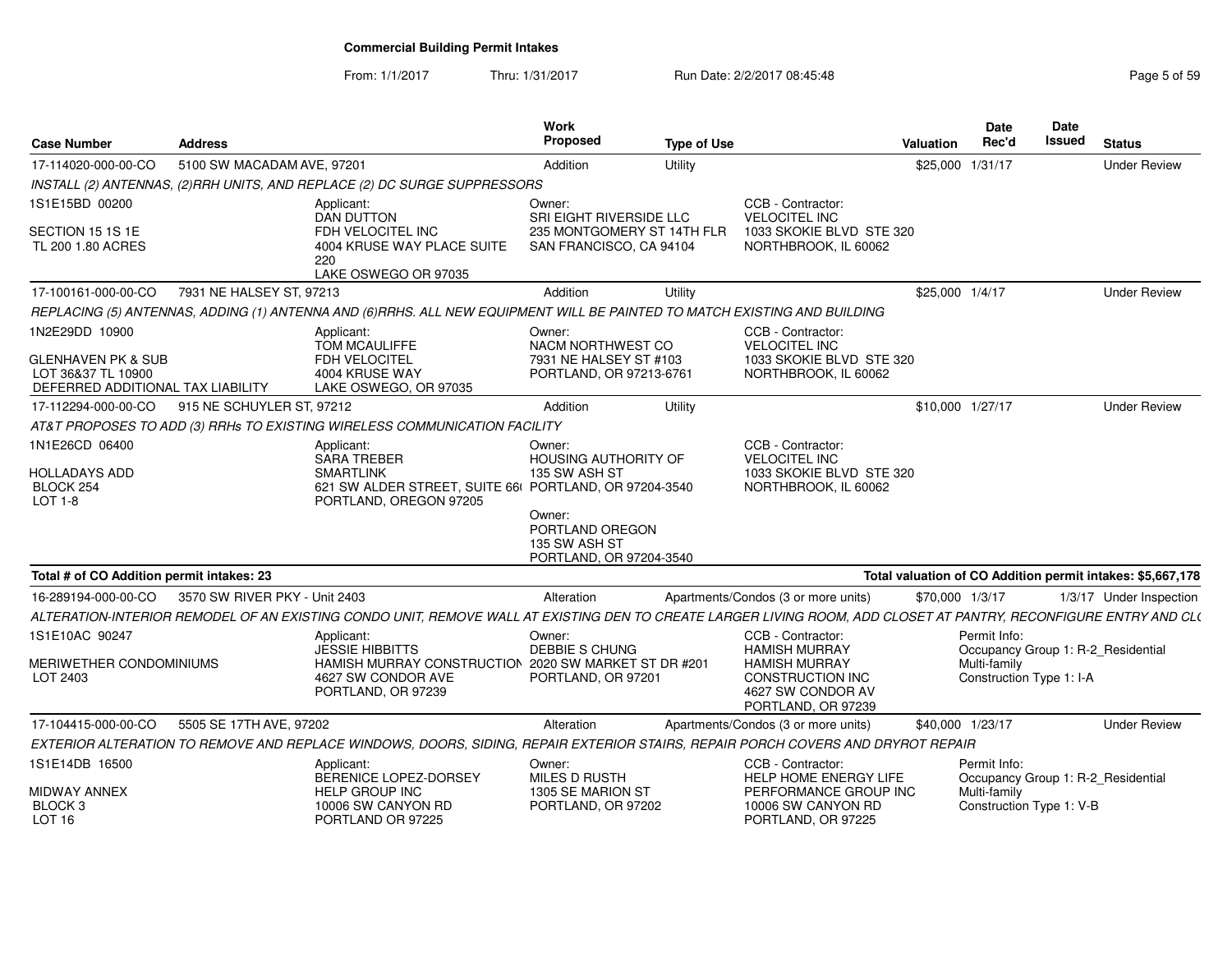From: 1/1/2017Thru: 1/31/2017 **Run Date: 2/2/2017 08:45:48** Page 6 of 59

| <b>Case Number</b>                                                                     | <b>Address</b>              |                                                                                                                                                                   | Work<br><b>Proposed</b>                                                              | <b>Type of Use</b> |                                                                                                                         | <b>Valuation</b> | Date<br>Rec'd                                                                                    | Date<br>Issued | <b>Status</b>                      |
|----------------------------------------------------------------------------------------|-----------------------------|-------------------------------------------------------------------------------------------------------------------------------------------------------------------|--------------------------------------------------------------------------------------|--------------------|-------------------------------------------------------------------------------------------------------------------------|------------------|--------------------------------------------------------------------------------------------------|----------------|------------------------------------|
| 16-221991-REV-02-CO                                                                    | 1744 NE 48TH AVE, 97213     |                                                                                                                                                                   | Alteration                                                                           |                    | Apartments/Condos (3 or more units)                                                                                     |                  | \$1,500 1/31/17                                                                                  |                | $1/31/17$ Issued                   |
|                                                                                        |                             | VALUE ADDED REVISION TO BUILD PARTITION WALL TO CREATE STORAGE IN THE BASEMENT , & ADD AN EGRESS WINDOW IN EXISTING STORAGE AREA IN THE BASEMENT.                 |                                                                                      |                    |                                                                                                                         |                  |                                                                                                  |                |                                    |
| 1N2E30CD 08200                                                                         |                             | Applicant:                                                                                                                                                        | Owner:                                                                               |                    | CCB - Contractor:                                                                                                       |                  | Permit Info:                                                                                     |                |                                    |
| <b>WIBERG HTS</b><br>BLOCK <sub>2</sub><br>LOT <sub>14</sub>                           |                             | JENNIFER MACOUBRAY<br>6982 SW BENHAM COURT<br>PORTLAND OR 97225                                                                                                   | <b>GEORGE MACOUBRAY</b><br>6982 SW BENHAM CT<br>PORTLAND, OR 97225                   |                    | RICHARD NEAL BUNCH<br>9800 SW MORRISON<br>PORTLAND, OR 97225                                                            |                  | Multi-family<br>Construction Type 1: V-B                                                         |                | Occupancy Group 1: R-2 Residential |
| 16-170303-REV-02-CO  4041 SE GLADSTONE ST, 97202                                       |                             |                                                                                                                                                                   | Alteration                                                                           |                    | Apartments/Condos (3 or more units)                                                                                     |                  | \$6,600 1/30/17                                                                                  |                | 1/30/17 Issued                     |
|                                                                                        |                             | REMOVE AND REPLACE EXTERIOR EXIT BALCONY AND STAIRS. LIVING UNITS TO BE OCCUPIED DURING CONSTRUCTION. (REV 1 WAS TO REPAIR THIS DECK)                             |                                                                                      |                    |                                                                                                                         |                  |                                                                                                  |                |                                    |
| 1S2E07CC 09200                                                                         |                             | Applicant:<br>PRO DESIGN LLC<br>17400 SE 2ND ST<br>VANCOUVER, WA 98683                                                                                            | Owner:<br>4041 SE GLADSTONE LLC<br>PO BOX 14074<br>PORTLAND, OR 97293                |                    | CCB - Contractor:<br>PRO DESIGN LLC<br>17400 SE 2ND ST<br>VANCOUVER, WA 98683                                           |                  | Permit Info:<br>Multi-family<br>Construction Type 1: V-B                                         |                | Occupancy Group 1: R-2 Residential |
| 17-111547-000-00-CO                                                                    | 4545 NE 125TH PL, 97230     |                                                                                                                                                                   | Alteration                                                                           |                    | Apartments/Condos (3 or more units)                                                                                     |                  | \$2,500 1/26/17                                                                                  |                | $1/26/17$ Issued                   |
| UNIT #49 AND #50: REPLACE SECOND FLOOR DECK, LIKE FOR LIKE                             |                             |                                                                                                                                                                   |                                                                                      |                    |                                                                                                                         |                  |                                                                                                  |                |                                    |
| 1N2E23BC 01500<br><b>STONEHURST</b><br>BLOCK <sub>2</sub><br>LOT 1 TL 1500             |                             | Applicant:<br>LINDSAY THORNTON<br>CREATIVE CONTRACTING INC<br>25027 SE HWY 224<br><b>BORING, OR 97009</b>                                                         | Owner:<br>LATITUDE 4545 NE 125TH<br>350 S BEVERLY DR #300<br>BEVERLY HILLS, CA 90212 |                    | CCB - Contractor:<br><b>LINDSAY THORNTON</b><br>CREATIVE CONTRACTING INC<br>25027 SE HWY 224<br><b>BORING, OR 97009</b> |                  | Permit Info:<br>Occupancy Group 1: U_Private<br>Garage\Utility Misc.<br>Construction Type 1: V-B |                |                                    |
|                                                                                        |                             |                                                                                                                                                                   | Owner:<br>PLACE LLC<br>350 S BEVERLY DR #300<br>BEVERLY HILLS, CA 90212              |                    |                                                                                                                         |                  |                                                                                                  |                |                                    |
| 17-110988-000-00-CO                                                                    | 3105 SW BARBUR BLVD, 97201  |                                                                                                                                                                   | Alteration                                                                           |                    | Apartments/Condos (3 or more units)                                                                                     |                  | \$44,000 1/25/17                                                                                 |                | 1/25/17 Under Inspection           |
|                                                                                        |                             | REPLACE EXISTING COMPOSITION ROOFING WITH ASPHALT SHINGLES                                                                                                        |                                                                                      |                    |                                                                                                                         |                  |                                                                                                  |                |                                    |
| 1S1E10BC 01700<br><b>CARUTHERS ADD</b><br>BLOCK 110<br>LOT 1&2 EXC PT IN ST<br>LOT 3&4 |                             | Applicant:<br>RAMIRO RODRIGUEZ<br>ATLAS CONSTRUCTION LLC<br>4917 EVEIE JEAN ST NE<br>SALEM OR 97201                                                               | Owner:<br><b>IRONWOOD 18 LLC</b><br>2 CENTERPOINTE DR #210<br>LAKE OSWEGO, OR 97035  |                    | CCB - Contractor:<br>ATLAS CONSTRUCTION LLC<br>PO BOX 17845<br><b>SALEM, OR 97305</b>                                   |                  | Permit Info:<br>Multi-family<br>Construction Type 1: V-B                                         |                | Occupancy Group 1: R-2 Residential |
| 17-110673-000-00-CO                                                                    | 3550 SW BOND AVE            |                                                                                                                                                                   | Alteration                                                                           |                    | Apartments/Condos (3 or more units)                                                                                     |                  | \$5,000 1/25/17                                                                                  |                | 1/25/17 Under Inspection           |
| ADD NEW WALL TO SEPARATE KITCHEN FROM DINING                                           |                             |                                                                                                                                                                   |                                                                                      |                    |                                                                                                                         |                  |                                                                                                  |                |                                    |
| 1S1E10AC 00306                                                                         |                             | Applicant:<br><b>TOM SAWYER</b>                                                                                                                                   | Owner:<br>MIRABELLA AT SOUTH                                                         |                    | CCB - Contractor:<br><b>TOM SAWYER</b>                                                                                  |                  | Permit Info:                                                                                     |                | Occupancy Group 1: R-2 Residential |
| WATERFRONT SOUTH<br>LOT <sub>6</sub>                                                   |                             | THOMAS DEAN SAWYER & MARK<br><b>ALLEN WEBER</b><br>PO BOX 403<br>WEST LINN, OR 97068                                                                              | WATERFRONT<br>1 WEST MAIN ST #303<br>MEDFORD, OR 97501                               |                    | THOMAS DEAN SAWYER & MARK<br><b>ALLEN WEBER</b><br>PO BOX 403<br>WEST LINN, OR 97068                                    |                  | Multi-family<br>Construction Type 1: I-A                                                         |                |                                    |
| 17-109676-000-00-CO                                                                    | 2336 SW OSAGE ST - Unit 800 |                                                                                                                                                                   | Alteration                                                                           |                    | Apartments/Condos (3 or more units)                                                                                     |                  | \$150,000 1/25/17                                                                                |                | $1/25/17$ Issued                   |
|                                                                                        |                             | REMODEL OF KITCHEN, DINING ROOM, LAUNDRY, BATH, FAMILY ROOM, MASTER BEDROOM, MASTER BATH, AND CLOSETS; INTERIOR ONLY, NO EXTERIOR WORK *** MECHANICAL, ELECTRICAI |                                                                                      |                    |                                                                                                                         |                  |                                                                                                  |                |                                    |
| 1N1E33CC 66081                                                                         |                             | Applicant:<br><b>JEFF JONES</b>                                                                                                                                   | Owner:<br>THE ENVOY #800 LLC                                                         |                    | CCB - Contractor:<br><b>JEFF JONES</b>                                                                                  |                  | Permit Info:                                                                                     |                | Occupancy Group 1: R-2 Residential |
| ENVOY CONDOMINIUMS<br>LOT 800                                                          |                             | OLSON & JONES CONSTRUCTION PO BOX 180<br><b>INC</b><br>PO BOX 19563<br>PORTLAND, OR 97280-0563                                                                    | HANCOCK, NH 03449                                                                    |                    | <b>OLSON &amp; JONES CONSTRUCTION Multi-family</b><br><b>INC</b><br>PO BOX 19563<br>PORTLAND, OR 97280-0563             |                  | Construction Type 1: I-A                                                                         |                |                                    |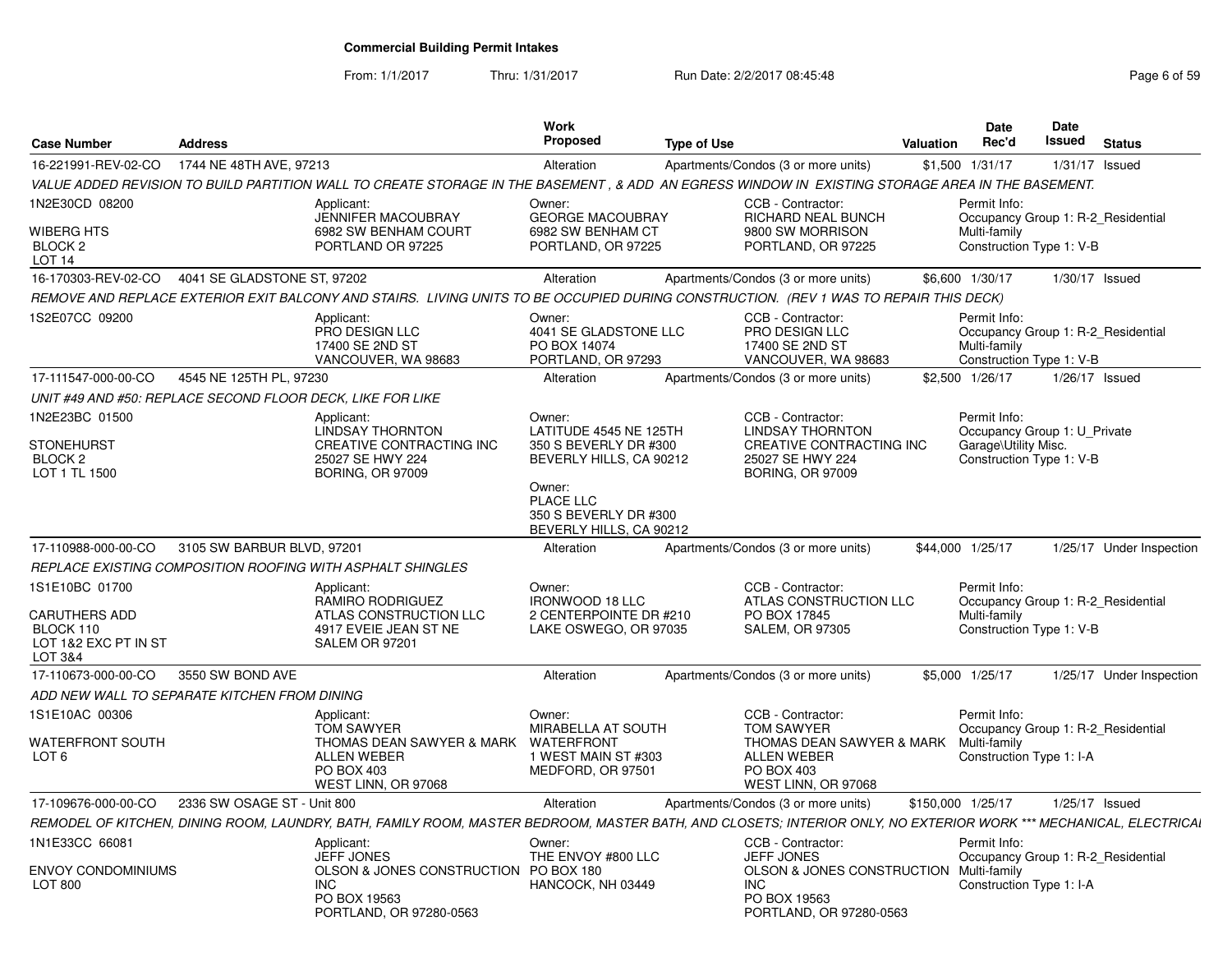From: 1/1/2017Thru: 1/31/2017 Run Date: 2/2/2017 08:45:48 Page 7 of 59

| <b>Case Number</b>                                                                 | <b>Address</b>           |                                                                                                                   | <b>Work</b><br>Proposed                                                                                                                                     | <b>Type of Use</b> |                                                                                                   | Valuation         | <b>Date</b><br>Rec'd                                     | <b>Date</b><br><b>Issued</b> | <b>Status</b>                         |
|------------------------------------------------------------------------------------|--------------------------|-------------------------------------------------------------------------------------------------------------------|-------------------------------------------------------------------------------------------------------------------------------------------------------------|--------------------|---------------------------------------------------------------------------------------------------|-------------------|----------------------------------------------------------|------------------------------|---------------------------------------|
| 17-104760-000-00-CO                                                                | 1459 SE ANKENY ST, 97214 |                                                                                                                   | Alteration                                                                                                                                                  |                    | Apartments/Condos (3 or more units)                                                               | \$185,600 1/24/17 |                                                          |                              | <b>Under Review</b>                   |
|                                                                                    |                          | CHANGE OF OCCUPANCY - CHANGE FROM 'R2' OCCUPANCY TO 'R1' OCCUPANCY FOR 5TH FLOOR: NO OTHER WORK UNDER THIS PERMIT |                                                                                                                                                             |                    |                                                                                                   |                   |                                                          |                              |                                       |
| 1N1E35DC 01700                                                                     |                          | Applicant:<br><b>BEN CARR</b><br><b>BRETT SCHULZ ARCHITECT</b><br>2222 NE OREGON ST #203<br>PORTLAND OR 97232     | Owner:<br>ANKENY BUILDING LLC<br>1300 SW PARK AVE #408<br>PORTLAND, OR 97201                                                                                |                    | Primary Contractor:<br>TO BID                                                                     |                   | Permit Info:<br>Construction Type 1: V-B                 |                              | Occupancy Group 1: R-1_Hotel or Motel |
| 17-103849-000-00-CO                                                                | 2401 SE TAYLOR ST, 97214 |                                                                                                                   | Alteration                                                                                                                                                  |                    | Apartments/Condos (3 or more units)                                                               |                   | \$76,000 1/24/17                                         |                              | 1/24/17 Issued                        |
|                                                                                    |                          | VOLUNTARY REPAIR OF AN EXISTING FOUNDATION USING DEEP DRIVEN STELL PILES AND HELICAL PILES                        |                                                                                                                                                             |                    |                                                                                                   |                   |                                                          |                              |                                       |
| 1S1E02AD 04500                                                                     |                          | Applicant:<br><b>CURT KLEIN</b><br><b>RAMJACK WEST</b><br>PO BOX 11701<br>EUGENE OR 97440                         | Owner:<br>HOME TEAM II LIMITED<br>16400 LAKE VERA RD<br>NEVADA CITY, CA 95959<br>Owner:<br>PARTNERSHIP<br>16400 LAKE VERA RD                                |                    | CCB - Contractor:<br>Abby Drummond<br><b>KEM LLC</b><br>PO BOX 11701<br>EUGENE, OR 97440          |                   |                                                          |                              |                                       |
| 17-103843-000-00-CO                                                                | 2400 SE TAYLOR ST, 97214 |                                                                                                                   | NEVADA CITY, CA 95959<br>Alteration                                                                                                                         |                    | Apartments/Condos (3 or more units)                                                               | \$76,000 1/24/17  |                                                          |                              | 1/24/17 Issued                        |
|                                                                                    |                          | VOLUNTARY REPAIR OF EXISTING FOUNDATION USING DEEP DRIVEN STEEL PILES AND HELICAL PILES                           |                                                                                                                                                             |                    |                                                                                                   |                   |                                                          |                              |                                       |
| 1S1E02AD 04600                                                                     |                          | Applicant:<br><b>CURT KLEIN</b><br><b>RAMJACK WEST</b><br>PO BOX 11701<br>EUGENE OR 97440                         | Owner:<br>HOME TEAM I LIMITED<br>16400 LAKE VERA RD<br>NEVADA CITY, CA 95959<br>Owner:<br><b>PARTNERSHIP</b><br>16400 LAKE VERA RD<br>NEVADA CITY, CA 95959 |                    | CCB - Contractor:<br>Abby Drummond<br><b>KEM LLC</b><br>PO BOX 11701<br>EUGENE, OR 97440          |                   |                                                          |                              |                                       |
| 16-270805-000-00-CO                                                                | 132 SE 80TH AVE, 97215   |                                                                                                                   | Alteration                                                                                                                                                  |                    | Apartments/Condos (3 or more units)                                                               | \$19,800 1/24/17  |                                                          |                              | $1/24/17$ Issued                      |
| REMOVE EXTERIOR STAIRS, BUILD NEW STAIRS AND BALCONY                               |                          |                                                                                                                   |                                                                                                                                                             |                    |                                                                                                   |                   |                                                          |                              |                                       |
| 1N2E32DD 02000<br>MT TABOR VILLA ANX<br>BLOCK <sub>9</sub><br>LOT 17&18            |                          | Applicant:<br>SUN DOG CONSTRUCTION INC<br>4110 SE HAWTHORNE BLVD 625<br>PORTLAND, OR 97214                        | Owner:<br>RODRIGO AGUIRRE<br>6835 NE CLAREMONT AVE<br>PORTLAND, OR 97211-4041                                                                               |                    | CCB - Contractor:<br>SUN DOG CONSTRUCTION INC<br>4110 SE HAWTHORNE BLVD 625<br>PORTLAND, OR 97214 |                   | Permit Info:<br>Multi-family<br>Construction Type 1: V-B |                              | Occupancy Group 1: R-2_Residential    |
| 17-101033-000-00-CO                                                                | 839 NE 90TH AVE          |                                                                                                                   | Alteration                                                                                                                                                  |                    | Apartments/Condos (3 or more units)                                                               | $$1,000$ $1/4/17$ |                                                          |                              | $1/4/17$ Issued                       |
|                                                                                    |                          | INTERIOR REMODEL, REMOVE NONBEARING WALL BETWEEN EAST AND SOUTHEAST BEDROOMS TO CREATE MASTER SUITE               |                                                                                                                                                             |                    |                                                                                                   |                   |                                                          |                              |                                       |
| 1N2E33BD 90021<br>THE TOWNHOME VILLAGE AT GATEWAY<br><b>CONDOMINIUM</b><br>LOT 839 |                          | Applicant:<br>ADRIAN MICHAEL LEECH<br>27427 S HORNER RD<br>ESTACADA, OR 97023                                     | Owner:<br><b>KAREN HAMPTON</b><br>839 NE 90TH AVE<br>PORTLAND, OR 97220                                                                                     |                    | CCB - Contractor:<br>ADRIAN MICHAEL LEECH<br>27427 S HORNER RD<br>ESTACADA, OR 97023              |                   | Permit Info:<br>Multi-family<br>Construction Type 1: V-B |                              | Occupancy Group 1: R-2_Residential    |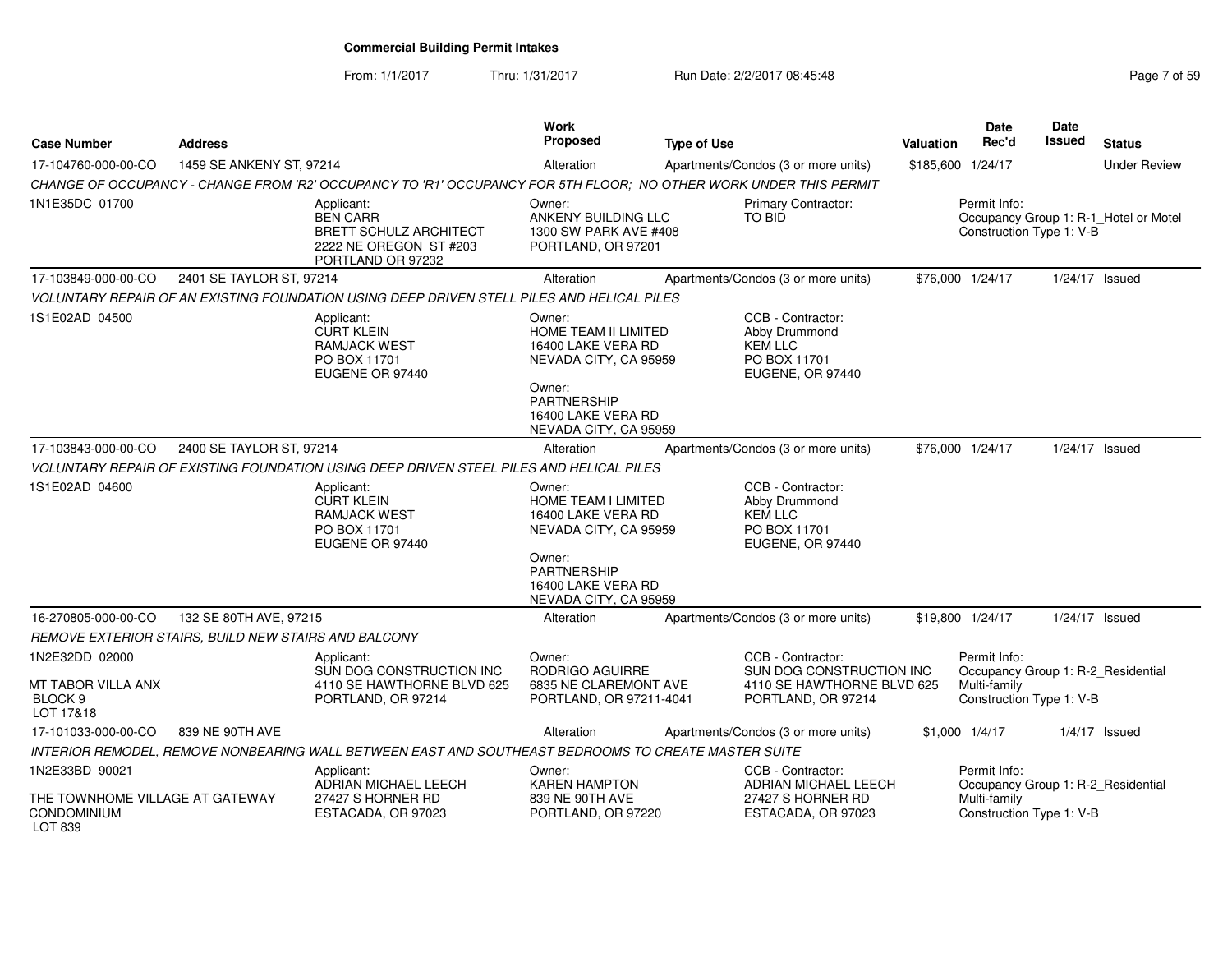#### From: 1/1/2017Thru: 1/31/2017 **Run Date: 2/2/2017 08:45:48** Page 8 of 59

| <b>Case Number</b>                                          | <b>Address</b>             |                                                                                                                                                                      | <b>Work</b><br>Proposed                                                                        | <b>Type of Use</b> |                                                                                          | <b>Valuation</b> | <b>Date</b><br>Rec'd         | Date<br>Issued           | <b>Status</b>                      |
|-------------------------------------------------------------|----------------------------|----------------------------------------------------------------------------------------------------------------------------------------------------------------------|------------------------------------------------------------------------------------------------|--------------------|------------------------------------------------------------------------------------------|------------------|------------------------------|--------------------------|------------------------------------|
| 16-292804-000-00-CO                                         | 5505 SE 17TH AVE, 97202    |                                                                                                                                                                      | Alteration                                                                                     |                    | Apartments/Condos (3 or more units)                                                      | \$120,000 1/5/17 |                              |                          | $1/5/17$ Issued                    |
|                                                             |                            | INTERIOR REMODEL OF ALL 4 EXISTING UNITS (UNIT A, B, C, D), REMOVE NON-BEARING WALL BETWEEN KITCHEN AND LIVING ROOM, RELOCATE EXISTING CLOSET IN LIVING ROOM, CREATE |                                                                                                |                    |                                                                                          |                  |                              |                          |                                    |
| 1S1E14DB 16500<br><b>MIDWAY ANNEX</b><br>BLOCK <sub>3</sub> |                            | Applicant:<br>BERENICE LOPEZ-DORSEY<br><b>HELP GROUP INC</b><br>10006 SW CANYON RD                                                                                   | Owner:<br><b>MILES D RUSTH</b><br>1305 SE MARION ST<br>PORTLAND, OR 97202                      |                    | CCB - Contractor<br>HELP HOME ENERGY LIFE<br>PERFORMANCE GROUP INC<br>10006 SW CANYON RD |                  | Permit Info:<br>Multi-family | Construction Type 1: V-B | Occupancy Group 1: R-2 Residential |
| LOT <sub>16</sub>                                           |                            | PORTLAND OR 97225                                                                                                                                                    |                                                                                                |                    | PORTLAND, OR 97225                                                                       |                  |                              |                          |                                    |
| 16-257900-000-00-CO                                         | 600 SE LINN ST, 97202      |                                                                                                                                                                      | Alteration                                                                                     |                    | Apartments/Condos (3 or more units)                                                      | \$20,000 1/6/17  |                              |                          | $1/6/17$ Issued                    |
|                                                             |                            | REPAIR & REPLACE OF EXISTING STAIRS, RAILINGS, AND REPAIR DECK,                                                                                                      |                                                                                                |                    |                                                                                          |                  |                              |                          |                                    |
| 1S1E26BB 07400                                              |                            | Applicant:<br>ED NUKALA<br><b>IPM</b><br>1800 SW 1st Ave Suite 220<br>Portland, OR 97201                                                                             | Owner:<br>600 SE LINN ST APARTMENTS LLC INCOME PROPERTY<br>5200 TAMPA AVE<br>TARZANA, CA 91356 |                    | CCB - Contractor:<br><b>MANAGEMENT CO</b><br>1800 SW 1ST SUITE 220<br>PORTLAND, OR 97201 |                  |                              |                          |                                    |
| 17-102488-000-00-CO                                         | 1431 NE 21ST AVE, 97232    |                                                                                                                                                                      | Alteration                                                                                     |                    | Apartments/Condos (3 or more units)                                                      | \$2,000 1/6/17   |                              |                          | $2/1/17$ Issued                    |
| <b>FIRE ESCAPE LOAD TESTING</b>                             |                            |                                                                                                                                                                      |                                                                                                |                    |                                                                                          |                  |                              |                          |                                    |
| 1N1E35AA 00900                                              |                            | Applicant:<br>ED NUKALA                                                                                                                                              | Owner:<br><b>CASTLE MANOR LLC</b>                                                              |                    | CCB - Contractor:<br><b>INCOME PROPERTY</b>                                              |                  |                              |                          |                                    |
| HOLLADAY PK & 1ST ADD                                       |                            | <b>IPM</b><br>1800 SW 1st Ave Suite 220                                                                                                                              | 2525 NE GLISAN ST OFC 100<br>PORTLAND, OR 97232                                                |                    | MANAGEMENT CO<br>1800 SW 1ST SUITE 220                                                   |                  |                              |                          |                                    |
| BLOCK 8<br>E 32' OF LOT 14<br>LOT 15&16                     |                            | Portland, OR 97201                                                                                                                                                   |                                                                                                |                    | PORTLAND, OR 97201                                                                       |                  |                              |                          |                                    |
| 17-102492-000-00-CO                                         | 1943 NW IRVING ST, 97209   |                                                                                                                                                                      | Alteration                                                                                     |                    | Apartments/Condos (3 or more units)                                                      | \$2,000 1/6/17   |                              |                          | $2/1/17$ Issued                    |
| <b>FIRE ESCAPE LOAD TESTING</b>                             |                            |                                                                                                                                                                      |                                                                                                |                    |                                                                                          |                  |                              |                          |                                    |
| 1N1E33AC 09400                                              |                            | Applicant:<br>ED NUKALA                                                                                                                                              | Owner:<br><b>WARREN G WEAGANT</b>                                                              |                    | CCB - Contractor:<br><b>INCOME PROPERTY</b>                                              |                  |                              |                          |                                    |
| <b>COUCHS ADD</b>                                           |                            | <b>IPM</b>                                                                                                                                                           | PO BOX 64142                                                                                   |                    | <b>MANAGEMENT CO</b>                                                                     |                  |                              |                          |                                    |
| BLOCK 271<br>W 54' OF LOT 9                                 |                            | 1800 SW 1st Ave Suite 220<br>Portland, OR 97201                                                                                                                      | ST PAUL, MN 55164                                                                              |                    | 1800 SW 1ST SUITE 220<br>PORTLAND, OR 97201                                              |                  |                              |                          |                                    |
| 17-102494-000-00-CO                                         | 2110 NW FLANDERS ST, 97210 |                                                                                                                                                                      | Alteration                                                                                     |                    | Apartments/Condos (3 or more units)                                                      | \$2,000 1/6/17   |                              |                          | $2/1/17$ Issued                    |
| <b>FIRE ESCAPE LOAD AND TESTING</b>                         |                            |                                                                                                                                                                      |                                                                                                |                    |                                                                                          |                  |                              |                          |                                    |
| 1N1E33CA 09600                                              |                            | Applicant:<br>ED NUKALA                                                                                                                                              | Owner:<br>2110 FLANDERS LLC                                                                    |                    | CCB - Contractor:<br><b>INCOME PROPERTY</b>                                              |                  |                              |                          |                                    |
| KINGS 2ND ADD<br>N 50' OF E 100' OF BLOCK 36                |                            | <b>IPM</b><br>1800 SW 1st Ave Suite 220<br>Portland, OR 97201                                                                                                        | 0425 SW IOWA ST<br>PORTLAND, OR 97239-3625                                                     |                    | <b>MANAGEMENT CO</b><br>1800 SW 1ST SUITE 220<br>PORTLAND, OR 97201                      |                  |                              |                          |                                    |
| 17-102630-000-00-CO                                         | 1209 SW 6TH AVE - Unit 705 |                                                                                                                                                                      | Alteration                                                                                     |                    | Apartments/Condos (3 or more units)                                                      | \$2,000 1/6/17   |                              |                          | 1/6/17 Under Inspection            |
| NEW NON LOAD BEARING WORK IN KITCHEN TO HIDE PLUMBING       |                            |                                                                                                                                                                      |                                                                                                |                    |                                                                                          |                  |                              |                          |                                    |
| 1S1E03BC 90036                                              |                            | Applicant:<br><b>JUDY DAUBLE</b>                                                                                                                                     | Owner:<br>JUDY DAUBLE                                                                          |                    | CCB - Contractor:<br>WILCOXS LATH & PLASTERING IN(Occupancy Group 1: R-2_Residential     |                  | Permit Info:                 |                          |                                    |
| AMBASSADOR CONDOMINIUM<br>LOT 705                           |                            | 1209 SW 6TH AVE #705<br>PORTLAND OR 97034                                                                                                                            | 3030 S GLENMORRIE DR<br>LAKE OSWEGO, OR 97034                                                  |                    | 6619 SE 92ND AVE<br>PORTLAND, OR 97266                                                   |                  | Multi-family                 | Construction Type 1: I-B |                                    |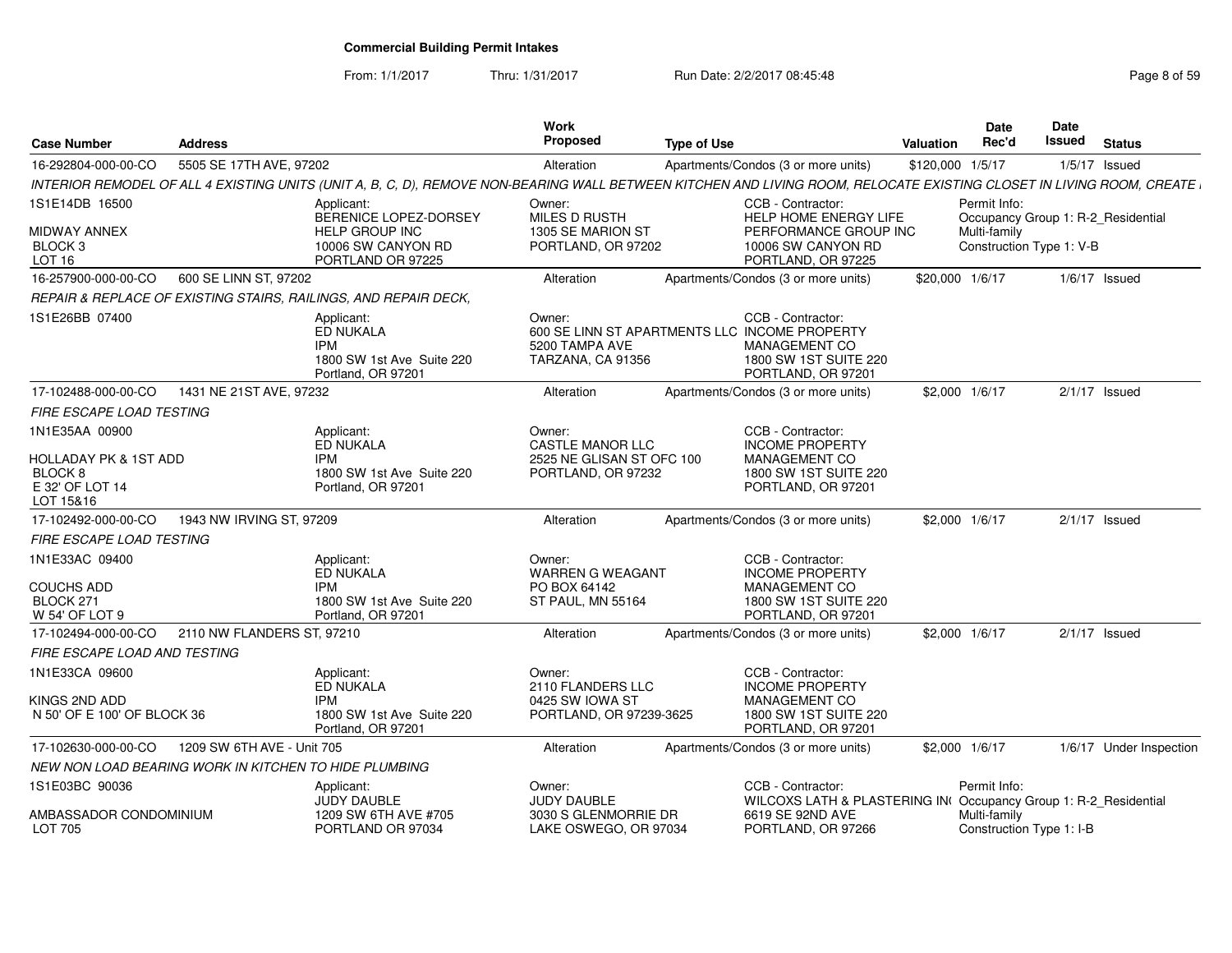#### From: 1/1/2017Thru: 1/31/2017 **Run Date: 2/2/2017 08:45:48** Page 9 of 59

| <b>Case Number</b>                                                   | <b>Address</b>           |                                                                                                                                    | <b>Work</b><br>Proposed                                                                                                                                         | <b>Type of Use</b> |                                                                                                                                 | Valuation | <b>Date</b><br>Rec'd                                                                           | <b>Date</b><br><b>Issued</b> | <b>Status</b>            |
|----------------------------------------------------------------------|--------------------------|------------------------------------------------------------------------------------------------------------------------------------|-----------------------------------------------------------------------------------------------------------------------------------------------------------------|--------------------|---------------------------------------------------------------------------------------------------------------------------------|-----------|------------------------------------------------------------------------------------------------|------------------------------|--------------------------|
| 16-285521-000-00-CO                                                  | 2831 SE COLT DR, 97202   |                                                                                                                                    | Alteration                                                                                                                                                      |                    | Apartments/Condos (3 or more units)                                                                                             |           | \$5,000 1/10/17                                                                                |                              | 1/10/17 Under Inspection |
|                                                                      |                          | REBUILD EXISTING STAIR AND HANDRAILS TO MEET CURRENT CODE                                                                          |                                                                                                                                                                 |                    |                                                                                                                                 |           |                                                                                                |                              |                          |
|                                                                      |                          | Applicant:<br>DAVID LARSEN<br>SAGE GENERAL LLC<br>8190 SW DURHAM RD<br><b>TIGARD, OR 97224</b>                                     | Owner:<br>PRIME WIMBLEDON SPE LLC<br>50 CALIFORNIA ST #2525<br>SAN FRANCISCO, CA 94111-4783                                                                     |                    | CCB - Contractor:<br><b>NICK WIEBE</b><br>SAGE GENERAL CONTRACTING<br><b>LLC</b><br>8190 SW DURHAM<br><b>TIGARD, OR 97224</b>   |           | Permit Info:<br>Occupancy Group 1: R-2 Residential<br>Multi-family<br>Construction Type 1: V-B |                              |                          |
| 17-104478-000-00-CO                                                  | 5024 SW SLAVIN RD, 97201 |                                                                                                                                    | Alteration                                                                                                                                                      |                    | Apartments/Condos (3 or more units)                                                                                             |           | \$9,100 1/12/17                                                                                |                              | 1/12/17 Under Inspection |
|                                                                      |                          | ALTERATION TO REPAIR EXISTING LANDINGS AND STAIRS ASSOCIATED WITH BUILDINGS 5112 AND 5116. IN RESPONSE TO 16-195631HS see comments |                                                                                                                                                                 |                    |                                                                                                                                 |           |                                                                                                |                              |                          |
| 1S1E15BC 06800<br>SECTION 15 1S 1E<br>TL 6800 6.22 ACRES             |                          | Applicant:<br>CHERYL JANUZZI<br><b>GREENBRIAR LLC</b>                                                                              | Owner:<br><b>GREENBRIAR LLC</b><br>LAKE OSWEGO, OR 97035                                                                                                        |                    | CCB - Contractor:<br>AFFORDABLE NORTHWEST<br>15800 BOONES FERRY RD #C-104 CONTRACTORS INC<br>PO BOX 20395<br>PORTLAND, OR 97294 |           | Permit Info:<br>Occupancy Group 1: R-2 Residential<br>Multi-family<br>Construction Type 1: V-B |                              |                          |
| 16-242923-REV-01-CO                                                  | 4545 NE 125TH PL, 97230  |                                                                                                                                    | Alteration                                                                                                                                                      |                    | Apartments/Condos (3 or more units)                                                                                             |           | \$1/13/17                                                                                      | $1/13/17$ Issued             |                          |
|                                                                      |                          | REVISION TO USE BEAM AND HANGERS AND NOT POSTS FOR 2ND STORY DECK REPLACEMENT ON UNITS 45-46                                       |                                                                                                                                                                 |                    |                                                                                                                                 |           |                                                                                                |                              |                          |
| 1N2E23B 01300<br><b>STONEHURST</b><br><b>BLOCK1</b><br>LOT 3 TL 1300 |                          | Applicant:<br><b>LINDSAY THORNTON</b><br>CREATIVE CONTRACTING INC<br>25027 SE HWY 224<br><b>BORING, OR 97009</b>                   | Owner:<br>LATITUDE 4545 NE 125TH<br>350 S BEVERLY DR #300<br>BEVERLY HILLS, CA 90212<br>Owner:<br>PLACE LLC<br>350 S BEVERLY DR #300<br>BEVERLY HILLS, CA 90212 |                    | CCB - Contractor:<br><b>LINDSAY THORNTON</b><br>CREATIVE CONTRACTING INC<br>25027 SE HWY 224<br><b>BORING, OR 97009</b>         |           | Permit Info:<br>Occupancy Group 1: R-2_Residential<br>Multi-family<br>Construction Type 1: V-B |                              |                          |
| 16-242921-REV-01-CO                                                  | 4545 NE 125TH PL, 97230  |                                                                                                                                    | Alteration                                                                                                                                                      |                    | Apartments/Condos (3 or more units)                                                                                             |           | \$1/13/17                                                                                      | $1/13/17$ Issued             |                          |
|                                                                      |                          | REVISION TO USE BEAM AND HANGERS, NOT POSTS FOR 2ND STORY DECK REPLACEMENT ON UNITS 29-30                                          |                                                                                                                                                                 |                    |                                                                                                                                 |           |                                                                                                |                              |                          |
| 1N2E23B 01300<br><b>STONEHURST</b><br><b>BLOCK1</b><br>LOT 3 TL 1300 |                          | Applicant:<br><b>LINDSAY THORNTON</b><br><b>CREATIVE CONTRACTING INC</b><br>25027 SE HWY 224<br><b>BORING, OR 97009</b>            | Owner:<br>LATITUDE 4545 NE 125TH<br>350 S BEVERLY DR #300<br>BEVERLY HILLS, CA 90212<br>Owner:<br>PLACE LLC<br>350 S BEVERLY DR #300<br>BEVERLY HILLS, CA 90212 |                    | CCB - Contractor:<br><b>LINDSAY THORNTON</b><br>CREATIVE CONTRACTING INC<br>25027 SE HWY 224<br><b>BORING, OR 97009</b>         |           | Permit Info:<br>Occupancy Group 1: R-2 Residential<br>Multi-family<br>Construction Type 1: V-B |                              |                          |
| 16-242924-REV-01-CO                                                  | 4545 NE 125TH PL, 97230  |                                                                                                                                    | Alteration                                                                                                                                                      |                    | Apartments/Condos (3 or more units)                                                                                             |           | \$1/13/17                                                                                      | $1/13/17$ Issued             |                          |
|                                                                      |                          | REVISION TO CHANGE UNIT LOCATION OF WORK FROM UNITS 77-78 TO UNIT 8 & 10 - NO WORK TO BE DONE ON UNITS 77-78                       |                                                                                                                                                                 |                    |                                                                                                                                 |           |                                                                                                |                              |                          |
| 1N2E23B 01300<br><b>STONEHURST</b><br>BLOCK 1<br>LOT 3 TL 1300       |                          | Applicant:<br><b>LINDSAY THORNTON</b><br>CREATIVE CONTRACTING INC<br>25027 SE HWY 224<br><b>BORING, OR 97009</b>                   | Owner:<br>LATITUDE 4545 NE 125TH<br>350 S BEVERLY DR #300<br>BEVERLY HILLS, CA 90212<br>Owner:<br>PLACE LLC<br>350 S BEVERLY DR #300<br>BEVERLY HILLS, CA 90212 |                    | CCB - Contractor:<br><b>LINDSAY THORNTON</b><br>CREATIVE CONTRACTING INC<br>25027 SE HWY 224<br><b>BORING, OR 97009</b>         |           | Permit Info:<br>Occupancy Group 1: R-2 Residential<br>Multi-family<br>Construction Type 1: V-B |                              |                          |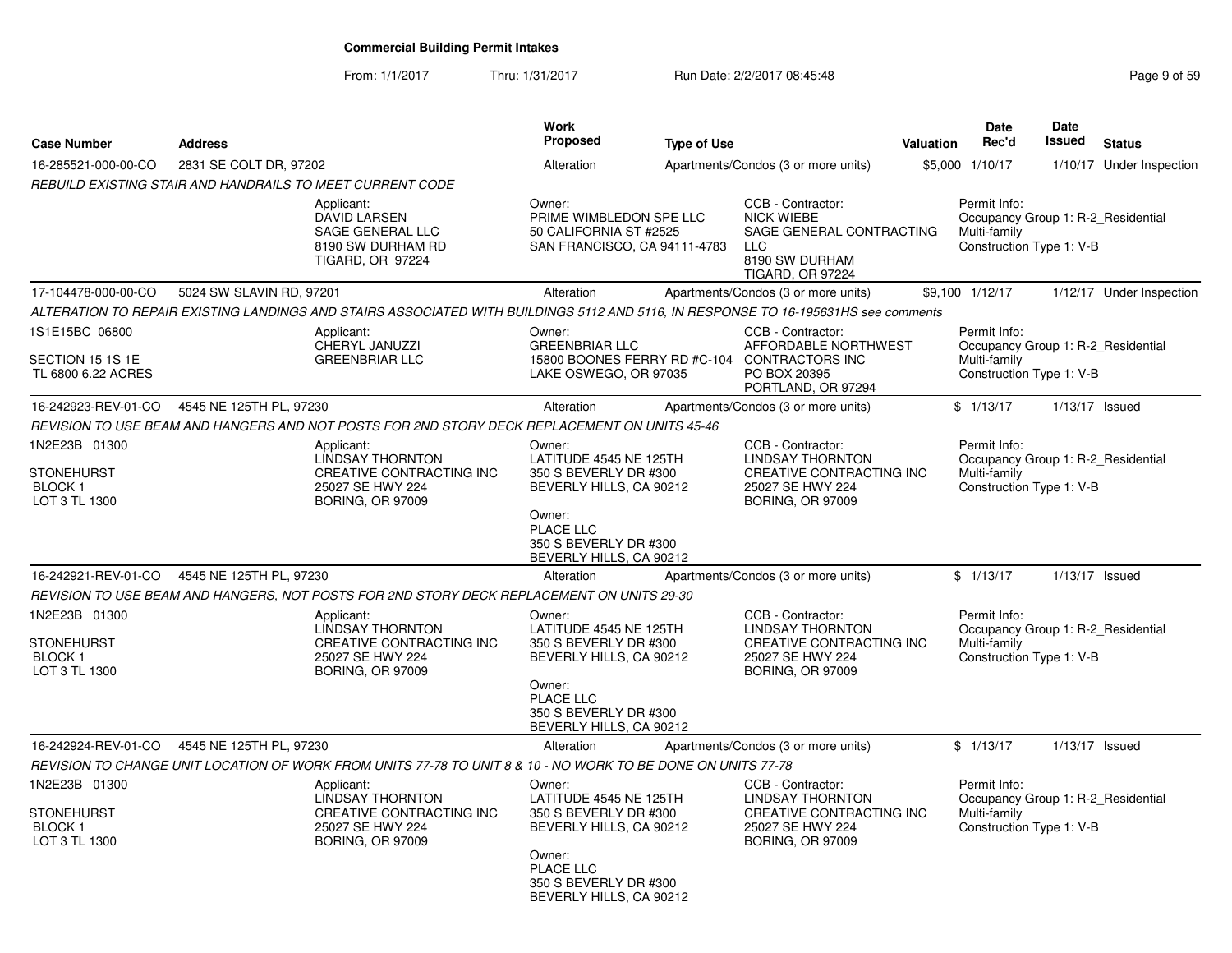From: 1/1/2017Thru: 1/31/2017 **Run Date: 2/2/2017 08:45:48** Page 10 of 59

| <b>Case Number</b>                                      | <b>Address</b>               |                                                                                       | <b>Work</b><br>Proposed                                                       | <b>Type of Use</b> |                                                                         | <b>Valuation</b> | <b>Date</b><br>Rec'd                               | Date<br>Issued   | <b>Status</b>            |
|---------------------------------------------------------|------------------------------|---------------------------------------------------------------------------------------|-------------------------------------------------------------------------------|--------------------|-------------------------------------------------------------------------|------------------|----------------------------------------------------|------------------|--------------------------|
| 16-242920-REV-01-CO                                     | 4545 NE 125TH PL, 97230      |                                                                                       | Alteration                                                                    |                    | Apartments/Condos (3 or more units)                                     |                  | \$1/18/17                                          | $1/18/17$ Issued |                          |
| <b>REVISION TO USE BEAM NOT POSTS</b>                   |                              |                                                                                       |                                                                               |                    |                                                                         |                  |                                                    |                  |                          |
| 1N2E23B 01300                                           |                              | Applicant:<br>LINDSAY THORNTON                                                        | Owner:<br>LATITUDE 4545 NE 125TH                                              |                    | CCB - Contractor:<br><b>LINDSAY THORNTON</b>                            |                  | Permit Info:<br>Occupancy Group 1: R-2_Residential |                  |                          |
| <b>STONEHURST</b><br>BLOCK 1<br>LOT 3 TL 1300           |                              | CREATIVE CONTRACTING INC<br>25027 SE HWY 224<br><b>BORING, OR 97009</b>               | 350 S BEVERLY DR #300<br>BEVERLY HILLS, CA 90212                              |                    | CREATIVE CONTRACTING INC<br>25027 SE HWY 224<br><b>BORING, OR 97009</b> |                  | Multi-family<br>Construction Type 1: V-B           |                  |                          |
|                                                         |                              |                                                                                       | Owner:<br>PLACE LLC<br>350 S BEVERLY DR #300<br>BEVERLY HILLS, CA 90212       |                    |                                                                         |                  |                                                    |                  |                          |
| 16-242926-REV-01-CO                                     | 4545 NE 125TH PL, 97230      |                                                                                       | Alteration                                                                    |                    | Apartments/Condos (3 or more units)                                     |                  | \$1/18/17                                          |                  | $1/18/17$ Issued         |
| <b>REVISION TO USE BEAM NOT POSTS</b>                   |                              |                                                                                       |                                                                               |                    |                                                                         |                  |                                                    |                  |                          |
| 1N2E23B 01300                                           |                              | Applicant:<br><b>LINDSAY THORNTON</b>                                                 | Owner:<br>LATITUDE 4545 NE 125TH                                              |                    | CCB - Contractor:<br><b>LINDSAY THORNTON</b>                            |                  | Permit Info:<br>Occupancy Group 1: R-2 Residential |                  |                          |
| STONEHURST<br><b>BLOCK1</b><br>LOT 3 TL 1300            |                              | CREATIVE CONTRACTING INC<br>25027 SE HWY 224<br><b>BORING, OR 97009</b>               | 350 S BEVERLY DR #300<br>BEVERLY HILLS, CA 90212                              |                    | CREATIVE CONTRACTING INC<br>25027 SE HWY 224<br><b>BORING, OR 97009</b> |                  | Multi-family<br>Construction Type 1: V-B           |                  |                          |
|                                                         |                              |                                                                                       | Owner:<br>PLACE LLC<br>350 S BEVERLY DR #300<br>BEVERLY HILLS, CA 90212       |                    |                                                                         |                  |                                                    |                  |                          |
| 16-117075-REV-01-CO                                     | 316 NE 61ST AVE, 97213       |                                                                                       | Alteration                                                                    |                    | Apartments/Condos (3 or more units)                                     |                  | \$1/20/17                                          |                  | $1/20/17$ Issued         |
| REVISION TO ELMINATE ONE OF THE TWO DOUBLE-CHECK VALVES |                              |                                                                                       |                                                                               |                    |                                                                         |                  |                                                    |                  |                          |
| 1N2E31DA 02600                                          |                              | Applicant:                                                                            | Owner:                                                                        |                    | CCB - Contractor:                                                       |                  | Permit Info:                                       |                  |                          |
| ORCHARD HOMES                                           |                              | <b>OWEN GABBERT</b><br>OWEN GABBERT, LLC                                              | <b>BRYAN A BURCH</b><br>1211 NE FALOMA RD                                     |                    | DALE MORSE<br><b>OWEN GABBERT LLC</b>                                   |                  | Occupancy Group 1: R-2_Residential<br>Multi-family |                  |                          |
| BLOCK 6<br>S 3' OF LOT 16                               |                              | 3811 N BORTHWICK AVE<br>PORTLAND, OR 97227                                            | PORTLAND, OR 97211                                                            |                    | 3811 N BORTHWICK AVE<br>PORTLAND, OR 97227                              |                  | Construction Type 1: V-B                           |                  |                          |
| LOT 19                                                  |                              |                                                                                       | Owner:<br>MARK D WENSEL<br>1211 NE FALOMA RD<br>PORTLAND, OR 97211            |                    |                                                                         |                  |                                                    |                  |                          |
| 17-107828-000-00-CO                                     | 1900 SW RIVER DR - Unit N602 |                                                                                       | Alteration                                                                    |                    | Apartments/Condos (3 or more units)                                     |                  | \$1,785 1/20/17                                    |                  | 1/20/17 Under Inspection |
|                                                         |                              | CREATE NEW SPACE FOR WINE FRIDGE IN HALLWAY AND ACCESS HATCH IN MASTER BEDROOM CLOSET |                                                                               |                    |                                                                         |                  |                                                    |                  |                          |
| 1S1E03CD 90114                                          |                              | Applicant:<br><b>LANCEA LAFORTE</b>                                                   | Owner:<br><b>TODD L KOHLBUSH</b>                                              |                    | CCB - Contractor:<br><b>MAUGHAN DESIGN INC</b>                          |                  | Permit Info:<br>Occupancy Group 1: R-2_Residential |                  |                          |
| STRAND CONDOMINIUMS<br><b>LOT N602</b>                  |                              | MAUGHAN DESIGN INC.<br>1910 NW LOVEJOY ST<br>PORTLAND OR 97209                        | 1900 SW RIVER DR #N602<br>PORTLAND, OR 97201                                  |                    | 1910 NW LOVEJOY ST<br>PORTLAND, OR 97209                                |                  | Multi-family                                       |                  |                          |
|                                                         |                              |                                                                                       | Owner:<br>MICHELLE E KOHLBUSH<br>1900 SW RIVER DR #N602<br>PORTLAND, OR 97201 |                    |                                                                         |                  |                                                    |                  |                          |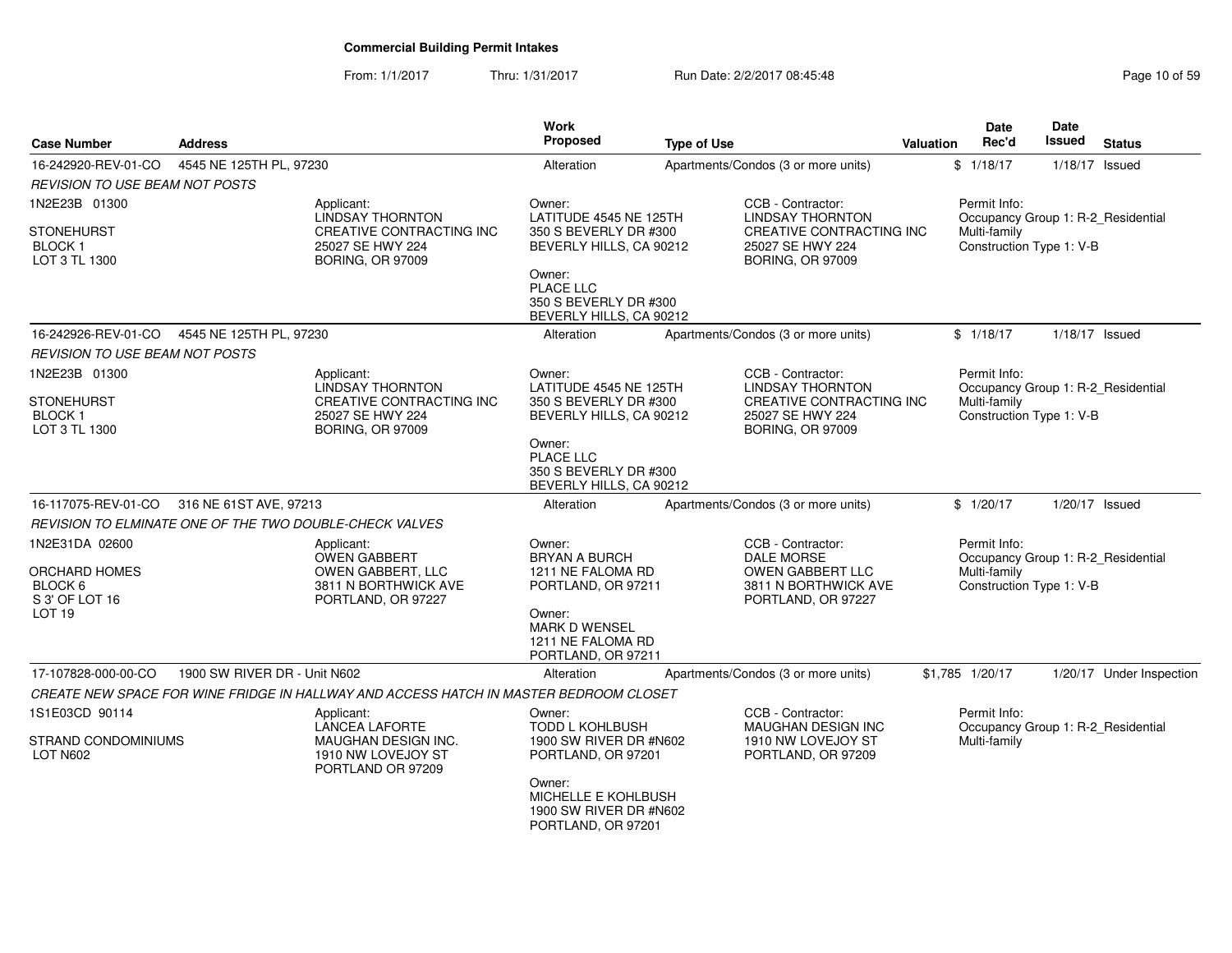From: 1/1/2017Thru: 1/31/2017 **Run Date: 2/2/2017 08:45:48** Page 11 of 59

| <b>Case Number</b>                                                             | <b>Address</b>                                                                                                                                                                     | Work<br>Proposed                                                                                                                                                                                        | <b>Type of Use</b> |                                                                                                                    | Valuation | <b>Date</b><br>Rec'd                                                                                      | Date<br><b>Issued</b> | <b>Status</b>                          |
|--------------------------------------------------------------------------------|------------------------------------------------------------------------------------------------------------------------------------------------------------------------------------|---------------------------------------------------------------------------------------------------------------------------------------------------------------------------------------------------------|--------------------|--------------------------------------------------------------------------------------------------------------------|-----------|-----------------------------------------------------------------------------------------------------------|-----------------------|----------------------------------------|
| 17-108445-000-00-CO                                                            | 3830 SW PLUM ST, 97219                                                                                                                                                             | Alteration                                                                                                                                                                                              |                    | Apartments/Condos (3 or more units)                                                                                |           | \$11,500 1/20/17                                                                                          | 1/20/17 Issued        |                                        |
|                                                                                | REPLACE STAIRS, LANDINGS AND GUARDRAILS, LIKE FOR LIKE, LOCATION SOUTHWEST CORNER OF BUILDING - APT #S 49, 50, 48, 51, 47, 52                                                      |                                                                                                                                                                                                         |                    |                                                                                                                    |           |                                                                                                           |                       |                                        |
| 1S1E29BD 06400<br><b>BRUGGER VIEW</b><br>BLOCK <sub>3</sub><br>LOT 6&7 TL 6400 | Applicant:<br><b>LINDSAY THORNTON</b><br>CREATIVE CONTRACTING INC<br>25027 SE HWY 224<br><b>BORING, OR 97009</b>                                                                   | Owner:<br><b>CRESTWOOD APARTMENTS</b><br>2700 W BROADWAY<br>VANCOUVER, BC V6K 2G4 CANAD, 25027 SE HWY 224<br>Owner:<br><b>LIMITED PARTNERSHIP</b><br>2700 W BROADWAY<br>VANCOUVER, BC V6K 2G4<br>CANADA |                    | CCB - Contractor:<br><b>LINDSAY THORNTON</b><br>CREATIVE CONTRACTING INC<br><b>BORING, OR 97009</b>                |           | Permit Info:<br>Occupancy Group 1: R-2_Residential<br>Multi-family<br>Construction Type 1: V-B            |                       |                                        |
| 16-285588-000-00-CO                                                            | 3938 N ALBINA AVE, 97227                                                                                                                                                           | Alteration                                                                                                                                                                                              |                    | Apartments/Condos (3 or more units)                                                                                |           | \$2,000 1/23/17                                                                                           |                       | 1/23/17 Under Inspection               |
|                                                                                | LEGALIZE CONVERSION OF EXISTING ATTIC TO LIVING SPACE, TO BE USED AS A COMMON SPACE FOR 4-PLEX, TO INCLUDE BATHROOM AND STORAGE ROOMS                                              |                                                                                                                                                                                                         |                    |                                                                                                                    |           |                                                                                                           |                       |                                        |
| 1N1E22CD 02500<br>CENTRAL ALBINA<br>BLOCK 19<br>LOT <sub>12</sub>              | Applicant:<br>ELENA MCELROY-DINIHANIAN                                                                                                                                             | Owner:<br>THOMAS A MCELROY<br>3932 N ALBINA AVE #3938<br>PORTLAND, OR 97227-1208                                                                                                                        |                    |                                                                                                                    |           | Permit Info:<br>Occupancy Group 1: R-2_Residential<br>Multi-family<br>Construction Type 1: V-B            |                       |                                        |
| 17-113976-000-00-CO                                                            | 1810 N ARGYLE ST. 97217                                                                                                                                                            | Alteration                                                                                                                                                                                              |                    | Apartments/Condos (3 or more units)                                                                                |           | \$25,000 1/31/17                                                                                          | $1/31/17$ Issued      |                                        |
|                                                                                | ALTERATION TO REPAIR FIRE DAMAGE TO SECOND FLOOR OF APT. #7, INCLUDES FURRING OUT & INSULATING EXTERIOR WALLS, FINISHING INTERIOR WALLS, & NEW DOORS AND WINDOWS                   |                                                                                                                                                                                                         |                    |                                                                                                                    |           |                                                                                                           |                       |                                        |
| 1N1E09DA 00500<br>KENTON<br><b>BLOCK1</b><br>LOT 15-19                         | Applicant:<br><b>LONGS HOME &amp; LAND</b><br>SOLUTIONS LLC<br>9404 SW 4TH AVE<br>PORTLAND, OR 97219<br>Applicant:<br><b>JONATHON LONG</b><br>9404 SW 4TH AVE<br>PORTLAND OR 97219 | Owner:<br>WILD GOOSE HOLDINGS LLC<br>2207 NE BROADWAY #300<br>PORTLAND, OR 97232-1608                                                                                                                   |                    | CCB - Contractor:<br><b>LONGS HOME &amp; LAND</b><br><b>SOLUTIONS LLC</b><br>9404 SW 4TH AVE<br>PORTLAND, OR 97219 |           | Permit Info:<br>Occupancy Group 1: R-2 Residential<br>Multi-family<br>Construction Type 1: V-B            |                       |                                        |
| 17-108720-000-00-CO                                                            | 725 NW FLANDERS ST - Unit 403                                                                                                                                                      | Alteration                                                                                                                                                                                              |                    | Apartments/Condos (3 or more units)                                                                                |           | \$42,000 1/23/17                                                                                          |                       | <b>Under Review</b>                    |
|                                                                                | INTERIOR REMODEL AT SECOND FLOOR BEDROOM TO REMOVE RAILING AND EXTEND LOFT OVER OPEN AREA: CONSTRUCT NEW PARTITION WALLS TO CREATE NEW STUDY AND 2 CLOSETS                         |                                                                                                                                                                                                         |                    |                                                                                                                    |           |                                                                                                           |                       |                                        |
| 1N1E34CB 90020<br><b>FLANDERS LOFTS CONDOMINIUM</b><br>LOT 403                 | Applicant:<br>RICHARD MOORE<br>BLUE SPRUCE BUILDERS INC<br>4600 PERRYDALE RD<br>DALLAS OR 97338                                                                                    | Owner:<br><b>GARY W HORTON</b><br>725 NW FLANDERS ST #403<br>PORTLAND, OR 97209                                                                                                                         |                    | CCB - Contractor:<br>BLUE SPRUCE BUILDERS INC<br>4600 PERRYDALE RD<br>DALLAS, OR 97338                             |           | Permit Info:<br>Occupancy Group 1: R-2_Residential<br>Multi-family<br>Construction Type 1: IV-HT<br>IV-HT |                       | Construction Type 2 (formerly Type 1): |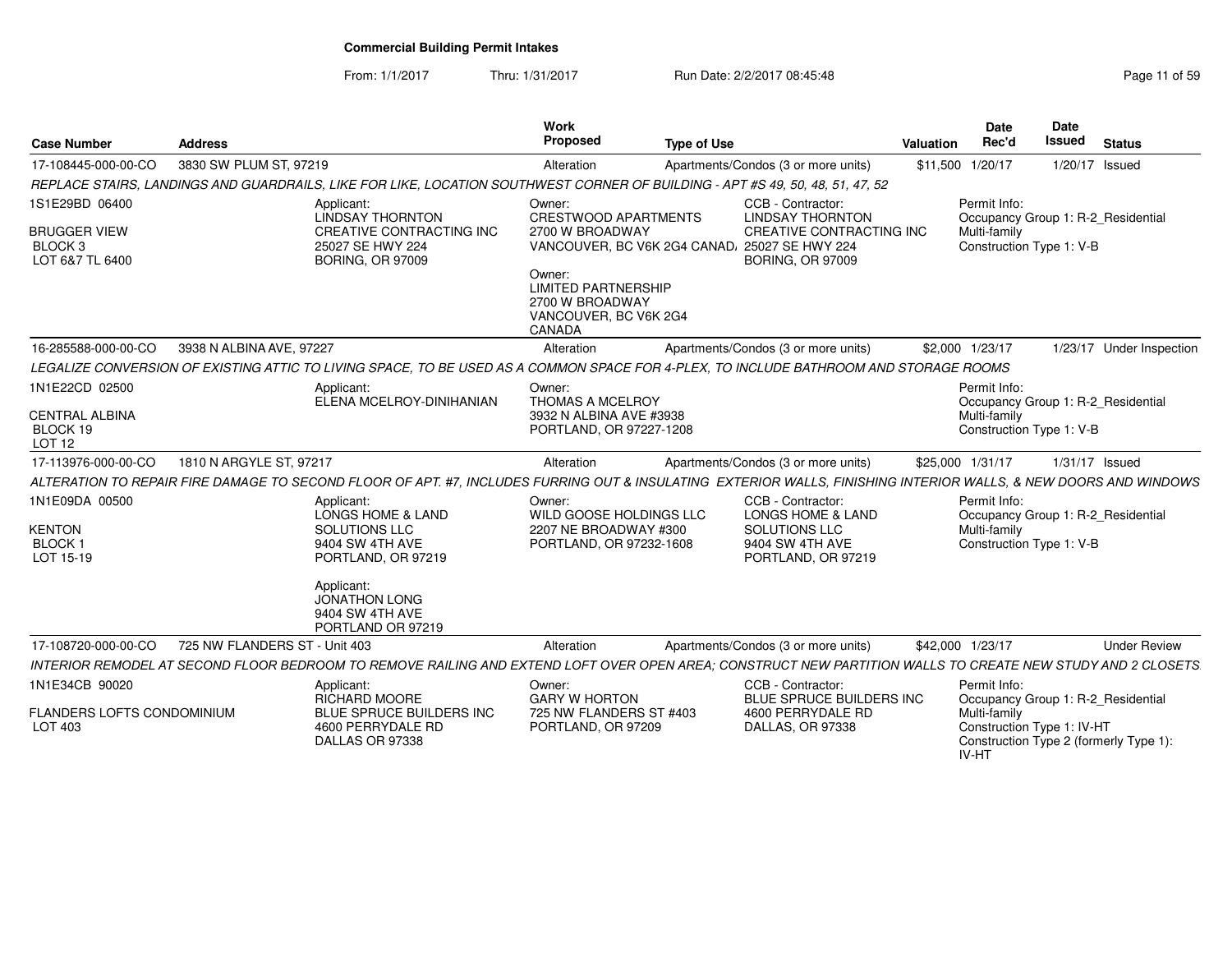From: 1/1/2017Thru: 1/31/2017 **Run Date: 2/2/2017 08:45:48** Page 12 of 59

| <b>Case Number</b>                              | <b>Address</b>              |                                                                                                                                                                    | <b>Work</b><br><b>Proposed</b>                                          | <b>Type of Use</b> |                                                                                                                                 | <b>Valuation</b>    | <b>Date</b><br>Rec'd                                | Date<br>Issued   | <b>Status</b>                                                                   |
|-------------------------------------------------|-----------------------------|--------------------------------------------------------------------------------------------------------------------------------------------------------------------|-------------------------------------------------------------------------|--------------------|---------------------------------------------------------------------------------------------------------------------------------|---------------------|-----------------------------------------------------|------------------|---------------------------------------------------------------------------------|
| 17-109124-000-00-CO                             | 1500 SW 5TH AVE - Unit 2404 |                                                                                                                                                                    | Alteration                                                              |                    | Apartments/Condos (3 or more units)                                                                                             | \$27,500            | 1/23/17                                             |                  | 1/23/17 Under Inspection                                                        |
|                                                 |                             | REPAIR OF CEILING SOFFET SECTION AND ADDITION OF FIRRED OUT WALL SECTION IN KITCHEN AREA                                                                           |                                                                         |                    |                                                                                                                                 |                     |                                                     |                  |                                                                                 |
| 1S1E03BC 80098                                  |                             | Applicant:                                                                                                                                                         | Owner:                                                                  |                    | CCB - Contractor:                                                                                                               |                     |                                                     |                  |                                                                                 |
| THE PORTLAND PLAZA CONDOMINIUM<br>LOT 2404      |                             | <b>FRITZ JUNKER</b><br>1500 SW 5TH AVE #601<br>PORTLAND, OR 97201-5420                                                                                             | FOROUZANDEH FARSAD<br>607 N MACEWEN DR<br>OSPREY, FL 34229              |                    | FRITZ JUNKER DESIGN &<br><b>REMODELING LLC</b><br>1500 SW 5TH AVE UNIT 601<br>PORTLAND, OR 97201                                |                     |                                                     |                  |                                                                                 |
|                                                 |                             |                                                                                                                                                                    | Owner:<br><b>MANSOUR FARSAD</b><br>607 N MACEWEN DR<br>OSPREY, FL 34229 |                    |                                                                                                                                 |                     |                                                     |                  |                                                                                 |
| 16-277135-REV-01-CO                             | 855 NE 99TH AVE, 97220      |                                                                                                                                                                    | Alteration                                                              |                    | Apartments/Condos (3 or more units)                                                                                             |                     | \$1/23/17                                           | $1/23/17$ Issued |                                                                                 |
|                                                 |                             | REVISION TO REPAIR 102" 4x12 HEADER, DOUBLE TRIMMER AND KING STUD, REPLACE(2) 6' SECTIONS OF TOP PLATE, REPLACE 8' SECTION OF 2x8 2ND FLOOR RIM JOIST              |                                                                         |                    |                                                                                                                                 |                     |                                                     |                  |                                                                                 |
| 1N2E33AD 05900                                  |                             | Applicant:<br><b>COURTNEY SNYDER</b>                                                                                                                               | Owner:<br><b>GATEWAY TERRACE LLC</b>                                    |                    | CCB - Contractor:<br><b>KAITLYN LAUINGER</b>                                                                                    |                     | Permit Info:                                        |                  | Occupancy Group 1: R-2 Residential                                              |
| SECTION 33 1N 2E<br>TL 5900 2.31 ACRES          |                             | <b>J.R. JOHNSON</b><br>9425 N BURRAGE AVE<br>PORTLAND, OR 97217                                                                                                    | PO BOX 5668<br>PORTLAND, OR 97228-5668                                  |                    | JR JOHNSON INC<br>PO BOX 17196<br>PORTLAND, OR 97217                                                                            |                     | Multi-family<br>Construction Type 1: V-B            |                  |                                                                                 |
| 17-113102-000-00-CO                             | 2880 SE POWELL BLVD, 97202  |                                                                                                                                                                    | Alteration                                                              | Assembly           |                                                                                                                                 | \$1,404,200 1/30/17 |                                                     |                  | <b>Under Review</b>                                                             |
|                                                 |                             | TI FOR NEW STARBUCKS COFFEE - REMODEL OF INTERIOR TO INCLUDE CAFE, KITCHEN, RESTROOMS, & NEW DRIVE-THRU (NO ADDITIONAL FOOTPRINT), REMOVE (E) ENTRY VESTIBULE & (E |                                                                         |                    |                                                                                                                                 |                     |                                                     |                  |                                                                                 |
| 1S1E12CB 00300                                  |                             | Applicant:<br><b>ZAC HORTON</b>                                                                                                                                    | Owner:<br><b>HAPPY MIST LLC</b>                                         |                    | <b>Primary Contractor:</b><br><b>TO BID</b>                                                                                     |                     |                                                     |                  |                                                                                 |
| WAVERLEIGH HTS<br>BLOCK 12<br>LOT <sub>16</sub> |                             | <b>FASTER PERMITS</b><br>14334 NW EAGLERIDGE LN<br>PORTLAND, OR 97229                                                                                              | <b>PO BOX 934</b><br>CAMAS, WA 98607                                    |                    |                                                                                                                                 |                     |                                                     |                  |                                                                                 |
| LOT 17-21 EXC PT IN STATE HWY R/W               |                             |                                                                                                                                                                    | Owner:<br>PETER A SNOEY<br>PO BOX 934<br>CAMAS, WA 98607                |                    |                                                                                                                                 |                     |                                                     |                  |                                                                                 |
|                                                 |                             |                                                                                                                                                                    | Owner:<br>JB POWELL LLC SNOEY<br><b>PO BOX 934</b><br>CAMAS, WA 98607   |                    |                                                                                                                                 |                     |                                                     |                  |                                                                                 |
| 17-112346-000-00-CO                             | 1401 SE MORRISON ST, 97214  |                                                                                                                                                                    | Alteration                                                              | Assembly           |                                                                                                                                 | \$350,000 1/30/17   |                                                     |                  | <b>Under Review</b>                                                             |
|                                                 |                             | CHANGE OF OCCUPANCY - CHANGE FROM 'B' OCCUPANCY TO 'A-2' OCCUPANCY; FIRST FLOOR  NEW WALLS TO CREATE 2 RESTROOMS, COOLER, PREP KITCHEN, HOIST, AND STAIRS TO NEW   |                                                                         |                    |                                                                                                                                 |                     |                                                     |                  |                                                                                 |
| 1S1E02AB 11800                                  |                             | Applicant:<br>RICK POTESTIO                                                                                                                                        | Owner:<br>MORRISON INVESTORS LLC                                        |                    | <b>Primary Contractor:</b><br>TO BID                                                                                            |                     | Permit Info:                                        |                  | Occupancy Group 1: A-2 Restaurant                                               |
| EAST PORTLAND<br>BLOCK 299                      |                             | POTESTIO STUDIO<br>2221 SW PARK PL. SUITE 502<br>PORTLAND OR 97205                                                                                                 | 101 E 6TH ST #350<br>VANCOUVER, WA 98660                                |                    |                                                                                                                                 |                     | Construction Type 1: V-B                            |                  | Construction Type 2 (formerly Type 1): V-B                                      |
|                                                 | 2112 NW QUIMBY ST, 97210    |                                                                                                                                                                    | Alteration                                                              | Assembly           |                                                                                                                                 | \$153,525 1/31/17   |                                                     |                  | <b>Under Review</b>                                                             |
| 17-110970-000-00-CO                             |                             |                                                                                                                                                                    |                                                                         |                    |                                                                                                                                 |                     |                                                     |                  |                                                                                 |
|                                                 |                             | ESTABLISH OCCUPANCY, SHELL IMPROVEMENTS SECOND FLOOR, NEW PARTITIONS FOR NEW STORAGE ROOM (PREVIOUSLY B OCC), FITNESS (A2 OCCUPANCY) CENTER AND CONFERENCE         |                                                                         |                    |                                                                                                                                 |                     |                                                     |                  |                                                                                 |
| 1N1E33BA 05800                                  |                             | Applicant:<br>Kavahn Aman<br><b>YBA Architects</b><br>123 NW 2nd Ave., Suite 204<br>Portland, OR 97209                                                             | Owner:<br><b>ROSAN INC</b><br>PO BOX 6712<br>PORTLAND, OR 97228-6712    |                    | CCB - Contractor:<br><b>Chris Copeland</b><br>ANDERSEN CONSTRUCTION<br><b>COMPANY</b><br>PO BOX 6712<br>PORTLAND, OR 97228-6712 |                     | Permit Info:<br>General<br>Construction Type 1: I-A |                  | Occupancy Group 1: A-3 Assembly -<br>Construction Type 2 (formerly Type 1): I-A |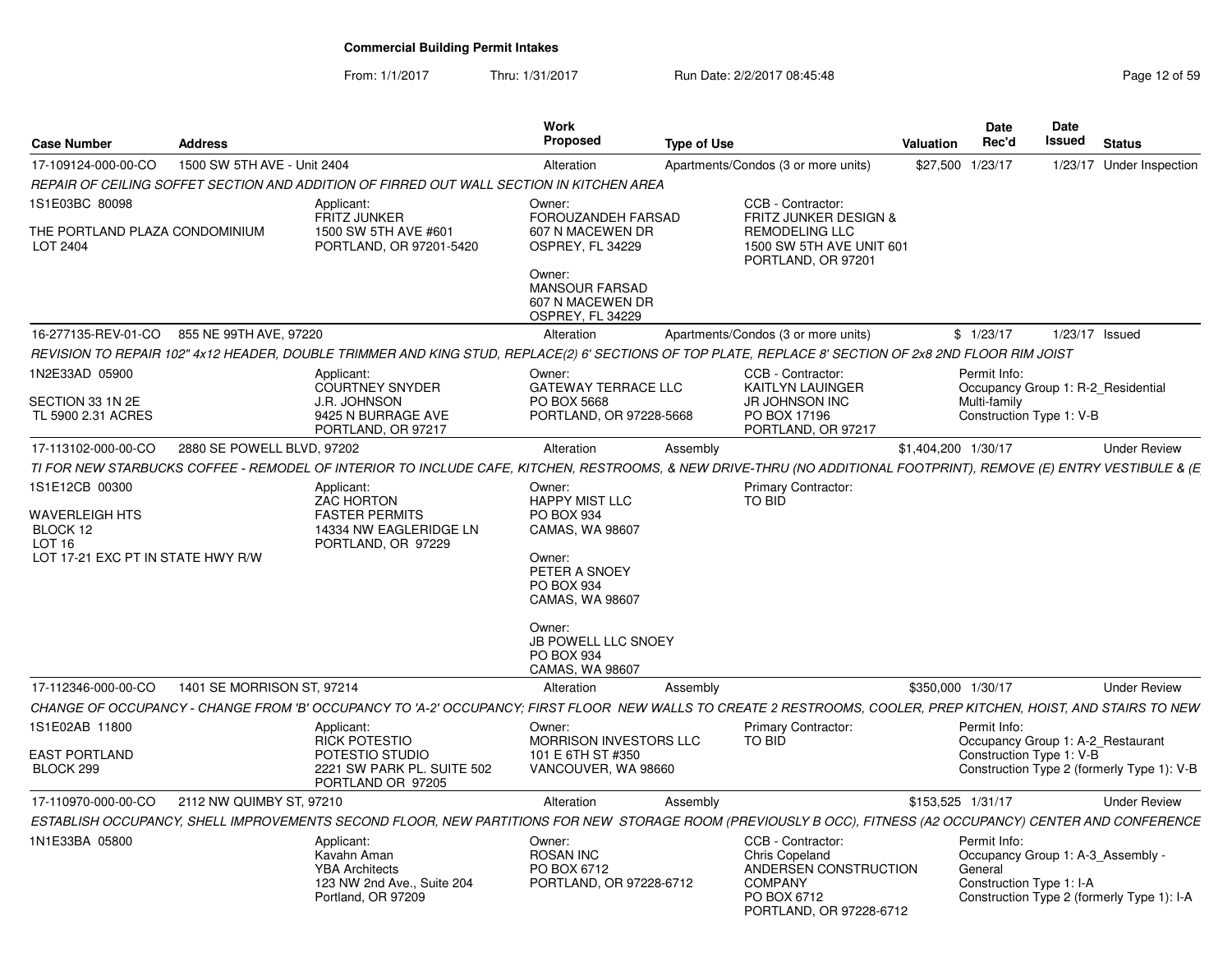From: 1/1/2017

Thru: 1/31/2017 **Run Date: 2/2/2017 08:45:48** Page 13 of 59

| <b>Case Number</b>                                                 | <b>Address</b>                                            |                                                                                                                                   | Work<br><b>Proposed</b>                                                                                                                                 | <b>Type of Use</b> |                                                                                                                             | <b>Valuation</b> | Date<br>Rec'd                                                                                       | <b>Date</b><br><b>Issued</b> | <b>Status</b>                                                                     |
|--------------------------------------------------------------------|-----------------------------------------------------------|-----------------------------------------------------------------------------------------------------------------------------------|---------------------------------------------------------------------------------------------------------------------------------------------------------|--------------------|-----------------------------------------------------------------------------------------------------------------------------|------------------|-----------------------------------------------------------------------------------------------------|------------------------------|-----------------------------------------------------------------------------------|
| 15-280807-REV-01-CO                                                | 3552 N MISSISSIPPI AVE, 97227                             |                                                                                                                                   | Alteration                                                                                                                                              | Assembly           |                                                                                                                             |                  | \$1/23/17                                                                                           | 1/23/17                      | Issued                                                                            |
|                                                                    |                                                           | REVISION TO CHANGE 2 HOUR DOOR TO 90 MINUTE DOOR; UPDATE HEADER AT STAIRWAY FROM PASSAGEWAY NORTH TO SOUTH; UPDATE CEILING DETAIL |                                                                                                                                                         |                    |                                                                                                                             |                  |                                                                                                     |                              |                                                                                   |
| 1N1E22CD 17900<br>MULTNOMAH<br>BLOCK 36<br>LOT <sub>14</sub>       |                                                           | Applicant:<br><b>BEN CARR</b><br><b>BRETT SCHULZ ARCHITECT</b><br>2222 NE OREGON ST #203<br>PORTLAND OR 97232                     | Owner:<br>PHILIP R STANTON<br>3971 N BORTHWICK AVE<br>PORTLAND, OR 97227<br>Owner:<br>STEPHANIE L STANTON<br>3971 N BORTHWICK AVE<br>PORTLAND, OR 97227 |                    |                                                                                                                             |                  | Permit Info:<br>Construction Type 1: V-B                                                            |                              | Occupancy Group 1: A-2_Restaurant                                                 |
| 16-235449-000-00-CO                                                | 5405 SE WOODWARD ST, 97206                                |                                                                                                                                   | Alteration                                                                                                                                              | Assembly           |                                                                                                                             |                  | \$139,598 1/20/17                                                                                   |                              | <b>Under Review</b>                                                               |
|                                                                    | SOLAR INSTALLATION, 32.2kW PV SYSTEM ON ROOFTOP, SECTOR 2 |                                                                                                                                   |                                                                                                                                                         |                    |                                                                                                                             |                  |                                                                                                     |                              |                                                                                   |
| 1S2E07AB 00200<br>SECTION 07 1S 2E<br>TL 200 18.31 ACRES           |                                                           | Applicant:<br><b>MIKE MADDEN</b><br><b>EC COMPANY</b><br>2121 NW THURMAN<br>PORTLAND OR 97210                                     | Owner:<br>SCHOOL DISTRICT NO 1(LEASED<br>PO BOX 3107<br>PORTLAND, OR 97208-3107<br>Owner:<br><b>MULTIPLE TENANTS</b><br>PO BOX 3107                     |                    | CCB - Contractor:<br><b>EC COMPANY</b><br>PO BOX 10286<br>PORTLAND, OR 97296-0286                                           |                  | Permit Info:<br>Occupancy Group 1: E School                                                         |                              |                                                                                   |
|                                                                    | 1309 NW HOYT ST, 97209                                    |                                                                                                                                   | PORTLAND, OR 97208-3107<br>Alteration                                                                                                                   |                    |                                                                                                                             |                  | \$50,960 1/3/17                                                                                     |                              | <b>Under Review</b>                                                               |
| 16-289394-000-00-CO                                                |                                                           | TENANT IMPROVEMENT FOR EXISTING TENANT TO ADD NEW WALLS AND CHANGE OF OCCUPANCY FROM M TO A: SEE 16-126298-VI                     |                                                                                                                                                         | Assembly           |                                                                                                                             |                  |                                                                                                     |                              |                                                                                   |
| 1N1E33AD 02600<br><b>COUCHS ADD</b><br>BLOCK 119<br><b>LOT 1-4</b> |                                                           | Applicant:<br><b>GABE DOMINEK</b><br>DOMINEK ARCHITECTURE LLC<br>2246 E BURNSIDE ST #A<br>PORTLAND, OR 97214                      | Owner:<br>MARKETPLACE I<br>PO BOX 15127<br>PORTLAND, OR 97293<br>Owner:<br>II LLC<br>PO BOX 15127<br>PORTLAND, OR 97293                                 |                    | Primary Contractor:<br>TO BID                                                                                               |                  | Permit Info:<br>Construction Type 1: V-B                                                            |                              | Occupancy Group 1: A-2_Restaurant                                                 |
|                                                                    | 15-186206-DFS-02-CO 205 NW 4TH AVE, 97209                 |                                                                                                                                   | Alteration                                                                                                                                              | Assembly           |                                                                                                                             |                  | \$2,500 1/27/17                                                                                     |                              | <b>Under Review</b>                                                               |
|                                                                    | DFS FOR ROOFTOP LANDING 6x6 - VISIBLE FROM EXTERIOR       |                                                                                                                                   |                                                                                                                                                         |                    |                                                                                                                             |                  |                                                                                                     |                              |                                                                                   |
| 1N1E34CA 05600                                                     |                                                           | Applicant:<br>Joe Sheets<br>Todd Hess Building Co<br>9414 SW Barbur Blvd.<br>Portland, OR 97219                                   | Owner:<br><b>WILLSING LLC</b><br>13886 RD 20<br><b>MADERA, CA 93637</b>                                                                                 |                    | CCB - Contractor:<br>TODD HESS BUILDING CO<br>9414 SW BARBUR BLVD STE 150<br>PORTLAND, OR 97219                             |                  | Permit Info:<br>Construction Type 1: III-B                                                          |                              | Occupancy Group 1: A-2_Restaurant<br>Construction Type 2 (formerly Type 1): III-B |
| 16-235374-REV-01-CO                                                | 1505 SE 31ST AVE, 97214                                   |                                                                                                                                   | Alteration                                                                                                                                              | Assembly           |                                                                                                                             |                  | \$1/18/17                                                                                           | $1/18/17$ Issued             |                                                                                   |
|                                                                    | REVISION TO RELOCATE RESTROOM FIXTURES                    |                                                                                                                                   |                                                                                                                                                         |                    |                                                                                                                             |                  |                                                                                                     |                              |                                                                                   |
| 1S1E01CA 04900                                                     |                                                           | Applicant:<br><b>MIKE MONTGOMERY</b><br>4931 SW 76th Ave, PMB 211<br>PORTLAND, OR 97225                                           | Owner:<br>735 SW 158TH AVE<br>BEAVERTON, OR 97006                                                                                                       |                    | CCB - Contractor:<br>HAWTHORNE 31 APARTMENTS LL WHITE DOG RESTORATIONS INC<br>1526 NE ALBERTA ST #216<br>PORTLAND, OR 97211 |                  | Permit Info:<br>Occupancy Group 1: B_Bank, Off.,<br>Med.Off., Pub.Bldg.<br>Construction Type 1: V-A |                              |                                                                                   |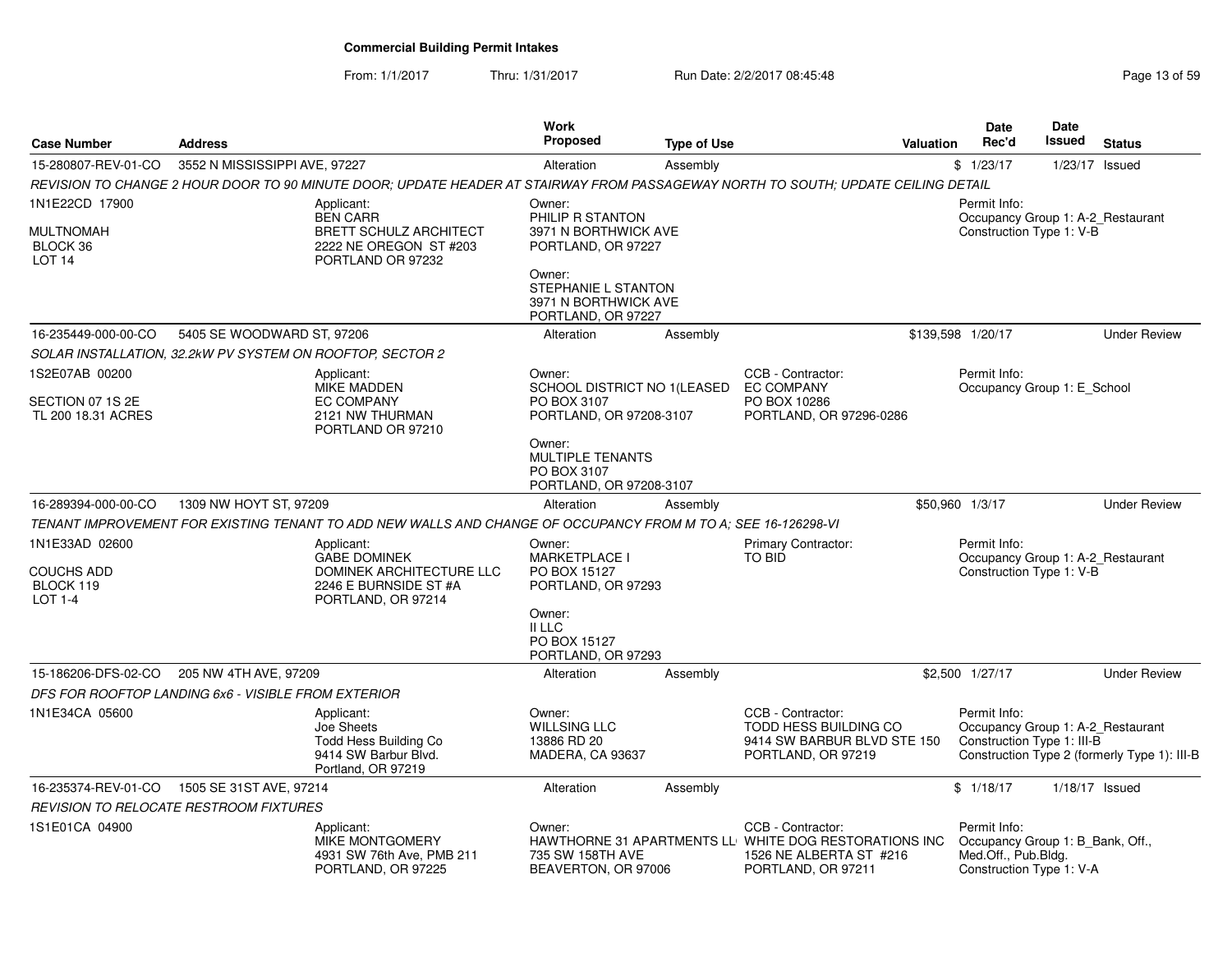From: 1/1/2017Thru: 1/31/2017 **Run Date: 2/2/2017 08:45:48** Page 14 of 59

| <b>Case Number</b>                                            | <b>Address</b>                |                                                                                                                          | Work<br>Proposed                                                                                   | <b>Type of Use</b> |                                                                                                                             | Valuation | <b>Date</b><br>Rec'd                                                                             | Date<br><b>Issued</b> | <b>Status</b>                       |
|---------------------------------------------------------------|-------------------------------|--------------------------------------------------------------------------------------------------------------------------|----------------------------------------------------------------------------------------------------|--------------------|-----------------------------------------------------------------------------------------------------------------------------|-----------|--------------------------------------------------------------------------------------------------|-----------------------|-------------------------------------|
| 16-173890-REV-01-CO                                           | 1300 SE STARK ST              |                                                                                                                          | Alteration                                                                                         | Assembly           |                                                                                                                             | \$18,000  | 1/23/17                                                                                          | 1/23/17 Issued        |                                     |
|                                                               |                               | VALUE ADDED REVISION FOR ADDITIONAL STRUCUTRAL FOR SOFFITS, DROP GRID CLGS, SUPPORT FOR ROLL DOWN DOOR AND CURTAIN TRACK |                                                                                                    |                    |                                                                                                                             |           |                                                                                                  |                       |                                     |
| 1S1E02BA 00101                                                |                               | Applicant:<br><b>MARK ANNEN</b><br>ANNEN ARCHITECTURE<br>3778 SE 10TH AVE<br>PORTLAND OR 97202                           | Owner:<br>15350 SW SEQUOIA PKWY #300<br>PORTLAND, OR 97224-7175                                    |                    | CCB - Contractor:<br>WASHINGTON HIGH SCHOOL LLC DUSTY WICKHAM<br><b>DEFORM NW LLC</b><br>PO BOX 42404<br>PORTLAND, OR 97242 |           | Permit Info:<br>Occupancy Group 1: A-2_Restaurant<br>Construction Type 1: II-A                   |                       |                                     |
| 16-284733-000-00-CO                                           | 1730 SW HARBOR WAY            |                                                                                                                          | Alteration                                                                                         | Assembly           |                                                                                                                             |           | \$33,475 1/31/17                                                                                 | 1/31/17 Issued        |                                     |
|                                                               |                               | CONVERT MAIL ROOM TO NEW ACCESSIBLE BATHROOM AND RECONFIGURE KITCHEN.                                                    |                                                                                                    |                    |                                                                                                                             |           |                                                                                                  |                       |                                     |
| 1S1E03CA 90218                                                |                               | Applicant:                                                                                                               | Owner:                                                                                             |                    | CCB - Contractor:                                                                                                           |           | Permit Info:                                                                                     |                       |                                     |
| RIVERPLACE CONDOMINIUM NO 1<br>LOT P67<br><b>PARKING UNIT</b> |                               | <b>TROFIM MATVEEV</b><br><b>I &amp; E CONSTRUCTION</b><br>9550 SE CLACKAMAS RD<br>CLACKAMAS, OR 97015                    | <b>KATHLEEN E PAGE</b><br>5995 SW SEQUOIA DR<br>TUALATIN, OR 97062                                 |                    | <b>I &amp; E CONSTRUCTION INC</b><br>9550 SE CLACKAMAS RD<br>CLACKAMAS, OR 97015                                            |           | Occupancy Group 1: B Bank, Off.,<br>Med.Off., Pub.Bldg.<br>Construction Type 1: I-A              |                       |                                     |
| 17-109909-000-00-CO                                           | 5000 N WILLAMETTE BLVD, 97217 |                                                                                                                          | Alteration                                                                                         | Assembly           |                                                                                                                             |           | \$150,000 1/24/17                                                                                | 1/24/17 Issued        |                                     |
|                                                               |                               | ALTERATION-PARKING LOT PLANTING, ADD PEDESTRIAN WALKWAY, AND UPGRADES TO SATISFY LAND USE DECISION LU16-141315AD         |                                                                                                    |                    |                                                                                                                             |           |                                                                                                  |                       |                                     |
| 1N1E18A 00100<br>SECTION 18 1N 1E<br>TL 100 80.73 ACRES       |                               | Applicant:<br><b>ISAAC HARRIS</b><br>SODERSTROM ARCHITECTURE<br>1200 NW NAITO PKWY SUITE 410                             | Owner:<br>UNIVERSITY OF PORTLAND<br>5000 N WILLAMETTE BLVD<br>PORTLAND, OR 97203-5743              |                    | Primary Contractor:<br>TO BID                                                                                               |           | Permit Info:<br>Occupancy Group 1: U Private<br>Garage\Utility Misc.<br>Construction Type 1: V-B |                       |                                     |
|                                                               |                               | PORTLAND OR 97209                                                                                                        |                                                                                                    |                    |                                                                                                                             |           |                                                                                                  |                       |                                     |
| 16-292398-000-00-CO                                           | 103 NE GRAND AVE, 97232       |                                                                                                                          | Alteration                                                                                         | <b>Business</b>    |                                                                                                                             |           | \$18,000 1/3/17                                                                                  |                       | $1/3/17$ Issued                     |
|                                                               |                               | ADD DEMISING WALL TO CREATE SEPARATE TENANT SPACE AND ADD NEW STOREFRONT DOORS (NO OCCUPANCY)                            |                                                                                                    |                    |                                                                                                                             |           |                                                                                                  |                       |                                     |
| 1N1E35CB 03900                                                |                               | Applicant:<br>CHELSEA RODGERS<br>TONI KING AND ASSOCIATES<br>1327 SE DIVISION ST<br>PORTLAND OR 97202                    | Owner:<br><b>STARK'S GRAND AVENUE</b><br><b>PROPERTY</b><br>107 NE GRAND AVE<br>PORTLAND, OR 97232 |                    | CCB - Contractor:<br><b>BNK CONSTRUCTION INC</b><br>45 82ND DR STE 53 B<br>GLADSTONE, OR 97027-2562                         |           | Permit Info:<br>Station<br>Construction Type 1: III-B                                            |                       | Occupancy Group 1: M_Store, Service |
|                                                               |                               |                                                                                                                          | Owner:<br><b>INVESTMENTS LLC</b><br>107 NE GRAND AVE<br>PORTLAND, OR 97232                         |                    |                                                                                                                             |           |                                                                                                  |                       |                                     |
| 16-203644-DFS-02-CO                                           | 2740 SE POWELL BLVD           |                                                                                                                          | Alteration                                                                                         | <b>Business</b>    |                                                                                                                             |           | \$24,000 1/3/17                                                                                  | 1/27/17 Issued        |                                     |
| DFS FOR INTERIOR GLAZING AND RELITES                          |                               |                                                                                                                          |                                                                                                    |                    |                                                                                                                             |           |                                                                                                  |                       |                                     |
| 1S1E12CB 12703                                                |                               | Applicant:<br>Lonnie Lively                                                                                              | Owner:<br><b>CLARK FAMILY CENTER</b>                                                               |                    | CCB - Contractor:<br>ONEILL CONSTRUCTION GROUP                                                                              |           | Permit Info:<br>Occupancy Group 1: B Bank, Off.,                                                 |                       |                                     |
| <b>ESPERANZA COURT</b><br>LOT 3 EXC PT IN ST                  |                               | <b>O'Neill Construction</b><br>4444 SE 27TH AVE<br>PORTLAND, OR 97202                                                    | 2740 SE POWELL BLVD<br>PORTLAND, OR 97202-2069                                                     |                    | <b>INC</b><br>4444 SE 27TH AVE<br>PORTLAND, OR 97202                                                                        |           | Med.Off., Pub.Bldg.<br>Construction Type 1: III-A                                                |                       |                                     |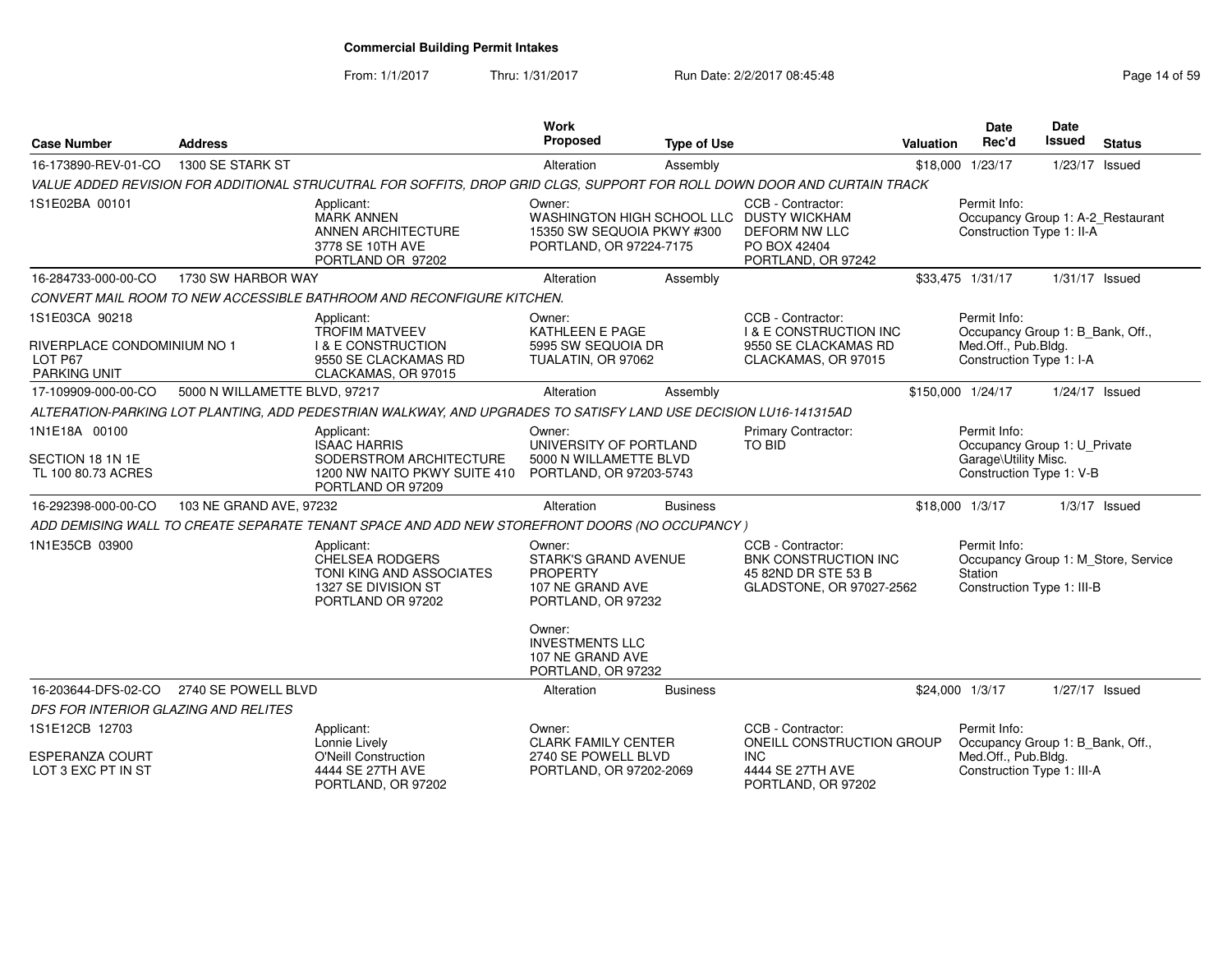#### From: 1/1/2017Thru: 1/31/2017 **Run Date: 2/2/2017 08:45:48** Page 15 of 59

| <b>Case Number</b>                                              | <b>Address</b>            |                                                                                                                                                                 | <b>Work</b><br><b>Proposed</b>                                                                                                                                   | <b>Type of Use</b> |                                                                                                                                                    | Valuation | <b>Date</b><br>Rec'd                                                                                        | <b>Date</b><br><b>Issued</b> | <b>Status</b>                      |
|-----------------------------------------------------------------|---------------------------|-----------------------------------------------------------------------------------------------------------------------------------------------------------------|------------------------------------------------------------------------------------------------------------------------------------------------------------------|--------------------|----------------------------------------------------------------------------------------------------------------------------------------------------|-----------|-------------------------------------------------------------------------------------------------------------|------------------------------|------------------------------------|
| 16-291769-000-00-CO                                             | 15 SW 2ND AVE, 97204      |                                                                                                                                                                 | Alteration                                                                                                                                                       | <b>Business</b>    |                                                                                                                                                    |           | \$6,500 1/4/17                                                                                              | 1/4/17                       | Issued                             |
|                                                                 |                           | EMERGENCY REPAIR OF POST AND BEAM ON 2ND FLOOR COURTYARD PER 16-235369-DB                                                                                       |                                                                                                                                                                  |                    |                                                                                                                                                    |           |                                                                                                             |                              |                                    |
| 1N1E34CD 00500                                                  |                           | Applicant:<br>AARON JOY<br><b>FOUNTAIN VILLAGE</b><br><b>DEVELOPMENT</b><br>816 SW 1ST AVE<br>PORTLAND OR 97204                                                 | Owner:<br><b>FOUNTAIN VILLAGE</b><br>115 SW ASH ST #500<br>PORTLAND, OR 97204-3575<br>Owner:<br>DEVELOPMENT LLC<br>115 SW ASH ST #500<br>PORTLAND, OR 97204-3575 |                    |                                                                                                                                                    |           | Permit Info:<br>Multi-family                                                                                |                              | Occupancy Group 1: R-2 Residential |
| 17-100734-000-00-CO                                             | 201 SW 6TH AVE, 97205     |                                                                                                                                                                 | Alteration                                                                                                                                                       | <b>Business</b>    |                                                                                                                                                    |           | \$300 1/4/17                                                                                                |                              | $1/4/17$ Issued                    |
|                                                                 |                           | ALTERATION TO INSTALL RACKING/FRAMING SYSTEM TO HOLD NEW GREASE TRAP INTERCEPTOR                                                                                |                                                                                                                                                                  |                    |                                                                                                                                                    |           |                                                                                                             |                              |                                    |
| 1N1E34CC 00200                                                  |                           | Applicant:<br><b>MICK GROSS</b><br>13845 BEAN CT<br>OREGON CITY, OR 97045                                                                                       | Owner:<br>$L-77$ LLC<br>920 SW 6TH AVE #223<br>PORTLAND, OR 97204                                                                                                |                    | CCB - Contractor:<br><b>QUALITY WEST PLUMBING LLC</b><br>2304 NW SHADDEN DR<br>MCMINNVILLE, OR 97128                                               |           | Permit Info:<br>Occupancy Group 1: S-1_Storage -<br>Moderate Hazard, Warehouse                              |                              |                                    |
| 17-101306-000-00-CO                                             | 2816 SE 14TH AVE, 97202   |                                                                                                                                                                 | Alteration                                                                                                                                                       | <b>Business</b>    |                                                                                                                                                    |           | \$2,400 1/4/17                                                                                              |                              | $1/4/17$ Issued                    |
|                                                                 |                           | ALTERATION TO PERMIT THE INFILL OF OPENING AND REMOVAL OF RAMP AT SOUTH WALL OF BUILDING.                                                                       |                                                                                                                                                                  |                    |                                                                                                                                                    |           |                                                                                                             |                              |                                    |
| 1S1E11BA 05400<br>TIBBETTS HMSTD<br>BLOCK 5<br>LOT <sub>2</sub> |                           | Applicant:<br><b>TIM RIPPEY</b><br>TM Rippey Consulting Engineers<br>7650 SW Bleveland St Suite 120<br>Tigard OR 97223                                          | Owner:<br><b>LLC</b><br>2945 NE 17TH AVE<br>PORTLAND, OR 97212-3351                                                                                              |                    | CCB - Contractor:<br>DERMER & ERNST INVESTMENTS ROBERT TODD CONSTRUCTION<br><b>INC</b><br>4080 SE INTERNATIONAL WAY<br>B113<br>MILWAUKIE, OR 97222 |           | Permit Info:<br>Occupancy Group 1: S-1_Storage -<br>Moderate Hazard, Warehouse<br>Construction Type 1: II-B |                              |                                    |
| 16-289533-000-00-CO                                             | 511 SW 10TH AVE, 97205    |                                                                                                                                                                 | Alteration                                                                                                                                                       | <b>Business</b>    |                                                                                                                                                    |           | \$7,000 1/5/17                                                                                              |                              | 1/5/17 Final                       |
|                                                                 |                           | NEW TENANT: CONVERT MEDICAL OFFICE TO GENERAL OFFICE, REMOVE PLUMBING FIXTURES AND CAP, DEMOLISH INTERIOR NON-BEARING PARTITIONS. REPLACE CEILING TILES AND RUN |                                                                                                                                                                  |                    |                                                                                                                                                    |           |                                                                                                             |                              |                                    |
| 1N1E34CC 05800                                                  |                           | Applicant:<br><b>MARK HALL</b><br>TURNER CONSTRUCTION<br><b>COMPANY</b><br>729 NE OREGON ST<br>PORTLAND, OR 97232                                               | Owner:<br>511 SW 10TH LLC<br>621 SW ALDER ST #800<br>PORTLAND, OR 97205                                                                                          |                    | CCB - Contractor:<br>TURNER CONSTRUCTION<br><b>COMPANY</b><br>1200 NW NAITO PARKWAY SUITE Construction Type 1: I-A<br>300<br>PORTLAND, OR 97209    |           | Permit Info:<br>Occupancy Group 1: B_Bank, Off.,<br>Med.Off., Pub.Bldg.                                     |                              |                                    |
| 16-289657-000-00-CO                                             | 8408 N LOMBARD ST, 97203  |                                                                                                                                                                 | Alteration                                                                                                                                                       | <b>Business</b>    |                                                                                                                                                    |           | \$15,000 1/5/17                                                                                             |                              | $1/5/17$ Issued                    |
|                                                                 |                           | TENANT IMPROVEMENT FOR NEW RESTAURANT TENANT, RELOCATE OPENING AT SERVICE/PREP COUNTER, NEW KITCHEN EQUIPMENT, CHANGE FREEZER TO FRIDGE, RELOCATE BAR SEATI     |                                                                                                                                                                  |                    |                                                                                                                                                    |           |                                                                                                             |                              |                                    |
| 1N1W12AB 08700                                                  |                           | Applicant:<br><b>NOAH BERNSTEIN</b><br><b>BERNSTEIN'S BAGELS</b><br>2925 NE 45TH AVE<br>PORTLAND, OR 97213                                                      | Owner:<br><b>GOLDEN TORCH INC</b><br>625 SW ALDER ST<br>PORTLAND, OR 97205-3615                                                                                  |                    | CCB - Contractor:<br>LUKE JACKSON HOFFMAN<br>2925 NE 45TH AVE<br>PORTLAND, OR 97213                                                                |           | Permit Info:<br>Occupancy Group 1: B Bank, Off.,<br>Med.Off., Pub.Bldg.<br>Construction Type 1: III-B       |                              |                                    |
| 17-101601-000-00-CO                                             | 8945 N RAMSEY BLVD, 97203 |                                                                                                                                                                 | Alteration                                                                                                                                                       | <b>Business</b>    |                                                                                                                                                    |           | \$80,000 1/5/17                                                                                             |                              | $1/5/17$ Issued                    |
|                                                                 |                           | NEW TENANT; NEW EGRESS LIGHTING; NO OCCUPANCY THIS PERMIT                                                                                                       |                                                                                                                                                                  |                    |                                                                                                                                                    |           |                                                                                                             |                              |                                    |
| 2N1W26D 00600                                                   |                           | Applicant:<br>Dale Poppe<br>Group Mackenzie<br>1515 SE Water Ave. #100<br>Portland, OR 97214                                                                    | Owner:<br>5500 EQUITY AVE<br><b>RENO, NV 89512</b>                                                                                                               |                    | CCB - Contractor:<br>RIVERGATE LOGISTICS CNTR LLC PERLO CONSTRUCTION LLC<br>16101 SW 72ND AVE SUITE 200<br>PORTLAND, OR 97224                      |           |                                                                                                             |                              |                                    |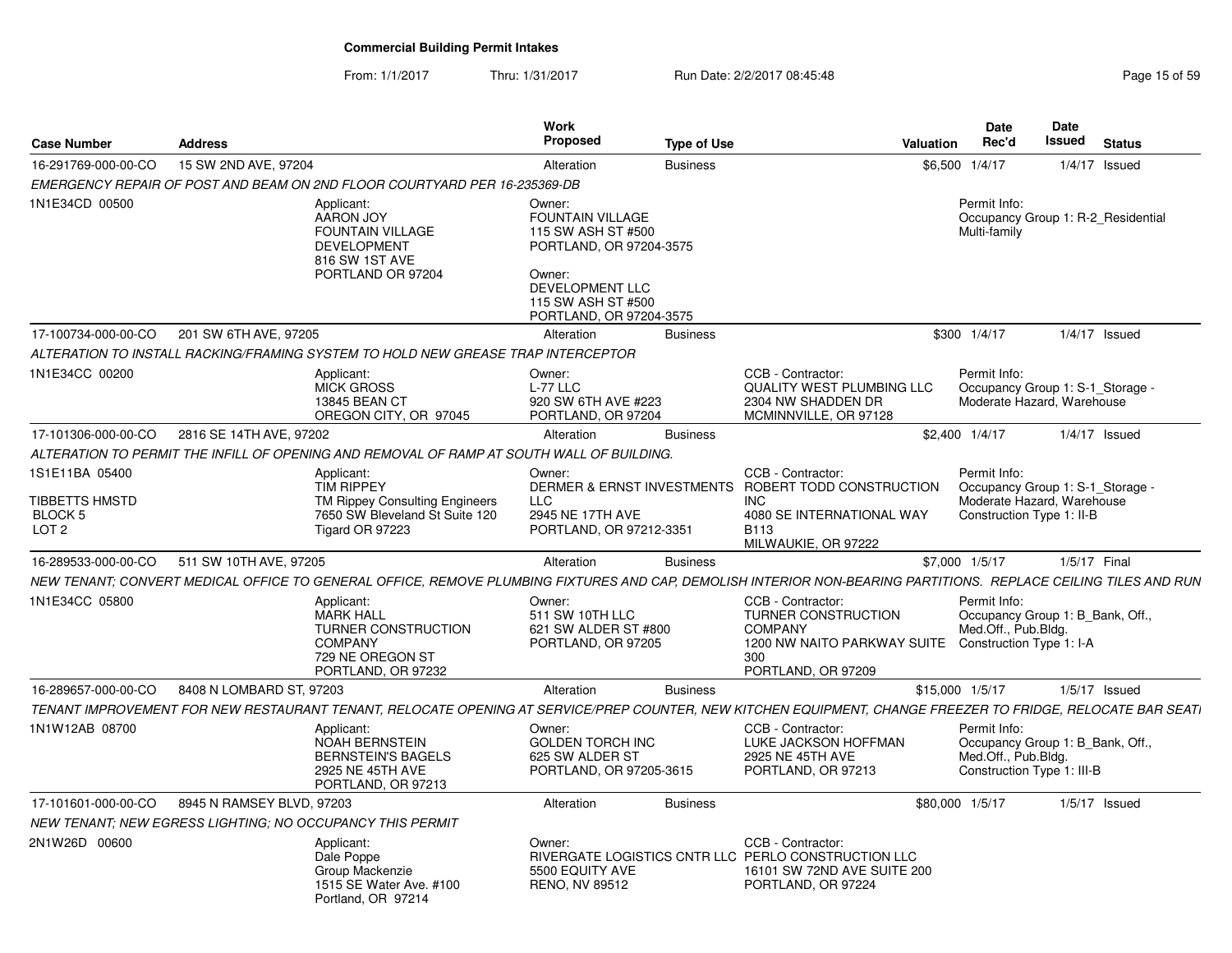From: 1/1/2017Thru: 1/31/2017 **Run Date: 2/2/2017 08:45:48** Page 16 of 59

| <b>Case Number</b>                                                                                                                           | <b>Address</b>                  |                                                                                                                                                           | <b>Work</b><br><b>Proposed</b>                                                                                                                     | <b>Type of Use</b> |                                                                                                                                       | Valuation | <b>Date</b><br>Rec'd                                                                                                                                  | Date<br>Issued | <b>Status</b>   |                         |
|----------------------------------------------------------------------------------------------------------------------------------------------|---------------------------------|-----------------------------------------------------------------------------------------------------------------------------------------------------------|----------------------------------------------------------------------------------------------------------------------------------------------------|--------------------|---------------------------------------------------------------------------------------------------------------------------------------|-----------|-------------------------------------------------------------------------------------------------------------------------------------------------------|----------------|-----------------|-------------------------|
| 16-211971-REV-01-CO                                                                                                                          | 11505 NE YACHT HARBOR DR, 97217 |                                                                                                                                                           | Alteration                                                                                                                                         | <b>Business</b>    |                                                                                                                                       |           | \$1/5/17                                                                                                                                              |                | $1/5/17$ Issued |                         |
|                                                                                                                                              |                                 | REVISION TO CHANGE CEILING ANCHORS TO EXPANSION TYPE WITH NO SPECIAL INSPECTION                                                                           |                                                                                                                                                    |                    |                                                                                                                                       |           |                                                                                                                                                       |                |                 |                         |
| 2N1E35 00200<br>PARTITION PLAT 1992-36<br>LOT 2 TL 200                                                                                       |                                 | Applicant:<br><b>JACK LYON</b><br>STUDIO 410<br>7530 SW RED CEDAR WAY<br><b>TIGARD, OR 97223</b>                                                          | Owner:<br>YACHT HARBOR LLC<br>2501 NE 134TH ST #300<br>VANCOUVER, WA 98686-3030                                                                    |                    | CCB - Contractor:<br>BOCCHETTI CONTRACTING INC<br>18133 S STEAMER CT<br>OREGON CITY, OR 97045                                         |           | Permit Info:<br>Occupancy Group 1: A-2 Restaurant<br>Construction Type 1: III-B                                                                       |                |                 |                         |
| 16-290360-000-00-CO                                                                                                                          | 6034 NE 60TH AVE, 97218         |                                                                                                                                                           | Alteration                                                                                                                                         | <b>Business</b>    |                                                                                                                                       |           | \$40,000 1/6/17                                                                                                                                       |                |                 | <b>Under Review</b>     |
|                                                                                                                                              |                                 | REPLACE ROOF AND SIDING ON EXISTING BUILDING AND UPGRADE ROOF SUPPORT                                                                                     |                                                                                                                                                    |                    |                                                                                                                                       |           |                                                                                                                                                       |                |                 |                         |
| 1N2E18DA 02700<br>KILLINGSWORTH GARDENS<br>BLOCK <sub>1</sub><br>SLY OF HWY LOT 3-6<br>LAND & IMPS SEE R632110 (R450000091)<br>FOR BILLBOARD |                                 | Applicant:<br><b>MARK KNOX</b><br>6034 NE 60TH<br>PORTLAND OR 97218                                                                                       | Owner:<br><b>MARK R KNOX</b><br>6034 NE 60TH AVE<br>PORTLAND, OR 97218<br>Owner:<br><b>WILLANNE ZIRK</b><br>6034 NE 60TH AVE<br>PORTLAND, OR 97218 |                    | CCB - Contractor:<br>J BOYER CONSTRUCTION INC<br>10704 NE 28TH AVE<br>VANCOUVER, WA 98686                                             |           | Permit Info:<br>Occupancy Group 1: S-1 Storage -<br>Moderate Hazard, Warehouse<br>Construction Type 1: V-B                                            |                |                 |                         |
| 16-293433-000-00-CO                                                                                                                          | 7743 SW CAPITOL HWY, 97219      |                                                                                                                                                           | Alteration                                                                                                                                         | <b>Business</b>    |                                                                                                                                       |           | \$35,000 1/6/17                                                                                                                                       |                | $1/6/17$ Issued |                         |
|                                                                                                                                              |                                 | INTERIOR DEMOLITION OF OFFICE WALL TO CREATE LARGER HAIR STATIONS; REMOVE HALF WALL AND ADD NEW DOOR TO RESTROOM                                          |                                                                                                                                                    |                    |                                                                                                                                       |           |                                                                                                                                                       |                |                 |                         |
| 1S1E20DB 06500<br>SECTION 20 1S 1E<br>TL 6500 0.13 ACRES                                                                                     |                                 | Applicant:<br><b>JON POTTMEYER</b><br><b>INLINE COMMERCIAL</b><br><b>CONSTRUCTION</b><br>18880 SW SHAW STREET<br>ALOHA, OR 97078                          | Owner:<br><b>HUFFCO MULTNOMAH LLC</b><br>15019 SE RIVERSIDE DR<br>VANCOUVER, WA 98683                                                              |                    | CCB - Contractor:<br>IN LINE COMMERCIAL<br><b>CONSTRUCTION INC</b><br>PO BOX 5837<br>ALOHA, OR 97006                                  |           | Permit Info:<br>Occupancy Group 1: B Bank, Off.,<br>Med.Off., Pub.Bldg.<br>Construction Type 1: V-B                                                   |                |                 |                         |
| 16-169855-REV-01-CO                                                                                                                          | 8801 N CHAUTAUQUA BLVD, 97217   |                                                                                                                                                           | Alteration                                                                                                                                         | <b>Business</b>    |                                                                                                                                       |           | \$9,000 1/6/17                                                                                                                                        |                | $1/6/17$ Issued |                         |
|                                                                                                                                              |                                 | REVISION TO ADD EXTERIOR GATE. CHANGES TO LANDSCAPEING PLANTER AND PARKING LAYOUT TO COMPLY WITH MILITARY BLAST PROTECTION                                |                                                                                                                                                    |                    |                                                                                                                                       |           |                                                                                                                                                       |                |                 |                         |
| 1N1E08AD 03600<br>SECTION 08 1N 1E<br>TL 3600 4.93 ACRES                                                                                     |                                 | Applicant:<br><b>SETH BRADSHAW</b><br><b>TVA ARCHITECTS</b><br>920 SW 6TH AVE SUITE 1500<br>PORTLAND OR 97204                                             | Owner:<br>OREGON STATE OF<br>PO BOX 14350<br>SALEM, OR 97309-5047                                                                                  |                    | CCB - Contractor:<br><b>MIKE JORDAN</b><br>PRECISION CONSTRUCTION<br><b>COMPANY</b><br>8025 KILLINGSWORTH ST NE<br>PORTLAND, OR 97218 |           | Permit Info:<br>Occupancy Group 1: B Bank, Off.,<br>Med.Off., Pub.Bldg.<br>Construction Type 1: III-B<br>Construction Type 2 (formerly Type 1): III-B |                |                 |                         |
| 16-202867-REV-01-CO                                                                                                                          | 4611 E BURNSIDE ST, 97213       |                                                                                                                                                           | Alteration                                                                                                                                         | <b>Business</b>    |                                                                                                                                       |           | \$5,000 1/6/17                                                                                                                                        |                | $1/6/17$ Issued |                         |
|                                                                                                                                              |                                 | REVISION TO RELOCATE NEW BATHROOM FURTHER WEST. RELOCATE DISHWASHING AREA AND REMOVE WALLS. INCREASE WALL OPENING BETWEEN NEW DISHWASHING AREA AND KITCHL |                                                                                                                                                    |                    |                                                                                                                                       |           |                                                                                                                                                       |                |                 |                         |
| 1N2E31CB 19300<br>RICHAU<br>BLOCK 1<br>LOT 1 EXC PT IN ST                                                                                    |                                 | Applicant:<br><b>KEN BAREILLES</b><br><b>LAURELHURST CAFE</b><br>4611 E BURNSIDE ST<br>PORTLAND OR 97213                                                  | Owner:<br>4611 E BURNSIDE LLC<br>4611 E BURNSIDE ST<br>PORTLAND, OR 97215                                                                          |                    |                                                                                                                                       |           | Permit Info:<br>Occupancy Group 1: B Bank, Off.,<br>Med.Off., Pub.Bldg.<br>Construction Type 1: V-B                                                   |                |                 |                         |
| 17-103421-000-00-CO                                                                                                                          | 3050 SE DIVISION ST, 97202      |                                                                                                                                                           | Alteration                                                                                                                                         | <b>Business</b>    |                                                                                                                                       |           | \$21,000 1/9/17                                                                                                                                       |                |                 | 1/9/17 Under Inspection |
|                                                                                                                                              |                                 | TI FOR NEW TENANT - FRAMING WALLS TO CREATE (3) OFFICE SPACES AND WAITING ROOM. NO CHANGE OF OCCUPANCY THIS PERMIT. SEE SHELL PERMIT 12-154840-CO.        |                                                                                                                                                    |                    |                                                                                                                                       |           |                                                                                                                                                       |                |                 |                         |
| 1S1E12BA 06000<br><b>EAST PORTLAND HTS</b><br>BLOCK 6                                                                                        |                                 | Applicant:<br><b>TERRY BYTWORK</b><br>BYTWORK CONSTRUCTION INC<br>58047 NW WILSON RIVER HWY                                                               | Owner:<br>ADG IIIA LLC<br>2314 NW SAVIER ST<br>PORTLAND, OR 97210-2514                                                                             |                    | CCB - Contractor:<br><b>TERRY BYTWORK</b><br>BYTWORK CONSTRUCTION INC<br>58047 NW WILSON RIVER HWY                                    |           | Permit Info:<br>Occupancy Group 1: B Bank, Off.,<br>Med.Off., Pub.Bldg.<br>Construction Type 1: III-B                                                 |                |                 |                         |
| LOT 1-4                                                                                                                                      |                                 | FOREST GROVE, OR 97116                                                                                                                                    |                                                                                                                                                    |                    | FOREST GROVE, OR 97116                                                                                                                |           |                                                                                                                                                       |                |                 |                         |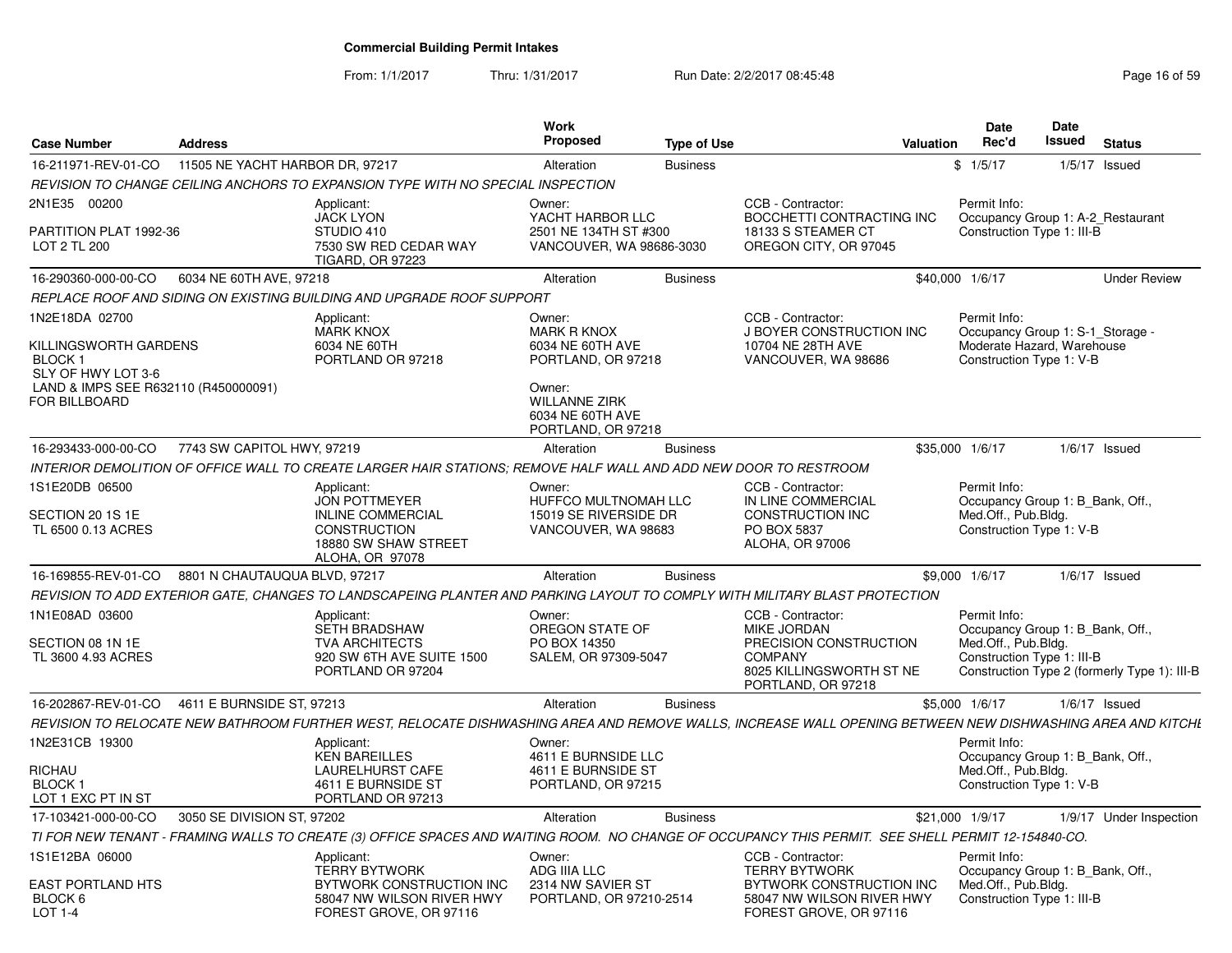From: 1/1/2017Thru: 1/31/2017 **Run Date: 2/2/2017 08:45:48** Page 17 of 59

| <b>Case Number</b>                                                    | <b>Address</b>                              |                                                                                                                                                               | Work<br><b>Proposed</b>                                                                   | <b>Type of Use</b> |                                                                                           | Valuation | <b>Date</b><br>Rec'd                                                                                | <b>Date</b><br><b>Issued</b> | <b>Status</b>                             |
|-----------------------------------------------------------------------|---------------------------------------------|---------------------------------------------------------------------------------------------------------------------------------------------------------------|-------------------------------------------------------------------------------------------|--------------------|-------------------------------------------------------------------------------------------|-----------|-----------------------------------------------------------------------------------------------------|------------------------------|-------------------------------------------|
| 17-103430-000-00-CO                                                   | 1630 SW MORRISON ST, 97205                  |                                                                                                                                                               | Alteration                                                                                | <b>Business</b>    |                                                                                           |           | \$71,000 1/9/17                                                                                     |                              | 1/9/17 Under Inspection                   |
| CREATE 4 EXAM ROOMS ON 2ND FLOOR                                      |                                             |                                                                                                                                                               |                                                                                           |                    |                                                                                           |           |                                                                                                     |                              |                                           |
| 1N1E33DC 02400                                                        |                                             | Applicant:<br><b>SCOTT EDWARDS</b><br><b>EDWARDS ARCHITECTURE</b><br>2525 E BURNSIDE ST<br>PORTLAND OR 97214                                                  | Owner:<br><b>DHARMA LLC</b><br>2944 NW VERDE VISTA TER<br>PORTLAND, OR 97210              |                    | CCB - Contractor:<br>ORENEVA CONSTRUCTION LLC<br>7459 SW 49TH COURT<br>PORTLAND, OR 97219 |           | Permit Info:<br>Occupancy Group 1: B_Bank, Off.,<br>Med.Off., Pub.Bldg.<br>Construction Type 1: V-B |                              |                                           |
| 17-103461-000-00-CO                                                   | 10424 SE CHERRY BLOSSOM DR, 97216           |                                                                                                                                                               | Alteration                                                                                | <b>Business</b>    |                                                                                           |           | \$83,315 1/9/17                                                                                     |                              | <b>Under Review</b>                       |
|                                                                       |                                             | CHANGE OF OCCUPANCY IN BASEMENT FROM B TO R2 FOR TWO LIVE WORK UNITS; AND REMOVE STAIRS FROM MAIN FLOOR TO BASEMENT AND ADD A SMALL STORAGE CLOSET            |                                                                                           |                    |                                                                                           |           |                                                                                                     |                              |                                           |
| 1S2E03BC 00500<br>SECTION 03 1S 2E<br>TL 500 0.51 ACRES               |                                             | Applicant:<br><b>SARA MAHONEY</b><br>3206 SE 59TH AVE<br>PORTLAND OR 97206                                                                                    | Owner:<br><b>BENY APARTMENTS LIMITED</b><br>PARTNERSHIP<br>PO BOX 648<br>ORINDA, CA 94563 |                    | <b>Primary Contractor:</b><br><b>TO BID</b>                                               |           | Permit Info:<br>Occupancy Group 1: R-2_Residential<br>Multi-family<br>Construction Type 1: V-B      |                              |                                           |
| 16-187170-REV-01-CO                                                   | 919 NW 23RD AVE, 97210                      |                                                                                                                                                               | Alteration                                                                                | <b>Business</b>    |                                                                                           |           | \$1/9/17                                                                                            |                              | $1/9/17$ Issued                           |
|                                                                       | REVISION TO RELOCATE THE GREASE INTERCEPTOR |                                                                                                                                                               |                                                                                           |                    |                                                                                           |           |                                                                                                     |                              |                                           |
| 1N1E33BC 11900                                                        |                                             | Applicant:                                                                                                                                                    | Owner:                                                                                    |                    | CCB - Contractor:                                                                         |           | Permit Info:                                                                                        |                              |                                           |
| KINGS 2ND ADD<br>BLOCK 25<br>S 16 2/3' OF LOT 2<br>N 16 2/3' OF LOT 3 |                                             | <b>TODD LASHER</b><br><b>LASHER DESIGN</b><br>5632 N ATLANTIC AVE<br>PORTLAND OR 97217                                                                        | ZACHARY LEVOW<br>2238 SE 12TH AVE<br>CAMAS, WA 98607-2282<br>Owner:<br><b>HOLLY LEVOW</b> |                    | JEAN PIERRE VEILLET<br>SITEWORKS INC<br>240 SE 2ND ST<br>PORTLAND, OR 97214               |           | Occupancy Group 1: B_Bank, Off.,<br>Med.Off., Pub.Bldg.<br>Construction Type 1: V-B                 |                              |                                           |
|                                                                       |                                             |                                                                                                                                                               | 2238 SE 12TH AVE<br>CAMAS, WA 98607-2282                                                  |                    |                                                                                           |           |                                                                                                     |                              |                                           |
| 16-202580-000-00-CO                                                   | 2531 NW UPSHUR ST                           |                                                                                                                                                               | Alteration                                                                                | <b>Business</b>    |                                                                                           |           | \$90,000 1/10/17                                                                                    |                              | <b>Under Review</b>                       |
|                                                                       |                                             | INTERIOR REMODEL OF 2ND FLOOR LOFT OFF HOME KITCHEN AND EXTENDING FLOOR OF LOFT TO TH BACK OF UNIT, THEREBY ENLARGING LOFT TO ADD NEW ROOM AND BATHROOM. REM( |                                                                                           |                    |                                                                                           |           |                                                                                                     |                              |                                           |
| 1N1E29DD 04805                                                        |                                             | Applicant:                                                                                                                                                    | Owner:                                                                                    |                    | CCB - Contractor:                                                                         |           |                                                                                                     |                              |                                           |
| KIERNAN'S OVERLOOK<br>LOT <sub>5</sub>                                |                                             | RHONDA L MARTINI<br>2531 NW UPSHUR ST<br>PORTLAND, OR 97210                                                                                                   | <b>REX A CARTER</b><br>2531 NW UPSHUR ST<br>PORTLAND, OR 97210                            |                    | RIDGECREST CONSTRUCTION<br>CO INC<br>13565 SW TUALATINSHERWOOD<br><b>RD</b>               |           |                                                                                                     |                              |                                           |
|                                                                       |                                             |                                                                                                                                                               | Owner:<br>RHONDA L MARTINI<br>2531 NW UPSHUR ST<br>PORTLAND, OR 97210                     |                    | SHERWOOD, OR 97140                                                                        |           |                                                                                                     |                              |                                           |
| 16-100921-REV-01-CO                                                   | 109 SE SALMON ST, 97214                     |                                                                                                                                                               | Alteration                                                                                | <b>Business</b>    |                                                                                           |           | \$10,000 1/10/17                                                                                    | 1/10/17 Issued               |                                           |
|                                                                       |                                             | VALUE ADDED REVISION TO ADD 4" WATERLINE FOR NEW FIRE SPRINKLER SYSTEM                                                                                        |                                                                                           |                    |                                                                                           |           |                                                                                                     |                              |                                           |
| 1S1E03AD 02000                                                        |                                             | Applicant:<br>NEIL LEE                                                                                                                                        | Owner:<br>COHO CROSSING LLC                                                               |                    |                                                                                           |           | Permit Info:                                                                                        |                              | Occupancy Group 1: F-1 Industrial Plant - |
| <b>EAST PORTLAND</b><br>BLOCK 48<br><b>LOT 3&amp;4</b>                |                                             | LEEKA ARCHITECTURE AND<br><b>PLANNING</b><br>2548 SE ANKENY<br>PORTLAND, OR 97214                                                                             | 823 SE 3RD AVE<br>PORTLAND, OR 97214                                                      |                    |                                                                                           |           | Factory, Mod.Hazard<br>Construction Type 1: III-B                                                   |                              |                                           |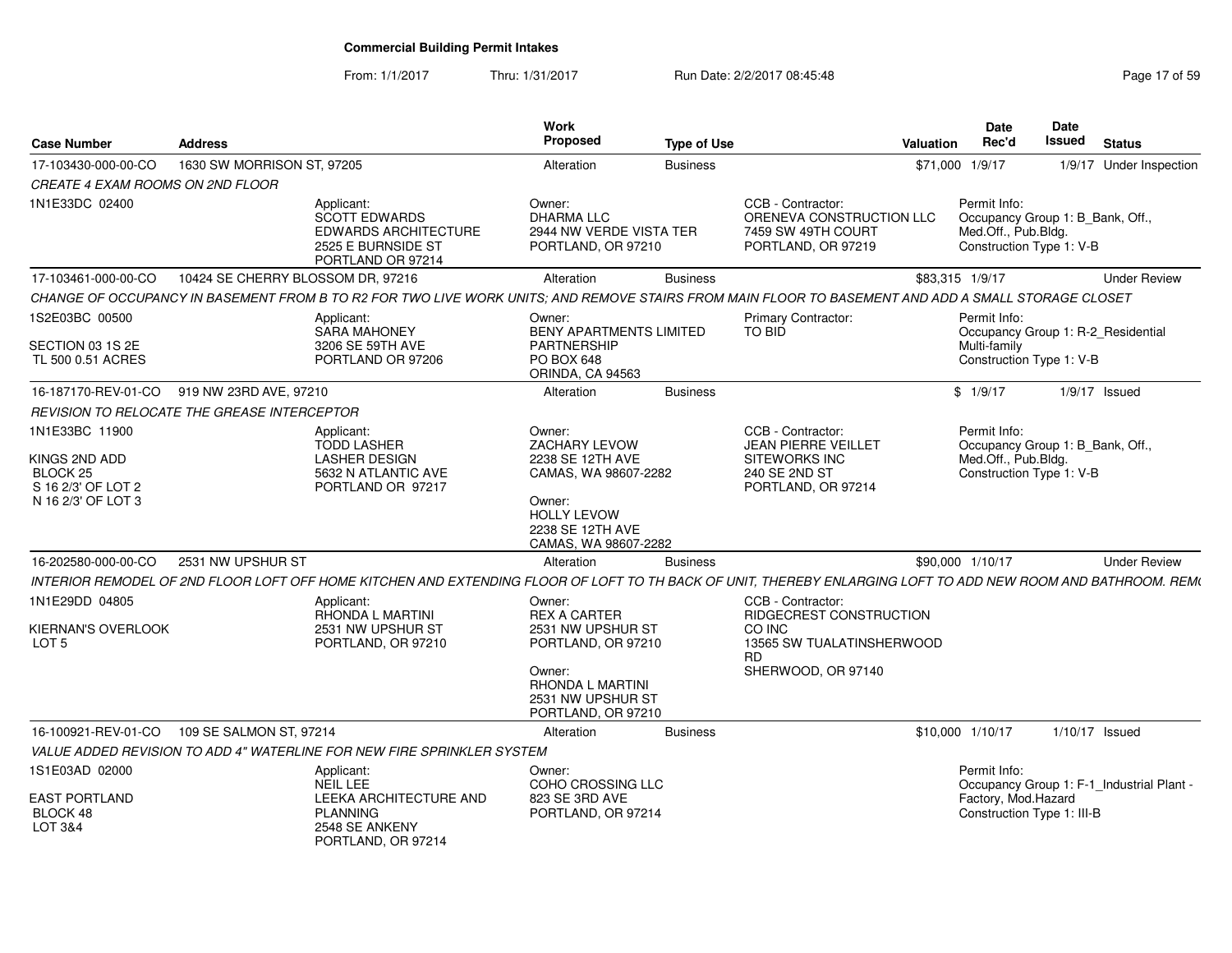From: 1/1/2017Thru: 1/31/2017 **Run Date: 2/2/2017 08:45:48** Page 18 of 59

| Case Number                                   | <b>Address</b>                     |                                                                                                                                                                          | <b>Work</b><br><b>Proposed</b>                                                     | <b>Type of Use</b> |                                                                                                                                   | Valuation | Date<br>Rec'd                                                                                         | Date<br><b>Issued</b> | <b>Status</b>                                |
|-----------------------------------------------|------------------------------------|--------------------------------------------------------------------------------------------------------------------------------------------------------------------------|------------------------------------------------------------------------------------|--------------------|-----------------------------------------------------------------------------------------------------------------------------------|-----------|-------------------------------------------------------------------------------------------------------|-----------------------|----------------------------------------------|
|                                               |                                    |                                                                                                                                                                          |                                                                                    |                    |                                                                                                                                   |           |                                                                                                       |                       |                                              |
| 17-104140-000-00-CO                           | 800 NE OREGON ST, 97232            | INTERIOR ONLY REMODEL OF 600 SF OF EXISTING TENANT SPACE @ 2ND FLOOR (OREGON VITAL EVENT REGISTRATION SYSTEMS) TO CREATE NEW OFFICE AND BREAK ROOM                       | Alteration                                                                         | <b>Business</b>    |                                                                                                                                   |           | \$100,000 1/10/17                                                                                     |                       | Approved to Issue                            |
| 1N1E35BC 02000                                |                                    | Applicant:<br><b>ANNE KAREL</b>                                                                                                                                          | Owner:                                                                             |                    | <b>Primary Contractor:</b><br>TO BID                                                                                              |           | Permit Info:                                                                                          |                       |                                              |
| HOLLADAYS ADD<br>BLOCK 88&89 TL 2000          |                                    | <b>INTERIOR ARCHITECTS</b><br>1120 NW COUCH ST, SUITE 450<br>PORTLAND, OR 97209                                                                                          | OREGON STATE OF (DEPT OF<br>1100 AIRPORT RD SE<br>SALEM, OR 97301-6082             |                    |                                                                                                                                   |           | Occupancy Group 1: B_Bank, Off.,<br>Med.Off., Pub.Bldg.<br>Construction Type 1: I-A                   |                       |                                              |
|                                               |                                    |                                                                                                                                                                          | Owner:<br><b>ADMIN SERVICES</b><br>1100 AIRPORT RD SE<br>SALEM, OR 97301-6082      |                    |                                                                                                                                   |           |                                                                                                       |                       |                                              |
| 17-104176-000-00-CO                           | 4616 N INTERSTATE AVE, 97217       |                                                                                                                                                                          | Alteration                                                                         | <b>Business</b>    |                                                                                                                                   |           | \$8,900 1/10/17                                                                                       |                       | $1/10/17$ Issued                             |
| RE-ROOF OF EXISTING BUILDING USING SINGLE PLY |                                    |                                                                                                                                                                          |                                                                                    |                    |                                                                                                                                   |           |                                                                                                       |                       |                                              |
| 1N1E22BC 04300                                |                                    | Applicant:<br><b>FELIPE GARIBALDO</b><br>PROFESSIONAL QUALITY<br>ROOFING LLC<br>915 IKE MOONEY ROAD<br>SILVERTON, OR 97381                                               | Owner:<br><b>RICHARD LEE</b><br>111 W 39TH ST #A<br>VANCOUVER, WA 98660-1974       |                    | CCB - Contractor:<br><b>FELIPE GARIBALDO</b><br>PROFESSIONAL QUALITY<br>ROOFING LLC<br>915 IKE MOONEY ROAD<br>SILVERTON, OR 97381 |           | Permit Info:<br>Construction Type 1: V-B                                                              |                       |                                              |
| 17-101796-000-00-CO                           | 6025 SE BELMONT ST                 |                                                                                                                                                                          | Alteration                                                                         | <b>Business</b>    |                                                                                                                                   |           | \$60,000 1/13/17                                                                                      |                       | $1/13/17$ Issued                             |
|                                               |                                    | NEW TENANT; RECONFIGURE INTERIOR WALLS TO CREATE MULTIPLE PRIVATE OFFICES; RELOCATE RECEPTION AREA                                                                       |                                                                                    |                    |                                                                                                                                   |           |                                                                                                       |                       |                                              |
| 1S2E06AA 04100                                |                                    | Applicant:<br>SANDER KOHLER<br>CIDA INC<br>15895 SW 72ND AVE, STE 200<br>PORTLAND, OR 97224                                                                              | Owner:<br><b>VIJULE LLC</b><br>2134 SE 52ND AVE<br>PORTLAND, OR 97215              |                    | CCB - Contractor:<br><b>JOSEPH HUGHES</b><br><b>CONSTRUCTION INC</b><br>11125 SW BARBUR BLVD<br>PORTLAND, OR 97219                |           | Permit Info:<br>Occupancy Group 1: B_Bank, Off.,<br>Med.Off., Pub.Bldg.<br>Construction Type 1: V-B   |                       |                                              |
| 17-105430-000-00-CO                           | 4200 SE 82ND AVE, 97266            |                                                                                                                                                                          | Alteration                                                                         | <b>Business</b>    |                                                                                                                                   |           | \$2,000 1/13/17                                                                                       |                       | $1/13/17$ Issued                             |
|                                               |                                    | RESTRIPING OF 6 EXISTING PARKING SPACES FOR "OGP" (ON-LINE GROCERY PICK-UP) AND ACCESS SERVICE RAMP AT NORTH ELEVATION, NO INTERIOR CHANGESSeparate signage, electrical, |                                                                                    |                    |                                                                                                                                   |           |                                                                                                       |                       |                                              |
| 1S2E09CC 00101                                |                                    | Applicant:<br><b>CHRISTIAN FINN</b>                                                                                                                                      | Owner:<br>WAL-MART REAL ESTATE                                                     |                    | Primary Contractor:<br><b>TO BID</b>                                                                                              |           | Permit Info:                                                                                          |                       | Occupancy Group 1: M_Store, Service          |
| EASTPORT PLAZA<br>LOT 1 TL 101                |                                    | <b>BRR ARCHITECTURE</b><br>6700 ANTIOCH PLAZA, SUITE 300<br>MERRIAM, KS 66204                                                                                            | <b>BUSINESS TRUST</b><br>PO BOX 8050<br>BENTONVILLE, AR 72712-8055                 |                    |                                                                                                                                   |           | Station<br>Construction Type 1: V-B                                                                   |                       |                                              |
| 17-105637-000-00-CO                           | 3181 SW SAM JACKSON PARK RD, 97201 |                                                                                                                                                                          | Alteration                                                                         | <b>Business</b>    |                                                                                                                                   |           | \$2,000 1/13/17                                                                                       |                       | <b>Under Review</b>                          |
| <b>FIRE ESCAPE TESTING FOR CERTIFICATION</b>  |                                    |                                                                                                                                                                          |                                                                                    |                    |                                                                                                                                   |           |                                                                                                       |                       |                                              |
| 1S1E09 00600                                  |                                    | Applicant:<br>ANDREW POWLISON                                                                                                                                            | Owner:<br>OREGON STATE OF (MEDICAL                                                 |                    | Primary Contractor:<br><b>TO BID</b>                                                                                              |           |                                                                                                       |                       |                                              |
| SECTION 09 1S 1E<br>TL 600 14.19 ACRES        |                                    | <b>KPFF CONSULTING ENGINEERS</b><br>111 SW 5TH AVE, SUITE 2500<br>PORTLAND, OR 97204                                                                                     | <b>DEPT</b><br>3181 SW SAM JACKSON PARK RD<br>PORTLAND, OR 97239                   |                    |                                                                                                                                   |           |                                                                                                       |                       |                                              |
| 15-234960-REV-03-CO                           | 222 NW 5TH AVE, 97209              |                                                                                                                                                                          | Alteration                                                                         | <b>Business</b>    |                                                                                                                                   |           | \$1/18/17                                                                                             |                       | $1/18/17$ Issued                             |
|                                               |                                    | REVISION TO CHANGE THE DIRECTION OF DOMESTIC WATER MAIN WHERE IT ENTERS THE BUILDING                                                                                     |                                                                                    |                    |                                                                                                                                   |           |                                                                                                       |                       |                                              |
| 1N1E34CA 05800                                |                                    | Applicant:<br><b>STEVEN EHLBECK</b><br><b>SERA ARCHITECTS</b><br>338 NW 5TH AVE<br>PORTLAND OR 97209                                                                     | Owner:<br><b>GC MASON EHRMAN LLC</b><br>818 W 7TH ST #410<br>LOS ANGELES, CA 90017 |                    | CCB - Contractor:<br><b>BALFOUR BEATTY</b><br><b>CONSTRUCTION LLC</b><br>3100 MCKINNON 6TH FLOOR<br>DALLAS, TX 75201              |           | Permit Info:<br>Occupancy Group 1: B Bank, Off.,<br>Med.Off., Pub.Bldg.<br>Construction Type 1: III-B |                       | Construction Type 2 (formerly Type 1): III-B |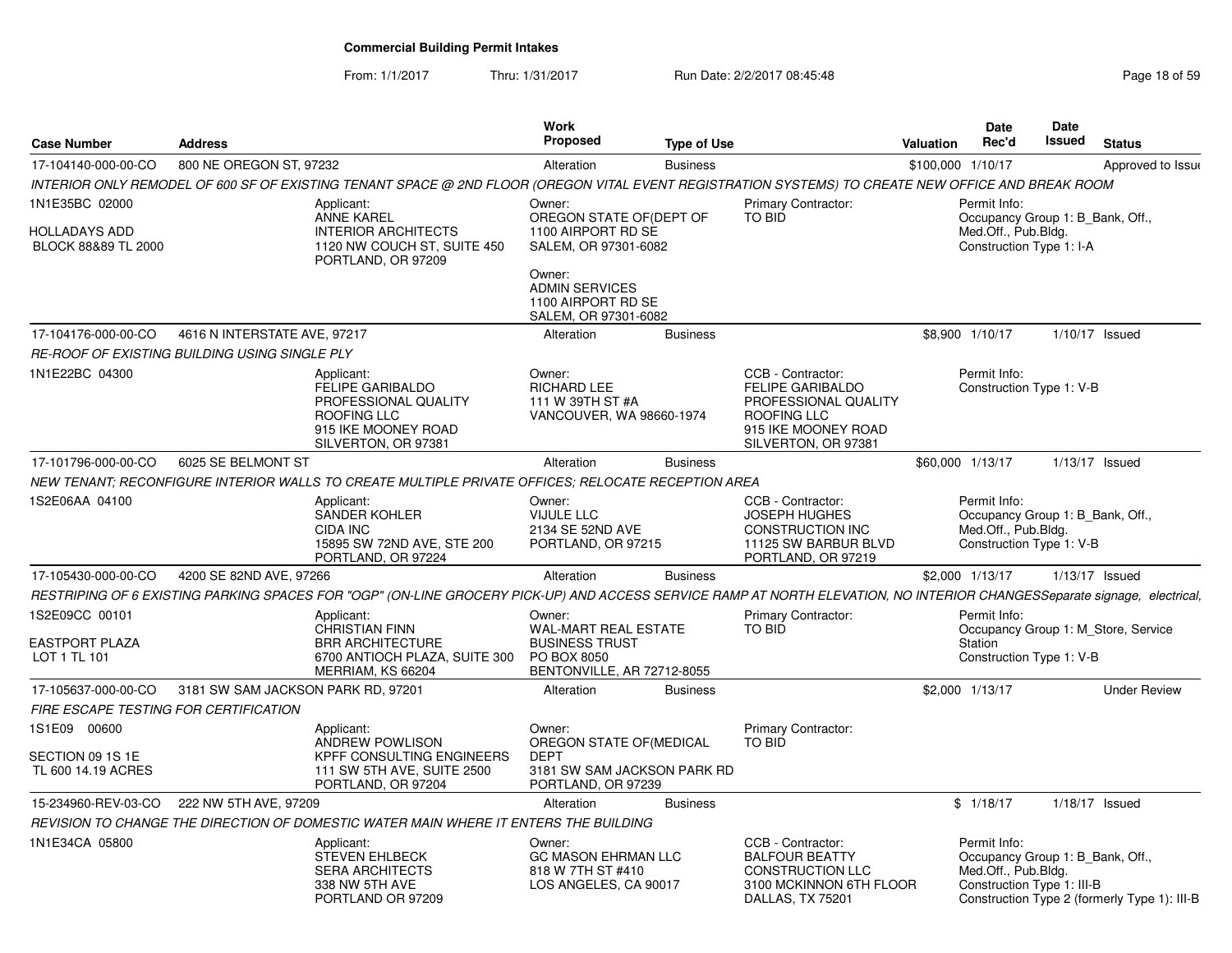From: 1/1/2017Thru: 1/31/2017 **Run Date: 2/2/2017 08:45:48** Page 19 of 59

| <b>Case Number</b>                                                                                                                                       | <b>Address</b>                                                                                                                                              |                                                                                                 | <b>Work</b><br><b>Proposed</b>                                                                                                  | <b>Type of Use</b> |                                                                                                                                                        | <b>Valuation</b> | Date<br>Rec'd                                                                                         | <b>Date</b><br>Issued | <b>Status</b>            |
|----------------------------------------------------------------------------------------------------------------------------------------------------------|-------------------------------------------------------------------------------------------------------------------------------------------------------------|-------------------------------------------------------------------------------------------------|---------------------------------------------------------------------------------------------------------------------------------|--------------------|--------------------------------------------------------------------------------------------------------------------------------------------------------|------------------|-------------------------------------------------------------------------------------------------------|-----------------------|--------------------------|
| 17-104389-000-00-CO                                                                                                                                      | 80 SE MADISON ST, 97214                                                                                                                                     |                                                                                                 | Alteration                                                                                                                      | <b>Business</b>    |                                                                                                                                                        | \$10,000 1/18/17 |                                                                                                       |                       | 1/18/17 Under Inspection |
|                                                                                                                                                          | NEW TENANT WITH NEW WALLS FOR OFFICE AND CEILING                                                                                                            |                                                                                                 |                                                                                                                                 |                    |                                                                                                                                                        |                  |                                                                                                       |                       |                          |
| 1S1E03AD 06400<br><b>EAST PORTLAND</b><br>BLOCK 12<br>N 30' OF LOT 7<br>LOT 8                                                                            | Applicant:                                                                                                                                                  | NORTH RIM PARTNERS INC<br>819 SE MORRISON ST #110<br>PORTLAND, OR 97214                         | Owner:<br>80 SE MADISON LLC<br>819 SE MORRISON ST #110<br>PORTLAND, OR 97214-6308                                               |                    | CCB - Contractor:<br>NORTH RIM PARTNERS INC<br>819 SE MORRISON ST #110<br>PORTLAND, OR 97214                                                           |                  | Permit Info:<br>Occupancy Group 1: B_Bank, Off.,<br>Med.Off., Pub.Bldg.<br>Construction Type 1: III-B |                       |                          |
| 17-105481-000-00-CO                                                                                                                                      | 4445 SW BARBUR BLVD, 97201                                                                                                                                  |                                                                                                 | Alteration                                                                                                                      | <b>Business</b>    |                                                                                                                                                        | \$40,000 1/18/17 |                                                                                                       | $1/18/17$ Issued      |                          |
|                                                                                                                                                          | INTERIOR TENANT IMPROVEMENT FOR EXISTING TENANT, TO INCLUDE DEMO PARTITION WALLS AND INSTALL NEW PARTITION WALLS TO CREATE NEW OFFICE SPACE ON SECOND FLOOR |                                                                                                 |                                                                                                                                 |                    |                                                                                                                                                        |                  |                                                                                                       |                       |                          |
| 1S1E10CC 04400<br>PORTLAND HMSTD<br>BLOCK 8<br>LOT 2&3 TL 4400                                                                                           | Applicant:<br>CIDA INC                                                                                                                                      | <b>SANDER KOHLER</b><br>15895 SW 72ND AVE, STE 200<br>PORTLAND, OR 97224                        | Owner:<br>9615 GRAND RONDE RD<br>GRAND RONDE, OR 97347-9712<br>Owner:<br>THE GRAND RONDE COMMUNITY<br>OF<br>9615 GRAND RONDE RD |                    | CCB - Contractor:<br>THE CONFEDERATED TRIBES OF CLEARWATER DEVELOPMENT LL( Occupancy Group 1: B_Bank, Off.,<br>4622 MAPLETON DR<br>WEST LINN, OR 97068 |                  | Permit Info:<br>Med.Off., Pub.Bldg.<br>Construction Type 1: V-B                                       |                       |                          |
|                                                                                                                                                          |                                                                                                                                                             |                                                                                                 | GRAND RONDE, OR 97347-9712<br>Owner:<br><b>OREGON</b><br>9615 GRAND RONDE RD<br>GRAND RONDE, OR 97347-9712                      |                    |                                                                                                                                                        |                  |                                                                                                       |                       |                          |
| 17-107660-000-00-CO                                                                                                                                      | 1735 NE 40TH AVE, 97212                                                                                                                                     |                                                                                                 | Alteration                                                                                                                      | <b>Business</b>    |                                                                                                                                                        | \$12,000 1/19/17 |                                                                                                       | $1/19/17$ Issued      |                          |
|                                                                                                                                                          | REMOVE EXISTING VINYL SIDING AND REPLACE WITH CEDAR SHAKE                                                                                                   |                                                                                                 |                                                                                                                                 |                    |                                                                                                                                                        |                  |                                                                                                       |                       |                          |
| 1N1E25DD 09200<br><b>ROSSMERE</b><br>BLOCK 39<br>LOT <sub>5</sub>                                                                                        | Applicant:<br><b>JOHN CHU</b><br><b>JTC INC</b>                                                                                                             | 11540 SE SOUTHERN LITES DRIVE GLADSTONE, OR 97027<br>CLACKAMAS, OR 97086                        | Owner:<br>KATO & KRAUSE III LLC<br>1105 PORTLAND AVE                                                                            |                    |                                                                                                                                                        |                  |                                                                                                       |                       |                          |
| 17-107693-000-00-CO                                                                                                                                      | 4724 SE WOODSTOCK BLVD, 97206                                                                                                                               |                                                                                                 | Alteration                                                                                                                      | <b>Business</b>    |                                                                                                                                                        | \$55,000 1/19/17 |                                                                                                       |                       | <b>Under Review</b>      |
|                                                                                                                                                          | CREATE NEW OFFICE SPACE ON 1ST FLOOR AND NEW CATCH BASIN, ASPHALT, ACCESSIBILITY UPGRADES IN PARKING LOT AND REPLACE CURB RAMP                              |                                                                                                 |                                                                                                                                 |                    |                                                                                                                                                        |                  |                                                                                                       |                       |                          |
| 1S2E18CD 14101<br><b>WOODSTOCK</b><br>BLOCK 12<br>W 81' OF LOT 4                                                                                         | Applicant:                                                                                                                                                  | ANNETTE ZACHERSON<br>STANTEC ARCHITECTURE INC<br>8211 S 48TH ST<br>PHOENIX AZ 85044             | Owner:<br>JPMORGAN CHASE BANK<br>1111 POLARIS PKWY #1J<br>COLUMBUS, OH 43240                                                    |                    | CCB - Contractor:<br>CROSS BROTHERS INC<br>PO BOX 25557<br>EUGENE, OR 97402-0457                                                                       |                  | Permit Info:<br>Occupancy Group 1: B_Bank, Off.,<br>Med.Off., Pub.Bldg.<br>Construction Type 1: V-B   |                       |                          |
| 16-292742-000-00-CO                                                                                                                                      | 7201 NE GLISAN ST, 97213                                                                                                                                    |                                                                                                 | Alteration                                                                                                                      | <b>Business</b>    |                                                                                                                                                        | \$35,000 1/20/17 |                                                                                                       | $1/20/17$ Issued      |                          |
|                                                                                                                                                          | TENANT IMPROVEMENT FOR NEW TENANT INTERIOR REMODEL ONLY NEW BAR ON GROUND FLOOR WITH OCCUPANT LOAD LESS THAN 50. NO CHANGE OF OCCUPANCY                     |                                                                                                 |                                                                                                                                 |                    |                                                                                                                                                        |                  |                                                                                                       |                       |                          |
| 1N2E32AC 17600<br><b>BRAINARD</b><br>BLOCK <sub>2</sub><br>S 15' OF LOT 20<br>LOT 21&22<br>LOT 23 & W 60' OF LOT 24 EXC PT IN ST; W<br>60' OF LOT 25-27) | Applicant:                                                                                                                                                  | <b>LORRAINE GUTHRIE</b><br>LORRAINE GUTHRIE ARCHITECT<br>2748 SW PATTON CT<br>PORTLAND OR 97201 | Owner:<br>SPENCER INVESTMENTS LLC<br>7115 NE GLISAN ST<br>PORTLAND, OR 97213                                                    |                    | CCB - Contractor:<br>EPIC CONSTRUCTION &<br><b>REMODELING LLC</b><br>16869 SW 65TH AVE #417<br>LAKE OSWEGO, OR 97035-7865                              |                  | Permit Info:<br>Occupancy Group 1: B_Bank, Off.,<br>Med.Off., Pub.Bldg.<br>Construction Type 1: V-B   |                       |                          |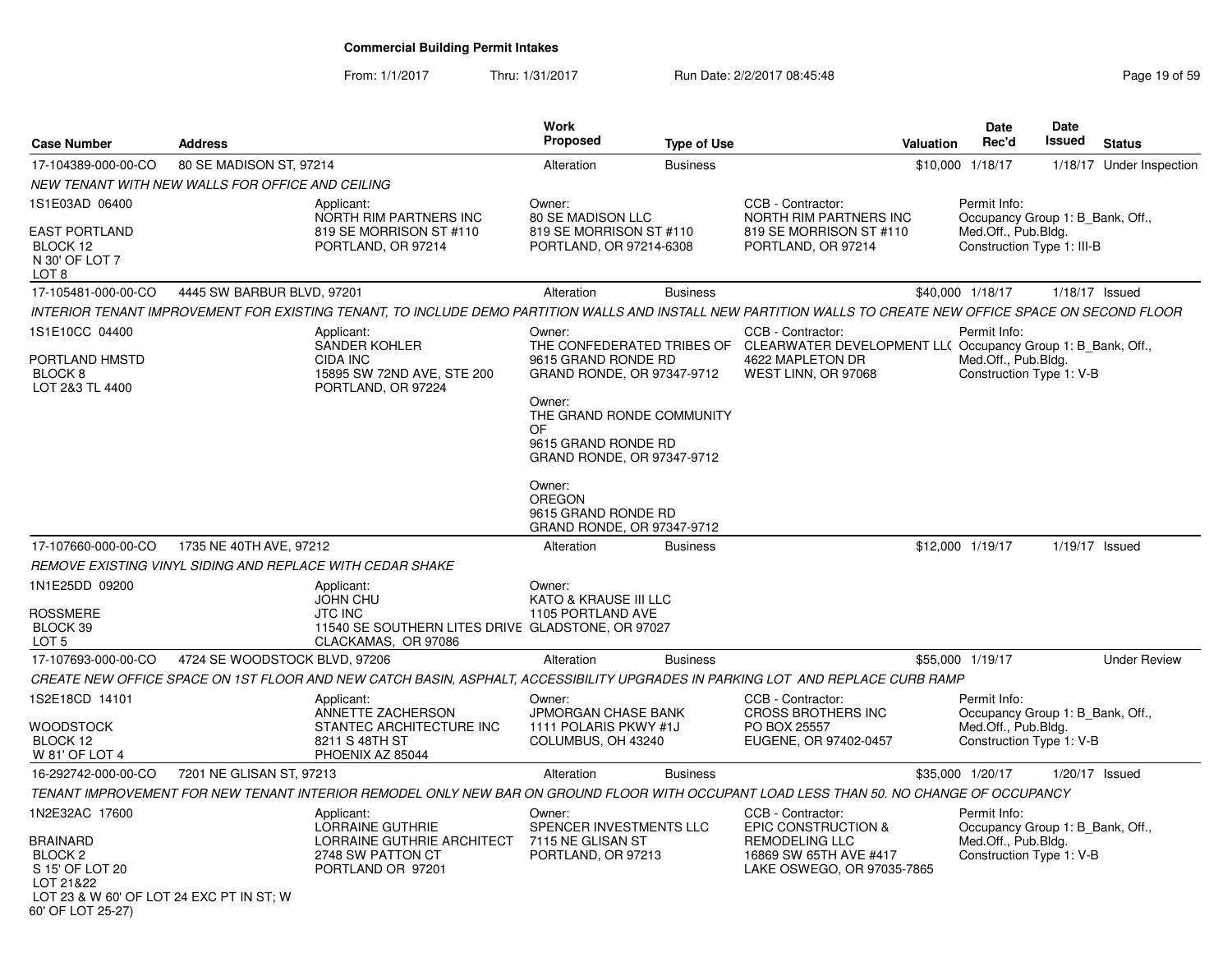From: 1/1/2017

Thru: 1/31/2017 **Run Date: 2/2/2017 08:45:48** Page 20 of 59

| <b>Case Number</b>                                                                     | <b>Address</b>              |                                                                                                                                                                  | <b>Work</b><br>Proposed                                                                                                                                                          | <b>Type of Use</b> |                                                                                                                 | <b>Valuation</b>  | <b>Date</b><br>Rec'd                                                                                  | Date<br><b>Issued</b> | <b>Status</b>                              |
|----------------------------------------------------------------------------------------|-----------------------------|------------------------------------------------------------------------------------------------------------------------------------------------------------------|----------------------------------------------------------------------------------------------------------------------------------------------------------------------------------|--------------------|-----------------------------------------------------------------------------------------------------------------|-------------------|-------------------------------------------------------------------------------------------------------|-----------------------|--------------------------------------------|
| 17-102933-000-00-CO                                                                    | 8035 SE HOLGATE BLVD, 97206 |                                                                                                                                                                  | Alteration                                                                                                                                                                       | <b>Business</b>    |                                                                                                                 | \$120,000 1/20/17 |                                                                                                       |                       | <b>Under Review</b>                        |
|                                                                                        |                             | TI FOR NEW TENANT; CHANGE OF USE FROM OFFICE TO MEDICAL; ADD NEW INTERIOR WALLS TO CREATE PATIENT ROOMS, RESTROOMS, OFFICE, RECEPTION AREA, AND LUNCH ROOM       |                                                                                                                                                                                  |                    |                                                                                                                 |                   |                                                                                                       |                       |                                            |
| 1S2E08DD 05700<br><b>DINUCCI SUBDIVISION</b><br>BLOCK <sub>1</sub><br>LOT <sub>3</sub> |                             | Applicant:<br>BAYARD MENTRUM<br><b>MENTRUM ARCHITECT</b><br>PO BOX 33196<br>PORTLAND OR 97292                                                                    | Owner:<br>TRAN PROPERTIES LLC<br>21711 SE HWY 212<br>DAMASCUS, OR 97089                                                                                                          |                    | CCB - Contractor:<br><b>LAC HUYNH</b><br><b>GRAPHIC D SIGNS LLC</b><br>9125 NE SANDY BLVD<br>PORTLAND, OR 97220 |                   | Permit Info:<br>Occupancy Group 1: B_Bank, Off.,<br>Med.Off., Pub.Bldg.<br>Construction Type 1: V-B   |                       |                                            |
| 17-107763-000-00-CO                                                                    | 2075 SW 1ST AVE, 97201      |                                                                                                                                                                  | Alteration                                                                                                                                                                       | <b>Business</b>    |                                                                                                                 |                   | \$3,500 1/20/17                                                                                       |                       | 1/20/17 Issued                             |
|                                                                                        |                             | INTERIOR ONLY-ALTERATION FOR NEW CEILING TILE, SUSPENDED CEILING GRID UPGRADE FOR AN EXISTING TENANT                                                             |                                                                                                                                                                                  |                    |                                                                                                                 |                   |                                                                                                       |                       |                                            |
| 1S1E03CB 00400<br>SOUTH AUDITORIUM ADD<br><b>BLOCK B</b><br>LOT 2 TL 400               |                             | Applicant:<br><b>DARIN BOUSKA</b><br><b>NW PRECISION DESIGN</b><br>22605 SW PINEHURST CT<br>SHERWOOD, OR 97140                                                   | Owner:<br>BOECKMAN ROAD LLC<br>1800 SW 1ST AVE #600<br>PORTLAND, OR 97201                                                                                                        |                    | CCB - Contractor:<br><b>BNK CONSTRUCTION INC</b><br>45 82ND DR STE 53 B<br>GLADSTONE, OR 97027-2562             |                   | Permit Info:<br>Occupancy Group 1: B_Bank, Off.,<br>Med.Off., Pub.Bldg.<br>Construction Type 1: V-B   |                       |                                            |
| 17-107793-000-00-CO                                                                    | 172 NE M L KING BLVD, 97232 |                                                                                                                                                                  | Alteration                                                                                                                                                                       | <b>Business</b>    |                                                                                                                 | \$242,000 1/20/17 |                                                                                                       |                       | <b>Under Review</b>                        |
|                                                                                        |                             | INTERIOR TI FOR NEW TENANT, CHANGE OF OCCUPANCY FROM SHELL (M) TO OFFICE (B), NEW PARTITION WALLS TO CREATE 5 CARE ROOMS, PHARMACY LAB, PHLEBOTOMY, LOBBY/WAITIN |                                                                                                                                                                                  |                    |                                                                                                                 |                   |                                                                                                       |                       |                                            |
| 1N1E35CB 03600                                                                         |                             | Applicant:<br>ERIN BROUILLETTE<br><b>TVA ARCHITECTS. INC</b><br>920 SW 6TH AVE #1500<br>PORTLAND OR 97204                                                        | Owner:<br><b>STARK'S GRAND AVENUE</b><br><b>PROPERTY</b><br>107 NE GRAND AVE<br>PORTLAND, OR 97232<br>Owner:<br><b>INVESTMENTS LLC</b><br>107 NE GRAND AVE<br>PORTLAND, OR 97232 |                    | <b>Primary Contractor:</b><br>TO BID                                                                            |                   | Permit Info:<br>Occupancy Group 1: B_Bank, Off.,<br>Med.Off., Pub.Bldg.<br>Construction Type 1: III-B |                       |                                            |
| 16-179542-REV-02-CO                                                                    | 2236 SE BELMONT ST, 97214   |                                                                                                                                                                  | Alteration                                                                                                                                                                       | <b>Business</b>    |                                                                                                                 |                   | \$1/20/17                                                                                             |                       | 1/20/17 Issued                             |
|                                                                                        |                             | REVISION TO UPDATE STRUCTURAL ATTACHMENT DETAILS TO CONFORM WITH SITE CONDITIONS; NO CHANGE TO CALCULATIONS                                                      |                                                                                                                                                                                  |                    |                                                                                                                 |                   |                                                                                                       |                       |                                            |
| 1S1E02AA 08100<br><b>TILTONS ADD</b><br>BLOCK 4<br><b>LOT 1&amp;2</b>                  |                             | Applicant:<br>PAUL D. WOLFE<br><b>DOMINEK ARCHITECTURE</b><br>2246 E BURNSIDE ST #A<br>PORTLAND OR 97214                                                         | Owner:<br>CAP BELMONT LLC<br>208 SW 5TH AVE #800<br>PORTLAND, OR 97204                                                                                                           |                    | CCB - Contractor:<br>VERIDIS CONSTRUCTION INC<br>1809 NE 2ND AVE<br>PORTLAND, OR 97212                          |                   | Permit Info:<br>Occupancy Group 1: B Bank, Off.,<br>Med.Off., Pub.Bldg.<br>Construction Type 1: V-B   |                       | Construction Type 2 (formerly Type 1): V-B |
| 17-108207-000-00-CO                                                                    | 4531 SE BELMONT ST. 97215   |                                                                                                                                                                  | Alteration                                                                                                                                                                       | <b>Business</b>    |                                                                                                                 | \$50.000 1/20/17  |                                                                                                       |                       | 1/20/17 Issued                             |
| NEW TENANT IMPROVEMENT FOR OFFICE SPACES 203 & 204.                                    |                             |                                                                                                                                                                  |                                                                                                                                                                                  |                    |                                                                                                                 |                   |                                                                                                       |                       |                                            |
| 1S2E06BB 09300<br>PARADISE SPR FARM<br>LOT 9 TL 9300                                   |                             | Applicant:<br><b>DAVID SLAWSON</b><br>EAST WEST COLLEGE OF THE<br><b>HEALING ARTS</b><br>525 NE OREGON ST<br>PORTLAND OR 97232                                   | Owner:<br>EAST/WEST COLLEGE BUILDING<br><b>LLC</b><br>525 NE OREGON ST #200<br>PORTLAND, OR 97232                                                                                |                    | CCB - Contractor:<br>PLUMBLINE DRYWALL INC<br>13480 SW LOGAN ST<br>BEAVERTON, OR 97005                          |                   | Permit Info:<br>Occupancy Group 1: B_Bank, Off.,<br>Med.Off., Pub.Bldg.<br>Construction Type 1: V-A   |                       |                                            |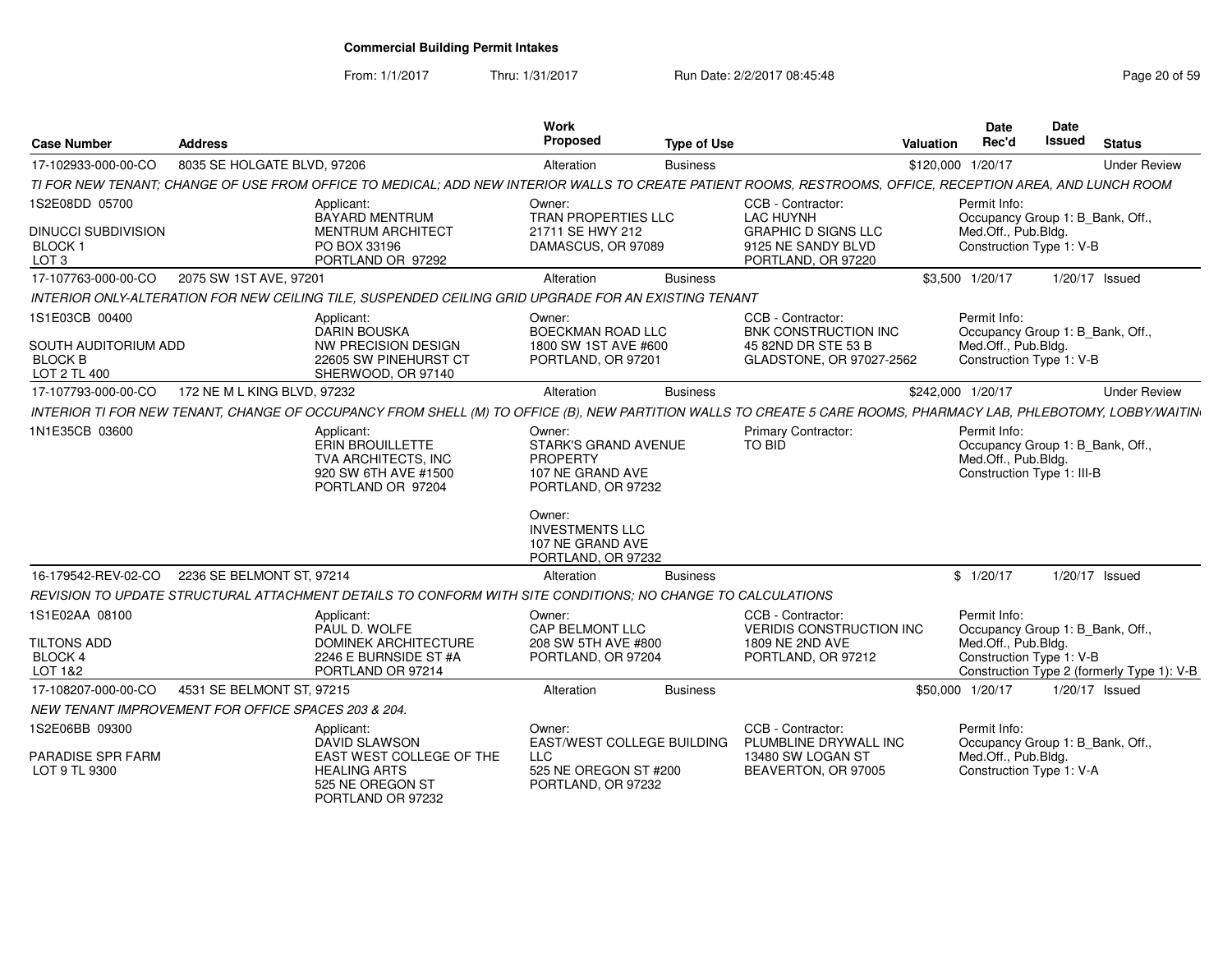From: 1/1/2017Thru: 1/31/2017 **Run Date: 2/2/2017 08:45:48** Page 21 of 59

| <b>Case Number</b>              | <b>Address</b>                                 |                                                                                                                                           | Work<br><b>Proposed</b>                                                                | <b>Type of Use</b> |                                                                                                                     | Valuation | <b>Date</b><br>Rec'd                                                                                  | Date<br><b>Issued</b> | <b>Status</b>       |
|---------------------------------|------------------------------------------------|-------------------------------------------------------------------------------------------------------------------------------------------|----------------------------------------------------------------------------------------|--------------------|---------------------------------------------------------------------------------------------------------------------|-----------|-------------------------------------------------------------------------------------------------------|-----------------------|---------------------|
| 17-108305-000-00-CO             | 1700 NE 102ND AVE, 97220                       |                                                                                                                                           | Alteration                                                                             | <b>Business</b>    |                                                                                                                     |           | \$251,250 1/20/17                                                                                     |                       | <b>Under Review</b> |
|                                 |                                                | INTERIOR TENANT IMPROVEMENT FOR EXISTING IMAGING DEPARTMENT; NEW MAMMOGRAPHY EQUPMENT, STRUCTURAL WORK                                    |                                                                                        |                    |                                                                                                                     |           |                                                                                                       |                       |                     |
| 1N2E27CC 07000                  |                                                | Applicant:<br><b>BREEZE GRIFFIN</b>                                                                                                       | Owner:<br>KAISER FOUNDATION HEALTH                                                     |                    | CCB - Contractor:<br><b>VIKING ENGINEERING &amp;</b>                                                                |           | Permit Info:<br>Occupancy Group 1: B_Bank, Off.,                                                      |                       |                     |
| HOUGHTON ADD<br>LOT 7&8 TL 7000 |                                                | AD ARCHITECTS<br>1430 SE 3RD AVE, STE 200<br>PORTLAND, OR 97214                                                                           | 500 NE MULTNOMAH ST #100<br>PORTLAND, OR 97232-2031                                    |                    | <b>CONSTRUCTION LLC</b><br>PO BOX 33532<br>PORTLAND, OR 97292                                                       |           | Med.Off., Pub.Bldg.<br>Construction Type 1: II-B                                                      |                       |                     |
|                                 |                                                |                                                                                                                                           | Owner:<br>PLAN OF THE NORTHWEST<br>500 NE MULTNOMAH ST #100<br>PORTLAND, OR 97232-2031 |                    |                                                                                                                     |           |                                                                                                       |                       |                     |
| 16-266793-000-00-CO             | 13852 NE SANDY BLVD, 97230                     |                                                                                                                                           | Alteration                                                                             | <b>Business</b>    |                                                                                                                     |           | \$7,844 1/23/17                                                                                       |                       | $1/23/17$ Issued    |
|                                 | PUT IN (3) CHILDREN'S TOILET & STALLS, 2 LAVs. |                                                                                                                                           |                                                                                        |                    |                                                                                                                     |           |                                                                                                       |                       |                     |
|                                 |                                                | Applicant:<br>MIKE MONTGOMERY<br>4931 SW 76th Ave, PMB 211<br>PORTLAND, OR 97225<br>Applicant:                                            |                                                                                        |                    | CCB - Contractor:<br>CARL EDWARD GOODMAN<br>5626 NE 38TH AVE<br>PORTLAND, OR 97211<br>Primary Contractor:<br>TO BID |           | Permit Info:<br>Occupancy Group 1: E_School<br>Construction Type 1: V-B                               |                       |                     |
|                                 |                                                | JENNY LEE<br>CKK SANDY, LLC<br>2817 NW NELA STREET<br>PORTLAND OR 97210                                                                   |                                                                                        |                    |                                                                                                                     |           |                                                                                                       |                       |                     |
| 16-247148-REV-01-CO             | 1515 NW 19TH AVE, 97209                        |                                                                                                                                           | Alteration                                                                             | <b>Business</b>    |                                                                                                                     |           | \$1/23/17                                                                                             | 1/23/17 Final         |                     |
|                                 |                                                | REVISION TO CHANGE SIZE OF SHOWER INSERT TO MAINTAIN ACCESSIBILITY REQUIREMENTS                                                           |                                                                                        |                    |                                                                                                                     |           |                                                                                                       |                       |                     |
| 1N1E28DC 05900                  |                                                | Applicant:<br>MELISSA STANTON<br>2015 SW KNOLLCREST DR<br>PORTLAND, OR 97225                                                              | Owner:<br>AJL ENTERPRISES LLC<br>P O BOX 1147<br>EUGENE, OR 97440                      |                    | CCB - Contractor:<br>ROBERT EVANS COMPANY INC<br>1505 NW 19TH AV<br>PORTLAND, OR 97209                              |           | Permit Info:<br>Occupancy Group 1: B_Bank, Off.,<br>Med.Off., Pub.Bldg.<br>Construction Type 1: III-B |                       |                     |
| 17-109246-000-00-CO             | 222 NW 5TH AVE, 97209                          |                                                                                                                                           | Alteration                                                                             | <b>Business</b>    |                                                                                                                     |           | \$15,000 1/23/17                                                                                      |                       | Approved to Issue   |
|                                 |                                                | 6TH FLOOR ADDITION OF NEW NON-BEARING PARTITION TO CREATE TWO OFFICES FROM EXISTING CONFERENCE ROOM, ADDITION OF NEW DOOR & RELITE        |                                                                                        |                    |                                                                                                                     |           |                                                                                                       |                       |                     |
| 1N1E34CA 05800                  |                                                | Applicant:<br>LOY RUSCH<br>MERRYMAN BARNES ARCHITECT: 818 W 7TH ST #410<br>4713 N ALBINA AVE, SUITE 304<br>PORTLAND, OR 97217             | Owner:<br><b>GC MASON EHRMAN LLC</b><br>LOS ANGELES, CA 90017                          |                    | Primary Contractor:<br>TO BID                                                                                       |           | Permit Info:<br>Occupancy Group 1: B_Bank, Off.,<br>Med.Off., Pub.Bldg.<br>Construction Type 1: IV-HT |                       |                     |
| 17-109578-000-00-CO             | 3734 SW MOODY AVE, 97201                       |                                                                                                                                           | Alteration                                                                             | <b>Business</b>    |                                                                                                                     |           | \$173,320 1/24/17                                                                                     |                       | <b>Under Review</b> |
|                                 |                                                | TENANT IMPROVEMENT FOR NEW VET CLINIC ON FIRST FLOOR; NEW PARTITION WALLS; WAITING ROOM; TWO NEW BATHROOMS; OFFICE; XRAY ROOM; EXAM ROOMS |                                                                                        |                    |                                                                                                                     |           |                                                                                                       |                       |                     |
| 1S1E10DB 00900                  |                                                | Applicant:<br><b>MYA PALUCH</b><br><b>CIDA INC</b><br>15895 SW 72ND AVE, STE 200<br>PORTLAND, OR 97224                                    | Owner:<br>RIVA PORTLAND LLC<br>1 FINANCIAL PLZ #1700<br>HARTFORD, CT 06103-2604        |                    | Primary Contractor:<br>TO BID                                                                                       |           | Permit Info:<br>Occupancy Group 1: B_Bank, Off.,<br>Med.Off., Pub.Bldg.<br>Construction Type 1: V-B   |                       |                     |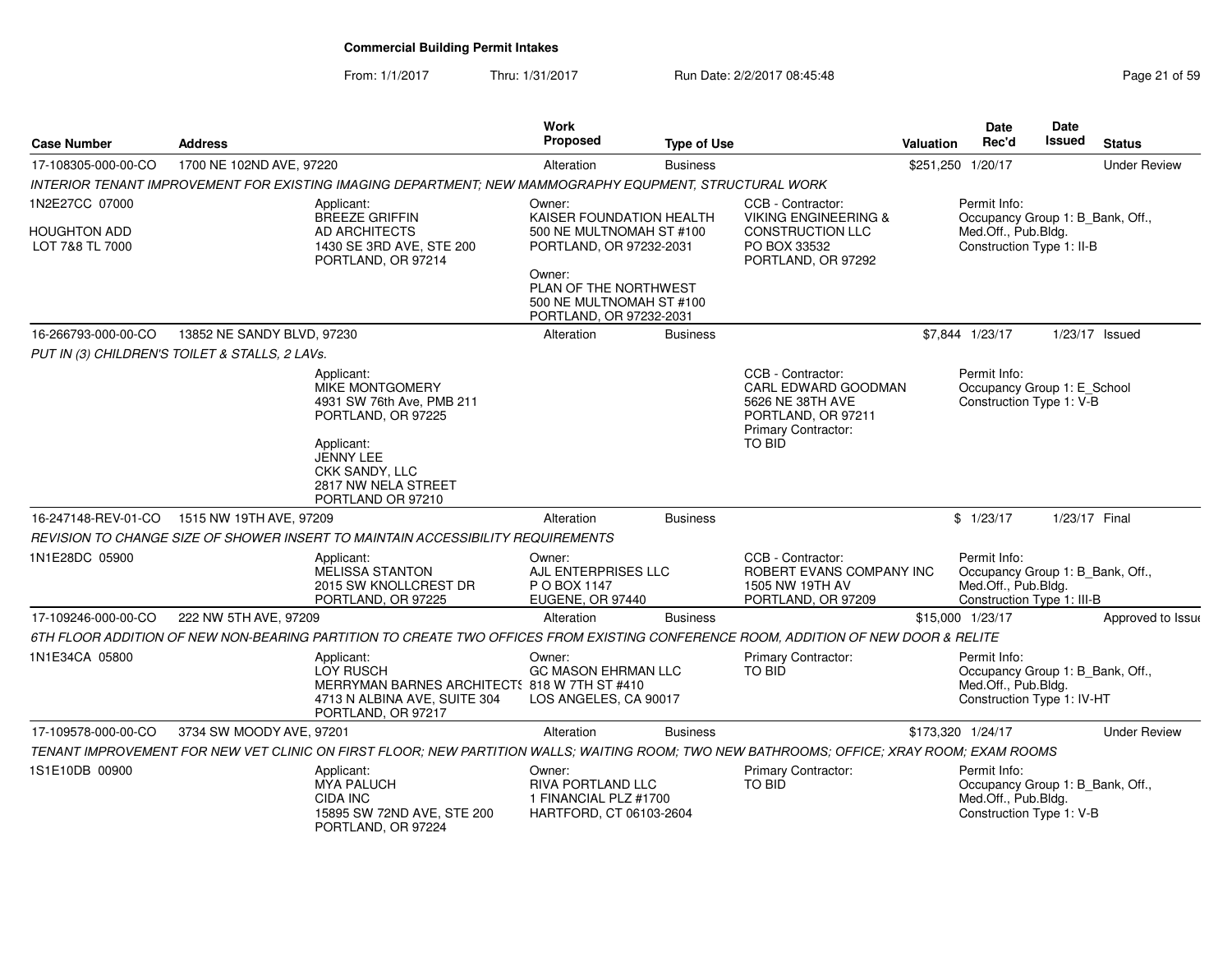From: 1/1/2017Thru: 1/31/2017 **Run Date: 2/2/2017 08:45:48** Page 22 of 59

| <b>Case Number</b>                                                                                                          | <b>Address</b>             |                                                                                                                                                              | Work<br><b>Proposed</b>                                                                      | <b>Type of Use</b> |                                                                                                                   | <b>Valuation</b> | <b>Date</b><br>Rec'd                                                                                | <b>Date</b><br><b>Issued</b> | <b>Status</b>       |
|-----------------------------------------------------------------------------------------------------------------------------|----------------------------|--------------------------------------------------------------------------------------------------------------------------------------------------------------|----------------------------------------------------------------------------------------------|--------------------|-------------------------------------------------------------------------------------------------------------------|------------------|-----------------------------------------------------------------------------------------------------|------------------------------|---------------------|
| 14-182712-REV-02-CO                                                                                                         | 919 NW 23RD AVE, 97210     |                                                                                                                                                              | Alteration                                                                                   | <b>Business</b>    |                                                                                                                   |                  | \$1/25/17                                                                                           |                              | <b>Under Review</b> |
|                                                                                                                             |                            | REVISION FOR INTERIOR STRUCTURAL CHANGES (ONLY) BASED ON EXISTING ONSITE CONDITIONS, ADD FOUNDATION, REVISIONS TO EAST WALLS REGARDING LATERAL LOADING       |                                                                                              |                    |                                                                                                                   |                  |                                                                                                     |                              |                     |
| 1N1E33BC 11900                                                                                                              |                            | Applicant:<br><b>TODD LASHER</b>                                                                                                                             | Owner:<br>ZACHARY LEVOW                                                                      |                    | CCB - Contractor:<br><b>JEAN PIERRE VEILLET</b>                                                                   |                  | Permit Info:<br>Occupancy Group 1: B_Bank, Off.,                                                    |                              |                     |
| KINGS 2ND ADD<br>BLOCK <sub>25</sub><br>S 16 2/3' OF LOT 2<br>N 16 2/3' OF LOT 3                                            |                            | <b>LASHER DESIGN</b><br>5632 N ATLANTIC<br>PORTLAND OR 97217                                                                                                 | 2238 SE 12TH AVE<br>CAMAS, WA 98607-2282<br>Owner:<br><b>HOLLY LEVOW</b><br>2238 SE 12TH AVE |                    | <b>SITEWORKS INC</b><br>240 SE 2ND ST<br>PORTLAND, OR 97214                                                       |                  | Med.Off., Pub.Bldg.<br>Construction Type 1: V-B                                                     |                              |                     |
|                                                                                                                             |                            |                                                                                                                                                              | CAMAS, WA 98607-2282                                                                         |                    |                                                                                                                   |                  |                                                                                                     |                              |                     |
| 16-242000-REV-01-CO 1126 SE DIVISION ST, 97202                                                                              |                            |                                                                                                                                                              | Alteration                                                                                   | <b>Business</b>    |                                                                                                                   |                  | \$1/25/17                                                                                           |                              | $1/25/17$ Issued    |
|                                                                                                                             |                            | REVISION TO ADD HAND SINK AND FLOOR SINK THAT TIES INTO GREASE TRAP                                                                                          |                                                                                              |                    |                                                                                                                   |                  |                                                                                                     |                              |                     |
| 1S1E11BA 06300<br>TIBBETTS ADD                                                                                              |                            | Applicant:<br>ALISSA PULCRANO<br><b>BRIGHT DESIGNLAB</b>                                                                                                     | Owner:<br>1126 SE DIVISION LLC<br>530 OAK GROVE AVE #201                                     |                    | CCB - Contractor:<br>HAMMER AND HAND INC<br>1020 SE HARRISON ST                                                   |                  | Permit Info:<br>Occupancy Group 1: B_Bank, Off.,<br>Med.Off., Pub.Bldg.                             |                              |                     |
| N 130' OF E 100' OF BLOCK 62                                                                                                |                            | 404 NW 10TH AVE, #101<br>PORTLAND, OR 97209                                                                                                                  | MENLO PARK, CA 94025                                                                         |                    | PORTLAND, OR 97214                                                                                                |                  | Construction Type 1: V-B                                                                            |                              |                     |
| 16-283228-REV-01-CO 1836 NE 7TH AVE, 97212                                                                                  |                            |                                                                                                                                                              | Alteration                                                                                   | <b>Business</b>    |                                                                                                                   |                  | \$1/26/17                                                                                           | 1/26/17 Final                |                     |
|                                                                                                                             |                            | REVISION TO CHANGE LABELING FROM "OFFICE", TO "TREATMENT" ROOMS                                                                                              |                                                                                              |                    |                                                                                                                   |                  |                                                                                                     |                              |                     |
| 1N1E26CC 06500<br><b>HOLLADAYS ADD</b><br>BLOCK 252<br>LOT 1-4&8                                                            |                            | Applicant:<br><b>DAVID ATKINSON</b><br>NORTH RIM PARTNERS<br>819 SE MORRISON ST, STE 110<br>PORTLAND, OR<br>97214                                            | Owner:<br>714 NE HANCOCK LLC<br>819 SE MORRISON ST #110<br>PORTLAND, OR 97214-6308           |                    | CCB - Contractor:<br>NORTH RIM PARTNERS INC<br>819 SE MORRISON ST #110<br>PORTLAND, OR 97214                      |                  | Permit Info:<br>Occupancy Group 1: B_Bank, Off.,<br>Med.Off., Pub.Bldg.<br>Construction Type 1: V-B |                              |                     |
| 17-111380-000-00-CO                                                                                                         | 1745 NE 42ND AVE, 97212    |                                                                                                                                                              | Alteration                                                                                   | <b>Business</b>    |                                                                                                                   | \$49,000 1/26/17 |                                                                                                     |                              | $1/26/17$ Issued    |
|                                                                                                                             |                            | NEW TENANT IMPROVEMENT; REMOVE HALF WALL; DRYWALL CEILING DEMO; FRAME FOR NEW NON-BRG. INTERIOR OFFICE WALLS, ADD ACCESSIBLE COMPLIANT DOORS AND HARDWARE; I |                                                                                              |                    |                                                                                                                   |                  |                                                                                                     |                              |                     |
| 1N2E30CC 03300                                                                                                              |                            | Applicant:<br><b>KIRK FIGENSHOW</b><br>LINN-DOUGLAS CONSTRUCTION.<br><b>LLC</b><br>PO BOX 8019<br>COVINTON, WA 98042-8019                                    | Owner:<br>4152 NE SANDY LLC<br>819 SE MORRISON ST #110<br>PORTLAND, OR 97214                 |                    | CCB - Contractor:<br><b>KIRK</b><br>LINN DOUGLAS CONSTRUCTION<br><b>LLC</b><br>PO BOX 8019<br>COVINGTON, WA 98042 |                  | Permit Info:<br>Occupancy Group 1: B Bank, Off.,<br>Med.Off., Pub.Bldg.<br>Construction Type 1: V-B |                              |                     |
| 16-293665-000-00-CO                                                                                                         | 3934 SW CORBETT AVE, 97201 |                                                                                                                                                              | Alteration                                                                                   | <b>Business</b>    |                                                                                                                   | \$41,000 1/27/17 |                                                                                                     |                              | 1/27/17 Issued      |
|                                                                                                                             |                            | TENANT IMPROVEMENT FOR AN EXISTING TENANT TO CONVERT BASEMENT OFFICE SPACE TO PHOTOGRAPHY SHOOT KITCHEN; REMODEL EXISTNG BATHROOM AND NEW INTERIOR WALL F    |                                                                                              |                    |                                                                                                                   |                  |                                                                                                     |                              |                     |
| 1S1E10CA 07600                                                                                                              |                            | Applicant:<br><b>TOM SHAW</b>                                                                                                                                | Owner:<br>HERITAGE TREE PROPERTIES LL( TO BID                                                |                    | <b>Primary Contractor:</b>                                                                                        |                  | Permit Info:<br>Occupancy Group 1: B_Bank, Off.,                                                    |                              |                     |
| <b>CARUTHERS ADD</b><br>BLOCK 178<br>INC ALL VAC ST S OF & ADJ LOT 5<br>LOT 6 EXC E 34' OF N 12'<br>W 22' OF S 14' OF LOT 7 |                            | THOMAS SHAW ARCHITECT<br>2810 SW WEST POINT AVE<br>PORTLAND OR 97225                                                                                         | 1569 SE NEHALEM ST<br>PORTLAND, OR 97202-6631                                                |                    |                                                                                                                   |                  | Med.Off., Pub.Bldg.<br>Construction Type 1: V-B                                                     |                              |                     |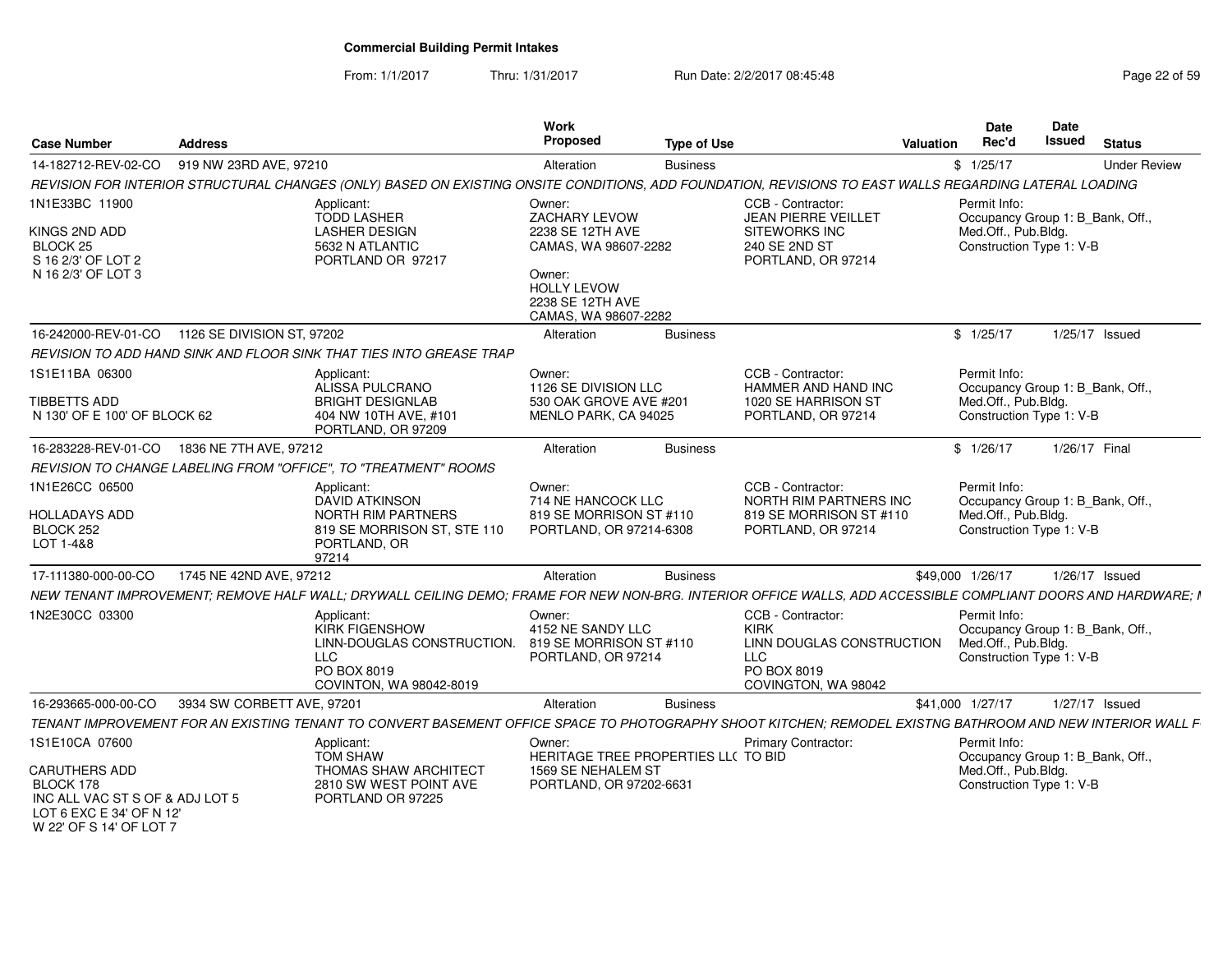From: 1/1/2017Thru: 1/31/2017 **Run Date: 2/2/2017 08:45:48** Page 23 of 59

| <b>Case Number</b>                                                                                                        | <b>Address</b>            |                                                                                                                                                        | <b>Work</b><br>Proposed                                                                                                                                                                                                        | <b>Type of Use</b> | Valuation                                                                                                                                      | <b>Date</b><br>Rec'd                                                                                | <b>Date</b><br>Issued | <b>Status</b>                       |
|---------------------------------------------------------------------------------------------------------------------------|---------------------------|--------------------------------------------------------------------------------------------------------------------------------------------------------|--------------------------------------------------------------------------------------------------------------------------------------------------------------------------------------------------------------------------------|--------------------|------------------------------------------------------------------------------------------------------------------------------------------------|-----------------------------------------------------------------------------------------------------|-----------------------|-------------------------------------|
| 16-236925-REV-01-CO                                                                                                       | 1433 NW QUIMBY ST, 97209  |                                                                                                                                                        | Alteration                                                                                                                                                                                                                     | <b>Business</b>    |                                                                                                                                                | \$59,728 1/27/17                                                                                    |                       | <b>Under Review</b>                 |
| revision - add underpinning with helical piers at existing wall                                                           |                           |                                                                                                                                                        |                                                                                                                                                                                                                                |                    |                                                                                                                                                |                                                                                                     |                       |                                     |
| 1N1E28DD 01100<br><b>COUCHS ADD</b><br>BLOCK 248<br>LOT 2&3                                                               |                           | Applicant:<br><b>GRANT DENSON</b><br>1603 nw 14TH ave<br>PORTLAND, OR 97209                                                                            | Owner:<br><b>QUIMBY STREET LLC</b><br>PO BOX 10265<br>PORTLAND, OR 97296                                                                                                                                                       |                    | CCB - Contractor:<br>ALLIANCE PACIFIC NORTHWEST<br><b>BUILDERS LLC</b><br>2415 E CAMELBACK RD # 600<br>PHOENIX, AZ 85016                       | Permit Info:<br>Occupancy Group 1: R-2 Residential<br>Multi-family<br>Construction Type 1: I-A      |                       |                                     |
| 17-111571-000-00-CO                                                                                                       | 140 NE BROADWAY, 97232    |                                                                                                                                                        | Alteration                                                                                                                                                                                                                     | <b>Business</b>    |                                                                                                                                                | $$1$ $1/27/17$                                                                                      | 1/27/17 Final         |                                     |
|                                                                                                                           |                           | INSTALL 8'X9' WALK IN FREEZER AND 8'x6' WALK IN COOLER, AND ANCHORING SYSTEM, NO EXTERIOR WORK***SEE PERMIT 16-178172CO FOR EGRESS***                  |                                                                                                                                                                                                                                |                    |                                                                                                                                                |                                                                                                     |                       |                                     |
| 1N1E27DD 10700<br><b>HOLLADAYS ADD</b><br>BLOCK 214<br>LOT 7&8                                                            |                           | Applicant:<br>ROLLAND WALTERS<br><b>BULLDOG MECHANICAL &amp;</b><br><b>REMODELING INC</b><br>3307 NE 39TH STREET<br>VANCOUVER, WA 98661                | Owner:<br>TOURTELLOTTE BUILDING LLC<br>1621 NE 2ND AVE<br>PORTLAND, OR 97232-1134                                                                                                                                              |                    | CCB - Contractor:<br>ROLLAND WALTERS<br><b>BULLDOG MECHANICAL &amp;</b><br><b>REMODELING INC</b><br>3307 NE 39TH STREET<br>VANCOUVER, WA 98661 |                                                                                                     |                       |                                     |
| 16-175874-REV-01-CO                                                                                                       | 2275 W BURNSIDE ST, 97210 |                                                                                                                                                        | Alteration                                                                                                                                                                                                                     | <b>Business</b>    |                                                                                                                                                | \$1/27/17                                                                                           | 1/27/17 Issued        |                                     |
|                                                                                                                           |                           | REVISION TO CONFIRM EXISTING POST AND BEAM CONSTRUCTION LOCATIONS. NO CHANGES TO BUILDING FOOTPRINT OR SITE WORK SEE PERMIT 15-255412-CO FOR SITE WORK |                                                                                                                                                                                                                                |                    |                                                                                                                                                |                                                                                                     |                       |                                     |
| 1N1E33CB 01200<br><b>STRONGS ADD</b><br>BLOCK <sub>2</sub><br>S 5' OF W 50' OF LOT 13<br>LOT 15 EXC PT IN ST<br>LOT 16&17 |                           | Applicant:<br>ED LING<br>PETERSON STRUCTURAL<br>ENGINEERS, INC.<br>5319 SW WESTGATE DR., SUITE<br>215<br>PORTLAND, OR 97221                            | Owner:<br>2275 W BURNSIDE LLC<br>237 NW SKYLINE BLVD<br>PORTLAND, OR 97210-1053                                                                                                                                                |                    |                                                                                                                                                | Permit Info:<br>Occupancy Group 1: B_Bank, Off.,<br>Med.Off., Pub.Bldg.<br>Construction Type 1: V-B |                       |                                     |
| 17-112394-000-00-CO                                                                                                       | 1106 W BURNSIDE ST        |                                                                                                                                                        | Alteration                                                                                                                                                                                                                     | <b>Business</b>    |                                                                                                                                                | \$13,500 1/27/17                                                                                    |                       | <b>Under Review</b>                 |
| <b>INSTALL RACKING FOR HIGH PILE STORAGE</b>                                                                              |                           |                                                                                                                                                        |                                                                                                                                                                                                                                |                    |                                                                                                                                                |                                                                                                     |                       |                                     |
| 1N1E33DD 90004<br><b>CARSON BUILDING CONDOMINIUMS</b><br>LOT <sub>4</sub>                                                 |                           | Applicant:<br><b>JOHN RAMOS</b><br><b>NFC</b><br>3725 VINTON AVE #8<br>LOS ANGELES, CA 90034                                                           | Owner:<br><b>CARSON BUILDING</b><br>PO BOX 927<br>HILLSBORO, OR 97123-0927<br>Owner:<br><b>CONDOMINIUMS ASSOCIATION</b><br><b>PO BOX 927</b><br>HILLSBORO, OR 97123-0927<br>Owner:<br>A&M CARSON LLC<br>600 MADISON AVE 8TH FL |                    | <b>Primary Contractor:</b><br>TO BID                                                                                                           | Permit Info:<br>Station<br>Construction Type 1: III-A                                               |                       | Occupancy Group 1: M_Store, Service |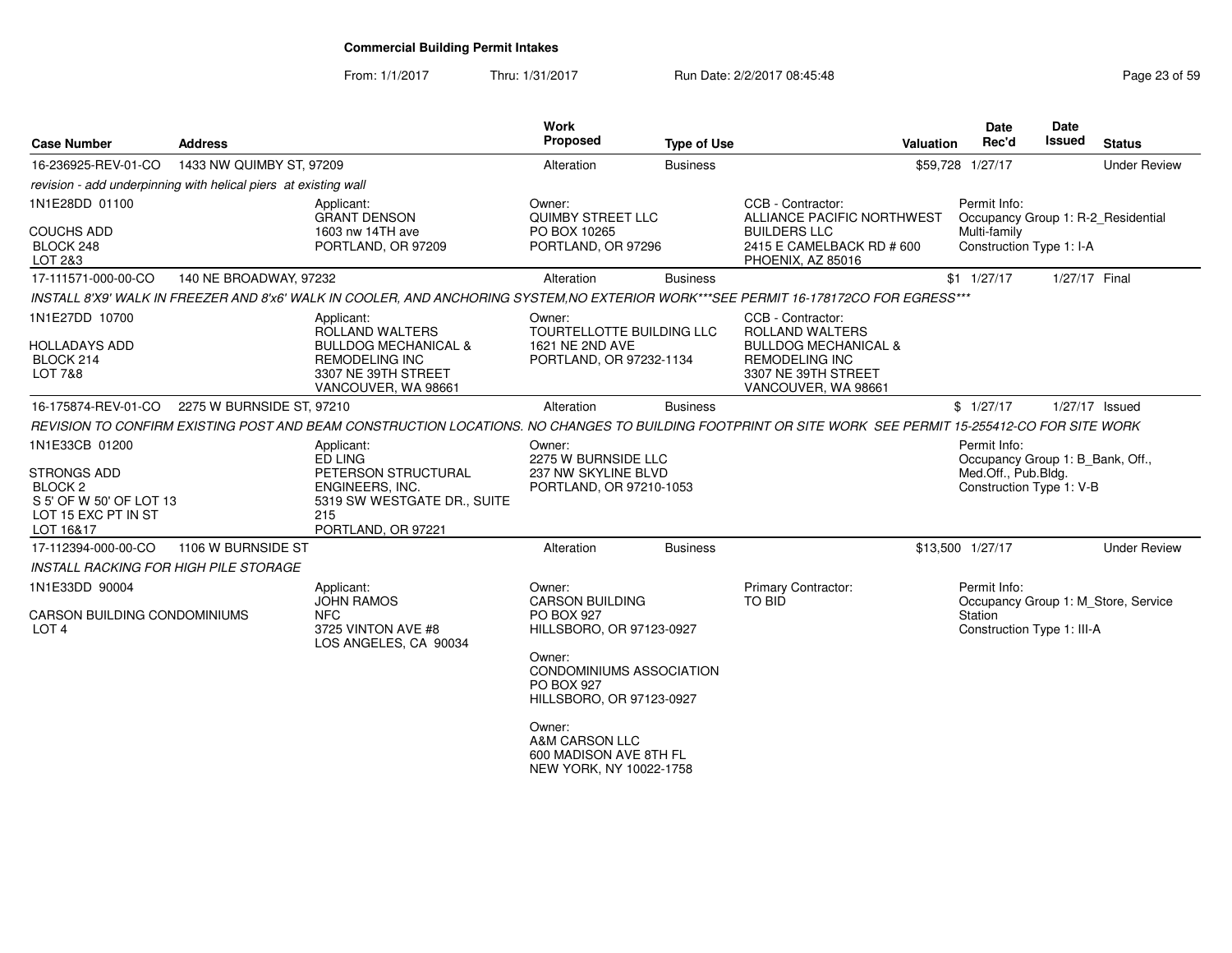From: 1/1/2017Thru: 1/31/2017 **Run Date: 2/2/2017 08:45:48** Page 24 of 59

| <b>Case Number</b>                                      | <b>Address</b>               |                                                                                                                                                               | Work<br>Proposed                                                                       | <b>Type of Use</b> |                                                                                                                                                | Valuation | <b>Date</b><br>Rec'd                                                                                | Date<br><b>Issued</b> | <b>Status</b>                              |
|---------------------------------------------------------|------------------------------|---------------------------------------------------------------------------------------------------------------------------------------------------------------|----------------------------------------------------------------------------------------|--------------------|------------------------------------------------------------------------------------------------------------------------------------------------|-----------|-----------------------------------------------------------------------------------------------------|-----------------------|--------------------------------------------|
| 16-222772-REV-02-CO                                     | 11150 NE WEIDLER ST, 97220   |                                                                                                                                                               | Alteration                                                                             | <b>Business</b>    |                                                                                                                                                |           | \$1/27/17                                                                                           |                       | Approved to Issue                          |
|                                                         |                              | REVISION TO UPDATE THE (1) FOOTING DETAIL AND (2) BEAM DETAILS, ADDITIONAL REVISION WILL BE REQUIRED FOR A SEPARATE FOOTING DETAIL                            |                                                                                        |                    |                                                                                                                                                |           |                                                                                                     |                       |                                            |
| 1N2E27CD 02900                                          |                              | Applicant:<br>MICHAEL FLOWERS                                                                                                                                 | Owner:<br>POST TOASTIES LLC                                                            |                    | CCB - Contractor:<br><b>LEVON CULLEN</b>                                                                                                       |           | Permit Info:<br>Occupancy Group 1: B_Bank, Off.,                                                    |                       |                                            |
| CASMUR<br>BLOCK 29<br>LOT 1-3 EXC PT IN ST<br>LOT 24-26 |                              | MICHAEL FLOWERS ARCHITECT<br>PO BOX 5303<br>PORTLAND OR 97228                                                                                                 | 1205 SW 18TH AVE<br>PORTLAND, OR 97205<br>Owner:                                       |                    | CITILITES BUILDERS INC<br>1536 22ND PLACE<br>FOREST GROVE, OR 97116                                                                            |           | Med.Off., Pub.Bldg.<br>Construction Type 1: V-B                                                     |                       | Construction Type 2 (formerly Type 1): V-B |
|                                                         |                              |                                                                                                                                                               | <b>TGTN-M PROPERTIES LLC</b><br>1205 SW 18TH AVE<br>PORTLAND, OR 97205                 |                    |                                                                                                                                                |           |                                                                                                     |                       |                                            |
|                                                         |                              |                                                                                                                                                               | Owner:<br><b>TGTN-T PROPERTIES LLC</b><br>1205 SW 18TH AVE<br>PORTLAND, OR 97205       |                    |                                                                                                                                                |           |                                                                                                     |                       |                                            |
| 17-111551-000-00-CO                                     | 417 SW 13TH AVE, 97205       |                                                                                                                                                               | Alteration                                                                             | <b>Business</b>    |                                                                                                                                                |           | \$5,800 1/30/17                                                                                     |                       | 1/30/17 Issued                             |
|                                                         |                              | INSTALL 6'x8' WALK IN COOLER BOX ANCHORING SYSTEM, AND INSTALL ANCHORING FOR PIZZA OVEN                                                                       |                                                                                        |                    |                                                                                                                                                |           |                                                                                                     |                       |                                            |
| 1N1E33DD 00600                                          |                              | Applicant:<br>ROLLAND WALTERS<br><b>BULLDOG MECHANICAL &amp;</b><br><b>REMODELING INC</b><br>3307 NE 39TH STREET<br>VANCOUVER, WA 98661                       | Owner:<br><b>BLACKBOX LLC</b><br>1125 SE DIVISION ST #209<br>PORTLAND, OR 97202-2567   |                    | CCB - Contractor:<br>ROLLAND WALTERS<br><b>BULLDOG MECHANICAL &amp;</b><br><b>REMODELING INC</b><br>3307 NE 39TH STREET<br>VANCOUVER, WA 98661 |           |                                                                                                     |                       |                                            |
| 17-112248-000-00-CO                                     | 320 NW 10TH AVE - Unit RU106 |                                                                                                                                                               | Alteration                                                                             | <b>Business</b>    |                                                                                                                                                |           | \$55,000 1/30/17                                                                                    |                       | $1/30/17$ Issued                           |
|                                                         |                              | TI FOR NEW BANK AND CHANGE OF OCCUPANCY - CHANGE FROM 'M' OCCUPANCY TO 'B' OCCUPANCY; REMODEL EXISTING BATHROOM AND RETAIL SPACES TO CREATE NEW KITCHEN, TELL |                                                                                        |                    |                                                                                                                                                |           |                                                                                                     |                       |                                            |
| 1N1E34CB 99121                                          |                              | Applicant:<br><b>DAVID HARDISTER</b>                                                                                                                          | Owner:<br><b>WEST TENTH LLC</b>                                                        |                    | CCB - Contractor:<br><b>JHC GENERAL LLC</b>                                                                                                    |           | Permit Info:<br>Occupancy Group 1: B_Bank, Off.,                                                    |                       |                                            |
| ELIZABETH LOFTS CONDOMINIUMS<br><b>LOT RU-106</b>       |                              | <b>WOODBLOCK ARCHITECTURE</b><br>107 SE WASHINGTON ST #250<br>PORTLAND, OR 97214                                                                              | 155 SANSOME ST #850<br>SAN FRANCISCO, CA 94104-3610                                    |                    | 11125 SW BARBUR BLVD<br>PORTLAND, OR 97219                                                                                                     |           | Med.Off., Pub.Bldg.<br>Construction Type 1: I-A                                                     |                       |                                            |
| 16-132279-DFS-04-CO                                     | 7000 N CUTTER CIR, 97217     |                                                                                                                                                               | Alteration                                                                             | <b>Business</b>    |                                                                                                                                                |           | \$56,320 1/30/17                                                                                    |                       | <b>Under Review</b>                        |
| DFS FOR EXTERIOR BI FOLD DOORS                          |                              |                                                                                                                                                               |                                                                                        |                    |                                                                                                                                                |           |                                                                                                     |                       |                                            |
| 1N1E17A 00400                                           |                              | Applicant:<br><b>TIARA ISLAM</b><br>CRAWFORD DOOR LLC<br>14164 FIR ST<br>OREGON CITY OR 97045                                                                 | Owner:<br>PERRL LLC<br>PO BOX 3109<br>PORTLAND, OR 97208-3109                          |                    | CCB - Contractor:<br>CRAWFORD DOOR CO LLC<br>PO BOX 80400<br>PORTLAND, OR 97280                                                                |           | Permit Info:<br>Occupancy Group 1: B Bank, Off.,<br>Med.Off., Pub.Bldg.<br>Construction Type 1: V-B |                       |                                            |
| 16-239394-REV-01-CO                                     | 0672 SW GAINES ST, 97201     |                                                                                                                                                               | Alteration                                                                             | <b>Business</b>    |                                                                                                                                                |           | \$1/30/17                                                                                           |                       | 1/30/17 Issued                             |
|                                                         |                              | REVISION TO CHANGE FROM GB75 TO GB5O GREASE INTERCEPTOR                                                                                                       |                                                                                        |                    |                                                                                                                                                |           |                                                                                                     |                       |                                            |
| 1S1E10DB 00900                                          |                              | Applicant:<br><b>MATT LYNCH</b><br>5147 SE 86TH AVE<br>PORTLAND OR 97266                                                                                      | Owner:<br><b>RIVA PORTLAND LLC</b><br>1 FINANCIAL PLZ #1700<br>HARTFORD, CT 06103-2604 |                    | CCB - Contractor:<br>ROB COTE<br>ROBERT JOHN COTE<br>13927 SE MATILDA DR<br>MILWAUKIE, OR 97267                                                |           | Permit Info:<br>Occupancy Group 1: B Bank, Off.,<br>Med.Off., Pub.Bldg.<br>Construction Type 1: I-A |                       |                                            |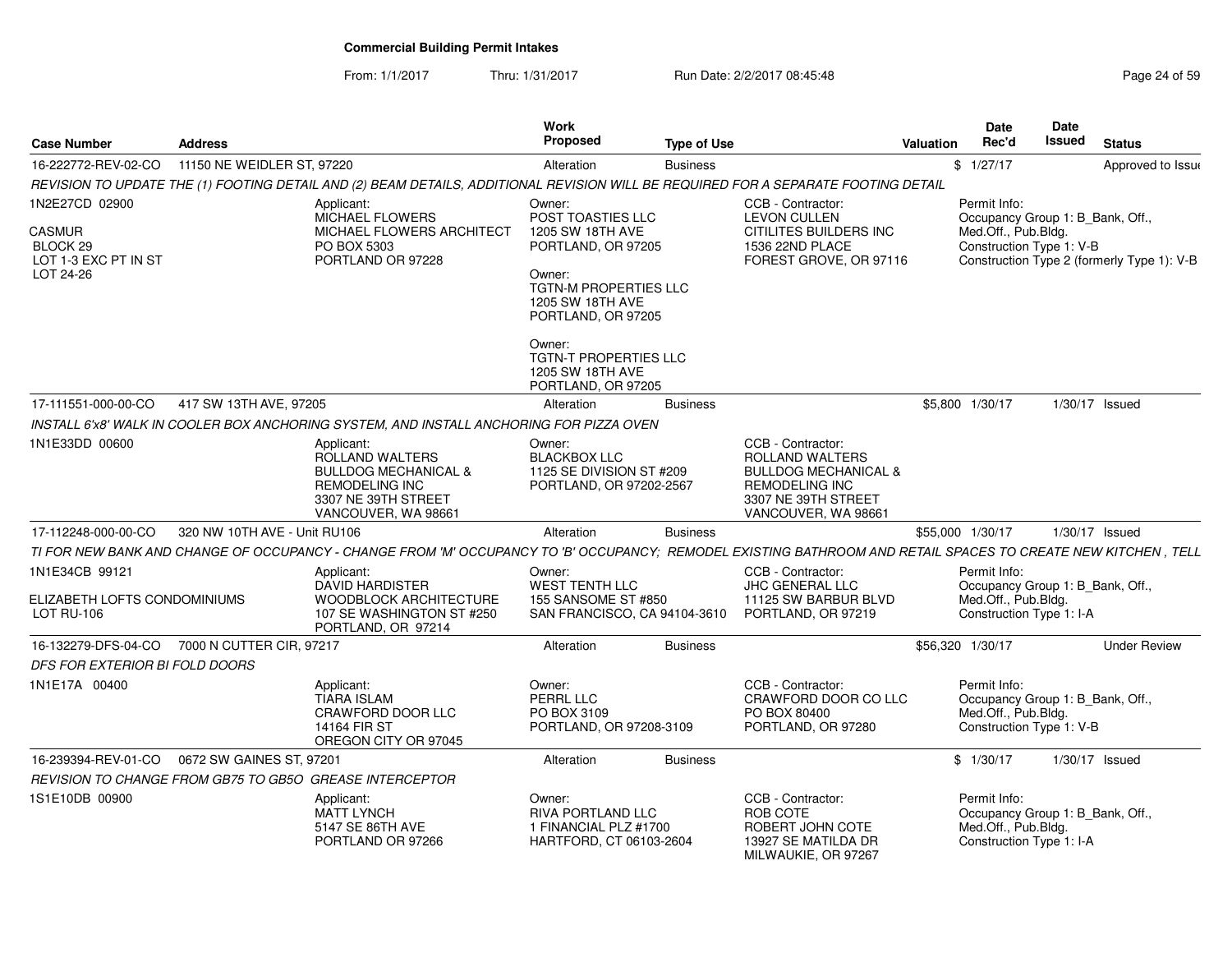From: 1/1/2017

Thru: 1/31/2017 **Run Date: 2/2/2017 08:45:48** Page 25 of 59 of 59 of 59 of 59 of 59 of 59 of 59 of 59 of 59 of 5

| Page 25 of 59 |  |  |  |
|---------------|--|--|--|
|---------------|--|--|--|

| <b>Case Number</b>                                                                   | <b>Address</b>               |                                                                                                                          | <b>Work</b><br>Proposed                                                                                                                                    | <b>Type of Use</b> |                                                                                                                        | Valuation          | <b>Date</b><br>Rec'd                                                                                       | Date<br><b>Issued</b> | <b>Status</b>                              |
|--------------------------------------------------------------------------------------|------------------------------|--------------------------------------------------------------------------------------------------------------------------|------------------------------------------------------------------------------------------------------------------------------------------------------------|--------------------|------------------------------------------------------------------------------------------------------------------------|--------------------|------------------------------------------------------------------------------------------------------------|-----------------------|--------------------------------------------|
| 16-212014-REV-01-CO                                                                  | 1421 SE DIVISION ST, 97214   |                                                                                                                          | Alteration                                                                                                                                                 | <b>Business</b>    |                                                                                                                        |                    | \$1/30/17                                                                                                  | 1/30/17 Issued        |                                            |
|                                                                                      |                              | REVISION FOR ALTERNATE CROSS BRACING DRAWING FOR EXIT STAIRS AS REQUESTED BY INSPECTOR/CONTRACTOR                        |                                                                                                                                                            |                    |                                                                                                                        |                    |                                                                                                            |                       |                                            |
| 1S1E02CD 08000<br><b>LADDS ADD</b><br>BLOCK <sub>3</sub><br>LOT <sub>2</sub>         |                              | Applicant:<br>PETER BARICH<br><b>COMMUNITECTURE</b><br>840 SE ALDER<br>PORTLAND OR 97214                                 | Owner:<br>RICHARD E LAKEMAN<br>100 SE HARNEY ST #14<br>PORTLAND, OR 97202<br>Owner:<br><b>JORY A LAKEMAN</b><br>100 SE HARNEY ST #14<br>PORTLAND, OR 97202 |                    | CCB - Contractor:<br>PERFECTION HOME<br><b>RENOVATION INC</b><br>3222 NE 12TH AVENUE<br>PORTLAND, OR 97212             |                    | Permit Info:<br>Occupancy Group 1: B_Bank, Off.,<br>Med.Off., Pub.Bldg.<br>Construction Type 1: V-B        |                       | Construction Type 2 (formerly Type 1): V-B |
| 17-108477-000-00-CO                                                                  | 5230 N BASIN AVE, 97217      |                                                                                                                          | Alteration                                                                                                                                                 | <b>Business</b>    |                                                                                                                        |                    | \$85,000 1/31/17                                                                                           |                       | <b>Under Review</b>                        |
|                                                                                      |                              | ALTERATION FOR AN EXISTING TENANT TO REMOVE INTERIOR DOORS,PARTITION WALLS AND WINDOWS TO EXPAND EXISTING WILL CALL AREA |                                                                                                                                                            |                    |                                                                                                                        |                    |                                                                                                            |                       |                                            |
| 1N1E21BB 00900<br>SECTION 21 1N 1E<br>TL 900 6.63 ACRES                              |                              | Applicant:<br><b>AMY TALLENT</b><br><b>VLMK ENGINEERS</b><br>3933 SW KELLY AVE<br>PORTLAND, OR 97239                     | Owner:<br><b>WESTPORT PROPERTIES LLC</b><br>PO BOX 2924<br>PORTLAND, OR 97208-2924                                                                         |                    | CCB - Contractor:<br><b>RUSS HUBBARD</b><br>HUBBARD CONSTRUCTION CORP<br>PO BOX 10607<br>PORTLAND, OR 97210-0607       |                    | Permit Info:<br>Occupancy Group 1: S-1_Storage -<br>Moderate Hazard, Warehouse<br>Construction Type 1: V-B |                       |                                            |
| 16-198733-REV-01-CO                                                                  | 800 NE BROADWAY, 97232       |                                                                                                                          | Alteration                                                                                                                                                 | <b>Business</b>    |                                                                                                                        |                    | \$2,500 1/31/17                                                                                            |                       | Approved to Issue                          |
|                                                                                      |                              | REVISION TO RECONFIGURE RESTROOMS AND SHOWER ROOM, CHANGE SIZE OF OFFICES, AND TO SHOW EXISTING WINDOW IN OFFICE 4       |                                                                                                                                                            |                    |                                                                                                                        |                    |                                                                                                            |                       |                                            |
| 1N1E26CC 11600<br><b>HOLLADAYS ADD</b><br>BLOCK 221<br>W 1/2 OF LOT 1&2 EXC PT IN ST |                              | Applicant:<br><b>ZAC HORTON</b><br><b>FASTER PERMITS</b><br>14334 NW EAGLERIDGE LN<br>PORTLAND, OR 97229                 | Owner:<br><b>BROADWAY CROSSING LLC</b><br>7455 SW BRIDGEPORT RD #220<br>TIGARD, OR 97224-7252                                                              |                    | CCB - Contractor:<br>RAREBIRD CONSTRUCTION LLC<br>7455 SW BRIDGEPORT RD, STE<br>220<br><b>TIGARD, OR 97224</b>         |                    | Permit Info:<br>Occupancy Group 1: B Bank, Off.,<br>Med.Off., Pub.Bldg.<br>Construction Type 1: III-B      |                       |                                            |
| 17-114130-000-00-CO                                                                  | 10210 N VANCOUVER WAY, 97217 |                                                                                                                          | Alteration                                                                                                                                                 | <b>Business</b>    |                                                                                                                        |                    | \$29,000 1/31/17                                                                                           |                       | <b>Under Review</b>                        |
|                                                                                      |                              | CONSTRUCT 2 WALK-IN COOLERS IN CONVENIENCE STORE. SEE PERMIT 16-208559 CO FOR STORE.                                     |                                                                                                                                                            |                    |                                                                                                                        |                    |                                                                                                            |                       |                                            |
| 1N1E03DB 01200                                                                       |                              | Applicant:<br>RICHARD MCDONALD<br>4768 N PRINCETON<br>PORTLAND OR 97203                                                  | Owner:<br>FLEET LEASING INC<br>P O BOX 11264<br>PORTLAND, OR 97211-0264                                                                                    |                    | CCB - Contractor:<br><b>ARCTIC COMMERCIAL</b><br><b>REFRIGERATION LLC</b><br>4768 N PRINCETON ST<br>PORTLAND, OR 97203 |                    |                                                                                                            |                       |                                            |
| 16-286580-DMO-01-CO 611 SW CAMPUS DR, 97201                                          |                              |                                                                                                                          | Alteration                                                                                                                                                 | Educational        |                                                                                                                        | \$1,526,000 1/6/17 |                                                                                                            |                       | Approved to Issue                          |
| Interior demo of building, grading for new driveway. No occupancy.                   |                              |                                                                                                                          |                                                                                                                                                            |                    |                                                                                                                        |                    |                                                                                                            |                       |                                            |
| 1S1E09AC 03800                                                                       |                              | Applicant:<br><b>JIM KNEES</b><br><b>PKA ARCHITECTS</b><br>6969 SW HAMPTON ST<br>PORTLAND OR 97223                       | Owner:<br>OREGON STATE OF<br>3181 SW SAM JACKSON PARK RD COMPANY<br>PORTLAND, OR 97239                                                                     |                    | CCB - Contractor:<br><b>TURNER CONSTRUCTION</b><br>1200 NW NAITO PARKWAY SUITE<br>300<br>PORTLAND, OR 97209            |                    |                                                                                                            |                       |                                            |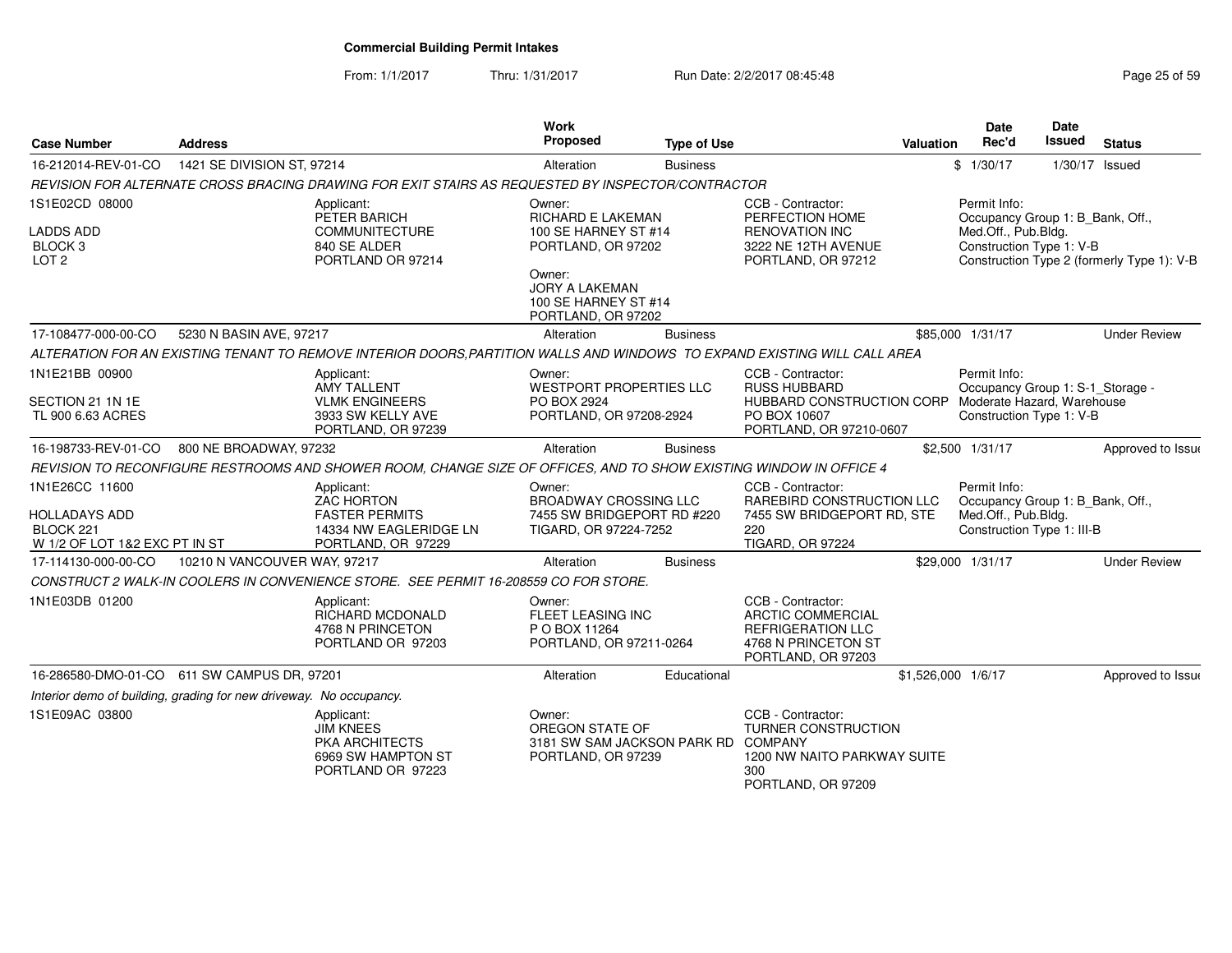From: 1/1/2017

Thru: 1/31/2017 **Run Date: 2/2/2017 08:45:48** Page 26 of 59

| <b>Case Number</b>                                               | <b>Address</b>                                                                                                                                                         | Work<br><b>Proposed</b>                                                                         | <b>Type of Use</b>                                                                       | <b>Valuation</b> | Date<br>Rec'd                        | <b>Date</b><br>Issued                                    | <b>Status</b>                                                                           |
|------------------------------------------------------------------|------------------------------------------------------------------------------------------------------------------------------------------------------------------------|-------------------------------------------------------------------------------------------------|------------------------------------------------------------------------------------------|------------------|--------------------------------------|----------------------------------------------------------|-----------------------------------------------------------------------------------------|
| 16-248479-REV-01-CO                                              | 3920 N KERBY AVE, 97227                                                                                                                                                | Alteration                                                                                      | Educational                                                                              |                  | \$1/20/17                            |                                                          | $1/20/17$ Issued                                                                        |
|                                                                  | REVISION TO NORTH MOST SOLAR ARRAY IS 1' FURTHER NORTH. REVISION SHOWS NEW LAYOUT AND 3FT CLEARANCE ON THREE SIDES(WEST EAST AND SOUTH SIDES) HAS 3 FT PATHWAY         |                                                                                                 |                                                                                          |                  |                                      |                                                          |                                                                                         |
| 1N1E22DC 04600<br><b>CENTRAL ALBINA</b><br>BLOCK 21&22 TL 4600   | Applicant:<br><b>BRETT STIGILE</b><br>EC CO<br>2121 NW THURMAN<br>PORTLAND OR 97210                                                                                    | Owner:<br>PORTLAND CITY OF (LEASED<br>1120 SW 5TH AVE #1302<br>PORTLAND, OR 97204               | CCB - Contractor:<br><b>EC COMPANY</b><br>PO BOX 10286<br>PORTLAND, OR 97296-0286        |                  | Permit Info:                         | Occupancy Group 1: E_School<br>Construction Type 1: II-A |                                                                                         |
|                                                                  |                                                                                                                                                                        | Owner:<br>SEI(SELF ENHANCEMENT)<br>1120 SW 5TH AVE #1302<br>PORTLAND, OR 97204                  |                                                                                          |                  |                                      |                                                          |                                                                                         |
| 16-293634-000-00-CO                                              | 2445 SE RAYMOND ST, 97202                                                                                                                                              | Alteration                                                                                      | Factory/Industrial                                                                       | \$802.818 1/3/17 |                                      |                                                          | <b>Under Review</b>                                                                     |
|                                                                  | TENANT IMPROVEMENT TO EXISTING 11.110 SF GROUND FLOOR SUITE IN AN EXISTING F-1. TYPE VB BUILDING. NEW SECOND FLOOR WITH ENCLOSED ROOMS. F-1 OCCUPANCY: CRETES ADL      |                                                                                                 |                                                                                          |                  |                                      |                                                          |                                                                                         |
| 1S1E14AA 00300                                                   | Applicant:<br>ZAC HORTON<br><b>FASTER PERMITS</b><br>14334 NW EAGLERIDGE LN<br>PORTLAND, OR 97229                                                                      |                                                                                                 | <b>Primary Contractor:</b><br><b>TO BID</b>                                              |                  | Permit Info:<br>Factory, Mod.Hazard  | Construction Type 1: V-B                                 | Occupancy Group 1: F-1_Industrial Plant -                                               |
| 16-293653-000-00-CO                                              | 4975 SE 25TH AVE, 97202                                                                                                                                                | Alteration                                                                                      | Factory/Industrial                                                                       | \$562.130 1/3/17 |                                      |                                                          | <b>Under Review</b>                                                                     |
|                                                                  | TENANT IMPROVEMENT TO EXISTING 8590 SF GROUND FLOOR SPACE IN AN EXISTING F-1, TYPE VB BUILDING, . USE IS LEGAL RECREATIONAL MARIJUANA CULTIVATION FACILITY. MINOR INPR |                                                                                                 |                                                                                          |                  |                                      |                                                          |                                                                                         |
| 1S1E14AA 00300                                                   | Applicant:<br><b>ZAC HORTON</b><br><b>FASTER PERMITS</b><br>14334 NW EAGLERIDGE LN<br>PORTLAND, OR 97229                                                               | Owner:<br><b>CETTA INVESTMENT</b><br>PROPERTIES LLC<br>4140 SE TAGGART ST<br>PORTLAND, OR 97202 | <b>Primary Contractor:</b><br>TO BID                                                     |                  | Permit Info:<br>Factory, Mod.Hazard  | Construction Type 1: V-B                                 | Occupancy Group 1: F-1_Industrial Plant -                                               |
| 16-293670-000-00-CO                                              | 215 SE GRAND AVE, 97214                                                                                                                                                | Alteration                                                                                      | Factory/Industrial                                                                       | \$282.177 1/3/17 |                                      |                                                          | <b>Under Review</b>                                                                     |
|                                                                  | NEW TENANT IMPROVEMENT AND CHANGE OF OCCUPANCY FOR DRYING ROOM: CULTIVATION: SHIPPING AND PREP: REMOVING A BATHROOM                                                    |                                                                                                 |                                                                                          |                  |                                      |                                                          |                                                                                         |
| 1N1E35CC 07500<br>EAST PORTLAND<br>BLOCK 104<br>LOT <sub>7</sub> | Applicant:<br><b>ZAC HORTON</b><br><b>FASTER PERMITS</b><br>14334 NW EAGLERIDGE LN<br>PORTLAND, OR 97229                                                               | Owner:<br><b>EDIK SAKOUYAN</b><br>15725 SE HAWK CT<br>PORTLAND, OR 97236                        | <b>Primary Contractor:</b><br><b>TO BID</b>                                              |                  | Permit Info:<br>Factory, Mod.Hazard  | Construction Type 1: V-B                                 | Occupancy Group 1: F-1_Industrial Plant -                                               |
| 17-100215-000-00-CO                                              | 2400 SE SCHILLER ST. 97202                                                                                                                                             | Alteration                                                                                      | Factory/Industrial                                                                       | \$5,000 1/3/17   |                                      |                                                          | $1/3/17$ Issued                                                                         |
|                                                                  | UPGRADE EXISTING BATHROOMS TO ADA AS PART OF 16-222398 AL                                                                                                              |                                                                                                 |                                                                                          |                  |                                      |                                                          |                                                                                         |
| 1S1E14AA 00300                                                   | Applicant:<br><b>JOSEPHINE CETTA</b>                                                                                                                                   | Owner:<br><b>CETTA INVESTMENT</b>                                                               | CCB - Contractor:<br><b>VENNE PLUMBING LLC</b>                                           |                  | Permit Info:                         |                                                          | Occupancy Group 1: F-1 Industrial Plant -                                               |
| NORWALK HTS<br>BLOCK 11<br>LOT 1-26                              | <b>CETTA INVESTMENT</b><br>PROPERTIES LLC<br>4140 SE TAGGART ST<br>PORTLAND, OR 97202                                                                                  | PROPERTIES LLC<br>4140 SE TAGGART ST<br>PORTLAND, OR 97202                                      | 15145 SW DIVISION ST<br>SHERWOOD, OR 97140                                               |                  | Factory, Mod.Hazard                  | Construction Type 1: V-B                                 |                                                                                         |
| 16-106272-DFS-01-CO                                              | 730 SE POWELL BLVD, 97202                                                                                                                                              | Alteration                                                                                      | Factory/Industrial                                                                       | \$3,500 1/3/17   |                                      |                                                          | $1/30/17$ Issued                                                                        |
|                                                                  | DFS FOR THE WALK IN COOLER INSTALLATION                                                                                                                                |                                                                                                 |                                                                                          |                  |                                      |                                                          |                                                                                         |
| 1S1E11BB 02700                                                   | Applicant:<br><b>BRYCE ALLISON</b><br>2434 SE ANKENY STREET #16<br>PORTLAND, OR 97214                                                                                  | Owner:<br>ROSE CITY PRE-CUT BUILDINGS<br>INC.<br>PO BOX 2295<br>LAKE OSWEGO, OR 97035           | CCB - Contractor:<br><b>JESSICA ANN SWEET</b><br>6218 SE TOLMAN ST<br>PORTLAND, OR 97206 |                  | Permit Info:<br>Factory, Mod. Hazard | Construction Type 1: V-B                                 | Occupancy Group 1: F-1 Industrial Plant -<br>Construction Type 2 (formerly Type 1): V-B |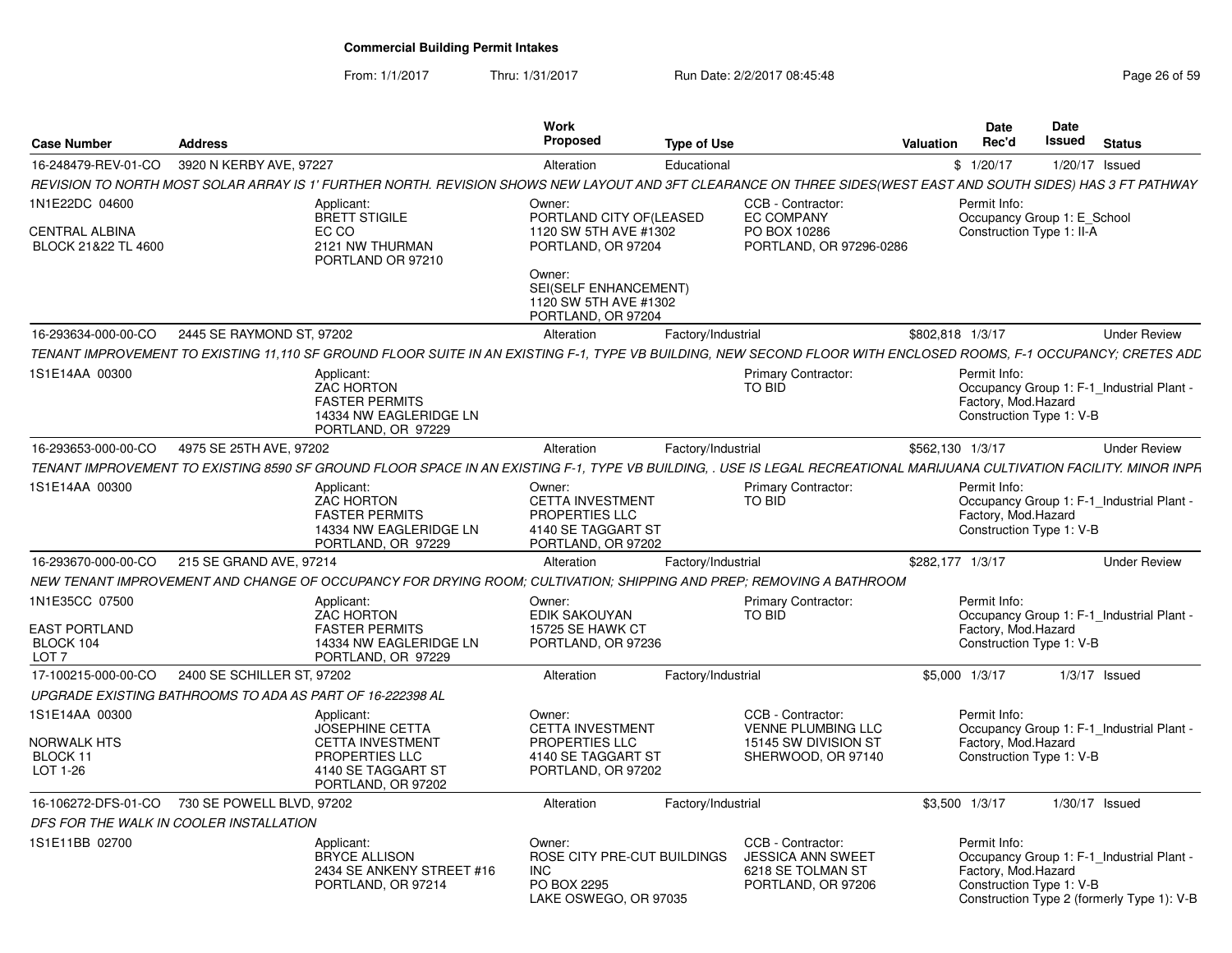From: 1/1/2017Thru: 1/31/2017 **Run Date: 2/2/2017 08:45:48** Page 27 of 59

| <b>Case Number</b>                                                                                                                                                 | <b>Address</b>              |                                                                                                                                                              | Work<br>Proposed                                                          | <b>Type of Use</b> |                                                                                                                        | Valuation | <b>Date</b><br>Rec'd                                   | Date<br>Issued | <b>Status</b>                              |
|--------------------------------------------------------------------------------------------------------------------------------------------------------------------|-----------------------------|--------------------------------------------------------------------------------------------------------------------------------------------------------------|---------------------------------------------------------------------------|--------------------|------------------------------------------------------------------------------------------------------------------------|-----------|--------------------------------------------------------|----------------|--------------------------------------------|
| 16-170162-REV-01-CO                                                                                                                                                | 5938 N BASIN AVE, 97217     |                                                                                                                                                              | Alteration                                                                | Factory/Industrial |                                                                                                                        |           | \$1/31/17                                              |                | <b>Under Review</b>                        |
|                                                                                                                                                                    |                             | REVISION TO STACK METTALURGICAL CRANE SYSTEM - REVISE DETAILS                                                                                                |                                                                           |                    |                                                                                                                        |           |                                                        |                |                                            |
| 1N1E17D 01300                                                                                                                                                      |                             | Applicant:                                                                                                                                                   | Owner:                                                                    |                    | CCB - Contractor:                                                                                                      |           | Permit Info:                                           |                |                                            |
| SECTION 17 1N 1E<br>TL 1300 6.47 ACRES<br>LAND & IMPS SEE R483749 (R941170561)<br>FOR OTHER IMPS & R645905 (R941170562) &<br>R646278 (R941170563) FOR MACH & EQUIP |                             | <b>NATALIE LYONS</b><br><b>FASTER PERMITS</b><br>14334 NW EAGLERIDGE LN<br>PORTLAND, OR 97239                                                                | <b>B R P-BASIN INC</b><br><b>PO BOX 487</b><br>LAKE OSWEGO, OR 97034-0487 |                    | METRO MACHINERY RIGGING INC Occupancy Group 1: F-1 Industrial Plant -<br>19450 SW 129TH AVE<br>TUALATIN, OR 97062-7070 |           | Factory, Mod.Hazard<br>Construction Type 1: III-B      |                |                                            |
| 16-289553-000-00-CO                                                                                                                                                | 10223 SE POWELL BLVD, 97266 |                                                                                                                                                              | Alteration                                                                | Factory/Industrial |                                                                                                                        |           | \$55,000 1/3/17                                        |                | 1/3/17 Under Inspection                    |
|                                                                                                                                                                    |                             | REPAIR AND STRENGTHEN EXISTING FLOOR SLAB FOR DAMAGE CONTROL                                                                                                 |                                                                           |                    |                                                                                                                        |           |                                                        |                |                                            |
| 1S2E10B 00900                                                                                                                                                      |                             | Applicant:<br>SAMANTHA CORBIN                                                                                                                                | Owner:<br><b>CARLENE H SCHRIEVER</b>                                      |                    | CCB - Contractor:<br>PERLO CONSTRUCTION LLC                                                                            |           | Permit Info:<br>Occupancy Group 1: S-1_Storage -       |                |                                            |
| SECTION 10 1S 2E<br>TL 900 8.73 ACRES SPLIT LEVY R333729<br>(R992095720) SPLIT MAP R333729<br>(R992095720)                                                         |                             | 15895 SW 72ND AVE, SUITE 200<br>PORTLAND, OR 97224                                                                                                           | 10177 SE POWELL BLVD<br>PORTLAND, OR 97266-1812                           |                    | 16101 SW 72ND AVE SUITE 200<br>PORTLAND, OR 97224                                                                      |           | Moderate Hazard, Warehouse<br>Construction Type 1: V-B |                |                                            |
| 16-291102-000-00-CO                                                                                                                                                | 2233 NW 22ND AVE, 97210     |                                                                                                                                                              | Alteration                                                                | Factory/Industrial |                                                                                                                        |           | \$15,000 1/3/17                                        |                | $1/3/17$ Issued                            |
| <b>NEW 14' X 26' PAINT BOOTH IN WAREHOUSE</b>                                                                                                                      |                             |                                                                                                                                                              |                                                                           |                    |                                                                                                                        |           |                                                        |                |                                            |
| 1N1E28CA 04700                                                                                                                                                     |                             | Applicant:<br><b>CAITLYN CARRADINE</b>                                                                                                                       | Owner:<br><b>LESLIE J HOWATT</b>                                          |                    | CCB - Contractor:<br><b>TONY PARKER</b>                                                                                |           | Permit Info:                                           |                | Occupancy Group 1: F-1_Industrial Plant -  |
| SHERLOCKS ADD<br><b>BLOCK 7 TL 4700</b>                                                                                                                            |                             | <b>SHADOW MACHINE</b><br>2233 NW 22ND AVE<br>PORTLAND OR 97210                                                                                               | 5514 NE HALSEY ST<br>PORTLAND, OR 97213                                   |                    | SPRAY BOOTHS NORTHWEST LLC Factory, Mod.Hazard<br>PO BOX 403<br>WILSONVILLE, OR 97070-0403                             |           | Construction Type 1: III-B                             |                |                                            |
|                                                                                                                                                                    |                             |                                                                                                                                                              | Owner:<br>NINA A HOWATT<br>5514 NE HALSEY ST<br>PORTLAND, OR 97213        |                    |                                                                                                                        |           |                                                        |                |                                            |
| 17-110876-000-00-CO                                                                                                                                                | 837 SE MILL ST, 97214       |                                                                                                                                                              | Alteration                                                                | Factory/Industrial |                                                                                                                        |           | \$5,000 1/31/17                                        |                | <b>Under Review</b>                        |
|                                                                                                                                                                    |                             | CHANGE OF OCCUPANCY FROM A2 TO F1 FOR BASEMENT LEVEL, NEW TENANT FOR COMMERCIAL KITCHEN/BAKERY FOR PRODUCTION OF EDIBLE MARIJUANA CANDIES, TO INCLUDE NEW G. |                                                                           |                    |                                                                                                                        |           |                                                        |                |                                            |
| 1S1E02CB 00800                                                                                                                                                     |                             | Applicant:<br><b>DAVE SPITZOR</b>                                                                                                                            | Owner:<br>SOUTHEAST VFW BUILDING LLC                                      |                    | CCB - Contractor:<br><b>CUZZO TILE &amp; STONEWORK LLC</b>                                                             |           | Permit Info:                                           |                | Occupancy Group 1: A-2_Restaurant          |
| STEPHENS ADD<br>BLOCK 98<br>E 67' OF LOT 5                                                                                                                         |                             | <b>DMS ARCHITECTS</b><br>2325 NE 19TH AVE<br>PORTLAND OR 97212                                                                                               | 321 SW 4TH AVE #305<br>PORTLAND, OR 97204-2327                            |                    | <b>PO BOX 418</b><br><b>DUNDEE, OR 97115</b>                                                                           |           | Construction Type 1: V-B                               |                | Construction Type 2 (formerly Type 1): V-B |
| 16-292241-000-00-CO                                                                                                                                                | 2400 SE SCHILLER ST, 97202  |                                                                                                                                                              | Alteration                                                                | Factory/Industrial |                                                                                                                        |           | $$1$ 1/31/17                                           |                | <b>Under Review</b>                        |
|                                                                                                                                                                    |                             |                                                                                                                                                              |                                                                           |                    |                                                                                                                        |           |                                                        |                |                                            |
|                                                                                                                                                                    |                             | CHANGE OF OCCUPANCY FROM FORMER RECEIVING ROOM TO WOODWORKING SHOP AREA FOR EXPANSION FOR AN EXISTING TENANT. IN RESPONSE TO 16-172351VI AND16-222398AL      |                                                                           |                    |                                                                                                                        |           |                                                        |                |                                            |
| 1S1E14AA 00300                                                                                                                                                     |                             | Applicant:<br><b>SCOTT ROEDER</b>                                                                                                                            | Owner:<br><b>CETTA INVESTMENT</b>                                         |                    |                                                                                                                        |           | Permit Info:                                           |                | Occupancy Group 1: F-1_Industrial Plant -  |
| <b>NORWALK HTS</b>                                                                                                                                                 |                             | SCOTT ROEDER WOODWORKING PROPERTIES LLC                                                                                                                      |                                                                           |                    |                                                                                                                        |           | Factory, Mod.Hazard                                    |                |                                            |
| BLOCK 11<br>LOT 1-26                                                                                                                                               |                             | 2400 SE SCHILLER ST<br>PORTLAND OREGON 97202                                                                                                                 | 4140 SE TAGGART ST<br>PORTLAND, OR 97202                                  |                    |                                                                                                                        |           | Construction Type 1: II-B                              |                |                                            |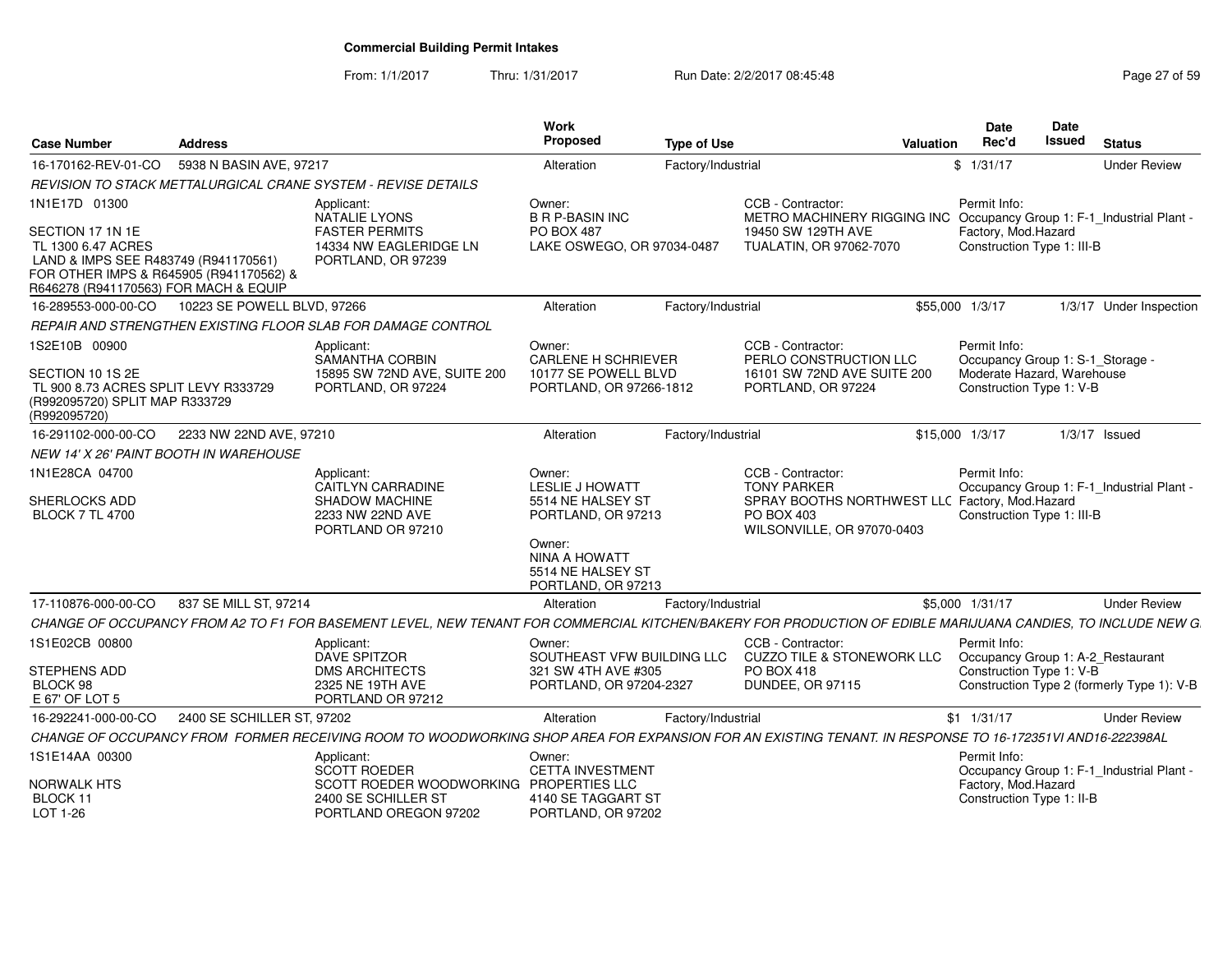From: 1/1/2017Thru: 1/31/2017 **Run Date: 2/2/2017 08:45:48** Page 28 of 59

| <b>Case Number</b>                             | <b>Address</b>             |                                                                                                                                                                  | Work<br>Proposed                                                              | <b>Type of Use</b> |                                                                                                                                                       | <b>Valuation</b> | Date<br>Rec'd                                   | Date<br>Issued | <b>Status</b>                             |
|------------------------------------------------|----------------------------|------------------------------------------------------------------------------------------------------------------------------------------------------------------|-------------------------------------------------------------------------------|--------------------|-------------------------------------------------------------------------------------------------------------------------------------------------------|------------------|-------------------------------------------------|----------------|-------------------------------------------|
| 17-113050-000-00-CO                            | 970 SE MADISON ST, 97214   |                                                                                                                                                                  | Alteration                                                                    | Factory/Industrial |                                                                                                                                                       |                  | $$1$ 1/30/17                                    | 1/30/17 Issued |                                           |
|                                                |                            | ALTERATION TO INSTALL 5 8'x12' WALK IN COOLERS ANCHORING SYSTEM, NO EXTERIOR WORK ***SEE PERMIT 16-130067CO FOR EGRESS***                                        |                                                                               |                    |                                                                                                                                                       |                  |                                                 |                |                                           |
| 1S1E02BD 10800                                 |                            | Applicant:<br>ROLLAND WALTERS<br><b>BULLDOG MECHANICAL &amp;</b><br><b>REMODELING INC</b><br>3307 NE 39TH STREET<br>VANCOUVER, WA 98661                          | Owner:<br>940 SE MADISON LLC<br>819 SE MORRISON ST #110<br>PORTLAND, OR 97214 |                    | CCB - Contractor:<br><b>ROLLAND WALTERS</b><br><b>BULLDOG MECHANICAL &amp;</b><br><b>REMODELING INC</b><br>3307 NE 39TH STREET<br>VANCOUVER, WA 98661 |                  |                                                 |                |                                           |
| 17-113046-000-00-CO                            | 960 SE MADISON ST, 97214   |                                                                                                                                                                  | Alteration                                                                    | Factory/Industrial |                                                                                                                                                       |                  | $$1 \quad 1/30/17$                              | 1/30/17 Issued |                                           |
|                                                |                            | ALTERATION TO INSTALL 5 8'x12' WALK IN COOLERS ANCHORING SYSTEM, NO EXTERIOR WORK ***SEE PERMIT 16-130067CO FOR EGRESS***                                        |                                                                               |                    |                                                                                                                                                       |                  |                                                 |                |                                           |
| 1S1E02BD 10800                                 |                            | Applicant:<br>ROLLAND WALTERS<br><b>BULLDOG MECHANICAL &amp;</b><br><b>REMODELING INC</b><br>3307 NE 39TH STREET<br>VANCOUVER, WA 98661                          | Owner:<br>940 SE MADISON LLC<br>819 SE MORRISON ST #110<br>PORTLAND, OR 97214 |                    | CCB - Contractor:<br>ROLLAND WALTERS<br><b>BULLDOG MECHANICAL &amp;</b><br><b>REMODELING INC</b><br>3307 NE 39TH STREET<br>VANCOUVER, WA 98661        |                  |                                                 |                |                                           |
| 17-113041-000-00-CO                            | 980 SE MADISON ST, 97214   |                                                                                                                                                                  | Alteration                                                                    | Factory/Industrial |                                                                                                                                                       |                  | $$1 \quad 1/30/17$                              | 1/30/17 Issued |                                           |
|                                                |                            | ALTERATION TO INSTALL 5 8'x12' WALK IN COOLERS ANCHORING SYSTEM, NO EXTERIOR WORK ***SEE PERMIT 16-130067CO FOR EGRESS***                                        |                                                                               |                    |                                                                                                                                                       |                  |                                                 |                |                                           |
| 1S1E02BD 10800                                 |                            | Applicant:<br>ROLLAND WALTERS<br><b>BULLDOG MECHANICAL &amp;</b><br><b>REMODELING INC</b><br>3307 NE 39TH STREET<br>VANCOUVER, WA 98661                          | Owner:<br>940 SE MADISON LLC<br>819 SE MORRISON ST #110<br>PORTLAND, OR 97214 |                    | CCB - Contractor:<br>ROLLAND WALTERS<br><b>BULLDOG MECHANICAL &amp;</b><br><b>REMODELING INC</b><br>3307 NE 39TH STREET<br>VANCOUVER, WA 98661        |                  |                                                 |                |                                           |
| 17-113037-000-00-CO                            | 950 SE MADISON ST, 97214   |                                                                                                                                                                  | Alteration                                                                    | Factory/Industrial |                                                                                                                                                       |                  | $$1 \quad 1/30/17$                              | 1/30/17 Issued |                                           |
|                                                |                            | ALTERATION TO INSTALL 5 8'x12' WALK IN COOLERS ANCHORING SYSTEM, NO EXTERIOR WORK ***SEE PERMIT 16-130067CO FOR EGRESS***                                        |                                                                               |                    |                                                                                                                                                       |                  |                                                 |                |                                           |
| 1S1E02BD 10800                                 |                            | Applicant:<br>ROLLAND WALTERS<br><b>BULLDOG MECHANICAL &amp;</b><br><b>REMODELING INC</b><br>3307 NE 39TH STREET<br>VANCOUVER, WA 98661                          | Owner:<br>940 SE MADISON LLC<br>819 SE MORRISON ST #110<br>PORTLAND, OR 97214 |                    | CCB - Contractor:<br><b>ROLLAND WALTERS</b><br><b>BULLDOG MECHANICAL &amp;</b><br><b>REMODELING INC</b><br>3307 NE 39TH STREET<br>VANCOUVER, WA 98661 |                  |                                                 |                |                                           |
| 17-112576-000-00-CO                            | 7131 NE PRESCOTT ST, 97218 |                                                                                                                                                                  | Alteration                                                                    | Factory/Industrial |                                                                                                                                                       |                  | \$5,000 1/30/17                                 | 1/30/17 Issued |                                           |
|                                                |                            | TI-FOR AN ALTERATION TO SUBDIVIDE EXISTING 3150SF SINGLE STORY STRUCTURE INTO TWO TENANT SPACES, ADDING ACCESSIBLE TOILETS FOR EACH NEW SPACE ***MECHANICAL PERM |                                                                               |                    |                                                                                                                                                       |                  |                                                 |                |                                           |
| 1N2E20BD 05400                                 |                            | Applicant:<br><b>DON LIVINGSTONE</b>                                                                                                                             | Owner:<br><b>THONG M TRINH</b>                                                |                    | CCB - Contractor:<br>PERFECT CLIMATE INC                                                                                                              |                  | Permit Info:                                    |                | Occupancy Group 1: F-2_Industrial Plant - |
| PADDOCK AC<br><b>BLOCK 5</b><br>S 80' OF LOT 8 |                            | <b>LIVINGSTONE STUDIOS</b><br>ARCHITECTURE AND PLANNING<br>LLC.<br>2697 SW VISTA AVE<br>PORTLAND OR 97201                                                        | 9557 SE NICHOLAS DR<br>HAPPY VALLEY, OR 97086-4467                            |                    | 31925 E HISTORIC COLUMBIA<br><b>RIVER HWY</b><br>TROUTDALE, OR 97060                                                                                  |                  | Factory, Low Hazard<br>Construction Type 1: V-B |                |                                           |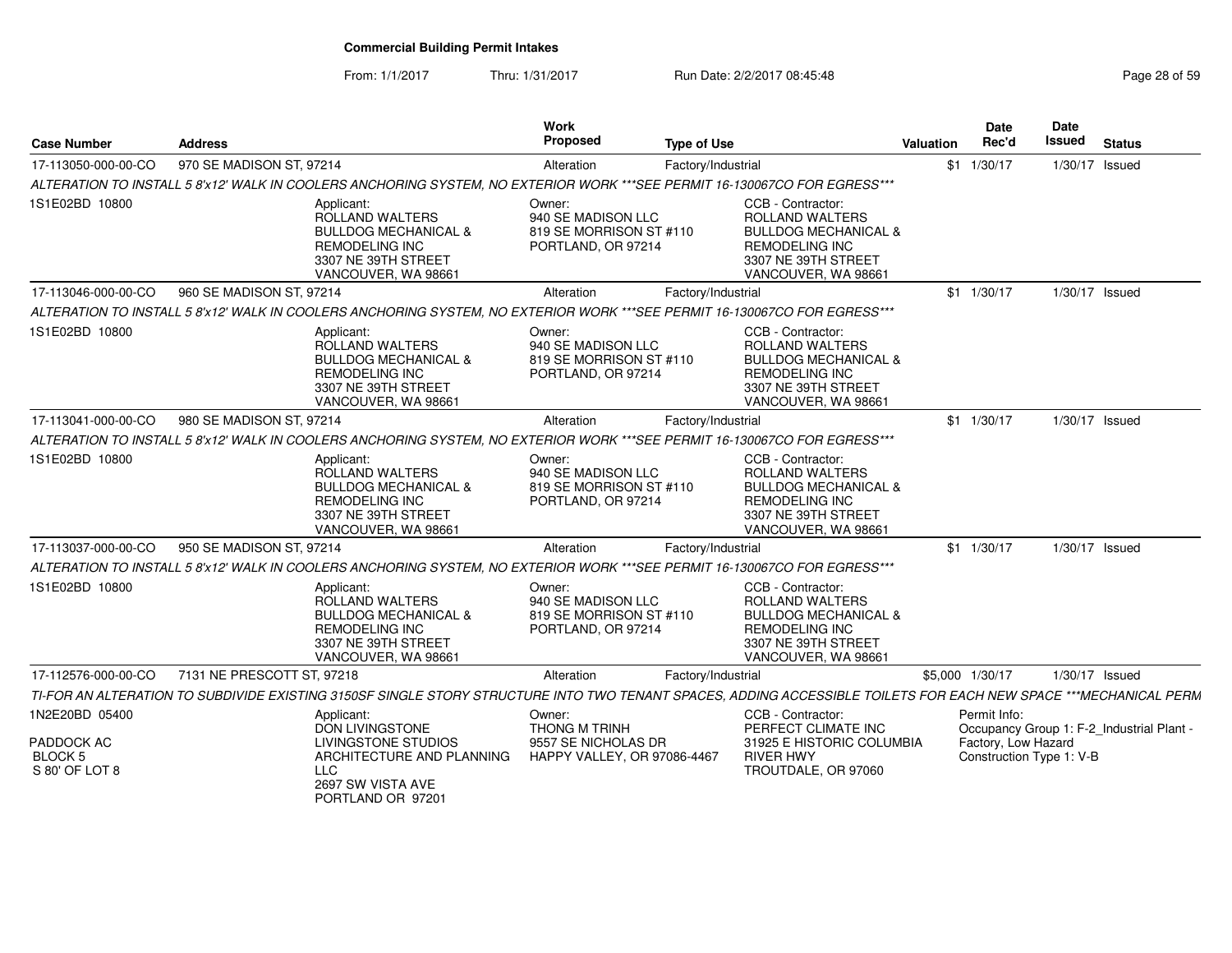From: 1/1/2017Thru: 1/31/2017 **Run Date: 2/2/2017 08:45:48** Page 29 of 59

| <b>Case Number</b>                                                      | <b>Address</b>                                |                                                                                                               | <b>Work</b><br>Proposed                                                                     | <b>Type of Use</b>                                                                                                                                                | Valuation          | <b>Date</b><br><b>Date</b><br>Rec'd<br>Issued                                                                                                             | <b>Status</b>  |                     |
|-------------------------------------------------------------------------|-----------------------------------------------|---------------------------------------------------------------------------------------------------------------|---------------------------------------------------------------------------------------------|-------------------------------------------------------------------------------------------------------------------------------------------------------------------|--------------------|-----------------------------------------------------------------------------------------------------------------------------------------------------------|----------------|---------------------|
| 17-111591-000-00-CO                                                     | 940 SE MADISON ST, 97214                      |                                                                                                               | Alteration                                                                                  | Factory/Industrial                                                                                                                                                | $$1 \quad 1/30/17$ |                                                                                                                                                           | 1/30/17 Issued |                     |
|                                                                         |                                               |                                                                                                               |                                                                                             | ALTERATION TO INSTALL 5 8'x12' WALK IN COOLERS ANCHORING SYSTEM. NO EXTERIOR WORK ***SEE PERMIT 16-130067CO FOR EGRESS***                                         |                    |                                                                                                                                                           |                |                     |
| 1S1E02BD 10800                                                          |                                               | Applicant:<br><b>ROLLAND WALTERS</b>                                                                          | Owner:<br>940 SE MADISON LLC                                                                | CCB - Contractor:<br>ROLLAND WALTERS                                                                                                                              |                    |                                                                                                                                                           |                |                     |
| <b>HAWTHORNE PK</b><br>BLOCK 211<br>LOT 3&4                             |                                               | <b>BULLDOG MECHANICAL</b><br>3307 NE 39TH ST<br>VANCOUVER, WA 98661                                           | 819 SE MORRISON ST #110<br>PORTLAND, OR 97214                                               | <b>BULLDOG MECHANICAL &amp;</b><br>REMODELING INC<br>3307 NE 39TH STREET<br>VANCOUVER, WA 98661                                                                   |                    |                                                                                                                                                           |                |                     |
|                                                                         | 16-106272-REV-01-CO 730 SE POWELL BLVD, 97202 |                                                                                                               | Alteration                                                                                  | Factory/Industrial                                                                                                                                                | \$1/27/17          |                                                                                                                                                           | 1/27/17 Issued |                     |
|                                                                         |                                               | REVISION TO CHANGE LOCATION OF BES SAMPLE VAULT AND REVISE CONTAINMENT AREA AS A RESULT                       |                                                                                             |                                                                                                                                                                   |                    |                                                                                                                                                           |                |                     |
| 1S1E11BB 02700                                                          |                                               | Applicant:<br><b>BRYCE ALLISON</b><br>2434 SE ANKENY STREET #16<br>PORTLAND, OR 97214                         | Owner:<br>ROSE CITY PRE-CUT BUILDINGS<br><b>INC</b><br>PO BOX 2295<br>LAKE OSWEGO, OR 97035 | CCB - Contractor:<br><b>JESSICA ANN SWEET</b><br>6218 SE TOLMAN ST<br>PORTLAND, OR 97206                                                                          |                    | Permit Info:<br>Occupancy Group 1: F-1_Industrial Plant<br>Factory, Mod. Hazard<br>Construction Type 1: V-B<br>Construction Type 2 (formerly Type 1): V-B |                |                     |
| 17-107522-000-00-CO                                                     | 1627 NW SAVIER ST, 97209                      |                                                                                                               | Alteration                                                                                  | Factory/Industrial                                                                                                                                                | \$3,000 1/26/17    |                                                                                                                                                           |                | <b>Under Review</b> |
|                                                                         |                                               |                                                                                                               |                                                                                             | CHANGE OF OCCUPANCY FROM S TO F FOR NEW GROW FACILITY ON FIRST FLOOR: NO CHANGE ON MEZANNINE; NO RETAIL; NO MECHANICAL                                            |                    |                                                                                                                                                           |                |                     |
| 1N1E28DC 01000<br><b>WATSONS ADD</b><br>BLOCK 11<br>LOT 2&3             |                                               | Applicant:<br>NEIL LEE<br><b>LEEKA ARCHITECTURE</b><br>1001 SE WATER AVE, SUITE 175<br>PORTLAND, OR 97214     | Owner:<br>16TH GROUP LLC<br>PO BOX 1862<br>LAKE OSWEGO, OR 97035-0609                       |                                                                                                                                                                   |                    | Permit Info:<br>Occupancy Group 1: F-1_Industrial Plant<br>Factory, Mod. Hazard<br>Construction Type 1: V-B                                               |                |                     |
| 17-110855-000-00-CO                                                     | 2400 SE HOLGATE BLVD, 97202                   |                                                                                                               | Alteration                                                                                  | Factory/Industrial                                                                                                                                                | \$30,000 1/25/17   |                                                                                                                                                           | 1/25/17 Issued |                     |
|                                                                         |                                               | NEW MEMBRANE ROOF ON COMMERCIAL BUILDING, PARTIAL TEAR OFF                                                    |                                                                                             |                                                                                                                                                                   |                    |                                                                                                                                                           |                |                     |
| 1S1E14AA 00100<br><b>MEADOWBROOK</b><br>BLOCK 4<br>LOT 3&4 EXC PT IN ST |                                               | Applicant:<br>ERIC BUTLER<br>ERIC BUTLER DESIGN LLC<br>2400 SE HOLGATE BLVD<br>PORTLAND, OR 97202             | Owner:<br>HOLGATE BUILDING L L C<br>4000 SE TENINO ST<br>PORTLAND, OR 97202                 | CCB - Contractor:<br><b>ERIC BUTLER</b><br>ERIC BUTLER DESIGN LLC<br>2400 SE HOLGATE BLVD<br>PORTLAND, OR 97202                                                   |                    | Permit Info:<br>Occupancy Group 1: S-1_Storage -<br>Moderate Hazard, Warehouse<br>Construction Type 1: V-B                                                |                |                     |
| 17-110183-000-00-CO                                                     | 2448 NW 28TH AVE, 97210                       |                                                                                                               | Alteration                                                                                  | Factory/Industrial                                                                                                                                                | \$362,500 1/24/17  |                                                                                                                                                           |                | <b>Under Review</b> |
|                                                                         |                                               |                                                                                                               |                                                                                             | TI FOR NEW BREWERY AND CHANGE OF OCCUPANCEY FROM F1 TO F2 - ALTERATION TO (E) WAREHOUSE TO ADD 3 NEW EXIT DOORS AND STAIRS, ADD PARTITION WALL TO DIVIDE INTO TWC |                    |                                                                                                                                                           |                |                     |
| 1N1E29DB 00200                                                          |                                               | Applicant:<br>AMY PERENCHIO<br>ZGF ARCHITECTS, LLP<br>1223 SW WASHINGTON ST, STE<br>200<br>PORTLAND, OR 97205 | Owner:<br>OSB2LAN28 LLC<br>3570 SW RIVER PKWY #1713<br>PORTLAND, OR 97239-4545              | CCB - Contractor:<br>Tom Severson<br>CENTREX CONSTRUCTION INC<br>8250 SW HUNZIKER RD<br>TIGARD, OR 97223-8260                                                     |                    | Permit Info:<br>Occupancy Group 1: F-2_Industrial Plant<br>Factory, Low Hazard<br>Construction Type 1: V-B<br>Construction Type 2 (formerly Type 1): V-B  |                |                     |
|                                                                         | 17-107721-000-00-CO 2335 SE 50TH AVE, 97215   |                                                                                                               | Alteration                                                                                  | Factory/Industrial                                                                                                                                                | \$35,200 1/20/17   |                                                                                                                                                           | 1/20/17 Issued |                     |
|                                                                         |                                               |                                                                                                               |                                                                                             | TENANT IMPROVEMENT FOR NEW TENANT-INTERIOR WALL PARTITIONS TO CREATE STORAGE AND OFFICE SPACES, NEW ACCESSIBLE TOILET ROOM                                        |                    |                                                                                                                                                           |                |                     |
| 1S2E06CD 15200                                                          |                                               | Applicant:<br>DARIN BOUSKA                                                                                    | Owner:<br>50TH STREET LLC                                                                   | CCB - Contractor:<br>BNK CONSTRUCTION INC                                                                                                                         |                    | Permit Info:<br>Occupancy Group 1: F-1_Industrial Plant                                                                                                   |                |                     |
| <b>GILHAMS ADD &amp; 2ND</b><br>BLOCK <sub>3</sub><br>LOT 1&2           |                                               | NW PRECISION DESIGN<br>22605 SW PINEHURST CT<br>SHERWOOD, OR 97140                                            | 4711 N WILLAMETTE BLVD<br>PORTLAND, OR 97203                                                | 45 82ND DR STE 53 B<br>GLADSTONE, OR 97027-2562                                                                                                                   |                    | Factory, Mod.Hazard<br>Construction Type 1: V-B                                                                                                           |                |                     |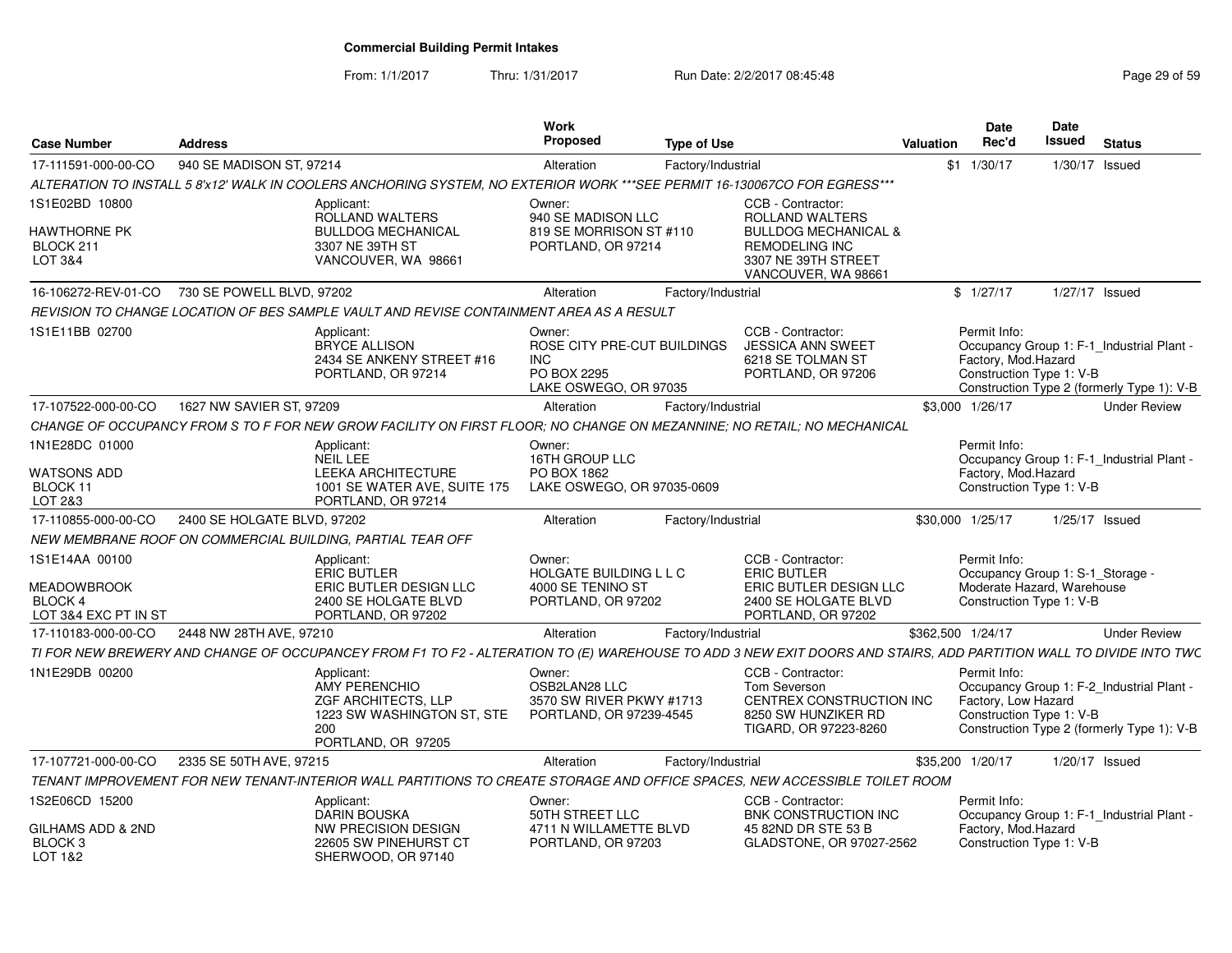From: 1/1/2017Thru: 1/31/2017 **Run Date: 2/2/2017 08:45:48** Page 30 of 59

| <b>Case Number</b>                                                                                                                         | <b>Address</b>                             |                                                                                                                                                               | Work<br><b>Proposed</b>                                                                                                                           | <b>Type of Use</b> |                                                                                                                                   | Valuation         | Date<br>Rec'd                                                      | <b>Date</b><br><b>Issued</b> | <b>Status</b>                              |
|--------------------------------------------------------------------------------------------------------------------------------------------|--------------------------------------------|---------------------------------------------------------------------------------------------------------------------------------------------------------------|---------------------------------------------------------------------------------------------------------------------------------------------------|--------------------|-----------------------------------------------------------------------------------------------------------------------------------|-------------------|--------------------------------------------------------------------|------------------------------|--------------------------------------------|
| 17-106753-000-00-CO                                                                                                                        | 414 NE FAILING ST, 97212                   |                                                                                                                                                               | Alteration                                                                                                                                        | Factory/Industrial |                                                                                                                                   |                   | \$85,000 1/20/17                                                   |                              | <b>Under Review</b>                        |
|                                                                                                                                            |                                            | CHANGE OF USE FOR NEW TENANT FROM WAREHOUSE (S1 AND F1) TO COMMERCIAL KITCHEN FOR MARIJUANA PRODUCTION, NEW PARTITION WALLS TO CREATE COMMERCIAL KITCHEN AF   |                                                                                                                                                   |                    |                                                                                                                                   |                   |                                                                    |                              |                                            |
| 1N1E23CC 10700                                                                                                                             |                                            | Applicant:<br><b>DOVID MADIAN</b><br>424 MANAGEMENT INC<br>2208 NE 19TH AVE<br>PORTLAND OR 97212                                                              | Owner:<br>DOUGLAS COOPER<br>2510 SE SALMON ST<br>PORTLAND, OR 97215<br>Owner:<br><b>CECELIA GUINEE</b><br>2510 SE SALMON ST<br>PORTLAND, OR 97215 |                    | CCB - Contractor:<br><b>ZORI TENY</b><br><b>TTT CONSTRUCTION &amp;</b><br>PLUMBING INC<br>PO BOX 83873<br>PORTLAND, OR 97283-0873 |                   | Permit Info:<br>Factory, Mod. Hazard<br>Construction Type 1: V-B   |                              | Occupancy Group 1: F-1_Industrial Plant -  |
| 17-107488-000-00-CO                                                                                                                        | 2519 N MISSISSIPPI AVE, 97227              |                                                                                                                                                               | Alteration                                                                                                                                        | Factory/Industrial |                                                                                                                                   | \$500,000 1/19/17 |                                                                    |                              | <b>Under Review</b>                        |
|                                                                                                                                            |                                            | CHANGE OF OCCUPANCY IN BASEMENT FROM S TO F FOR NEW FERMENTATION AND ADD ACCESS TO BASEMENT; NO CHANGE ON 2ND FLOOR; REPLACE EXISTING WITH NEW STOREFRONT;    |                                                                                                                                                   |                    |                                                                                                                                   |                   |                                                                    |                              |                                            |
| 1N1E27CA 04000<br><b>ALBINA</b><br>BLOCK 53<br>LOT 15&16<br>E 85' OF LOT 17&18<br>LAND & IMPS SEE R646308 (R009615551)<br>FOR MACH & EQUIP |                                            | Applicant:<br><b>MARK GARVEY</b><br><b>MARK GARVEY ARCHITECT</b><br>809 N RUSSELL ST<br>PORTLAND OR 97227                                                     | Owner:<br>WIDMER BROTHERS BREWING CC RICHARD BECK<br>929 N RUSSELL ST<br>PORTLAND, OR 97227                                                       |                    | CCB - Contractor:<br>LCG PENCE LLC<br>2747 PENCE LOOP SE<br>SALEM, OR 97302-8109                                                  |                   | Permit Info:<br>Factory, Low Hazard<br>Construction Type 1: III-B  |                              | Occupancy Group 1: F-2_Industrial Plant -  |
|                                                                                                                                            | 16-133354-REV-02-CO 621 SE 12TH AVE, 97214 |                                                                                                                                                               | Alteration                                                                                                                                        | Factory/Industrial |                                                                                                                                   |                   | \$1/19/17                                                          | 1/19/17 Final                |                                            |
|                                                                                                                                            |                                            | REVISION TO CHANGE ONE HOUR RATED FIRE WALL FROM 5/8 INCH TO NON-RATED 1/2 INCH GYPSUM. MINOR CHANGES TO TWO PARTITIONS.                                      |                                                                                                                                                   |                    |                                                                                                                                   |                   |                                                                    |                              |                                            |
| 1S1E02BA 07800<br><b>EAST PORTLAND</b><br>BLOCK 243<br>LOT 7<br>S 16 2/3' OF LOT 8                                                         |                                            | Applicant:<br><b>GARY HENIN</b><br>19305 SUNCREST DR<br>WEST LINN, OR 97068                                                                                   | Owner:<br>JR INVESTMENT ASSOC LLC<br>2525 NE 21ST AVE<br>PORTLAND, OR 97212                                                                       |                    | CCB - Contractor:<br><b>H&amp;H HOMES LLC</b><br>19305 SUNCREST DR<br>WEST LINN, OR 97068                                         |                   | Permit Info:<br>Factory, Mod. Hazard<br>Construction Type 1: III-B |                              | Occupancy Group 1: F-1_Industrial Plant -  |
| 17-105466-000-00-CO                                                                                                                        | 1831 N KILLINGSWORTH ST, 97217             |                                                                                                                                                               | Alteration                                                                                                                                        | Factory/Industrial |                                                                                                                                   | \$240.000 1/18/17 |                                                                    |                              | <b>Under Review</b>                        |
|                                                                                                                                            |                                            | CHANGE OF OCCUPANCY, TO INCLUDE NEW DEMISING WALLS TO CREATE 3 NEW TENANT SPACES (FROM S1 TO M), PARTITION WALLS TO CREATE CORRIDOR, NEW RESTROOMS, ELECTRICA |                                                                                                                                                   |                    |                                                                                                                                   |                   |                                                                    |                              |                                            |
| 1N1E16DD 19500                                                                                                                             |                                            | Applicant:<br>ABRAHAM RODRIGUEZ                                                                                                                               | Owner:<br>MP KILLINGSWORTH LLC                                                                                                                    |                    | Primary Contractor:<br>TO BID                                                                                                     |                   | Permit Info:                                                       |                              | Occupancy Group 1: F-1 Industrial Plant -  |
| NUT GROVE<br>BLOCK <sub>5</sub><br>LOT <sub>6</sub>                                                                                        |                                            | DECA ARCHITECTURE INC<br>935 SE ALDER ST.<br>PORTLAND OR 97214                                                                                                | 5214 N WILLIAMS AVE<br>PORTLAND, OR 97217                                                                                                         |                    |                                                                                                                                   |                   | Factory, Mod. Hazard<br>Construction Type 1: V-B                   |                              | Construction Type 2 (formerly Type 1): V-B |
| 17-104728-000-00-CO                                                                                                                        | 3900 NE 158TH AVE, 97230                   |                                                                                                                                                               | Alteration                                                                                                                                        | Factory/Industrial |                                                                                                                                   |                   | \$36,000 1/18/17                                                   |                              | <b>Under Review</b>                        |
|                                                                                                                                            |                                            | NEW 18' WIDE 7' FEET TALL , 10' FEET LONG SPRAY BOOTH FOR WATER BASED GLUE; NO MECHANICAL                                                                     |                                                                                                                                                   |                    |                                                                                                                                   |                   |                                                                    |                              |                                            |
| 1N2E24DD 00100                                                                                                                             |                                            | Applicant:<br><b>RON MYERS</b>                                                                                                                                | Owner:<br><b>FXI INC</b>                                                                                                                          |                    | CCB - Contractor:<br><b>RON MYERS</b>                                                                                             |                   | Permit Info:                                                       |                              | Occupancy Group 1: F-1_Industrial Plant    |
| SECTION 24 1N 2E<br>TL 100 11.17 ACRES<br>LAND & IMPS SEE R680754 (R942241222)<br>FOR MACH & EQUIP                                         |                                            | ADVANCED FINISHING SYSTEMS<br>2304 N KILLINGSWORTH ST<br>PORTLAND OR 97217                                                                                    | MEDIA, PA 19063-2081                                                                                                                              |                    | 1400 N PROVIDENCE RD STE 2000 ADVANCED FINISHING SYSTEMS<br><b>INC</b><br>2304 N KILLINGSWORTH ST<br>PORTLAND, OR 97217-4445      |                   | Factory, Mod.Hazard<br>Construction Type 1: III-B                  |                              |                                            |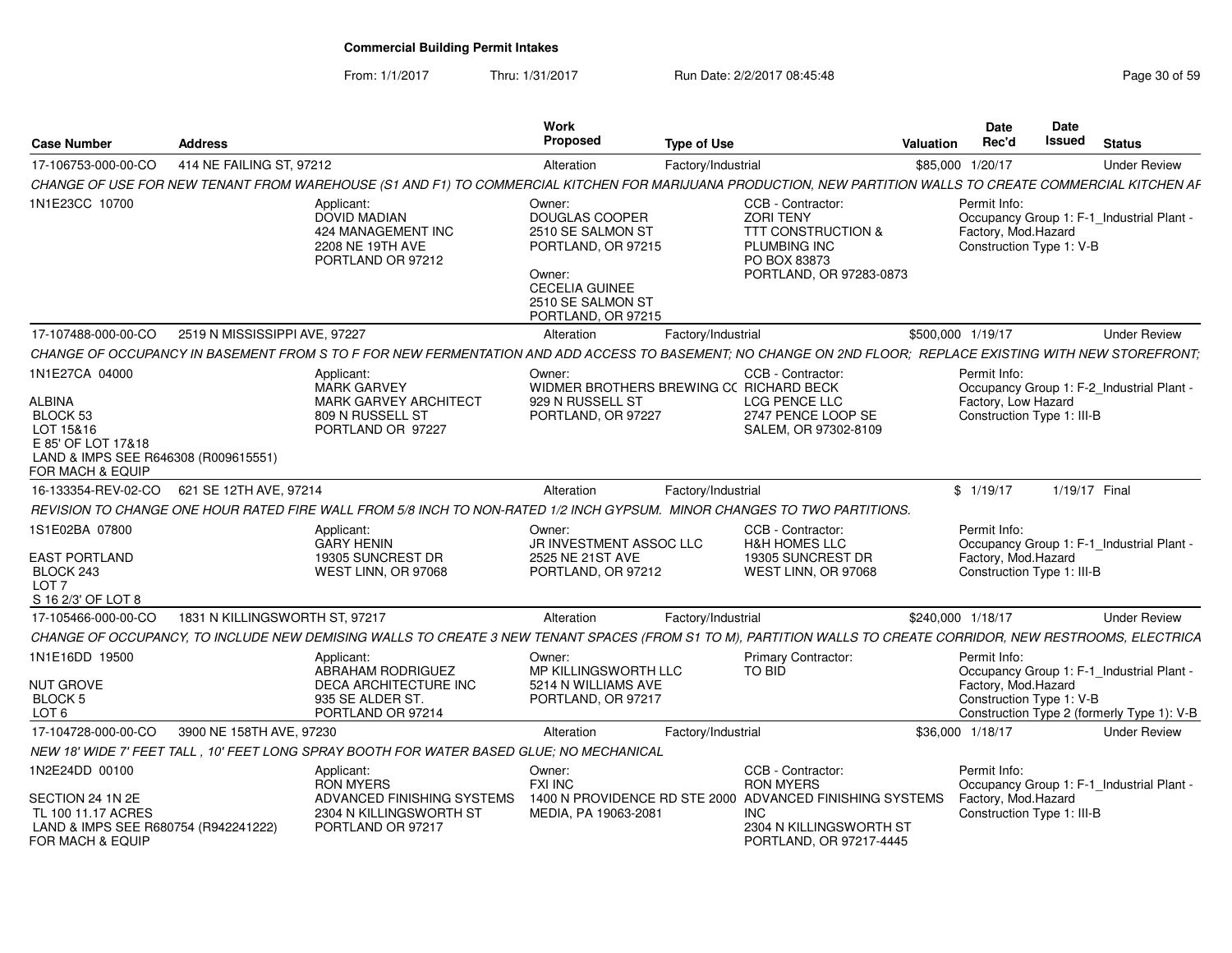From: 1/1/2017

Thru: 1/31/2017 **Run Date: 2/2/2017 08:45:48** Page 31 of 59

| <b>Case Number</b>                                                                                                                             | <b>Address</b>               |                                                                                                                                                              | <b>Work</b><br><b>Proposed</b>                                                  | <b>Type of Use</b> |                                                                                                   | <b>Valuation</b>    | Date<br>Rec'd                                                     | Date<br>Issued | <b>Status</b>                                |
|------------------------------------------------------------------------------------------------------------------------------------------------|------------------------------|--------------------------------------------------------------------------------------------------------------------------------------------------------------|---------------------------------------------------------------------------------|--------------------|---------------------------------------------------------------------------------------------------|---------------------|-------------------------------------------------------------------|----------------|----------------------------------------------|
| 17-104780-000-00-CO                                                                                                                            | 925 SE MAIN ST, 97214        |                                                                                                                                                              | Alteration                                                                      | Factory/Industrial |                                                                                                   | \$1,450,000 1/12/17 |                                                                   |                | <b>Under Review</b>                          |
|                                                                                                                                                |                              | CORE AND SHELL ALTERATION FOR EXISTING BUILDING; SEISMIC UPGRADE; NEW ROOF; NEW WINDOWS; THERMAL ENVELOPE, PLUMBING; NO OCCUPANCY; TRASH ENCLOSURE LESS THAN |                                                                                 |                    |                                                                                                   |                     |                                                                   |                |                                              |
| 1S1E02BD 06500                                                                                                                                 |                              | Applicant:<br><b>TOM BYRNE</b>                                                                                                                               | Owner:                                                                          |                    | CCB - Contractor:<br>PREMIUM PROPERTY - CSNS LLC FORTIS CONSTRUCTION INC                          |                     | Permit Info:                                                      |                | Occupancy Group 1: F-1_Industrial Plant -    |
| HAWTHORNE PK<br>BLOCK 209<br>LOT 3-8                                                                                                           |                              | <b>SCOTT EDWARDS</b><br>ARCHITECTURE LLP<br>2525 E BURNSIDE ST<br>PORTLAND OR 97214                                                                          | 1015 NW 11TH AVE #243<br>PORTLAND, OR 97209-3496                                |                    | 1705 SW TAYLOR ST SUITE 200<br>PORTLAND, OR 97205                                                 |                     | Factory, Mod. Hazard<br>Construction Type 1: V-B                  |                |                                              |
| 17-101335-000-00-CO                                                                                                                            | 1226 SE GIDEON ST, 97202     |                                                                                                                                                              | Alteration                                                                      | Factory/Industrial |                                                                                                   |                     | $$1 \quad 1/10/17$                                                |                | <b>Under Review</b>                          |
| ALTERATION TO ESTABLISH AND CHANGE OF OCCUPANCY TO F-1                                                                                         |                              |                                                                                                                                                              |                                                                                 |                    |                                                                                                   |                     |                                                                   |                |                                              |
| 1S1E11BA 09000<br>TIBBETTS HMSTD<br>BLOCK 9<br>LOT 1-3 EXC PT IN ST<br>LAND & IMPS SEE R287747 (R834600881)<br>FOR BILLBOARD                   |                              | Applicant:<br>LIBBY HOLAH<br>HOLAH DESIGN & ARCHITECTURE 1210 SE GIDEON ST<br>710 NE 21ST, STE 202<br>PORTLAND OR 97232                                      | Owner:<br><b>GIDEON LLC</b><br>PORTLAND, OR 97202                               |                    | <b>Primary Contractor:</b><br>TO BID                                                              |                     | Permit Info:<br>Factory, Mod.Hazard<br>Construction Type 1: V-B   |                | Occupancy Group 1: F-1_Industrial Plant -    |
| 16-267719-000-00-CO                                                                                                                            | 4069 NE M L KING BLVD, 97212 |                                                                                                                                                              | Alteration                                                                      | Factory/Industrial |                                                                                                   |                     | \$29,200 1/10/17                                                  |                | $1/10/17$ Issued                             |
|                                                                                                                                                |                              | TI FOR EXISTING TENANT; DEMO INTERIOR PARTITION WALLS AND ADD NEW TO RECONFIGURE EXISTING RESTROOMS                                                          |                                                                                 |                    |                                                                                                   |                     |                                                                   |                |                                              |
| 1N1E22DA 13000<br>ALBINA HMSTD<br>BLOCK 2<br>LOT 1&2                                                                                           |                              | Applicant:<br><b>BRIAN LARAMEE</b><br>1410 SW 11TH AVE #202<br>PORTLAND OR 97201<br>Applicant:                                                               | Owner:<br><b>JACK L GORMAN</b><br>PO BOX 12501<br>PORTLAND, OR 97212            |                    | CCB - Contractor:<br>LOS CONTRACTING INC<br>8803 NE HUMBOLDT ST<br>PORTLAND, OR 97220             |                     | Permit Info:<br>Station<br>Construction Type 1: III-B             |                | Occupancy Group 1: M_Store, Service          |
|                                                                                                                                                |                              | <b>WALLY TESFA</b><br>1214 SE 144TH AVE<br>PORTLAND, OR 97233                                                                                                |                                                                                 |                    |                                                                                                   |                     |                                                                   |                |                                              |
| 17-102127-000-00-CO                                                                                                                            | 3333 NW LUZON ST, 97210      |                                                                                                                                                              | Alteration                                                                      | Factory/Industrial |                                                                                                   | \$100,000 1/6/17    |                                                                   |                | <b>Under Review</b>                          |
|                                                                                                                                                |                              | INSTALL (1) POWDER BOOTH, (1) POWDER OVEN AND 210 LINEAL FT OF HAND PUSH CONVEYOR                                                                            |                                                                                 |                    |                                                                                                   |                     |                                                                   |                |                                              |
| 1N1E29BD 00700<br>GUILDS ADD<br>BLOCK 3<br>LOT 12 EXC E 12.5'<br>LOT <sub>13</sub><br>LAND & IMPS SEE R668117 (R347602701)<br>FOR MACH & EQUIP |                              | Applicant:<br>SPRAY BOOTH SERVICES LLC<br>18435 SW PACIFIC HWY STE D<br>TUALATIN, OR 97062                                                                   | Owner:<br>IPT PORTLAND IC LLC<br>18818 TELLER AVE #277<br>IRVINE, CA 92612-1612 |                    | CCB - Contractor:<br>SPRAY BOOTH SERVICES LLC<br>18435 SW PACIFIC HWY STE D<br>TUALATIN, OR 97062 |                     | Permit Info:<br>Factory, Mod.Hazard<br>Construction Type 1: III-B |                | Occupancy Group 1: F-1_Industrial Plant -    |
| 17-112336-000-00-CO                                                                                                                            | 1211 N LORING ST. 97227      |                                                                                                                                                              | Alteration                                                                      | Hazardous          |                                                                                                   | \$3,590,567 1/27/17 |                                                                   |                | <b>Under Review</b>                          |
|                                                                                                                                                |                              | TI FOR NEW TASTING ROOM & CHANGE OF OCCUPANCY FROM "F" TO MIXED OCCUPANCIES - DEMOLITION & REMODEL OF EXISTING WAREHOUSE TO CREATE NEW STORAGE AND DISTILLER |                                                                                 |                    |                                                                                                   |                     |                                                                   |                |                                              |
| 1N1E27CB 02000                                                                                                                                 |                              | Applicant:<br><b>JENN LANIUS</b>                                                                                                                             | Owner:<br>LORING ST LLC                                                         |                    | CCB - Contractor:<br>JDL DEVELOPMENT INC                                                          |                     | Permit Info:<br>Occupancy Group 1: A-2 Restaurant                 |                |                                              |
| ALBINA<br>BLOCK 74&75 TL 2000                                                                                                                  |                              | <b>ERNEST MUNCH</b><br>111 SW OAK ST, STE 300<br>PORTLAND, OR 97204                                                                                          | 1682 SE WAVERLY DR<br>MILWAUKIE, OR 97222                                       |                    | 2314 NW SAVIER ST<br>PORTLAND, OR 97210-2514                                                      |                     | Construction Type 1: III-B                                        |                | Construction Type 2 (formerly Type 1): III-B |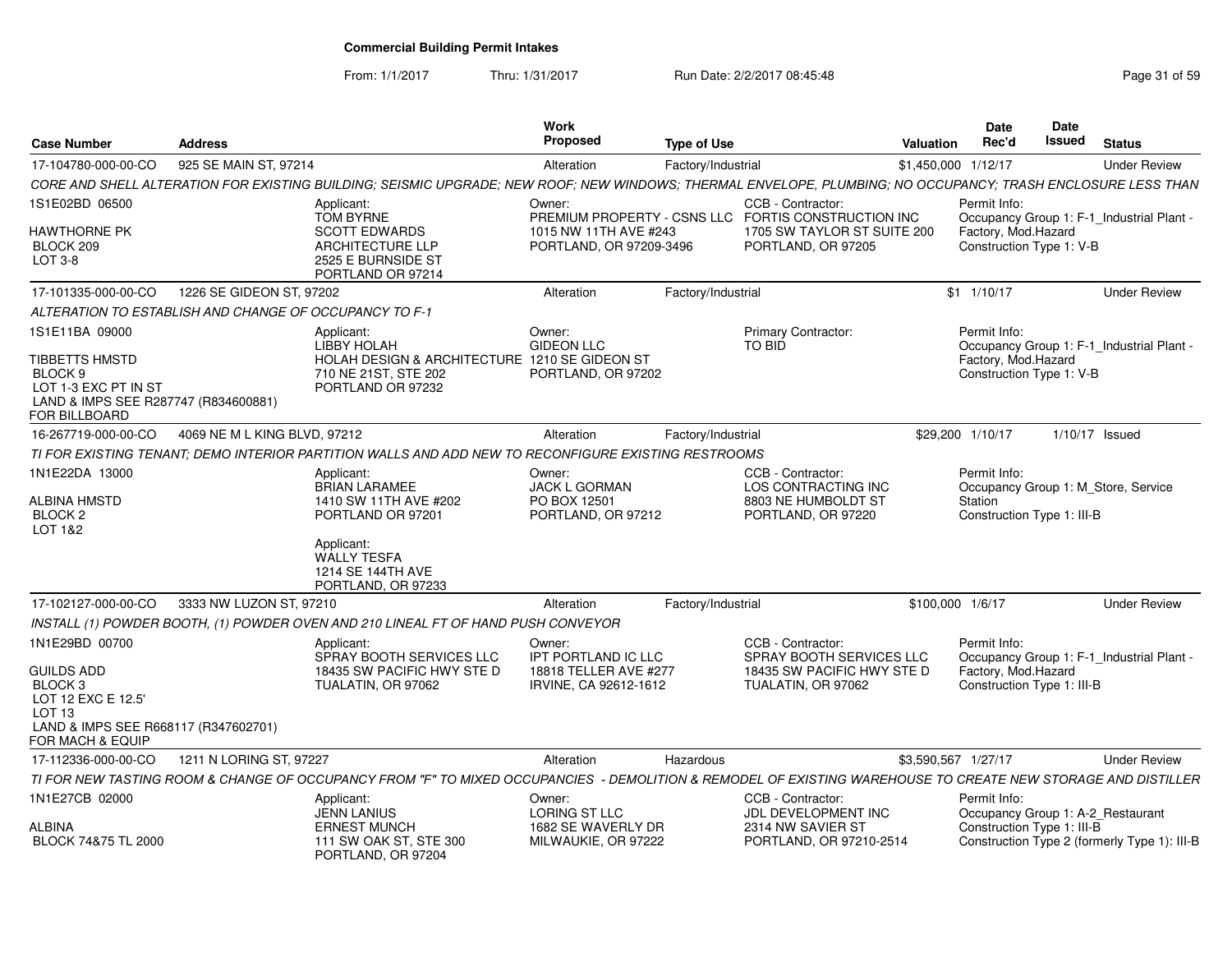From: 1/1/2017Thru: 1/31/2017 **Run Date: 2/2/2017 08:45:48** Page 32 of 59

| <b>Case Number</b>                                         | <b>Address</b>               |                                                                                                                                                                               | Work<br><b>Proposed</b>                                                                                                                                                                                                                      | <b>Type of Use</b> |                                                                                                                              | <b>Valuation</b> | Date<br>Rec'd                                                                                       | <b>Date</b><br>Issued | <b>Status</b>                              |
|------------------------------------------------------------|------------------------------|-------------------------------------------------------------------------------------------------------------------------------------------------------------------------------|----------------------------------------------------------------------------------------------------------------------------------------------------------------------------------------------------------------------------------------------|--------------------|------------------------------------------------------------------------------------------------------------------------------|------------------|-----------------------------------------------------------------------------------------------------|-----------------------|--------------------------------------------|
| 17-102619-000-00-CO                                        | 2780 NE RIVERSIDE WAY, 97211 |                                                                                                                                                                               | Alteration                                                                                                                                                                                                                                   | Hazardous          |                                                                                                                              |                  | \$120,000 1/6/17                                                                                    |                       | <b>Under Review</b>                        |
|                                                            |                              | CHANGE OF OCCUPANCY IN WAREHOUSE FROM B TO H TO ACCOMODATE STORAGE OF TOXIC MATERIALS AND MOVE GENERATOR FROM 2ND FLOOR MEZANNINE TO FIRST FLOOR                              |                                                                                                                                                                                                                                              |                    |                                                                                                                              |                  |                                                                                                     |                       |                                            |
| 1N1E12CC 00200                                             |                              | Applicant:<br><b>JONATHAN KNAPP</b><br><b>EVERGREEN ENGINEERING</b><br>7431 NW EVERGREEN PKWY<br><b>SUITE 210</b><br>HILLSBORO, OR 97124                                      | Owner:<br>PLAZA PROPERTIES LLC<br>9320 SW BARBUR BLVD #300<br>PORTLAND, OR 97219-5405                                                                                                                                                        |                    | <b>Primary Contractor:</b><br>TO BID                                                                                         |                  | Permit Info:<br>Construction Type 1: III-B                                                          |                       | Occupancy Group 1: H-4_High Hazard 4       |
| 17-109858-000-00-CO                                        | 1150 NW 9TH AVE              |                                                                                                                                                                               | Alteration                                                                                                                                                                                                                                   | Hotel/Motel        |                                                                                                                              |                  | \$5,650 1/24/17                                                                                     |                       | 1/24/17 Under Inspection                   |
|                                                            |                              | OPEN UP RATED SHEET ROCK FOR SHAFT REPLACEMENT IN CONNECTION WITH PERMIT 17-102563 MT                                                                                         |                                                                                                                                                                                                                                              |                    |                                                                                                                              |                  |                                                                                                     |                       |                                            |
| 1N1E34BB 01304<br><b>STATION PLACE</b><br>LOT <sub>4</sub> |                              | Applicant:<br>ROLLAND WALTERS<br><b>BULLDOG MECHANICAL</b><br>3307 NE 39TH ST<br>VANCOUVER, WA 98661                                                                          | Owner:<br>PEARL HOTEL INVESTORS LLC<br>1308 NW EVERETT ST<br>PORTLAND, OR 97209-2629                                                                                                                                                         |                    | CCB - Contractor:<br>ANNING JOHNSON COMPANY<br>10965 SW COMMERCE CIR STE D Construction Type 1: I-A<br>WILSONVILLE, OR 97070 |                  | Permit Info:                                                                                        |                       | Occupancy Group 1: R-1_Hotel or Motel      |
| 17-101783-000-00-CO                                        | 750 SW ALDER ST, 97205       |                                                                                                                                                                               | Alteration                                                                                                                                                                                                                                   | Hotel/Motel        |                                                                                                                              |                  | \$92,500 1/5/17                                                                                     |                       | $1/5/17$ Issued                            |
|                                                            |                              | RENOVATION OF OF 1200 SF EXISTING HOTEL LOBBY SPACE, WORK TO INCLUDE REMOVAL OF NON LOAD BEARING PARTITION, INFILL OF OPENING W/ PARTITION AND GLAZING. NEW RECEPT            |                                                                                                                                                                                                                                              |                    |                                                                                                                              |                  |                                                                                                     |                       |                                            |
| 1N1E34CC 08900<br>PORTLAND<br>BLOCK 212<br>LOT 7&8         |                              | Applicant:<br>PHILIP SYDNOR<br>INTEGRATE ARCHITECTURE AND<br>PLANNING, PC<br>1919 N. KILPATRICK ST<br>PORTLAND, OR 97217                                                      | Owner:<br>PORTLAND HOTEL LLC<br>750 SW ALDER ST<br>PORTLAND, OR 97205                                                                                                                                                                        |                    | CCB - Contractor:<br>JAMES E JOHN CONSTRUCTION<br>CO INC<br>1701 SE COLUMBIA RIVER DR<br>VANCOUVER, WA 98661                 |                  | Permit Info:<br>Occupancy Group 1: A-3_Assembly -<br>General<br>Construction Type 1: I-A            |                       |                                            |
| 14-233525-DFS-03-CO                                        | 320 SW STARK ST, 97204       |                                                                                                                                                                               | Alteration                                                                                                                                                                                                                                   | Hotel/Motel        |                                                                                                                              |                  | \$50,000 1/9/17                                                                                     |                       | <b>Under Review</b>                        |
| DFS FOR CANOPY AT NORTH ENTRANCE                           |                              |                                                                                                                                                                               |                                                                                                                                                                                                                                              |                    |                                                                                                                              |                  |                                                                                                     |                       |                                            |
| 1N1E34CD 07400                                             |                              | Applicant:<br>EA WHITE CONSTRUCTION CO LLI BPR PROPERTIES PORTLAND LLC EA WHITE CONSTRUCTION CO LLI Occupancy Group 1: R-1_Hotel or Motel<br>PO BOX 1389<br>MOLALLA, OR 97038 | Owner:<br>953 INDUSTRIAL AVE #100<br>PALO ALTO, CA 94303-4920                                                                                                                                                                                |                    | CCB - Contractor:<br>PO BOX 1389<br>MOLALLA, OR 97038                                                                        |                  | Permit Info:<br>Construction Type 1: I-B                                                            |                       | Construction Type 2 (formerly Type 1): I-B |
| 16-277788-000-00-CO                                        | 5975 SE 52ND AVE, 97206      |                                                                                                                                                                               | Alteration                                                                                                                                                                                                                                   | Mercantile         |                                                                                                                              |                  | \$37,714 1/25/17                                                                                    |                       | $1/25/17$ Issued                           |
|                                                            |                              | TENANT IMPROVEMENT FOR FIRST TIME IN NEW BUILDING-TENANT IMPROVEMENT IN 950SF CENTER SUITE OF NEW BUILDING WORK TO INCLUDE NEW LIGHTING AND FINISHES. NO NEW WA               |                                                                                                                                                                                                                                              |                    |                                                                                                                              |                  |                                                                                                     |                       |                                            |
| 1S2E18DB 09900                                             |                              | Applicant:<br>RACHEL BULLOCK<br>RACHEL L BULLOCK<br><b>ARCHITECTURE</b><br>138 SE 18TH AVE<br>PORTLAND, OREGON 97214                                                          | Owner:<br>OLIVER ROSE INVESTMENTS LLC TO BID<br>16750 SE KENS CT<br>MILWAUKIE, OR 97267-4759<br>Owner:<br><b>FOTIOS LANARAS</b><br>16750 SE KENS CT<br>MILWAUKIE, OR 97267-4759<br>Owner:<br><b>GRACE LANARAS</b><br><b>16750 SE KENS CT</b> |                    | Primary Contractor:                                                                                                          |                  | Permit Info:<br>Occupancy Group 1: B Bank, Off.,<br>Med.Off., Pub.Bldg.<br>Construction Type 1: V-B |                       |                                            |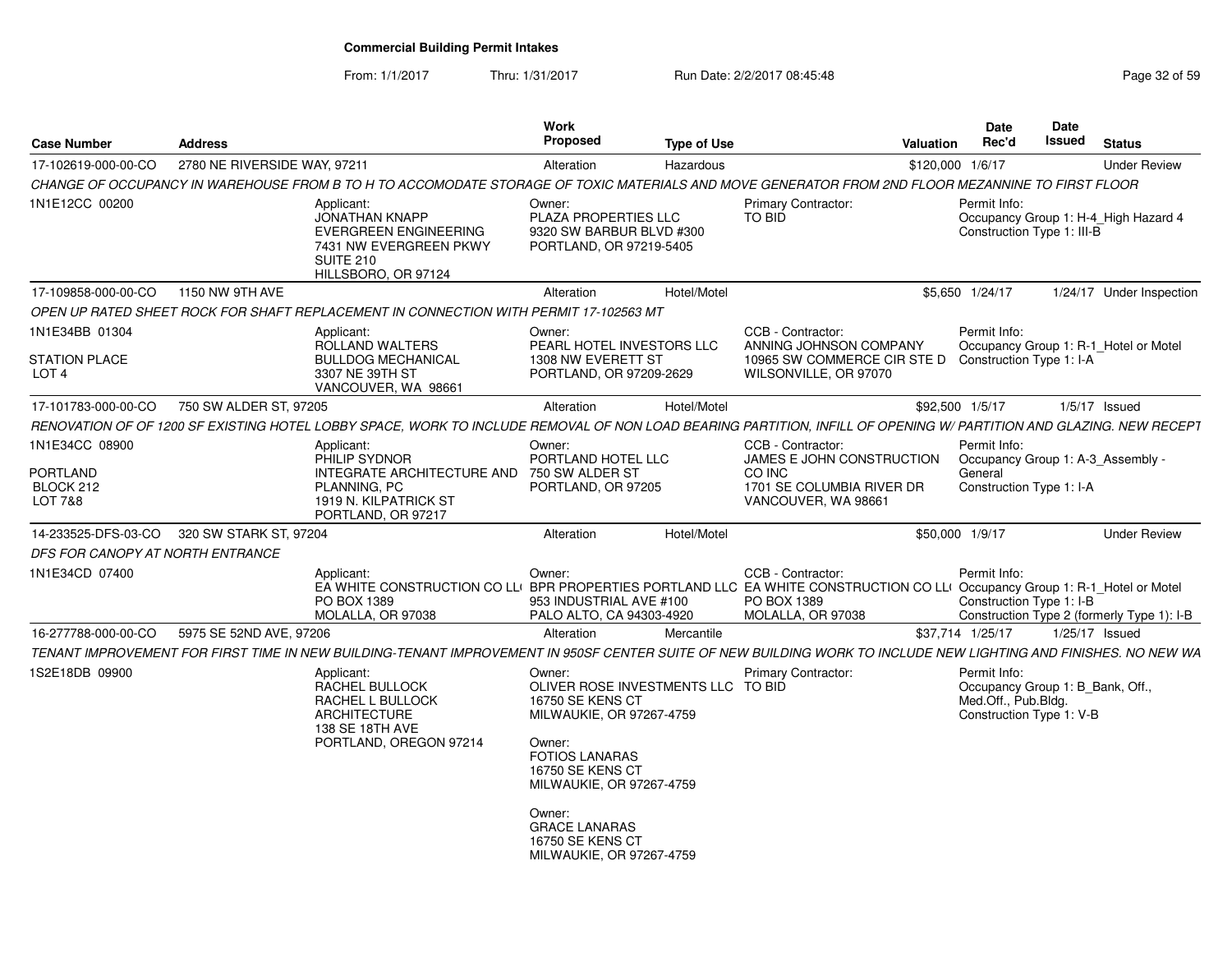#### From: 1/1/2017Thru: 1/31/2017 **Run Date: 2/2/2017 08:45:48** Page 33 of 59

| Proposed<br>Issued<br>Rec'd<br><b>Type of Use</b><br><b>Status</b><br><b>Case Number</b><br><b>Address</b><br>Valuation<br>16-187494-REV-01-CO 4430 NE SANDY BLVD, 97213<br>\$1/27/17<br>1/27/17 Issued<br>Mercantile<br>Alteration<br>REVISION TO EGRESS FROM RETAIL AREA AND RELOCATION OF EMERGENCY LIGHT FIXTURE<br>1N2E30CC 02000<br>Applicant:<br>Permit Info:<br>Owner:<br><b>MAREK ZAMOJSKI</b><br><b>HO SUK HWANG</b><br>2809 SE 115TH AVE<br>11158 SE LENORE ST<br>Station<br>HAPPY VALLEY, OR 97086-8791<br>PORTLAND OR 97266<br>Construction Type 1: V-B<br>Owner:<br><b>EUNSOO HWANG</b><br>11158 SE LENORE ST<br>HAPPY VALLEY, OR 97086-8791<br>526 NW 23RD AVE, 97210<br>1/20/17 Issued<br>17-107146-000-00-CO<br>\$150,000 1/20/17<br>Alteration<br>Mercantile<br>1N1E33CB 00200<br>CCB - Contractor:<br>Applicant:<br>Owner:<br>Permit Info:<br>ED CRABAUGH<br><b>TIMOTHY R GRAY</b><br>KAITLYN LAUINGER<br>KINGS 2ND ADD<br>ECEC<br>530 1/2 NW 23RD AVE<br><b>JR JOHNSON INC</b><br>Station<br>BLOCK 17<br>PORTLAND, OR 97210-3275<br>PO BOX 17196<br>1100 NE 28TH AVE #212<br>Construction Type 1: V-B<br>LOT 15-17 TL 200<br>PORTLAND, OR 97233<br>PORTLAND, OR 97217<br>15-246601-REV-02-CO 2259 NW QUIMBY ST, 97210<br>Alteration<br>Mercantile<br>\$3,500 1/5/17<br>$1/5/17$ Issued<br>1N1E28CC 14500<br>CCB - Contractor:<br>Applicant:<br>Owner:<br>Permit Info:<br><b>JIM MOORE</b><br>THOMAS C BELUSKO<br><b>DARREN MESSERLY</b><br><b>COUCHS ADD</b><br>MOORE ARCHITECTURE & DESIGI 3328 SW BARBUR BLVD #1<br><b>MPI AMERICA LLC</b><br>Station<br>BLOCK 309<br>2327 SW MARKET ST DR, APT 8<br>PORTLAND, OR 97239-4180<br>2221 THOMPSON AVE<br>Construction Type 1: III-B<br>LOT 12&13<br>PORTLAND, OR 97201<br>VANCOUVER, WA 98660<br>16-121316-DFS-01-CO 2215 NW QUIMBY ST, 97210<br>\$30,000 1/5/17<br>Alteration<br>Mercantile<br>DFS FOR STOREFRONT WINDOWS - ALUMINUM STOREFRONT<br>1N1E28CD 04100<br>Applicant:<br>CCB - Contractor:<br>Permit Info:<br>Owner:<br><b>SALLY R SONDHEIM</b><br>DAVE FUERSTENBERG<br><b>JOHN SMITH</b><br><b>COUCHS ADD</b><br>R & H CONSTRUCTION<br>3403 PLEASANT BEACH DR NE<br>R & H CONSTRUCTION CO<br>Station<br>BLOCK 309<br>1530 SW TAYLOR ST<br>BAINBRIDGE ISLAND, WA 98110<br>1530 SW TAYLOR ST<br>Construction Type 1: III-B<br>LOT 3-5<br>PORTLAND OR 97205<br>PORTLAND, OR 97205-1819<br>10245 NE CASCADES PKY<br>17-106932-000-00-CO<br>Mercantile<br>\$132,128 1/24/17<br>1/24/17 Issued<br>Alteration<br>1N2E16A 00400<br>CCB - Contractor:<br>Applicant:<br>Owner:<br>Permit Info:<br><b>KARL HUNTER</b><br>PORT OF PORTLAND<br>ROBINSON CONSTRUCTION CO<br><b>CENTERCAL PROPERTIES</b><br>21360 NW AMBERWOOD DR<br>SECTION 16 1N 2E<br>PO BOX 3529<br>Station<br>TL 400 4.56 ACRES<br>1600 E FRANKLIN AVE<br>PORTLAND, OR 97208-3529<br>HILLSBORO, OR 97124-6925<br>Construction Type 1: V-B<br>EL SEGUNDO. CA 90245 |                     |                         | Work       |            |                  | <b>Date</b> | <b>Date</b>              |
|-------------------------------------------------------------------------------------------------------------------------------------------------------------------------------------------------------------------------------------------------------------------------------------------------------------------------------------------------------------------------------------------------------------------------------------------------------------------------------------------------------------------------------------------------------------------------------------------------------------------------------------------------------------------------------------------------------------------------------------------------------------------------------------------------------------------------------------------------------------------------------------------------------------------------------------------------------------------------------------------------------------------------------------------------------------------------------------------------------------------------------------------------------------------------------------------------------------------------------------------------------------------------------------------------------------------------------------------------------------------------------------------------------------------------------------------------------------------------------------------------------------------------------------------------------------------------------------------------------------------------------------------------------------------------------------------------------------------------------------------------------------------------------------------------------------------------------------------------------------------------------------------------------------------------------------------------------------------------------------------------------------------------------------------------------------------------------------------------------------------------------------------------------------------------------------------------------------------------------------------------------------------------------------------------------------------------------------------------------------------------------------------------------------------------------------------------------------------------------------------------------------------------------------------------------------------------------------------------------------------------------------------------------------------------------------------------------------------------------------------------------------------------------------------------------------------------------------------------------------------------------------------------------|---------------------|-------------------------|------------|------------|------------------|-------------|--------------------------|
| Occupancy Group 1: M Store, Service<br>Occupancy Group 1: M Store, Service<br>Occupancy Group 1: M Store, Service<br>Occupancy Group 1: M_Store, Service<br>Occupancy Group 1: M_Store, Service                                                                                                                                                                                                                                                                                                                                                                                                                                                                                                                                                                                                                                                                                                                                                                                                                                                                                                                                                                                                                                                                                                                                                                                                                                                                                                                                                                                                                                                                                                                                                                                                                                                                                                                                                                                                                                                                                                                                                                                                                                                                                                                                                                                                                                                                                                                                                                                                                                                                                                                                                                                                                                                                                                       |                     |                         |            |            |                  |             |                          |
| REMOVAL OF ALL WATER AND SMOKE DAMAGE TO WALLS AND FLOORS ON FIRST AND SECOND FLOOR: NEW 1 HOUR FIRE RATED BARRIER AT EXIT STAIRWAY: REPLACE EXISTING WINDOW F<br>Construction Type 2 (formerly Type 1): V-B<br>REVISION TO INTERIOR PARTITION AND CEILING CONSTRUCTION FROM LIGHT GAUGE METAL FRAMING TO WOOD FRAMING AND REPLACEMENT OF EXISTING GUARDRAILS AND HANDRAILS 1<br>Construction Type 2 (formerly Type 1): III-B<br><b>Under Review</b><br>ALTERATION TO DEMO ALL INTERIOR WALLS AND FINISHES TO RETURN THE BUILDING TO SHELL (BLDG H), - NO OCCUPANCY THIS PERMIT. TENANT IMPROVEMENT PERMITS TO BE OBTAINEL                                                                                                                                                                                                                                                                                                                                                                                                                                                                                                                                                                                                                                                                                                                                                                                                                                                                                                                                                                                                                                                                                                                                                                                                                                                                                                                                                                                                                                                                                                                                                                                                                                                                                                                                                                                                                                                                                                                                                                                                                                                                                                                                                                                                                                                                            |                     |                         |            |            |                  |             |                          |
|                                                                                                                                                                                                                                                                                                                                                                                                                                                                                                                                                                                                                                                                                                                                                                                                                                                                                                                                                                                                                                                                                                                                                                                                                                                                                                                                                                                                                                                                                                                                                                                                                                                                                                                                                                                                                                                                                                                                                                                                                                                                                                                                                                                                                                                                                                                                                                                                                                                                                                                                                                                                                                                                                                                                                                                                                                                                                                       |                     |                         |            |            |                  |             |                          |
|                                                                                                                                                                                                                                                                                                                                                                                                                                                                                                                                                                                                                                                                                                                                                                                                                                                                                                                                                                                                                                                                                                                                                                                                                                                                                                                                                                                                                                                                                                                                                                                                                                                                                                                                                                                                                                                                                                                                                                                                                                                                                                                                                                                                                                                                                                                                                                                                                                                                                                                                                                                                                                                                                                                                                                                                                                                                                                       |                     |                         |            |            |                  |             |                          |
|                                                                                                                                                                                                                                                                                                                                                                                                                                                                                                                                                                                                                                                                                                                                                                                                                                                                                                                                                                                                                                                                                                                                                                                                                                                                                                                                                                                                                                                                                                                                                                                                                                                                                                                                                                                                                                                                                                                                                                                                                                                                                                                                                                                                                                                                                                                                                                                                                                                                                                                                                                                                                                                                                                                                                                                                                                                                                                       |                     |                         |            |            |                  |             |                          |
|                                                                                                                                                                                                                                                                                                                                                                                                                                                                                                                                                                                                                                                                                                                                                                                                                                                                                                                                                                                                                                                                                                                                                                                                                                                                                                                                                                                                                                                                                                                                                                                                                                                                                                                                                                                                                                                                                                                                                                                                                                                                                                                                                                                                                                                                                                                                                                                                                                                                                                                                                                                                                                                                                                                                                                                                                                                                                                       |                     |                         |            |            |                  |             |                          |
|                                                                                                                                                                                                                                                                                                                                                                                                                                                                                                                                                                                                                                                                                                                                                                                                                                                                                                                                                                                                                                                                                                                                                                                                                                                                                                                                                                                                                                                                                                                                                                                                                                                                                                                                                                                                                                                                                                                                                                                                                                                                                                                                                                                                                                                                                                                                                                                                                                                                                                                                                                                                                                                                                                                                                                                                                                                                                                       |                     |                         |            |            |                  |             |                          |
|                                                                                                                                                                                                                                                                                                                                                                                                                                                                                                                                                                                                                                                                                                                                                                                                                                                                                                                                                                                                                                                                                                                                                                                                                                                                                                                                                                                                                                                                                                                                                                                                                                                                                                                                                                                                                                                                                                                                                                                                                                                                                                                                                                                                                                                                                                                                                                                                                                                                                                                                                                                                                                                                                                                                                                                                                                                                                                       |                     |                         |            |            |                  |             |                          |
|                                                                                                                                                                                                                                                                                                                                                                                                                                                                                                                                                                                                                                                                                                                                                                                                                                                                                                                                                                                                                                                                                                                                                                                                                                                                                                                                                                                                                                                                                                                                                                                                                                                                                                                                                                                                                                                                                                                                                                                                                                                                                                                                                                                                                                                                                                                                                                                                                                                                                                                                                                                                                                                                                                                                                                                                                                                                                                       |                     |                         |            |            |                  |             |                          |
|                                                                                                                                                                                                                                                                                                                                                                                                                                                                                                                                                                                                                                                                                                                                                                                                                                                                                                                                                                                                                                                                                                                                                                                                                                                                                                                                                                                                                                                                                                                                                                                                                                                                                                                                                                                                                                                                                                                                                                                                                                                                                                                                                                                                                                                                                                                                                                                                                                                                                                                                                                                                                                                                                                                                                                                                                                                                                                       |                     |                         |            |            |                  |             |                          |
|                                                                                                                                                                                                                                                                                                                                                                                                                                                                                                                                                                                                                                                                                                                                                                                                                                                                                                                                                                                                                                                                                                                                                                                                                                                                                                                                                                                                                                                                                                                                                                                                                                                                                                                                                                                                                                                                                                                                                                                                                                                                                                                                                                                                                                                                                                                                                                                                                                                                                                                                                                                                                                                                                                                                                                                                                                                                                                       |                     |                         |            |            |                  |             |                          |
|                                                                                                                                                                                                                                                                                                                                                                                                                                                                                                                                                                                                                                                                                                                                                                                                                                                                                                                                                                                                                                                                                                                                                                                                                                                                                                                                                                                                                                                                                                                                                                                                                                                                                                                                                                                                                                                                                                                                                                                                                                                                                                                                                                                                                                                                                                                                                                                                                                                                                                                                                                                                                                                                                                                                                                                                                                                                                                       |                     |                         |            |            |                  |             |                          |
|                                                                                                                                                                                                                                                                                                                                                                                                                                                                                                                                                                                                                                                                                                                                                                                                                                                                                                                                                                                                                                                                                                                                                                                                                                                                                                                                                                                                                                                                                                                                                                                                                                                                                                                                                                                                                                                                                                                                                                                                                                                                                                                                                                                                                                                                                                                                                                                                                                                                                                                                                                                                                                                                                                                                                                                                                                                                                                       |                     |                         |            |            |                  |             |                          |
|                                                                                                                                                                                                                                                                                                                                                                                                                                                                                                                                                                                                                                                                                                                                                                                                                                                                                                                                                                                                                                                                                                                                                                                                                                                                                                                                                                                                                                                                                                                                                                                                                                                                                                                                                                                                                                                                                                                                                                                                                                                                                                                                                                                                                                                                                                                                                                                                                                                                                                                                                                                                                                                                                                                                                                                                                                                                                                       |                     |                         |            |            |                  |             |                          |
|                                                                                                                                                                                                                                                                                                                                                                                                                                                                                                                                                                                                                                                                                                                                                                                                                                                                                                                                                                                                                                                                                                                                                                                                                                                                                                                                                                                                                                                                                                                                                                                                                                                                                                                                                                                                                                                                                                                                                                                                                                                                                                                                                                                                                                                                                                                                                                                                                                                                                                                                                                                                                                                                                                                                                                                                                                                                                                       |                     |                         |            |            |                  |             |                          |
|                                                                                                                                                                                                                                                                                                                                                                                                                                                                                                                                                                                                                                                                                                                                                                                                                                                                                                                                                                                                                                                                                                                                                                                                                                                                                                                                                                                                                                                                                                                                                                                                                                                                                                                                                                                                                                                                                                                                                                                                                                                                                                                                                                                                                                                                                                                                                                                                                                                                                                                                                                                                                                                                                                                                                                                                                                                                                                       |                     |                         |            |            |                  |             |                          |
|                                                                                                                                                                                                                                                                                                                                                                                                                                                                                                                                                                                                                                                                                                                                                                                                                                                                                                                                                                                                                                                                                                                                                                                                                                                                                                                                                                                                                                                                                                                                                                                                                                                                                                                                                                                                                                                                                                                                                                                                                                                                                                                                                                                                                                                                                                                                                                                                                                                                                                                                                                                                                                                                                                                                                                                                                                                                                                       |                     |                         |            |            |                  |             |                          |
|                                                                                                                                                                                                                                                                                                                                                                                                                                                                                                                                                                                                                                                                                                                                                                                                                                                                                                                                                                                                                                                                                                                                                                                                                                                                                                                                                                                                                                                                                                                                                                                                                                                                                                                                                                                                                                                                                                                                                                                                                                                                                                                                                                                                                                                                                                                                                                                                                                                                                                                                                                                                                                                                                                                                                                                                                                                                                                       |                     |                         |            |            |                  |             |                          |
|                                                                                                                                                                                                                                                                                                                                                                                                                                                                                                                                                                                                                                                                                                                                                                                                                                                                                                                                                                                                                                                                                                                                                                                                                                                                                                                                                                                                                                                                                                                                                                                                                                                                                                                                                                                                                                                                                                                                                                                                                                                                                                                                                                                                                                                                                                                                                                                                                                                                                                                                                                                                                                                                                                                                                                                                                                                                                                       |                     |                         |            |            |                  |             |                          |
|                                                                                                                                                                                                                                                                                                                                                                                                                                                                                                                                                                                                                                                                                                                                                                                                                                                                                                                                                                                                                                                                                                                                                                                                                                                                                                                                                                                                                                                                                                                                                                                                                                                                                                                                                                                                                                                                                                                                                                                                                                                                                                                                                                                                                                                                                                                                                                                                                                                                                                                                                                                                                                                                                                                                                                                                                                                                                                       |                     |                         |            |            |                  |             |                          |
|                                                                                                                                                                                                                                                                                                                                                                                                                                                                                                                                                                                                                                                                                                                                                                                                                                                                                                                                                                                                                                                                                                                                                                                                                                                                                                                                                                                                                                                                                                                                                                                                                                                                                                                                                                                                                                                                                                                                                                                                                                                                                                                                                                                                                                                                                                                                                                                                                                                                                                                                                                                                                                                                                                                                                                                                                                                                                                       |                     |                         |            |            |                  |             |                          |
|                                                                                                                                                                                                                                                                                                                                                                                                                                                                                                                                                                                                                                                                                                                                                                                                                                                                                                                                                                                                                                                                                                                                                                                                                                                                                                                                                                                                                                                                                                                                                                                                                                                                                                                                                                                                                                                                                                                                                                                                                                                                                                                                                                                                                                                                                                                                                                                                                                                                                                                                                                                                                                                                                                                                                                                                                                                                                                       |                     |                         |            |            |                  |             |                          |
|                                                                                                                                                                                                                                                                                                                                                                                                                                                                                                                                                                                                                                                                                                                                                                                                                                                                                                                                                                                                                                                                                                                                                                                                                                                                                                                                                                                                                                                                                                                                                                                                                                                                                                                                                                                                                                                                                                                                                                                                                                                                                                                                                                                                                                                                                                                                                                                                                                                                                                                                                                                                                                                                                                                                                                                                                                                                                                       |                     |                         |            |            |                  |             |                          |
|                                                                                                                                                                                                                                                                                                                                                                                                                                                                                                                                                                                                                                                                                                                                                                                                                                                                                                                                                                                                                                                                                                                                                                                                                                                                                                                                                                                                                                                                                                                                                                                                                                                                                                                                                                                                                                                                                                                                                                                                                                                                                                                                                                                                                                                                                                                                                                                                                                                                                                                                                                                                                                                                                                                                                                                                                                                                                                       |                     |                         |            |            |                  |             |                          |
|                                                                                                                                                                                                                                                                                                                                                                                                                                                                                                                                                                                                                                                                                                                                                                                                                                                                                                                                                                                                                                                                                                                                                                                                                                                                                                                                                                                                                                                                                                                                                                                                                                                                                                                                                                                                                                                                                                                                                                                                                                                                                                                                                                                                                                                                                                                                                                                                                                                                                                                                                                                                                                                                                                                                                                                                                                                                                                       |                     |                         |            |            |                  |             |                          |
|                                                                                                                                                                                                                                                                                                                                                                                                                                                                                                                                                                                                                                                                                                                                                                                                                                                                                                                                                                                                                                                                                                                                                                                                                                                                                                                                                                                                                                                                                                                                                                                                                                                                                                                                                                                                                                                                                                                                                                                                                                                                                                                                                                                                                                                                                                                                                                                                                                                                                                                                                                                                                                                                                                                                                                                                                                                                                                       |                     |                         |            |            |                  |             |                          |
|                                                                                                                                                                                                                                                                                                                                                                                                                                                                                                                                                                                                                                                                                                                                                                                                                                                                                                                                                                                                                                                                                                                                                                                                                                                                                                                                                                                                                                                                                                                                                                                                                                                                                                                                                                                                                                                                                                                                                                                                                                                                                                                                                                                                                                                                                                                                                                                                                                                                                                                                                                                                                                                                                                                                                                                                                                                                                                       |                     |                         |            |            |                  |             |                          |
|                                                                                                                                                                                                                                                                                                                                                                                                                                                                                                                                                                                                                                                                                                                                                                                                                                                                                                                                                                                                                                                                                                                                                                                                                                                                                                                                                                                                                                                                                                                                                                                                                                                                                                                                                                                                                                                                                                                                                                                                                                                                                                                                                                                                                                                                                                                                                                                                                                                                                                                                                                                                                                                                                                                                                                                                                                                                                                       |                     |                         |            |            |                  |             |                          |
|                                                                                                                                                                                                                                                                                                                                                                                                                                                                                                                                                                                                                                                                                                                                                                                                                                                                                                                                                                                                                                                                                                                                                                                                                                                                                                                                                                                                                                                                                                                                                                                                                                                                                                                                                                                                                                                                                                                                                                                                                                                                                                                                                                                                                                                                                                                                                                                                                                                                                                                                                                                                                                                                                                                                                                                                                                                                                                       | 17-104870-000-00-CO | 6010 SE 52ND AVE, 97206 | Alteration | Mercantile | \$27,426 1/13/17 |             | 1/13/17 Under Inspection |
| TENANT IMPROVEMENT FOR FIRST TENANT ON THE GROUND FLOOR SPACE: NEW INTERIOR WALL TO CREATE STORAGE AREA AND RETAIL SPACE 'M'                                                                                                                                                                                                                                                                                                                                                                                                                                                                                                                                                                                                                                                                                                                                                                                                                                                                                                                                                                                                                                                                                                                                                                                                                                                                                                                                                                                                                                                                                                                                                                                                                                                                                                                                                                                                                                                                                                                                                                                                                                                                                                                                                                                                                                                                                                                                                                                                                                                                                                                                                                                                                                                                                                                                                                          |                     |                         |            |            |                  |             |                          |
| 1S2E18DC 05600<br>CCB - Contractor:<br>Applicant:<br>Permit Info:<br>Owner:                                                                                                                                                                                                                                                                                                                                                                                                                                                                                                                                                                                                                                                                                                                                                                                                                                                                                                                                                                                                                                                                                                                                                                                                                                                                                                                                                                                                                                                                                                                                                                                                                                                                                                                                                                                                                                                                                                                                                                                                                                                                                                                                                                                                                                                                                                                                                                                                                                                                                                                                                                                                                                                                                                                                                                                                                           |                     |                         |            |            |                  |             |                          |
| <b>BOB SCHATZ</b><br><b>MARION SKORO</b><br>MATE SKORO<br>Occupancy Group 1: M_Store, Service<br>ALLUSA ARCHITECTURE<br><b>SKORO HOMES LLC</b><br>19300 NW GILLIHAN RD<br>Station<br>2118 SE DIVISION ST<br>PORTLAND, OR 97231-1530<br>PO BOX 38<br>Construction Type 1: V-B<br>PORTLAND, OR 97202<br><b>BORING, OR 97009</b>                                                                                                                                                                                                                                                                                                                                                                                                                                                                                                                                                                                                                                                                                                                                                                                                                                                                                                                                                                                                                                                                                                                                                                                                                                                                                                                                                                                                                                                                                                                                                                                                                                                                                                                                                                                                                                                                                                                                                                                                                                                                                                                                                                                                                                                                                                                                                                                                                                                                                                                                                                         |                     |                         |            |            |                  |             |                          |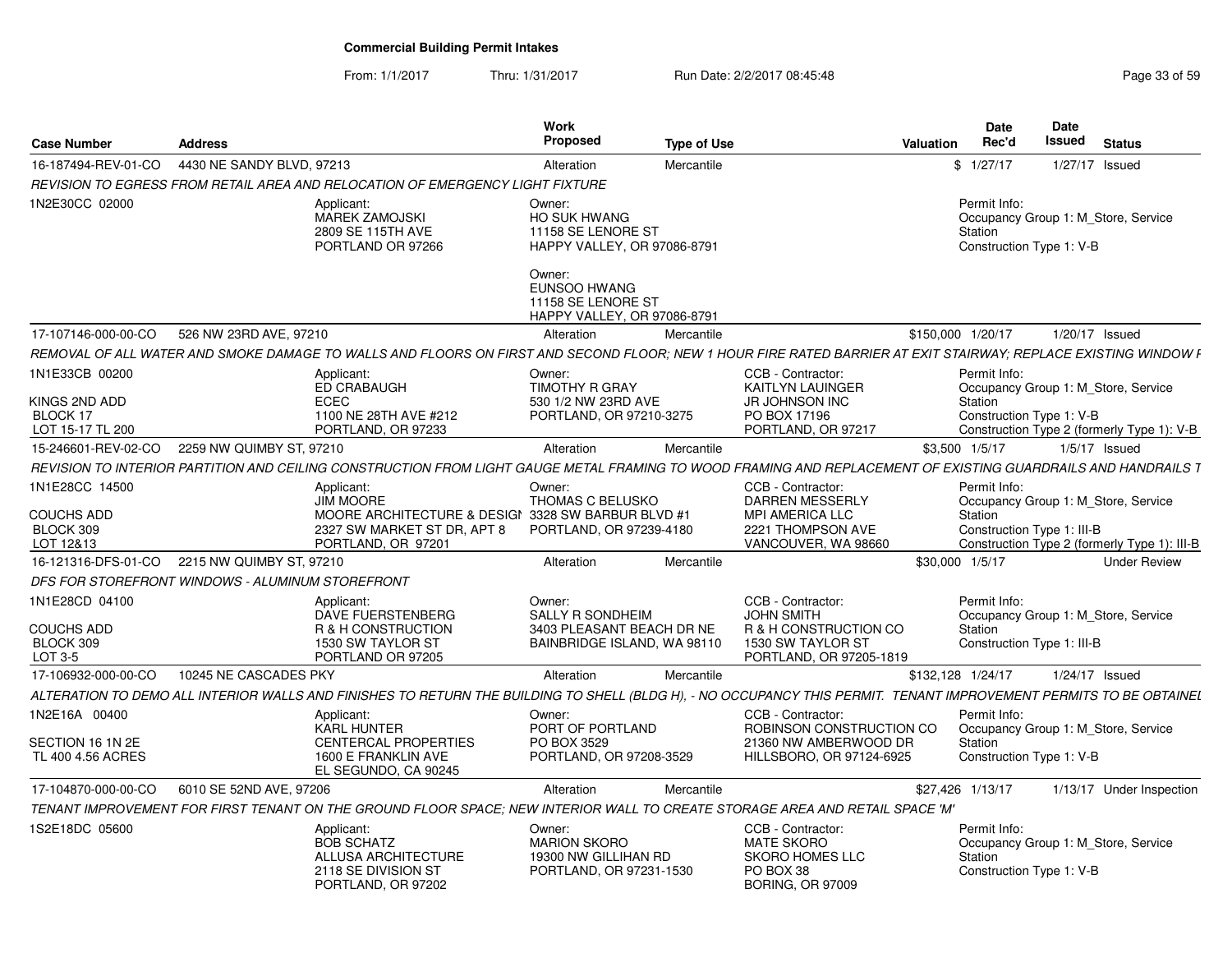#### From: 1/1/2017Thru: 1/31/2017 **Run Date: 2/2/2017 08:45:48** Page 34 of 59

| <b>Case Number</b>                                                            | <b>Address</b>              |                                                                                                                                                            | <b>Work</b><br><b>Proposed</b>                                                        | <b>Type of Use</b> |                                                                                                                              | <b>Valuation</b> | Date<br>Rec'd                                                                                                | Date<br>Issued | <b>Status</b>                                |
|-------------------------------------------------------------------------------|-----------------------------|------------------------------------------------------------------------------------------------------------------------------------------------------------|---------------------------------------------------------------------------------------|--------------------|------------------------------------------------------------------------------------------------------------------------------|------------------|--------------------------------------------------------------------------------------------------------------|----------------|----------------------------------------------|
| 17-105422-000-00-CO                                                           | 526 SW 3RD AVE, 97204       |                                                                                                                                                            | Alteration                                                                            | Mercantile         |                                                                                                                              | \$32,400         | 1/13/17                                                                                                      |                | 1/13/17 Under Inspection                     |
|                                                                               |                             | TI FOR NEW TENANT, INTERIOR CHANGES ONLY, INSTALL NEW PARTITION WALLS TO CREATE UTILITY CLOSET, STERILE AREA, AND BACK AREA                                |                                                                                       |                    |                                                                                                                              |                  |                                                                                                              |                |                                              |
| 1S1E03BA 05400                                                                |                             | Applicant:<br><b>DARIN BOUSKA</b><br>NORTHWEST PRECISION DESIGN<br>22605 SW Pinehurst Court<br>Sherwood, OR 97140                                          | Owner:<br><b>FRIEDA TOBIN</b><br>4875 SW 78TH AVE #150<br>PORTLAND, OR 97225          |                    | CCB - Contractor:<br><b>BUILD CUSTOM CARPENTRY LLC</b><br>2320 SE NEHALEM ST<br>PORTLAND, OR 97702                           |                  | Permit Info:<br>Occupancy Group 1: B Bank, Off.,<br>Med.Off., Pub.Bldg.<br>Construction Type 1: III-B        |                |                                              |
| 16-188965-REV-01-CO 17120 SE POWELL BLVD, 97236                               |                             |                                                                                                                                                            | Alteration                                                                            | Mercantile         |                                                                                                                              |                  | \$1/13/17                                                                                                    |                | $1/13/17$ Issued                             |
| REVISION TO CHANGE GREASE INTERCEPTER                                         |                             |                                                                                                                                                            |                                                                                       |                    |                                                                                                                              |                  |                                                                                                              |                |                                              |
| 1S3E07CD 01700                                                                |                             | Applicant:<br>DARIN BOUSKA                                                                                                                                 | Owner:<br>ORIENTAL PEARL CORPORATION                                                  |                    |                                                                                                                              |                  | Permit Info:                                                                                                 |                | Occupancy Group 1: M Store, Service          |
| SUTTER HILL SUBDIVISION<br>LOT <sub>6</sub>                                   |                             | <b>NW PRECISION DESIGN</b><br>22605 SW PINEHURST CT<br>SHERWOOD, OR 97140                                                                                  | 9371 SE PENNINGTON CT<br>HAPPY VALLEY, OR 97086                                       |                    |                                                                                                                              |                  | Station<br>Construction Type 1: III-B                                                                        |                |                                              |
| 16-213627-REV-01-CO                                                           | 525 SW MORRISON ST          |                                                                                                                                                            | Alteration                                                                            | Storage            |                                                                                                                              |                  | \$1/24/17                                                                                                    |                | $1/24/17$ Issued                             |
| REVISIONS TO PARTITION WALLS ON BASEMENT LEVEL B2                             |                             |                                                                                                                                                            |                                                                                       |                    |                                                                                                                              |                  |                                                                                                              |                |                                              |
| 1S1E03BB 70001                                                                |                             |                                                                                                                                                            | Owner:<br>BEAVERS OWNER LLC                                                           |                    | CCB - Contractor:<br>WESTERN CONSTRUCTION                                                                                    |                  | Permit Info:<br>Occupancy Group 1: S-1_Storage -                                                             |                |                                              |
| SIX TWENTY ONE SW FIFTH AVENUE BLDG<br><b>CONDOMINIUM</b><br>LOT <sub>1</sub> |                             |                                                                                                                                                            | BETHESDA, MD 20814                                                                    |                    | 7315 WISCONSIN AVE 1100 WEST SERVICES INC A CORP OF WA<br>2300 E 3RD LOOP SUITE 110<br>VANCOUVER, WA 98661                   |                  | Moderate Hazard, Warehouse<br>Construction Type 1: I-B                                                       |                |                                              |
| <b>HISTORIC PROPERTY</b><br>POTENTIAL ADDITIONAL TAX                          |                             |                                                                                                                                                            | Owner:<br>DANIEL TATARINOV<br>13852 SE HENRY ST<br>PORTLAND, OR 97236                 |                    |                                                                                                                              |                  |                                                                                                              |                |                                              |
| 16-192849-REV-01-CO                                                           | 2828 SE 14TH AVE, 97202     |                                                                                                                                                            | Alteration                                                                            | Storage            |                                                                                                                              |                  | \$5,000 1/4/17                                                                                               |                | $1/4/17$ Issued                              |
|                                                                               |                             | ADDED VALUE REVISION TO ADD EXTERIOR AWNINGS AT NW SIDE OF THE BUILDING; REMOVE SHEAR WALL                                                                 |                                                                                       |                    |                                                                                                                              |                  |                                                                                                              |                |                                              |
| 1S1E11BA 05500<br>TIBBETTS HMSTD                                              |                             | Applicant:<br>MARIAM MOLLAGHAFFARI<br><b>FIELDWORK DESIGN &amp;</b>                                                                                        | Owner:<br><b>KIASANTANA LLC</b><br>3209 NW THURMAN ST                                 |                    | CCB - Contractor:<br>CHRIS MCDONALD<br>CHRISTOPHER MCDONALD LLC                                                              |                  | Permit Info:<br>Occupancy Group 1: S-1_Storage -<br>Moderate Hazard, Warehouse                               |                |                                              |
| BLOCK 5<br>LOT 3-5 TL 5500                                                    |                             | <b>ARCHITECTURE</b><br>601 SE HAWTHORNE BLVD<br>PORTLAND, OR 97214                                                                                         | PORTLAND, OR 97210                                                                    |                    | 6307 NE 23RD AVE<br>PORTLAND, OR 97211                                                                                       |                  | Construction Type 1: III-B                                                                                   |                | Construction Type 2 (formerly Type 1): III-B |
| 16-267562-000-00-CO                                                           | 12842 NE AIRPORT WAY, 97230 |                                                                                                                                                            | Alteration                                                                            | Storage            |                                                                                                                              | \$75,640 1/6/17  |                                                                                                              |                | <b>Under Review</b>                          |
|                                                                               |                             | TENANT IMPROVEMENT FOR EXISTING TENANT, INSTALL RACKING IN WAREHOUSE                                                                                       |                                                                                       |                    |                                                                                                                              |                  |                                                                                                              |                |                                              |
| 1N2E23BA 00300                                                                |                             | Applicant:<br><b>TONY MORONES</b><br><b>TOYOTA LIFT NW</b><br>12001 SE JENNIFER ST<br>CLACKAMAS OR 97015                                                   | Owner:<br>1 SW COLUMBIA ST #435<br>PORTLAND, OR 97258-2036                            |                    | CCB - Contractor:<br>COPPER MOUNTAIN TRUST CORP B & B INSTALLATIONS INC<br>14401 S GLEN OAK RD<br>OREGON CITY, OR 97045-9006 |                  | Permit Info:<br>Occupancy Group 1: S-1_Storage -<br>Moderate Hazard, Warehouse<br>Construction Type 1: III-B |                |                                              |
| 16-293640-000-00-CO                                                           | 110 SE WASHINGTON ST, 97214 |                                                                                                                                                            | Alteration                                                                            | Storage            |                                                                                                                              | \$10,000 1/3/17  |                                                                                                              |                | $1/3/17$ Issued                              |
|                                                                               |                             | NEW DOOR AND WALLS TO CREATE ROOM TO CONTAIN NEW FIRE SUPPRESSION EQUIPMENT - DRY SYSTEM FOR THE UNCONDITIONED BASEMENT AND PARKING AREA, AND A WET SYSTEM |                                                                                       |                    |                                                                                                                              |                  |                                                                                                              |                |                                              |
| 1S1E03AA 01300                                                                |                             | Applicant:<br>DON LEE<br>524 E BURNSIDE ST<br>PORTLAND, OR 97214                                                                                           | Owner:<br>HARSCH INVESTMENT CORP<br>1121 SW SALMON ST #500<br>PORTLAND, OR 97205-2022 |                    | CCB - Contractor:<br><b>JOHN SMITH</b><br>R & H CONSTRUCTION CO<br>1530 SW TAYLOR ST<br>PORTLAND, OR 97205-1819              |                  | Permit Info:<br>Factory, Mod.Hazard<br>Construction Type 1: III-B                                            |                | Occupancy Group 1: F-1_Industrial Plant -    |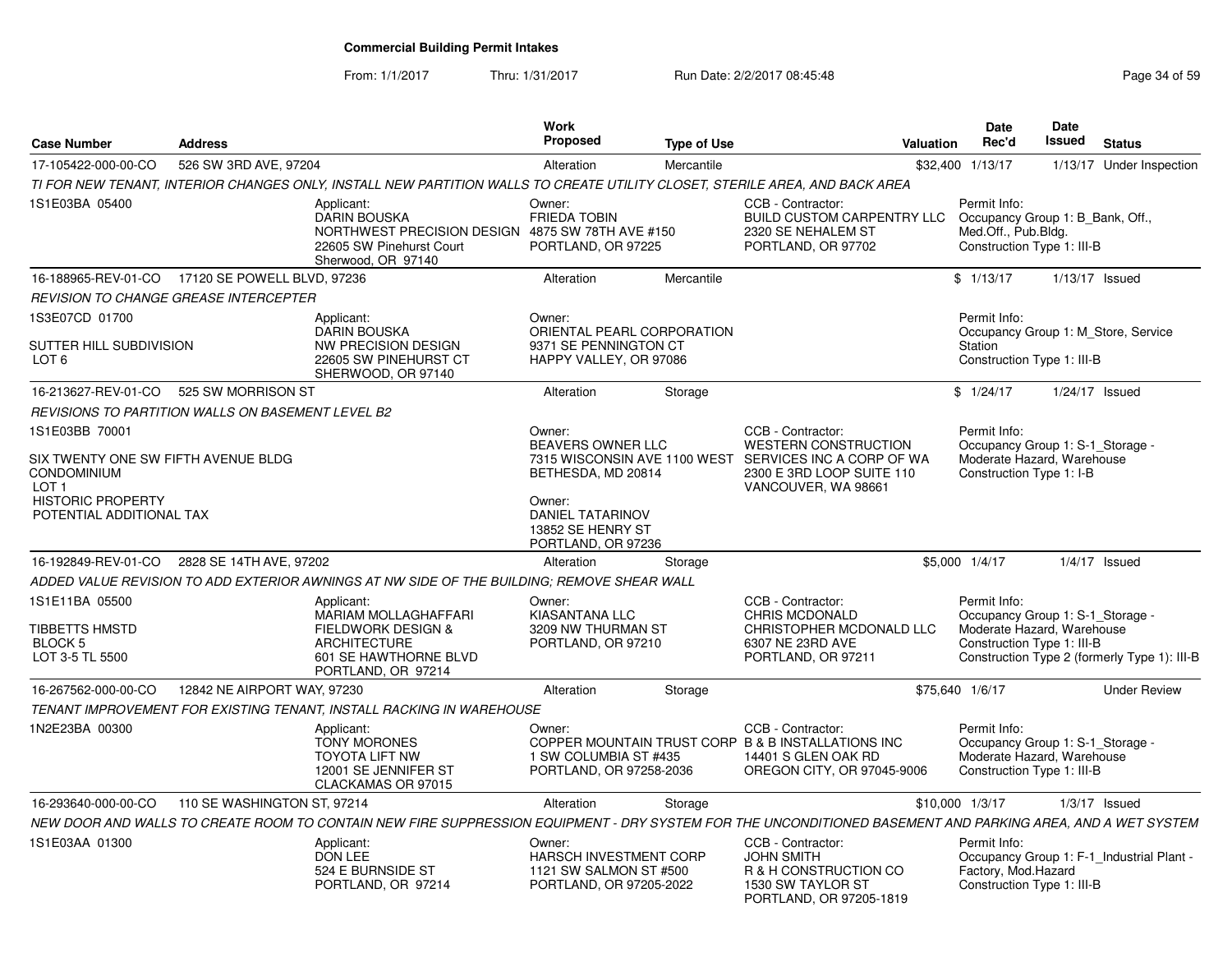From: 1/1/2017Thru: 1/31/2017 **Run Date: 2/2/2017 08:45:48** Page 35 of 59

| <b>Case Number</b>                                               | <b>Address</b>            |                                                                                                       | Work<br>Proposed                                                                                                                                          | <b>Type of Use</b> |                                                                                                                      | Valuation | <b>Date</b><br>Rec'd                                                                                | <b>Date</b><br>Issued | <b>Status</b>       |
|------------------------------------------------------------------|---------------------------|-------------------------------------------------------------------------------------------------------|-----------------------------------------------------------------------------------------------------------------------------------------------------------|--------------------|----------------------------------------------------------------------------------------------------------------------|-----------|-----------------------------------------------------------------------------------------------------|-----------------------|---------------------|
| 16-175243-REV-01-CO                                              | 819 SE GRANT ST, 97214    |                                                                                                       | Alteration                                                                                                                                                | Storage            |                                                                                                                      |           | \$1,500 1/10/17                                                                                     |                       | $1/10/17$ Issued    |
| VALUE ADDED REVISION TO ADD BATHROOM NEXT TO OFFICE              |                           |                                                                                                       |                                                                                                                                                           |                    |                                                                                                                      |           |                                                                                                     |                       |                     |
| 1S1E02CC 04400                                                   |                           | Applicant:<br>KURT HUFFMAN<br>CHEFS TABLE LLC<br>2000 SE 10TH AVE<br>PORTLAND, OR 97214               | Owner:<br>LINDQUIST DEVELOPMENT CO IN( SLATTERY INC<br>PO BOX 42135<br>PORTLAND, OR 97242-0135                                                            |                    | CCB - Contractor:<br>2318 NW VAUGHN ST<br>PORTLAND, OR 97210                                                         |           | Permit Info:<br>Occupancy Group 1: B_Bank, Off.,<br>Med.Off., Pub.Bldg.<br>Construction Type 1: V-B |                       |                     |
| 17-108496-000-00-CO                                              | 4711 N BASIN AVE, 97217   |                                                                                                       | Alteration                                                                                                                                                | Storage            |                                                                                                                      |           | \$45,000 1/20/17                                                                                    |                       | <b>Under Review</b> |
|                                                                  |                           | ALTERATION TO INSTALL NEW 800SF CANOPY AT THE EXISTING LOADING DOCK                                   |                                                                                                                                                           |                    |                                                                                                                      |           |                                                                                                     |                       |                     |
| 1N1E21BC 00700<br>SECTION 21 1N 1E<br>TL 700 4.23 ACRES          |                           | Applicant:<br><b>AMY TALLENT</b><br><b>VLMK ENGINEERS</b><br>3933 SW KELLY AVE<br>PORTLAND, OR 97239  | Owner:<br>ALTA HOME PROPERTIES LLC<br>4047 SW GREENHILLS WAY<br>PORTLAND, OR 97221-3205                                                                   |                    | CCB - Contractor:<br>TAPIO CONSTRUCTION INC<br>11811 C NE 72ND AVE<br>VANCOUVER, WA 98686                            |           | Permit Info:<br>Occupancy Group 1: S-1_Storage -<br>Moderate Hazard, Warehouse                      |                       |                     |
| 16-277515-000-00-CO                                              | 8917 N RAMSEY BLVD, 97203 |                                                                                                       | Alteration                                                                                                                                                | Storage            |                                                                                                                      |           | \$35,000 1/5/17                                                                                     |                       | $1/5/17$ Issued     |
|                                                                  |                           | TI FOR NEW TENANT - NO CHANGE OF OCCUPANCY - TO INCLUDE (2) NEW ADA BATHROOMS                         |                                                                                                                                                           |                    |                                                                                                                      |           |                                                                                                     |                       |                     |
| 2N1W26D 00600                                                    |                           | Applicant:<br>Dale Poppe<br>Group Mackenzie<br>1515 SE Water Ave. #100<br>Portland, OR 97214          | Owner:<br>5500 EQUITY AVE<br>RENO, NV 89512                                                                                                               |                    | CCB - Contractor:<br>RIVERGATE LOGISTICS CNTR LLC JAMES RUSSELL VANOSDEL<br>PO BOX 1057<br>BATTLE GROUND, WA 98604   |           | Permit Info:<br>Occupancy Group 1: B_Bank, Off.,<br>Med.Off., Pub.Bldg.<br>Construction Type 1: V-B |                       |                     |
| 17-113053-000-00-CO                                              | 11040 N LOMBARD ST, 97203 |                                                                                                       | Alteration                                                                                                                                                | Utility            |                                                                                                                      |           | \$250,000 1/30/17                                                                                   |                       | <b>Under Review</b> |
| <b>REPAIRS TO WALKWAY TO BERTH 411</b>                           |                           |                                                                                                       |                                                                                                                                                           |                    |                                                                                                                      |           |                                                                                                     |                       |                     |
|                                                                  |                           | Applicant:<br>MIKE COYLE<br><b>FASTER PERMITS</b><br>14334 NW Eagleridge Lane<br>Portland, OR 97229   | Owner:<br>PORT OF PORTLAND(LEASED<br>PUBLIC LEDGER BLDG #700 150 S<br><b>INDEPENDEN</b><br>PHILADELPHIA, PA 19106-3407                                    |                    | Primary Contractor:<br>TO BID                                                                                        |           | Permit Info:<br>Occupancy Group 1: U Private<br>Garage\Utility Misc.<br>Construction Type 1: V-B    |                       |                     |
|                                                                  |                           |                                                                                                       | Owner:<br><b>INTRNAT'L RAW MATERIALS LTD</b><br>PUBLIC LEDGER BLDG #700 150 S<br><b>INDEPENDEN</b><br>PHILADELPHIA, PA 19106-3407                         |                    |                                                                                                                      |           |                                                                                                     |                       |                     |
| 16-211545-000-00-CO                                              | 1459 SW BROADWAY, 97201   |                                                                                                       | Alteration                                                                                                                                                | Utility            |                                                                                                                      |           | \$4,500 1/18/17                                                                                     |                       | $1/18/17$ Issued    |
|                                                                  |                           | COVERED PEDESTRIAN WALKWAY ADJACENT TO NEW CONSTRUCTION BUILDING;                                     |                                                                                                                                                           |                    |                                                                                                                      |           |                                                                                                     |                       |                     |
| 1S1E04AD 03500<br><b>PORTLAND</b><br>BLOCK 204<br><b>LOT 1-4</b> |                           | Applicant:<br>Nick Cusanelli<br>Howard S Wright Construction<br>425 NW 10th Ave<br>Portland, OR 97209 | Owner:<br><b>GENERATIONS COLUMBIA</b><br>920 SW 6TH AVE #223<br>PORTLAND, OR 97204<br>Owner:<br>PROPERTY LLC<br>920 SW 6TH AVE #223<br>PORTLAND, OR 97204 |                    | CCB - Contractor:<br><b>BALFOUR BEATTY</b><br><b>CONSTRUCTION LLC</b><br>3100 MCKINNON 6TH FLOOR<br>DALLAS, TX 75201 |           |                                                                                                     |                       |                     |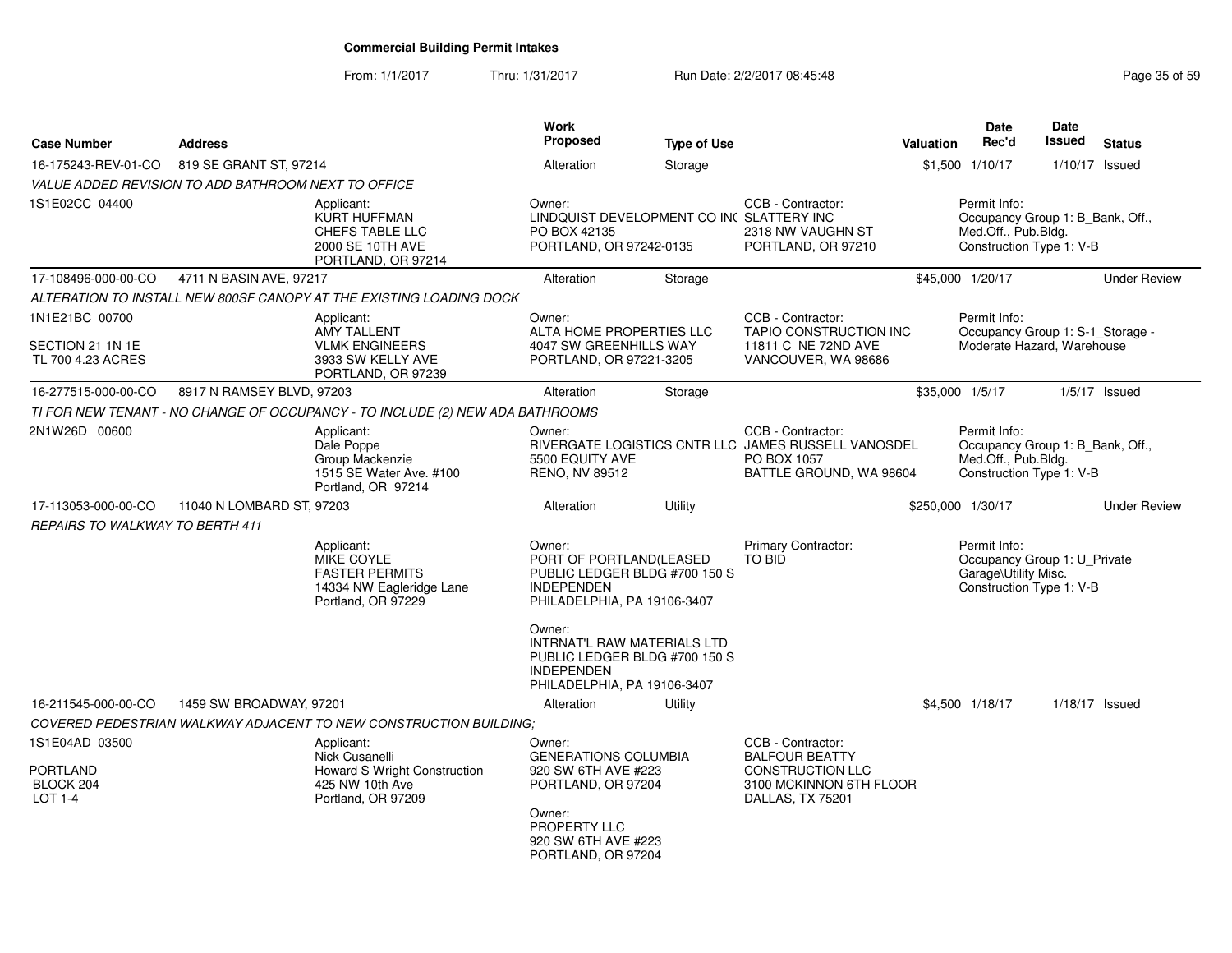From: 1/1/2017Thru: 1/31/2017 **Run Date: 2/2/2017 08:45:48** Page 36 of 59

| <b>Case Number</b>                                                        | <b>Address</b>                                                                                                                                               | <b>Work</b><br><b>Proposed</b>                                                          | <b>Type of Use</b> |                                                                                                               | <b>Valuation</b> | <b>Date</b><br>Rec'd                                     | Date<br><b>Issued</b> | <b>Status</b>                                                 |
|---------------------------------------------------------------------------|--------------------------------------------------------------------------------------------------------------------------------------------------------------|-----------------------------------------------------------------------------------------|--------------------|---------------------------------------------------------------------------------------------------------------|------------------|----------------------------------------------------------|-----------------------|---------------------------------------------------------------|
| 17-108607-000-00-CO                                                       | 3505 NE MULTNOMAH ST, 97232                                                                                                                                  | Alteration                                                                              | Utility            |                                                                                                               | \$7,500 1/20/17  |                                                          |                       | <b>Under Review</b>                                           |
|                                                                           | REPAIR RETAINING WALL UNDER GARAGE FOUNDATION AND COURTYARD RETAINING WALL: BUILD PLANTER.                                                                   |                                                                                         |                    |                                                                                                               |                  |                                                          |                       |                                                               |
| 1N1E36AB 04300<br><b>LAURELHURST</b><br>BLOCK 34<br>LOT 1-3&20&21 TL 4300 | Applicant:<br><b>VIKTOR PAVLOV</b><br>3505 NE MULTNOMAH ST<br>PORTLAND, OR 97232                                                                             | Owner:<br><b>WORD OF LIFE SLAVIC</b><br>3505 NE MULTNOMAH ST<br>PORTLAND, OR 97232-1912 |                    | CCB - Contractor:<br><b>COMPLETE INC</b><br>6642 NE SUMNER<br>PORTLAND, OR 97218                              |                  |                                                          |                       |                                                               |
|                                                                           |                                                                                                                                                              | Owner:<br><b>BAPTIST CHURCH</b><br>3505 NE MULTNOMAH ST<br>PORTLAND, OR 97232-1912      |                    |                                                                                                               |                  |                                                          |                       |                                                               |
| 16-289722-000-00-CO                                                       | 1230 SW 1ST AVE, 97204                                                                                                                                       | Alteration                                                                              | Utility            |                                                                                                               | \$9,000 1/12/17  |                                                          | 1/12/17 Issued        |                                                               |
|                                                                           | SCAFFOLDING WITH PEDESTRIAN TRAFFIC TUNNEL BELOW FOR WORK ON EXTERIOR OF NEW BUILDINGS-SIDEWALK WILL REMAIN OPEN ON THE SOUTH AND WEST ELEVATION TO ACCESS   |                                                                                         |                    |                                                                                                               |                  |                                                          |                       |                                                               |
| 1S1E03BD 00900                                                            | Applicant:<br><b>CRYSTAL JENSEN</b><br><b>LEGACY RENOVATION</b><br>PRODUCTS AND SERVICES, INC.<br>3001 S STEELE ST.<br>TACOMA, WA 98409                      |                                                                                         |                    | CCB - Contractor:<br>HOFFMAN CONSTRUCTION CO<br>OF OREGON<br>805 SW BROADWAY SUITE 2100<br>PORTLAND, OR 97205 |                  |                                                          |                       |                                                               |
| Total # of CO Alteration permit intakes: 160                              |                                                                                                                                                              |                                                                                         |                    |                                                                                                               |                  |                                                          |                       | Total valuation of CO Alteration permit intakes: \$16,201,878 |
| 16-293498-000-00-CO                                                       | 1335 SE STARK ST, 97214                                                                                                                                      | Demolition                                                                              |                    | Apartments/Condos (3 or more units)                                                                           | \$102,080 1/9/17 |                                                          |                       | $1/9/17$ Issued                                               |
|                                                                           | DEMOLISH 3 STORY APARTMENT BUILDING WITH BASEMENT AND ATTACHED AUTO REPAIR SHOP, REMOVE ALL DEBRIS Septic Decommissioning Required. Call for Inspection 842. |                                                                                         |                    |                                                                                                               |                  |                                                          |                       |                                                               |
| 1N1E35CD 10200<br><b>BURNELLS ADD</b><br>BLOCK 281<br>LOT 5&6             | Applicant:<br>MIKE COYLE<br><b>FASTER PERMITS</b><br>14334 NW EAGLERIDGE LANE<br>PORTLAND, OR 97229                                                          | Owner:<br>BLUEBERRY DEVELOPMENT LP<br>3662 SW TUNNELWOOD ST<br>PORTLAND, OR 97221       |                    | CCB - Contractor:<br><b>ESSEX GENERAL</b><br><b>CONSTRUCTION INC</b><br>4284 W 7TH AVE<br>EUGENE, OR 97402    |                  | Permit Info:<br>Multi-family                             |                       | Occupancy Group 1: R-2_Residential                            |
| 17-105519-000-00-CO                                                       | 1439 N DEKUM ST, 97217                                                                                                                                       | Demolition                                                                              |                    | Apartments/Condos (3 or more units)                                                                           | \$10.000 1/13/17 |                                                          | 1/13/17 Issued        |                                                               |
|                                                                           | DEMOLISH EXISTING SINGLE STORY COMMERCIAL BUILDING, REMOVE FOUNDATION AND ALL DEBRIS, SOIL COMPACTION FOR EXISTING PARTIAL BASEMENT, CAP ALL UTILITIES       |                                                                                         |                    |                                                                                                               |                  |                                                          |                       |                                                               |
| 1N1E15BC 06600<br><b>GOOD MORNING ADD</b><br><b>BLOCK7</b>                | Applicant:<br>JAMES MORELAND<br>2525 NE GLISAN SUITE 100<br>PORTLAND, OR 97232                                                                               | Owner:<br>6800 N INTERSTATE LLC<br>PO BOX 12310<br>PORTLAND, OR 97212                   |                    |                                                                                                               |                  | Permit Info:<br>Multi-family<br>Construction Type 1: V-B |                       | Occupancy Group 1: R-2_Residential                            |
| LOT 1&2 EXC PT IN ST                                                      |                                                                                                                                                              |                                                                                         |                    |                                                                                                               |                  |                                                          |                       |                                                               |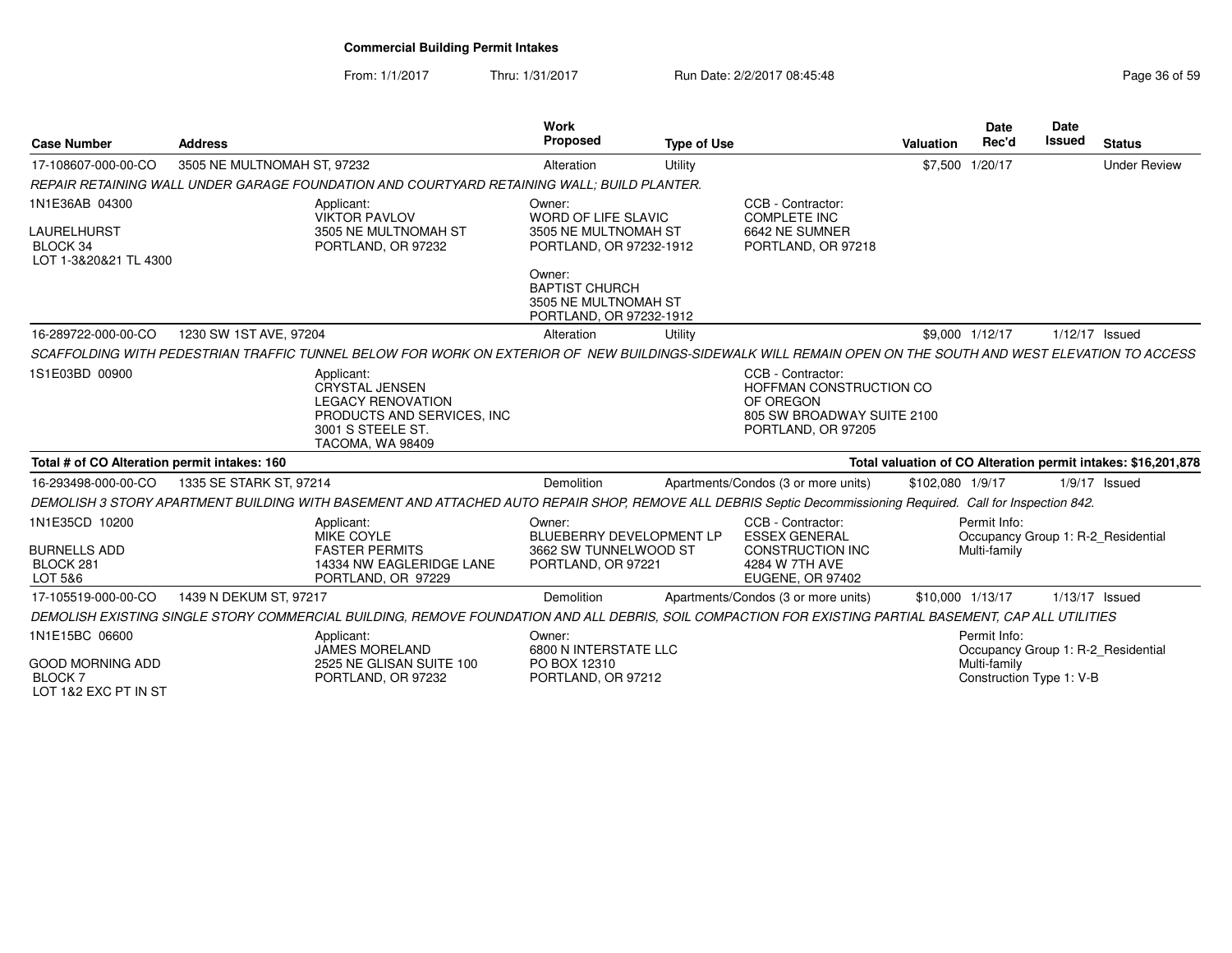From: 1/1/2017Thru: 1/31/2017 **Run Date: 2/2/2017 08:45:48** Page 37 of 59

| <b>Case Number</b>                             | <b>Address</b>                              |                                                                                                                                                                                   | Work<br><b>Proposed</b>                                                                  | <b>Type of Use</b> |                                                                                                                                  | <b>Valuation</b> | <b>Date</b><br>Rec'd                                                                           | <b>Date</b><br><b>Issued</b> | <b>Status</b>                                              |
|------------------------------------------------|---------------------------------------------|-----------------------------------------------------------------------------------------------------------------------------------------------------------------------------------|------------------------------------------------------------------------------------------|--------------------|----------------------------------------------------------------------------------------------------------------------------------|------------------|------------------------------------------------------------------------------------------------|------------------------------|------------------------------------------------------------|
| 17-109920-000-00-CO                            | 5404 SE WOODWARD ST, 97206                  |                                                                                                                                                                                   | Demolition                                                                               |                    | Apartments/Condos (3 or more units)                                                                                              |                  | \$5,000 1/25/17                                                                                |                              | Admin Hold                                                 |
|                                                |                                             | DEMOLISH TRIPLEX WITH BASEMENT, CAP SEWER, REMOVE ALL DEBRIS.SUBJECT TO 35-DAY DEMOLITION DELAY. Demolition delay 35-day appeal period until 4:30 PM, Tuesday, February 28, 2017. |                                                                                          |                    |                                                                                                                                  |                  |                                                                                                |                              |                                                            |
| 1S2E07AB 07500                                 |                                             | Applicant:<br><b>KEVIN PARTAIN</b>                                                                                                                                                | Owner:<br><b>HIJ PROPERTIES LLC</b>                                                      |                    | CCB - Contractor:<br><b>BUILDING CONCEPTS LLC</b>                                                                                |                  | Permit Info:<br>Occupancy Group 1: R-2_Residential                                             |                              |                                                            |
| EAST CRESTON<br>BLOCK 28<br>LOT 26&27          |                                             | <b>URBAN VISIONS</b><br>223 NE 56TH AVE<br>PORTLAND, OR 97213                                                                                                                     | 16933 SE FOSTER RD<br>GRESHAM, OR 97080                                                  |                    | 16933 SE FOSTER RD<br>GRESHAM, OR 97080                                                                                          |                  | Multi-family<br>Construction Type 1: V-B                                                       |                              |                                                            |
|                                                |                                             |                                                                                                                                                                                   | Owner:<br><b>RAYMOND J FEIGERT</b><br>16933 SE FOSTER RD<br>GRESHAM, OR 97080            |                    |                                                                                                                                  |                  |                                                                                                |                              |                                                            |
|                                                |                                             |                                                                                                                                                                                   | Owner:<br><b>MARION E FEIGERT</b><br>16933 SE FOSTER RD<br>GRESHAM, OR 97080             |                    |                                                                                                                                  |                  |                                                                                                |                              |                                                            |
| 16-264136-REV-01-CO                            | 2275 NW GLISAN ST, 97210                    |                                                                                                                                                                                   | Demolition                                                                               | <b>Business</b>    |                                                                                                                                  |                  | \$1/24/17                                                                                      |                              | $1/24/17$ Issued                                           |
|                                                |                                             | *** Revision is required for this permit Call Amit Kumar or Mike Walkiewicz***REVISION-MODIFICATION OF DEMOLITION PERMIT TO LEAVE PONY WALL AND FOOTING IN PLACE                  |                                                                                          |                    |                                                                                                                                  |                  |                                                                                                |                              |                                                            |
| 1N1E33CB 00300                                 |                                             | Applicant:<br><b>INTERSTATE RESTORATION LLC</b>                                                                                                                                   | Owner:<br><b>ROBERT A SACKS</b>                                                          |                    | CCB - Contractor:<br><b>INTERSTATE RESTORATION LLC</b>                                                                           |                  |                                                                                                |                              |                                                            |
| KINGS 2ND ADD<br>BLOCK 17<br>LOT 17&18 TL 300  |                                             | 3401 QUORUM DR 300<br>FORT WORTH, TX 76137                                                                                                                                        | 1532 SW MORRISON ST #A<br>PORTLAND, OR 97205-1942                                        |                    | 3401 QUORUM DR 300<br>FORT WORTH, TX 76137                                                                                       |                  |                                                                                                |                              |                                                            |
|                                                |                                             |                                                                                                                                                                                   | Owner:<br>ANN G SACKS<br>1532 SW MORRISON ST #A<br>PORTLAND, OR 97205-1942               |                    |                                                                                                                                  |                  |                                                                                                |                              |                                                            |
| 17-106796-000-00-CO                            | 1806 NE 13TH AVE, 97212                     |                                                                                                                                                                                   | Demolition                                                                               | Utility            |                                                                                                                                  |                  | \$5,000 1/18/17                                                                                |                              | $1/18/17$ Issued                                           |
|                                                |                                             | DEMO DETACHED 1 STORY GARAGE, REMOVE ALL DEBRIS, CAP SEWER, SEE ALERT FOLDER 16-208856AL                                                                                          |                                                                                          |                    |                                                                                                                                  |                  |                                                                                                |                              |                                                            |
| 1N1E26CD 09000                                 |                                             | Applicant:<br><b>BRIAN SYMES</b>                                                                                                                                                  | Owner:<br>MERFELD-RICHMOND PLEX LLC                                                      |                    | CCB - Contractor:<br><b>DENNY REYNOLDS</b>                                                                                       |                  | Permit Info:<br>Occupancy Group 1: U_Private                                                   |                              |                                                            |
| HOLLADAYS ADD<br>BLOCK 258<br>W 1/2 OF LOT 3&4 |                                             | <b>SYMES ARCHITECT</b><br>4905 NE 38th Ave<br>Portland, OR 97211                                                                                                                  | 2137 NE 40TH AVE<br>PORTLAND, OR 97212                                                   |                    | DENNY R REYNOLDS<br>43221 SE MUSIC CAMP RD<br><b>SANDY, OR 97055</b>                                                             |                  | Garage\Utility Misc.<br>Construction Type 1: V-B                                               |                              |                                                            |
| Total # of CO Demolition permit intakes: 5     |                                             |                                                                                                                                                                                   |                                                                                          |                    |                                                                                                                                  |                  |                                                                                                |                              | Total valuation of CO Demolition permit intakes: \$122,080 |
|                                                | 15-243243-DFS-09-CO 1177 SE STARK ST, 97214 |                                                                                                                                                                                   | <b>New Construction</b>                                                                  |                    | Apartments/Condos (3 or more units)                                                                                              |                  | \$15,000 1/20/17                                                                               |                              | <b>Under Review</b>                                        |
| DFS FOR SHIPLADDERS AND METAL PIT LADDERS      |                                             |                                                                                                                                                                                   |                                                                                          |                    |                                                                                                                                  |                  |                                                                                                |                              |                                                            |
| 1N1E35CD 11600                                 |                                             | Applicant:<br><b>Hunter Rains</b><br>Walsh Construction Co.<br>2905 SW 1st Ave.<br>Portland OR 97201                                                                              | Owner:<br><b>ST FRANCIS PARK LP</b><br>2740 SE POWELL BLVD #7<br>PORTLAND, OR 97202-2069 |                    | CCB - Contractor:<br><b>TOM MITCHELL</b><br>WALSH CONSTRUCTION CO<br><b>OREGON</b><br>2905 SW 1ST AVE<br>PORTLAND, OR 97201-4705 |                  | Permit Info:<br>Occupancy Group 1: R-2 Residential<br>Multi-family<br>Construction Type 1: V-A |                              |                                                            |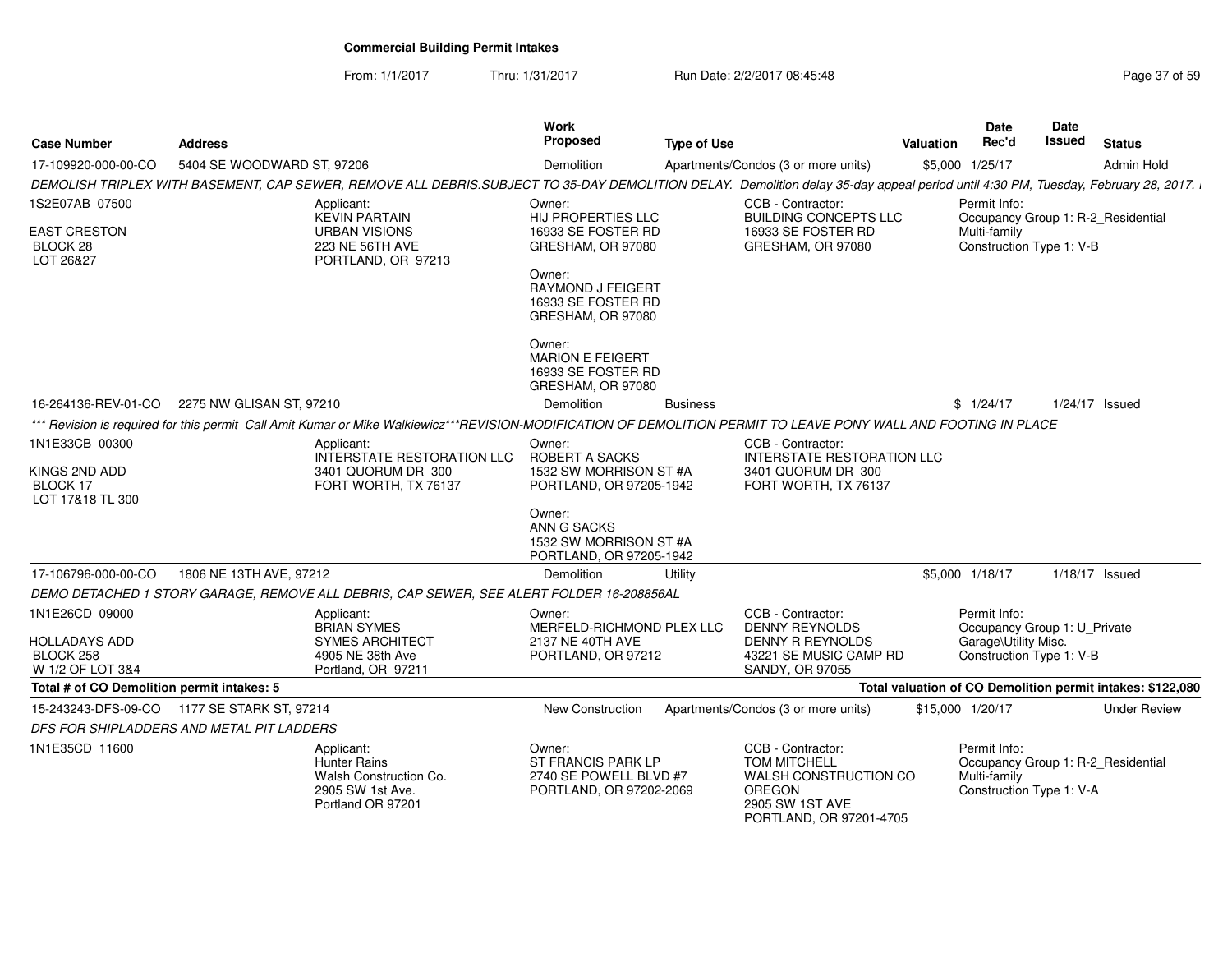From: 1/1/2017Thru: 1/31/2017 **Run Date: 2/2/2017 08:45:48** Page 38 of 59

| <b>Case Number</b>                                                                                      | <b>Address</b>                  |                                                                                                                                                                     | Work<br><b>Proposed</b>                                                                                        | <b>Type of Use</b> |                                                                                                                          | <b>Valuation</b>    | Date<br>Rec'd                                                      | <b>Date</b><br>Issued | <b>Status</b>                                                                                                            |
|---------------------------------------------------------------------------------------------------------|---------------------------------|---------------------------------------------------------------------------------------------------------------------------------------------------------------------|----------------------------------------------------------------------------------------------------------------|--------------------|--------------------------------------------------------------------------------------------------------------------------|---------------------|--------------------------------------------------------------------|-----------------------|--------------------------------------------------------------------------------------------------------------------------|
| 17-109542-000-00-CO                                                                                     | 1335 SE HAWTHORNE BLVD, 97214   |                                                                                                                                                                     | <b>New Construction</b>                                                                                        |                    | Apartments/Condos (3 or more units)                                                                                      | \$4,000,000 1/23/17 |                                                                    |                       | <b>Under Review</b>                                                                                                      |
|                                                                                                         |                                 | NEW 4 STORY MIXED USE BUILDING WITH 39 UNITS; RETAIL FIRST FLOOR; INTERIOR TRASH ENCLOSURE; TUCK IN PARKING; SEPARATE TENANT IMPROVEMENT PERMITS; ASSOCIATED SITE V |                                                                                                                |                    |                                                                                                                          |                     |                                                                    |                       |                                                                                                                          |
| 1S1E02BD 09300<br>HAWTHORNE PK<br>BLOCK 291<br>LOT 5 EXC PT IN ST<br>LOT 6                              |                                 | Applicant:<br><b>DAVID MULLENS</b><br>URBAN DEVELOPMENT GROUP<br>735 SW 158TH AVENUE<br>BEAVERTON, OR 97006                                                         | Owner:<br>UDG 14TH & HAWTHORNE LLC<br>735 SW 158TH AVE #180<br>BEAVERTON, OR 97006                             |                    | CCB - Contractor:<br>SK HOFF CONSTRUCTION LLC<br>735 SW 158TH AVE<br>BEAVERTON, OR 97006                                 |                     | Permit Info:<br>Multi-family<br>Construction Type 1: V-A           |                       | Occupancy Group 1: R-2 Residential<br>Construction Type 2 (formerly Type 1): V-A                                         |
| 16-126674-DFS-01-CO                                                                                     | 1411 NW QUIMBY ST, 97209        |                                                                                                                                                                     | New Construction                                                                                               |                    | Apartments/Condos (3 or more units)                                                                                      | \$1,610,000 1/23/17 |                                                                    |                       | <b>Under Review</b>                                                                                                      |
| DFS 01: Post Tensioning Reinforcement                                                                   |                                 |                                                                                                                                                                     |                                                                                                                |                    |                                                                                                                          |                     |                                                                    |                       |                                                                                                                          |
| 1N1E28DD 01200                                                                                          |                                 | Applicant:<br><b>GRANT DENSON</b><br>1603 nw 14TH ave<br>PORTLAND, OR 97209                                                                                         | Owner:<br><b>BROADSTONE PEARL DISTRICT</b><br><b>LLC</b><br>2415 E CAMELBACK RD #600<br>PHOENIX, AZ 85016-9298 |                    | CCB - Contractor:<br>ALLIANCE PACIFIC NORTHWEST<br><b>BUILDERS LLC</b><br>2415 E CAMELBACK RD # 600<br>PHOENIX, AZ 85016 |                     | Permit Info:<br>Hazard, Parking Garage<br>Construction Type 1: I-A |                       | Occupancy Group 1: S-2_Storage - Low<br>Construction Type 2 (formerly Type 1): I-A                                       |
| 16-114982-DFS-03-CO                                                                                     | 7711 SW CAPITOL HWY, 97219      |                                                                                                                                                                     | New Construction                                                                                               |                    | Apartments/Condos (3 or more units)                                                                                      |                     | \$50,000 1/23/17                                                   |                       | <b>Under Review</b>                                                                                                      |
| DFS FOR ROOF FRAMING PLAN                                                                               |                                 |                                                                                                                                                                     |                                                                                                                |                    |                                                                                                                          |                     |                                                                    |                       |                                                                                                                          |
| 1S1E20DB 06100                                                                                          |                                 | Applicant:<br>TREVOR RITCHIE<br><b>BREMIK CONSTRUCTION</b>                                                                                                          | Owner:<br><b>MVUAA LLC</b><br>422 NW 13TH AVE PMB 808<br>PORTLAND, OR 97209-2930                               |                    | CCB - Contractor:<br>BREMIK CONSTRUCTION INC<br>1026 SE STARK STREET<br>PORTLAND, OR 97214                               |                     | Permit Info:<br>Multi-family<br>Construction Type 1: V-A           |                       | Occupancy Group 1: R-2 Residential<br>Construction Type 2 (formerly Type 1): V-A                                         |
| 17-109623-000-00-CO                                                                                     | 1621 NE 41ST AVE, 97232         |                                                                                                                                                                     | New Construction                                                                                               |                    | Apartments/Condos (3 or more units)                                                                                      | \$2,133,000 1/23/17 |                                                                    |                       | <b>Under Review</b>                                                                                                      |
|                                                                                                         |                                 | NEW CONSTRUCTION OF A 5-STORY 17,775SF, WITH 27 UNITS, MIXED USE BUILDING WITH 1,094SF OF COMMERCIAL SPACE ON THE GROUND FLOOR. INTERIOR TRASH ROOM. ELECTRICAL AN  |                                                                                                                |                    |                                                                                                                          |                     |                                                                    |                       |                                                                                                                          |
| 1N1E25DD 11000<br>RALSTONS ADD<br><b>BLOCK 4</b><br>LOT 7&8                                             |                                 | Applicant:<br><b>RICH BROOKS</b><br><b>CIDA Architects</b><br>209 SW OAK ST #600<br>PORTLAND OR 97204                                                               | Owner:<br><b>INVESTMENT 41 LLC</b><br>3735 SE CLAY ST<br>PORTLAND, OR 97214                                    |                    | <b>Primary Contractor:</b><br><b>TO BID</b>                                                                              |                     | Permit Info:<br>Multi-family<br>Construction Type 1: V-A           |                       | Occupancy Group 1: R-2 Residential<br>Construction Type 2 (formerly Type 1): I-A                                         |
| 17-109630-000-00-CO                                                                                     | 1616 NE KILLINGSWORTH ST, 97211 |                                                                                                                                                                     | New Construction                                                                                               |                    | Apartments/Condos (3 or more units)                                                                                      | \$3,055,941 1/24/17 |                                                                    |                       | <b>Under Review</b>                                                                                                      |
|                                                                                                         |                                 | NEW 4 STORY MIXED USE BUILDING: RETAIL FIRST FLOOR: 39 RESIDENTIAL UNITS ON FLOORS 2-4: INTERIOR TRASH ENCLOSURE: ASSOCIATED SITE WORK: TENANT IMPROVEMENT TO BE AF |                                                                                                                |                    |                                                                                                                          |                     |                                                                    |                       |                                                                                                                          |
| 1N1E23AB 04600<br><b>VERNON</b><br><b>BLOCK 4</b><br>LOT 1 EXC PT IN ST<br>LOT 2-3<br>LOT 4 EXC S 24.6' |                                 | Applicant:<br><b>MARIA SIMON</b><br><b>WORKS PROGRESS</b><br><b>ARCHITECTURE</b><br>811 SE STARK AVE SUITE 210<br>PORTLAND OR 97214                                 | Owner:<br>1616 KILLINGSWORTH LLC<br>116 NE 6TH AVE #400<br>PORTLAND, OR 97232                                  |                    | <b>Primary Contractor:</b><br>TO BID                                                                                     |                     | Permit Info:<br>Multi-family<br>Construction Type 1: I-A<br>27443  |                       | Occupancy Group 1: R-2 Residential<br>Construction Type 2 (formerly Type 1): V-A<br>Total Square Footage - Display Only: |
| 17-109701-000-00-CO                                                                                     | 2105 NE DAVIS ST, 97232         |                                                                                                                                                                     | New Construction                                                                                               |                    | Apartments/Condos (3 or more units)                                                                                      | \$684,744 1/24/17   |                                                                    |                       | <b>Under Review</b>                                                                                                      |
|                                                                                                         |                                 | NEW CONSTRUCTION OF 3 STORY 6-PLEX BLDG WITH DETACHED 102SF TRASH ENCLOSURE BLDG A FRONTS NE EVERETT ST                                                             |                                                                                                                |                    |                                                                                                                          |                     |                                                                    |                       |                                                                                                                          |
| 1N1E35DA 09900<br>DUNNS ADD<br>BLOCK <sub>8</sub><br>LOT <sub>5</sub><br>E 3' OF LOT 6                  |                                 | Applicant:<br>DAN WILLIAMS<br><b>FASTER PERMITS</b><br>14334 NW EAGLERIDGE LANE<br>PORTLAND, OR 97229                                                               | Owner:<br><b>EVERETT CUSTOM HOMES INC</b><br>3330 NW YEON AVE #100<br>PORTLAND, OR 97210-1531                  |                    | CCB - Contractor:<br><b>VIC REMMERS</b><br>EVERETT CUSTOM HOMES INC<br>3330 NW YEON AVENUE #100<br>PORTLAND, OR 97210    |                     | Permit Info:<br>Multi-family<br>Construction Type 1: V-B           |                       | Occupancy Group 1: R-2_Residential<br>Total Square Footage - Display Only: 6621                                          |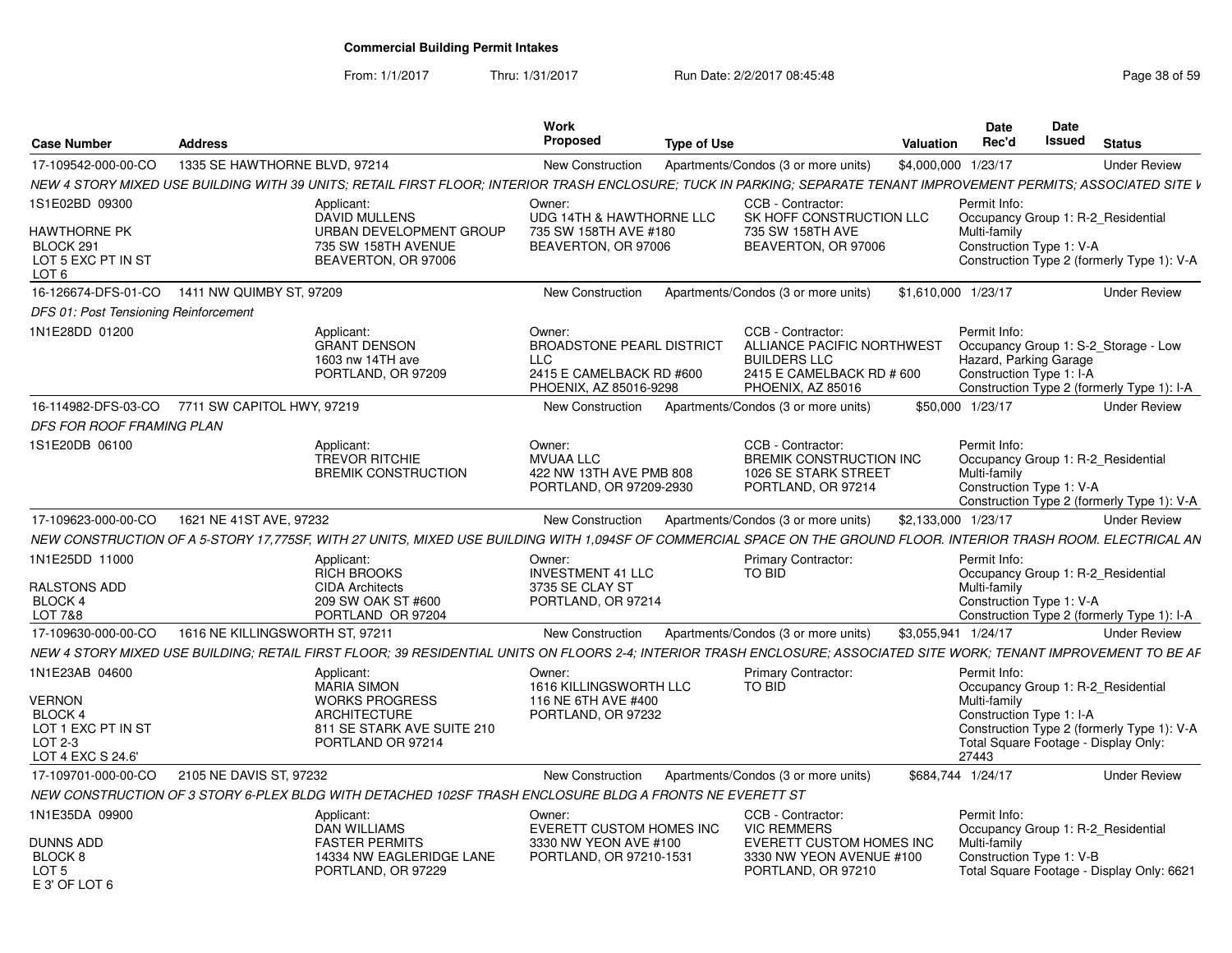From: 1/1/2017

Thru: 1/31/2017 **Run Date: 2/2/2017 08:45:48** Page 39 of 59

| <b>Case Number</b>                                               | <b>Address</b>                                                                                                                                                |                                                                    | Work<br><b>Proposed</b>                                                        | <b>Type of Use</b> |                                                                                                                                            | Valuation | Date<br>Rec'd                                                                                                                   | <b>Date</b><br><b>Issued</b> | <b>Status</b>                              |
|------------------------------------------------------------------|---------------------------------------------------------------------------------------------------------------------------------------------------------------|--------------------------------------------------------------------|--------------------------------------------------------------------------------|--------------------|--------------------------------------------------------------------------------------------------------------------------------------------|-----------|---------------------------------------------------------------------------------------------------------------------------------|------------------------------|--------------------------------------------|
| 17-109710-000-00-CO                                              | 2105 NE DAVIS ST, 97232                                                                                                                                       |                                                                    | New Construction                                                               |                    | Apartments/Condos (3 or more units)                                                                                                        |           | \$684,744 1/24/17                                                                                                               |                              | <b>Under Review</b>                        |
|                                                                  | NEW CONSTRUCTION OF 3 STORY 6-PLEX BLDG WITH DETACHED 102SF TRASH ENCLOSURE BLDG B FRONTS NE DAVIS                                                            |                                                                    |                                                                                |                    |                                                                                                                                            |           |                                                                                                                                 |                              |                                            |
| 1N1E35DA 09900                                                   | Applicant:<br>DAN WILLIAMS                                                                                                                                    |                                                                    | Owner:<br>EVERETT CUSTOM HOMES INC                                             |                    | CCB - Contractor:<br><b>VIC REMMERS</b>                                                                                                    |           | Permit Info:<br>Occupancy Group 1: R-2 Residential                                                                              |                              |                                            |
| <b>DUNNS ADD</b><br>BLOCK 8<br>LOT <sub>5</sub><br>E 3' OF LOT 6 | <b>FASTER PERMITS</b>                                                                                                                                         | 14334 NW EAGLERIDGE LANE<br>PORTLAND, OR 97229                     | 3330 NW YEON AVE #100<br>PORTLAND, OR 97210-1531                               |                    | EVERETT CUSTOM HOMES INC<br>3330 NW YEON AVENUE #100<br>PORTLAND, OR 97210                                                                 |           | Multi-family<br>Construction Type 1: V-B                                                                                        |                              | Total Square Footage - Display Only: 6621  |
| 15-273984-REV-03-CO                                              | 2112 NW IRVING ST, 97210                                                                                                                                      |                                                                    | New Construction                                                               |                    | Apartments/Condos (3 or more units)                                                                                                        |           | \$1/24/17                                                                                                                       |                              | <b>Under Review</b>                        |
|                                                                  | Revision 03 - Replace steel stairs with wood and additional changes due to budget - see summary of changes under Document tab                                 |                                                                    |                                                                                |                    |                                                                                                                                            |           |                                                                                                                                 |                              |                                            |
| 1N1E33BD 08700                                                   | Applicant:<br>Anne Marie Kuban                                                                                                                                |                                                                    | Owner:<br>625 NW 21ST LLC                                                      |                    | CCB - Contractor:<br>COLAS CONSTRUCTION INC                                                                                                |           | Permit Info:                                                                                                                    |                              | Occupancy Group 1: S-2 Storage - Low       |
| KINGS 2ND ADD<br>BLOCK 11<br>LOT 1-3 TL 8700                     | <b>Emerick Architects</b><br>Portland, OR 97204                                                                                                               | 321 SW 4th Avenuer, #200                                           | 116 NE 6TH AVE #400<br>PORTLAND, OR 97232-2904                                 |                    | 19 NW 5TH #203<br>PORTLAND, OR 97209-3819                                                                                                  |           | Hazard, Parking Garage<br>Construction Type 1: I-A                                                                              |                              | Construction Type 2 (formerly Type 1): V-B |
| 17-110041-000-00-CO                                              | 1335 SE STARK ST, 97214                                                                                                                                       |                                                                    | <b>New Construction</b>                                                        |                    | Apartments/Condos (3 or more units)                                                                                                        |           | \$3,375,418 1/24/17                                                                                                             |                              | <b>Under Review</b>                        |
|                                                                  | NEW CONSTRUCTION-NEW 4STORY MULTI-FAMILY APARTMENT BUILDING CONTAINING 39 UNITS AND AN ENCLOSED PARKING GARAGE ON LEVE 1. STRUCTURE TYPE VA WOOD FRAMED. INTE |                                                                    |                                                                                |                    |                                                                                                                                            |           |                                                                                                                                 |                              |                                            |
| 1N1E35CD 10200                                                   | Applicant:<br>MIKE COYLE                                                                                                                                      |                                                                    | Owner:<br>BLUEBERRY DEVELOPMENT LP                                             |                    | CCB - Contractor:<br><b>ESSEX GENERAL</b>                                                                                                  |           | Permit Info:<br>Occupancy Group 1: R-2_Residential                                                                              |                              |                                            |
| <b>BURNELLS ADD</b><br>BLOCK 281<br>LOT 5&6                      | <b>FASTER PERMITS</b>                                                                                                                                         | 14334 NW EAGLERIDGE LANE<br>PORTLAND, OR 97229                     | 3662 SW TUNNELWOOD ST<br>PORTLAND, OR 97221                                    |                    | CONSTRUCTION INC<br>4284 W 7TH AVE<br>EUGENE, OR 97402                                                                                     |           | Multi-family<br>Construction Type 1: V-A                                                                                        |                              | Construction Type 2 (formerly Type 1): V-A |
|                                                                  |                                                                                                                                                               |                                                                    |                                                                                |                    |                                                                                                                                            |           | Total Square Footage - Display Only:<br>29787                                                                                   |                              |                                            |
| 17-110083-000-00-CO                                              | 835 NE 93RD AVE, 97220                                                                                                                                        |                                                                    | New Construction                                                               |                    | Apartments/Condos (3 or more units)                                                                                                        |           | \$500,000 1/24/17                                                                                                               |                              | <b>Under Review</b>                        |
|                                                                  | NEW 2 STORY. 4 UNIT CONDO BUILDING WITH ONSITE PARKING AND ATTACHED TRASH ENCLOSURES. INCLUDES ASSOCIATED SITEWORK                                            |                                                                    |                                                                                |                    |                                                                                                                                            |           |                                                                                                                                 |                              |                                            |
| 1N2E33AC 09200                                                   | Applicant:<br>ZAC HORTON                                                                                                                                      |                                                                    | Owner:<br><b>BULLDOG CAPITAL LLC</b>                                           |                    | CCB - Contractor:<br>CRESCENT CUSTOM HOMES LLC                                                                                             |           | Permit Info:<br>Occupancy Group 1: R-2 Residential                                                                              |                              |                                            |
| <b>WHEATLAND ADD</b><br>BLOCK 10<br>LOT 23&24                    | <b>FASTER PERMITS</b>                                                                                                                                         | 14334 NW EAGLERIDGE LN<br>PORTLAND, OR 97229                       | 4550 KRUSE WAY #125<br>LAKE OSWEGO, OR 97035                                   |                    | 8575 SE NORTHERN HEIGHTS<br><b>COURT</b><br>HAPPY VALLEY, OR 97086                                                                         |           | Multi-family<br>Construction Type 1: V-B                                                                                        |                              | Total Square Footage - Display Only: 3856  |
| 17-110134-000-00-CO                                              | 5935 SW VIRGINIA AVE, 97201                                                                                                                                   |                                                                    | <b>New Construction</b>                                                        |                    | Apartments/Condos (3 or more units)                                                                                                        |           | \$2,480,529 1/25/17                                                                                                             |                              | <b>Under Review</b>                        |
|                                                                  | NEW 3 STORY, 30 UNIT APARTMENT BUILDING , INCLUDES ASSOCIATED SITEWORK AND RETAINING WALL                                                                     |                                                                    |                                                                                |                    |                                                                                                                                            |           |                                                                                                                                 |                              |                                            |
| 1S1E15CA 06100                                                   | Applicant:                                                                                                                                                    |                                                                    | Owner:                                                                         |                    | CCB - Contractor:                                                                                                                          |           | Permit Info:                                                                                                                    |                              |                                            |
| <b>SOUTHPORT</b><br>BLOCK <sub>2</sub><br><b>LOT 3&amp;4</b>     | <b>ZAC HORTON</b><br><b>FASTER PERMITS</b>                                                                                                                    | 14334 NW EAGLERIDGE LN<br>PORTLAND, OR 97229                       | <b>GROVE DEVELOPMENT INC</b><br>6500 SW BEAVERTON HWY #3<br>PORTLAND, OR 97225 |                    | <b>GROVE HUNT</b><br><b>GROVE DEVELOPMENT INC</b><br>9020 SW WASHINGTON SQUARE<br>DR SUITE 505<br>PORTLAND, OR 97225<br>PORTLAND, OR 97223 |           | Occupancy Group 1: R-2 Residential<br>Multi-family<br>Construction Type 1: V-B<br>Total Square Footage - Display Only:<br>23985 |                              |                                            |
| 16-287868-000-00-CO                                              | 625 NE RANDALL AVE, 97232                                                                                                                                     |                                                                    | New Construction                                                               |                    | Apartments/Condos (3 or more units)                                                                                                        |           | \$1,100,000 1/27/17                                                                                                             |                              | <b>Under Review</b>                        |
|                                                                  | NEW FOUR STORY 5 UNIT APARTMENT COMPLEX                                                                                                                       |                                                                    |                                                                                |                    |                                                                                                                                            |           |                                                                                                                                 |                              |                                            |
| 1N1E36BC 08400                                                   | Applicant:<br><b>DAVID HORNING</b>                                                                                                                            |                                                                    | Owner:<br><b>BLAKELY POMEROY</b>                                               |                    | CCB - Contractor:<br>ETHAN BECK HOMES INC                                                                                                  |           | Permit Info:<br>Occupancy Group 1: R-2_Residential                                                                              |                              |                                            |
| LOGANS ADD<br>BLOCK 5<br>SLY 1/2 OF LOT 1&2                      |                                                                                                                                                               | MOA ARCHITECTURE LLC<br>2351 NW YORK ST STE 4<br>PORTLAND OR 97210 | PROPERTIES LLC<br>3132 NE 22ND AVE<br>PORTLAND, OR 97212-2425                  |                    | 4110 SE HAWTHORNE BLVD #918<br>PORTLAND, OR 97214                                                                                          |           | Multi-family<br>Construction Type 1: V-A                                                                                        |                              | Total Square Footage - Display Only: 9928  |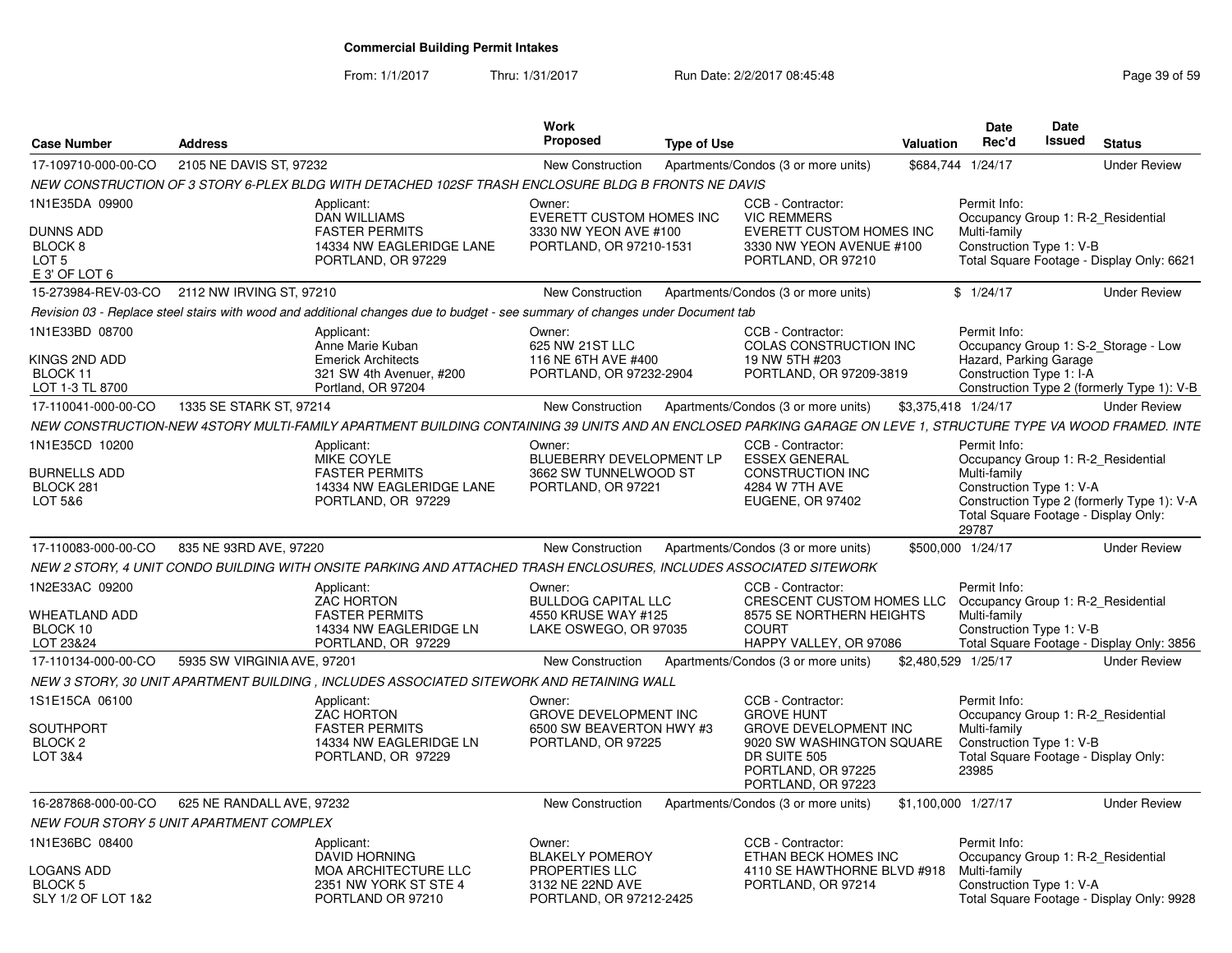From: 1/1/2017Thru: 1/31/2017 **Run Date: 2/2/2017 08:45:48** Page 40 of 59

| Case Number                                                             | <b>Address</b>               |                                                                                                                                                                 | Work<br>Proposed                                                                                                                                                       | <b>Type of Use</b> |                                                                                                                                                                                      | Valuation           | Date<br>Rec'd                         | Date<br>Issued                                                                                         | <b>Status</b>                              |
|-------------------------------------------------------------------------|------------------------------|-----------------------------------------------------------------------------------------------------------------------------------------------------------------|------------------------------------------------------------------------------------------------------------------------------------------------------------------------|--------------------|--------------------------------------------------------------------------------------------------------------------------------------------------------------------------------------|---------------------|---------------------------------------|--------------------------------------------------------------------------------------------------------|--------------------------------------------|
| 16-144833-REV-02-CO                                                     | 1480 N JARRETT ST            |                                                                                                                                                                 | New Construction                                                                                                                                                       |                    | Apartments/Condos (3 or more units)                                                                                                                                                  |                     | \$1/27/17                             | 1/27/17 Issued                                                                                         |                                            |
|                                                                         |                              | REVISION TO UPDATE THE STATE APPROVED SCANNED SET OF DRAWINGS                                                                                                   |                                                                                                                                                                        |                    |                                                                                                                                                                                      |                     |                                       |                                                                                                        |                                            |
| 1N1E15CC 10501<br>PARTITION PLAT 2014-75<br>LOT <sub>1</sub><br>2&3     |                              | Applicant:<br>Garner Moody<br>1126 NE Killingsworth Street<br>Portland, OR 97211                                                                                | Owner:<br>JARRETT ST PROPERTIES LLC<br>PO BOX 11560<br>PORTLAND, OR 97211-0560                                                                                         |                    | CCB - Contractor:<br>Garner Moody<br>LLOYD DEVELOPMENT LLC<br>PO BOX 11560<br>PORTLAND, OR 97211<br>PORTLAND OR 97211                                                                |                     | Permit Info:<br>Multi-family          | Occupancy Group 1: R-2 Residential<br>Construction Type 1: V-B                                         |                                            |
| 17-111682-000-00-CO                                                     | 4540 SE MILWAUKIE AVE, 97202 |                                                                                                                                                                 | New Construction                                                                                                                                                       |                    | Apartments/Condos (3 or more units)                                                                                                                                                  | \$5,700,000 1/27/17 |                                       |                                                                                                        | <b>Under Review</b>                        |
|                                                                         |                              | CONSTRUCTION OF NEW 4 STORY APARTMENT BUILDING (44 UNITS): GARAGE ON FIRST FLOOR:                                                                               |                                                                                                                                                                        |                    |                                                                                                                                                                                      |                     |                                       |                                                                                                        |                                            |
| 1S1E14AB 01800<br><b>CROOKHAMS ADD</b><br>BLOCK 1<br>LOT <sub>2</sub>   |                              | Applicant:<br>MIKE COYLE<br><b>FASTER PERMITS</b><br>14334 NW EAGLERIDGE LANE<br>PORTLAND, OR 97229                                                             | Owner:<br><b>SANDRA E HINCKLEY</b><br>1400 SE EASTWOOD CT<br>PORTLAND, OR 97267-3541<br>Owner:<br>PHILIP R STEINFELD<br>1400 SE EASTWOOD CT<br>PORTLAND, OR 97267-3541 |                    | CCB - Contractor:<br>PDG CONSTRUCTION SERVICES<br><b>INC</b><br>500 SE BUTLER RD<br>GRESHAM, OR 97080                                                                                |                     | Permit Info:<br>Multi-family<br>41653 | Occupancy Group 1: R-2_Residential<br>Construction Type 1: V-A<br>Total Square Footage - Display Only: | Construction Type 2 (formerly Type 1): I-A |
| 17-112398-000-00-CO                                                     | 2880 SE DIVISION ST, 97202   |                                                                                                                                                                 | <b>New Construction</b>                                                                                                                                                |                    | Apartments/Condos (3 or more units)                                                                                                                                                  | \$4,800,000 1/27/17 |                                       |                                                                                                        | <b>Under Review</b>                        |
|                                                                         |                              | NEW 4-STORY, MIXED USE, 65 UNIT APARTMENT BUILDING WITH TUCK UNDER ENCLOSED PARKING, INTERIOR TRASH AND RECYCLE ROOM; ON-SITE STORMWATER TREATMENT, SITE IMPROV |                                                                                                                                                                        |                    |                                                                                                                                                                                      |                     |                                       |                                                                                                        |                                            |
| 1S1E12BB 01300<br><b>EAST PORTLAND HTS</b><br><b>BLOCK 4</b><br>LOT 1-3 |                              | Applicant:<br><b>DAN WILLIAMS</b><br><b>FASTER PERMITS</b><br>14334 NW EAGLERIDGE LANE<br>PORTLAND, OR 97229                                                    | Owner:<br>YONG MIN KIM<br>1683 SW PHYLLIS AVE<br>GRESHAM, OR 97080                                                                                                     |                    | CCB - Contractor:<br>JET INDUSTRIES INC<br>PO BOX 7362<br><b>SALEM, OR 97301</b><br>CCB - Contractor:<br><b>VWR DEVELOPMENT LLC</b><br>3330 NW YEON AVENE #100<br>PORTLAND, OR 97210 |                     | Permit Info:<br>Multi-family<br>40082 | Occupancy Group 1: R-2_Residential<br>Construction Type 1: V-A<br>Total Square Footage - Display Only: | Construction Type 2 (formerly Type 1): V-A |
| 17-112446-000-00-CO                                                     | 1707 SE TENINO ST, 97202     |                                                                                                                                                                 | New Construction                                                                                                                                                       |                    | Apartments/Condos (3 or more units)                                                                                                                                                  | \$8,000,000 1/27/17 |                                       |                                                                                                        | <b>Under Review</b>                        |
|                                                                         |                              | NEW 4 STORY MULTI FAMILY 79 UNIT APARTMENT BUILDING WITH SUBGRADE PARKING; ASSOCIATE SITE WORK                                                                  |                                                                                                                                                                        |                    |                                                                                                                                                                                      |                     |                                       |                                                                                                        |                                            |
| 1S1E23DC 01200<br>SELLWOOD<br>BLOCK 89<br>LOT 10&11                     |                              | Applicant:<br>DAVID MULLENS<br><b>UDG</b><br>735 SW 158TH AVE<br>BEAVERTON, OR 97006                                                                            | Owner:<br>UDG 17TH & TENINO LLC<br>1707 SE TENINO ST<br>PORTLAND, OR 97202                                                                                             |                    | CCB - Contractor:<br>SK HOFF CONSTRUCTION LLC<br>735 SW 158TH AVE<br>BEAVERTON, OR 97006                                                                                             |                     | Permit Info:<br>Multi-family<br>57157 | Occupancy Group 1: R-2 Residential<br>Construction Type 1: V-A<br>Total Square Footage - Display Only: | Construction Type 2 (formerly Type 1): V-A |
| 16-102461-DFS-01-CO                                                     | 921 NW 21ST AVE, 97210       |                                                                                                                                                                 | New Construction                                                                                                                                                       |                    | Apartments/Condos (3 or more units)                                                                                                                                                  |                     | \$12,000 1/27/17                      |                                                                                                        | <b>Under Review</b>                        |
| <b>DFS FOR TIE DOWN SYSTEM</b>                                          |                              |                                                                                                                                                                 |                                                                                                                                                                        |                    |                                                                                                                                                                                      |                     |                                       |                                                                                                        |                                            |
| 1N1E33BD 12600<br>COUCHS ADD<br>BLOCK 302<br>S 30' OF LOT 2 & LOT 3&4   |                              | Applicant:<br>DANIEL JEFFERY<br>2720 SW CORBETT AVE<br>PORTLAND OR 97201                                                                                        | Owner:<br><b>EMPAR LLC</b><br>2310 NW GLISAN ST<br>PORTLAND, OR 97210-3421                                                                                             |                    | CCB - Contractor:<br><b>RICHARD BECK</b><br>LCG PENCE LLC<br>2747 PENCE LOOP SE<br>SALEM, OR 97302-8109                                                                              |                     | Permit Info:<br>Multi-family          | Occupancy Group 1: R-2_Residential<br>Construction Type 1: V-A                                         | Construction Type 2 (formerly Type 1): V-A |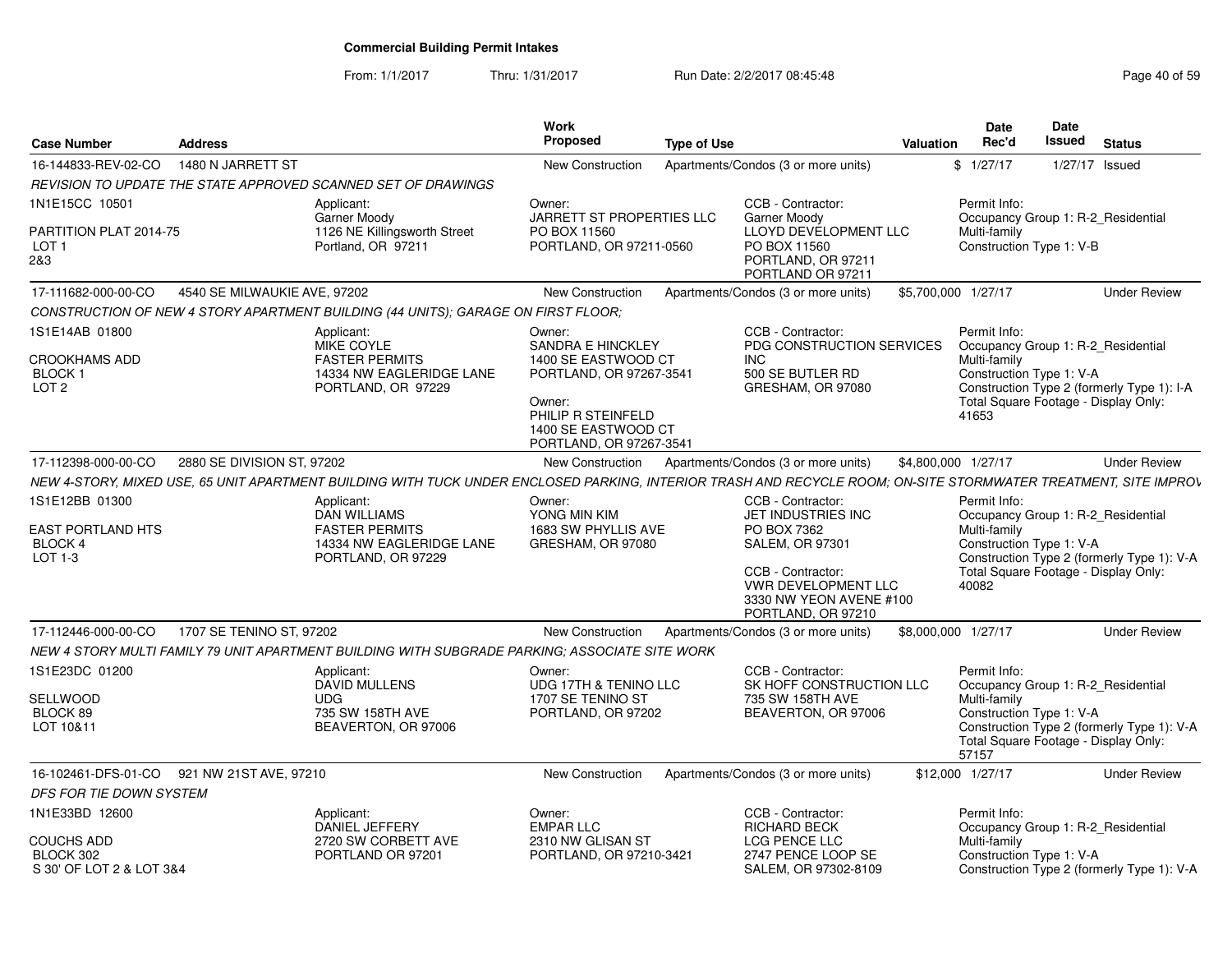From: 1/1/2017Thru: 1/31/2017 Run Date: 2/2/2017 08:45:48 Page 41 of 59

| <b>Case Number</b>                                                          | <b>Address</b>            |                                                                                                                                                                   | <b>Work</b><br>Proposed                                                                                                                                                | <b>Type of Use</b> |                                                                                                                                                                | Valuation           | Date<br>Rec'd                                                     | Date<br><b>Issued</b> | <b>Status</b>                                                                                                            |
|-----------------------------------------------------------------------------|---------------------------|-------------------------------------------------------------------------------------------------------------------------------------------------------------------|------------------------------------------------------------------------------------------------------------------------------------------------------------------------|--------------------|----------------------------------------------------------------------------------------------------------------------------------------------------------------|---------------------|-------------------------------------------------------------------|-----------------------|--------------------------------------------------------------------------------------------------------------------------|
| 17-112511-000-00-CO                                                         | 8128 SE 6TH AVE, 97202    |                                                                                                                                                                   | <b>New Construction</b>                                                                                                                                                |                    | Apartments/Condos (3 or more units)                                                                                                                            | \$2,000,000         | 1/27/17                                                           |                       | <b>Under Review</b>                                                                                                      |
|                                                                             |                           | NEW 4 STORY MULTI FAMILY WITH BASEMENT, 29 UNIT APARTMENT BUILDING, INCLUDES ASSOCIATED SITEWORK                                                                  |                                                                                                                                                                        |                    |                                                                                                                                                                |                     |                                                                   |                       |                                                                                                                          |
| 1S1E23CC 03600<br>SELLWOOD<br>BLOCK 9<br>LOT 6                              |                           | Applicant:<br>MILDRED WHITE<br><b>BAMA ARCHITECTURE AND</b><br><b>DESIGN LLC</b><br>1631 NE BROADWAY #754<br>PORTLAND OR 97232                                    | Owner:<br><b>JOSEPH G BRADFORD</b><br>7316 SE 31ST AVE<br>PORTLAND, OR 97202-8577<br>Owner:<br><b>HALLIE L BRADFORD</b><br>7316 SE 31ST AVE<br>PORTLAND, OR 97202-8577 |                    | Primary Contractor:<br>TO BID                                                                                                                                  |                     | Permit Info:<br>Multi-family<br>Construction Type 1: V-A<br>17572 |                       | Occupancy Group 1: R-2 Residential<br>Total Square Footage - Display Only:                                               |
| 17-112544-000-00-CO                                                         | 4509 N MONTANA AVE, 97217 |                                                                                                                                                                   | New Construction                                                                                                                                                       |                    | Apartments/Condos (3 or more units)                                                                                                                            | \$2,475,729 1/30/17 |                                                                   |                       | <b>Under Review</b>                                                                                                      |
|                                                                             |                           | 30 UNIT, 4 STORY WOOD FRAMED MULTI FAMILY APARTMENT BUILDING WITH INTERIOR BIKE AND TRASH ROOMS; ON SAME LOT WITH TWO EXISTING APARTMENT BUILDINGS - SEE FOLDER C |                                                                                                                                                                        |                    |                                                                                                                                                                |                     |                                                                   |                       |                                                                                                                          |
| 1N1E22BC 03600<br>M PATTONS ADD & 2ND<br>BLOCK 10<br>S 4' OF LOT 7<br>LOT 8 |                           | Applicant:<br><b>ZAC HORTON</b><br><b>FASTER PERMITS</b><br>14334 NW EAGLERIDGE LN<br>PORTLAND, OR 97229                                                          | Owner:<br>MONTANA PRESCOTT HOLDINGS TO BID<br><b>LLC</b><br>10117 SE SUNNYSIDE RD #F707<br>CLACKAMAS, OR 97015                                                         |                    | Primary Contractor:                                                                                                                                            |                     | Permit Info:<br>Multi-family<br>Construction Type 1: V-A<br>22983 |                       | Occupancy Group 1: R-2_Residential<br>Total Square Footage - Display Only:                                               |
| 17-112866-000-00-CO                                                         | 4732 N ALBINA AVE, 97217  |                                                                                                                                                                   | New Construction                                                                                                                                                       |                    | Apartments/Condos (3 or more units)                                                                                                                            | \$7,000,000 1/30/17 |                                                                   |                       | <b>Under Review</b>                                                                                                      |
|                                                                             |                           | NEW 5 STORY APARTMENT BUILDING WITH BASEMENT BIKE ROOM, ELECTRICAL ROOM, WATER PUMP ROOM AND STORAGE, 55 DWELLING UNITS WITH ATTACHED TRASH ROOM AND ASSOCI,      |                                                                                                                                                                        |                    |                                                                                                                                                                |                     |                                                                   |                       |                                                                                                                          |
| 1N1E22BD 10400<br><b>CLIFFORD ADD</b><br>BLOCK 11<br>LOT <sub>3</sub>       |                           | Applicant:<br><b>MARISSA BROWN</b><br><b>EMIERICK ARCHITECTS</b><br>321 SW 4TH AVE STE 200<br>PORTLAND OR 97204                                                   | Owner:<br>ROBERT W TROUDT<br>12060 SW PAR 4 DR<br>TIGARD, OR 97224-2512                                                                                                |                    | CCB - Contractor:<br>Kevin Merriman<br>JR ABBOTT CONSTRUCTION INC<br>3408 1ST AVE S STE 101<br>SEATTLE, WA 98134                                               |                     | Permit Info:<br>Multi-family<br>Construction Type 1: V-A<br>45265 |                       | Occupancy Group 1: R-2_Residential<br>Construction Type 2 (formerly Type 1): I-A<br>Total Square Footage - Display Only: |
| 17-112878-000-00-CO                                                         | 1904 NE ALBERTA ST, 97211 |                                                                                                                                                                   | <b>New Construction</b>                                                                                                                                                |                    | Apartments/Condos (3 or more units)                                                                                                                            | \$4,000,000 1/30/17 |                                                                   |                       | <b>Under Review</b>                                                                                                      |
|                                                                             |                           | NEW 4-STORY MIXED USE BUILDING, GROUND FLOOR COMMERCIAL TENANT SPACE AND TRASH ROOM, UPPER FLOORS 33 DWELLING UNIT APARTMENT, AND ASSOCIATED SITE WORK            |                                                                                                                                                                        |                    |                                                                                                                                                                |                     |                                                                   |                       |                                                                                                                          |
| 1N1E23AD 07800<br>VERNON<br>BLOCK 38<br>LOT 1&2                             |                           | Applicant:<br><b>KEITH DAILY</b><br><b>EMERICK ARCHITECTS</b><br>321 SW 4TH AVE STE 200<br>PORTLAND OR 97204                                                      | Owner:<br>1904 ALBERTA LLC<br>5805 JEAN RD<br>LAKE OSWEGO, OR 97035                                                                                                    |                    | CCB - Contractor:<br><b>ROB YORKE</b><br>YORKE & CURTIS INC<br>4480 SW 101ST AVE<br>BEAVERTON, OR 97005-3427                                                   |                     | Permit Info:<br>Multi-family<br>Construction Type 1: V-B<br>27365 |                       | Occupancy Group 1: R-2_Residential<br>Construction Type 2 (formerly Type 1): I-A<br>Total Square Footage - Display Only: |
| 16-179793-DFS-02-CO                                                         | 1580 NE 32ND AVE, 97232   |                                                                                                                                                                   | New Construction                                                                                                                                                       |                    | Apartments/Condos (3 or more units)                                                                                                                            | \$400,000 1/30/17   |                                                                   |                       | <b>Under Review</b>                                                                                                      |
| DFS for anchor tie down system                                              |                           |                                                                                                                                                                   |                                                                                                                                                                        |                    |                                                                                                                                                                |                     |                                                                   |                       |                                                                                                                          |
| 1N1E25CD 12400                                                              |                           | Applicant:<br>ERIKA OCALLAGHAN<br><b>WALSH CONSTRUCTION</b><br><b>COMPANY</b><br>2905 SW 1ST AVE<br>PORTLAND OR 97201                                             | Owner:<br><b>GPV II LLC</b><br>LOS ANGELES, CA 90067-4145                                                                                                              |                    | CCB - Contractor:<br><b>TOM MITCHELL</b><br>10100 SANTA MONICA BLVD #1000 WALSH CONSTRUCTION CO<br><b>OREGON</b><br>2905 SW 1ST AVE<br>PORTLAND, OR 97201-4705 |                     | Permit Info:<br>Multi-family<br>Construction Type 1: V-A          |                       | Occupancy Group 1: R-2 Residential<br>Construction Type 2 (formerly Type 1): I-A                                         |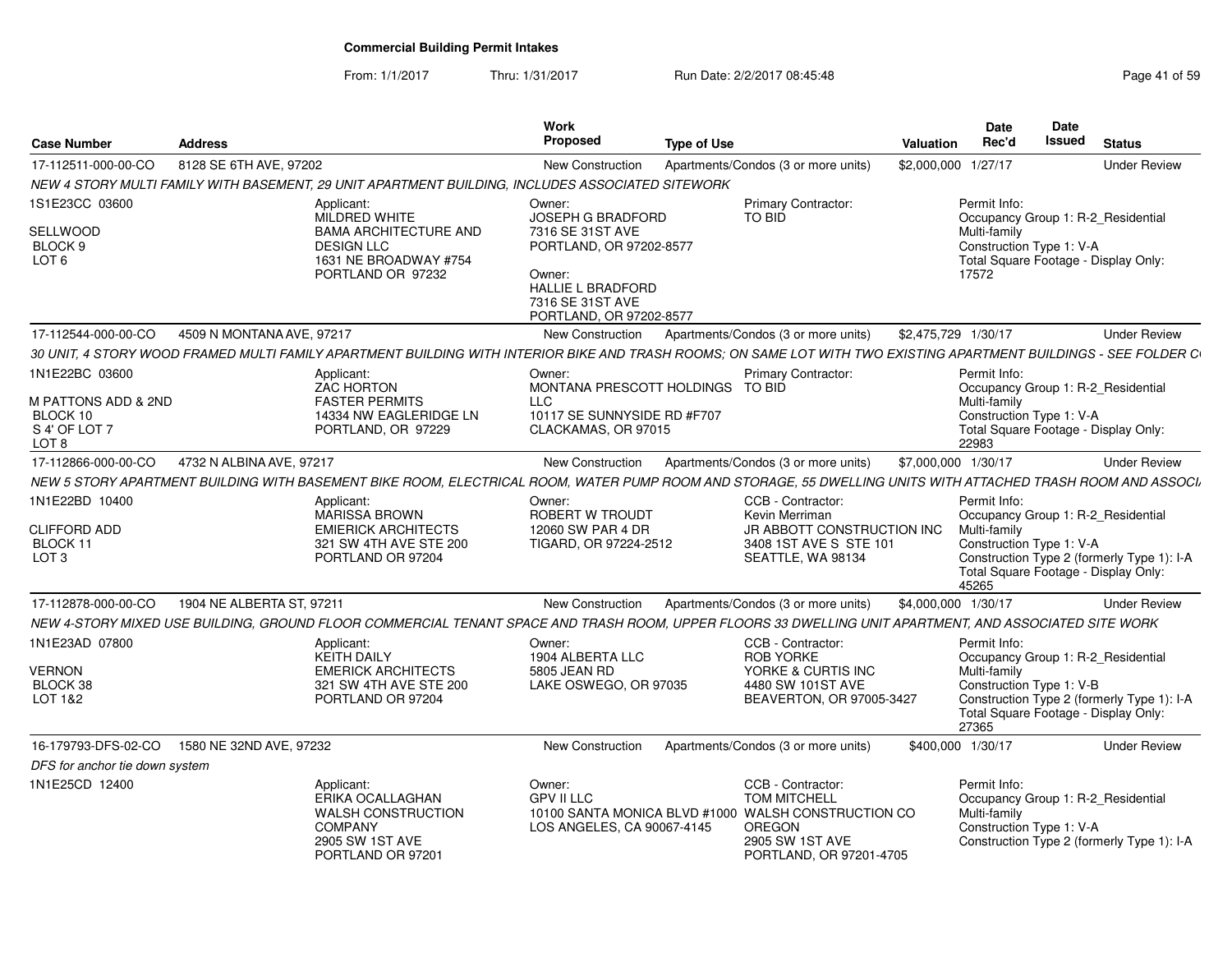#### From: 1/1/2017Thru: 1/31/2017 Run Date: 2/2/2017 08:45:48 Page 42 of 59

| <b>Case Number</b>                                                 | <b>Address</b>                                                                                                                                                 | <b>Work</b><br>Proposed                                                                          | <b>Type of Use</b> |                                                                                                                                 | <b>Valuation</b>    | <b>Date</b><br>Rec'd                                              | Date<br>Issued | <b>Status</b>                                                                    |
|--------------------------------------------------------------------|----------------------------------------------------------------------------------------------------------------------------------------------------------------|--------------------------------------------------------------------------------------------------|--------------------|---------------------------------------------------------------------------------------------------------------------------------|---------------------|-------------------------------------------------------------------|----------------|----------------------------------------------------------------------------------|
| 14-254719-DFS-01-CO                                                | 1536 N BLANDENA ST, 97217                                                                                                                                      | <b>New Construction</b>                                                                          |                    | Apartments/Condos (3 or more units)                                                                                             |                     | \$50,000 1/30/17                                                  |                | <b>Under Review</b>                                                              |
| <b>DFS FORE JOIST LAYOUT</b>                                       |                                                                                                                                                                |                                                                                                  |                    |                                                                                                                                 |                     |                                                                   |                |                                                                                  |
| 1N1E21AD 12000                                                     | Applicant:<br>RY KOTEEN<br>4912 NE MALLORY AVE<br>PORTLAND OR 97211                                                                                            | Owner:<br>HOMESTEAD AT PITTMAN PARK<br><b>LLC</b><br>3743 NE 24TH AVE<br>PORTLAND, OR 97212-1514 |                    | CCB - Contractor:<br><b>WILSON COMPANY</b><br><b>CONTRACTORS LLC</b><br>PO BOX 1489<br>CLACKAMAS, OR 97015                      |                     | Permit Info:<br>Multi-family<br>Construction Type 1: V-A          |                | Occupancy Group 1: R-2 Residential<br>Construction Type 2 (formerly Type 1): V-A |
|                                                                    | 16-123010-REV-01-CO 8049 SE CENTER ST, 97206                                                                                                                   | New Construction                                                                                 |                    | Apartments/Condos (3 or more units)                                                                                             |                     | \$1/31/17                                                         |                | $1/31/17$ Issued                                                                 |
|                                                                    | REVISION TO FIRST FLOOR PLAN TO COMBINE TWO STUDIO UNITS INTO ONE DWELLING UNIT; AND CHANGE OF EXTERIOR WINDOWS AND REMOVAL OF ONE DOOR;NOW ONLY 11 DWELLING L |                                                                                                  |                    |                                                                                                                                 |                     |                                                                   |                |                                                                                  |
| 1S2E08DD 00300                                                     | Applicant:<br><b>KEVIN PARTAIN</b><br><b>URBAN VISIONS</b><br>223 NE 56TH AVE<br>PORTLAND, OR 97213                                                            | Owner:<br>ROBERT FOGLIO<br>8035 SE CENTER ST<br>PORTLAND, OR 97206                               |                    | CCB - Contractor:<br>FOGLIO HOMES & DEVELOPMENT Occupancy Group 1: R-2_Residential<br>INC.<br>PO BOX 120<br>GLADSTONE, OR 97027 |                     | Permit Info:<br>Multi-family<br>Construction Type 1: V-B          |                | Construction Type 2 (formerly Type 1): V-B                                       |
| 17-113910-000-00-CO                                                | 6800 NE GRAND AVE, 97211                                                                                                                                       | <b>New Construction</b>                                                                          |                    | Apartments/Condos (3 or more units)                                                                                             | \$1,882,084 1/31/17 |                                                                   |                | <b>Under Review</b>                                                              |
|                                                                    | NEW 4 STORY, 27 UNIT APARTMENT BUILDING, INCLUDES ASSOCIATED SITEWORK                                                                                          |                                                                                                  |                    |                                                                                                                                 |                     |                                                                   |                |                                                                                  |
| 1N1E14BC 02801                                                     | Applicant:<br><b>BRIAN CAVANAUGH</b>                                                                                                                           | Owner:<br>6800 NE GRAND LLC                                                                      |                    | <b>Primary Contractor:</b><br><b>TO BID</b>                                                                                     |                     | Permit Info:                                                      |                | Occupancy Group 1: R-2_Residential                                               |
| <b>WOODLAWN</b><br>BLOCK 38<br>LOT <sub>17</sub>                   | <b>ARCHITECTURE BUILDING</b><br><b>CULTURE LLC</b><br>205 SE GRAND AVE, STE 202<br>PORTLAND, OR 97214                                                          | 10497 SW WINDWOOD WAY<br>PORTLAND, OR 97225                                                      |                    |                                                                                                                                 |                     | Multi-family<br>Construction Type 1: V-A<br>17472                 |                | Total Square Footage - Display Only:                                             |
| 17-113931-000-00-CO                                                | 533 NE DEKUM ST, 97211                                                                                                                                         | <b>New Construction</b>                                                                          |                    | Apartments/Condos (3 or more units)                                                                                             | \$1,882,084 1/31/17 |                                                                   |                | <b>Under Review</b>                                                              |
|                                                                    | NEW 4 STORY, 27 UNIT APARTMENT BUILDING, INCLUDES ASSOCIATED SITEWORK                                                                                          |                                                                                                  |                    |                                                                                                                                 |                     |                                                                   |                |                                                                                  |
| 1N1E14BC 02900<br><b>WOODLAWN</b><br>BLOCK 38<br>LOT <sub>18</sub> | Applicant:<br><b>BRIAN CAVANAUGH</b><br>ARCHITECTURE BUILDING<br><b>CULTURE LLC</b><br>205 SE GRAND AVE, STE 202<br>PORTLAND, OR 97214                         | Owner:<br>533 NE DEKUM LLC<br>25800 SW CANYON CREEK RD<br>WILSONVILLE, OR 97070                  |                    | Primary Contractor:<br><b>TO BID</b>                                                                                            |                     | Permit Info:<br>Multi-family<br>Construction Type 1: V-A<br>17472 |                | Occupancy Group 1: R-2_Residential<br>Total Square Footage - Display Only:       |
|                                                                    | 16-277816-DFS-01-CO 212 NE 79TH AVE, 97213                                                                                                                     | <b>New Construction</b>                                                                          |                    | Apartments/Condos (3 or more units)                                                                                             |                     | \$6,000 1/31/17                                                   |                | <b>Under Review</b>                                                              |
| DFS FOR ROOF TRUSS ENGINEERING                                     |                                                                                                                                                                |                                                                                                  |                    |                                                                                                                                 |                     |                                                                   |                |                                                                                  |
| 1N2E32DA 14700                                                     | Applicant:<br><b>KEVIN PARTAIN</b>                                                                                                                             | Owner:<br>RICHARD KASSEBAUM                                                                      |                    | CCB - Contractor:<br><b>BLUESTONE HOMES INC</b>                                                                                 |                     | Permit Info:                                                      |                | Occupancy Group 1: R-2_Residential                                               |
| MT TABOR VILLA ANX<br>BLOCK 11<br>LOT 3                            | <b>URBAN VISIONS</b><br>223 NE 56TH AVE<br>PORTLAND OR 97213                                                                                                   | 16081 S MOORE RD<br>OREGON CITY, OR 97045                                                        |                    | 16081 S MOORE RD<br>OREGON CITY, OR 97045                                                                                       |                     | Multi-family<br>Construction Type 1: V-B                          |                |                                                                                  |
|                                                                    | 16-277816-DFS-02-CO 212 NE 79TH AVE, 97213                                                                                                                     | New Construction                                                                                 |                    | Apartments/Condos (3 or more units)                                                                                             |                     | \$8,000 1/31/17                                                   |                | <b>Under Review</b>                                                              |
| <b>DFS FOR FLOOR JOISTS</b>                                        |                                                                                                                                                                |                                                                                                  |                    |                                                                                                                                 |                     |                                                                   |                |                                                                                  |
| 1N2E32DA 14700                                                     | Applicant:<br><b>KEVIN PARTAIN</b>                                                                                                                             | Owner:<br>RICHARD KASSEBAUM                                                                      |                    | CCB - Contractor:<br>BLUESTONE HOMES INC                                                                                        |                     | Permit Info:                                                      |                | Occupancy Group 1: R-2_Residential                                               |
| <b>MT TABOR VILLA ANX</b><br>BLOCK 11<br>LOT <sub>3</sub>          | <b>URBAN VISIONS</b><br>223 NE 56TH AVE<br>PORTLAND OR 97213                                                                                                   | 16081 S MOORE RD<br>OREGON CITY, OR 97045                                                        |                    | 16081 S MOORE RD<br>OREGON CITY, OR 97045                                                                                       |                     | Multi-family<br>Construction Type 1: V-B                          |                |                                                                                  |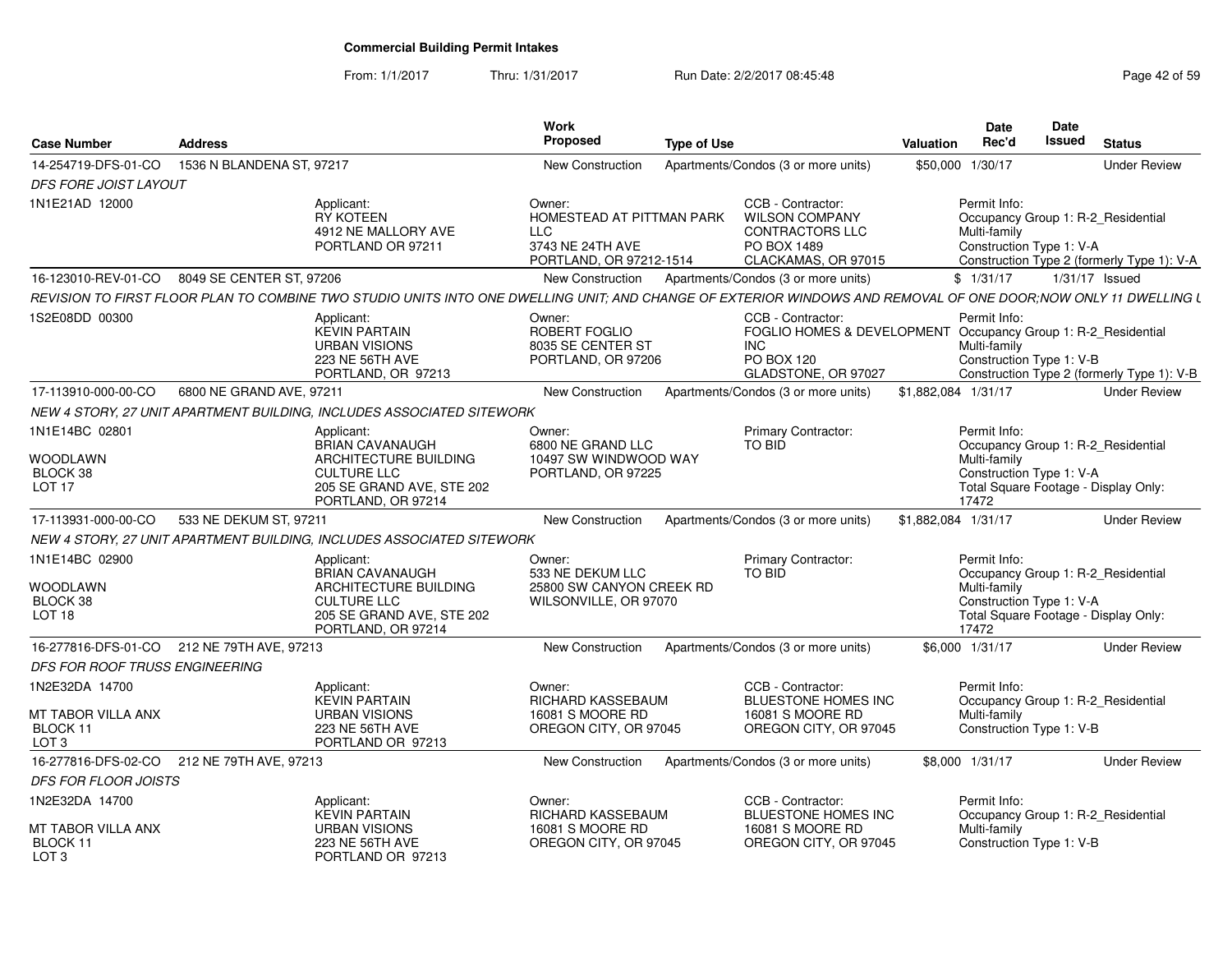#### From: 1/1/2017Thru: 1/31/2017 Run Date: 2/2/2017 08:45:48 Page 43 of 59

| <b>Case Number</b>                                  | <b>Address</b>                             |                                                                                                                                                                             | <b>Work</b><br>Proposed                                                                                                                                                | <b>Type of Use</b> |                                                                                                                                                 | Valuation           | <b>Date</b><br>Rec'd                                                                                      | <b>Date</b><br><b>Issued</b> | <b>Status</b>                                                                        |
|-----------------------------------------------------|--------------------------------------------|-----------------------------------------------------------------------------------------------------------------------------------------------------------------------------|------------------------------------------------------------------------------------------------------------------------------------------------------------------------|--------------------|-------------------------------------------------------------------------------------------------------------------------------------------------|---------------------|-----------------------------------------------------------------------------------------------------------|------------------------------|--------------------------------------------------------------------------------------|
| 17-114122-000-00-CO                                 | 2626 NE DEKUM ST, 97211                    |                                                                                                                                                                             | <b>New Construction</b>                                                                                                                                                |                    | Apartments/Condos (3 or more units)                                                                                                             | \$1,052,402 1/31/17 |                                                                                                           |                              | <b>Under Review</b>                                                                  |
|                                                     |                                            | CONSTRUCT NEW THREE STORY APARTMENT BUILDING WITH 14 UNITS AND ASSOCIATED SITE WORK (10 UNITS AND 4 SROS)                                                                   |                                                                                                                                                                        |                    |                                                                                                                                                 |                     |                                                                                                           |                              |                                                                                      |
| 1N1E13BC 14400<br>Irvington PK<br>BLOCK 72<br>IN ST | W 1/2 OF LOT 17 & W 1/2 OF LOT 18 EXC PT   | Applicant:<br>ROBERT FOGLIO<br>PO BOX 120<br>GLADSTONE OR 97027                                                                                                             | Owner:<br>ROBERT C FOGLIO<br><b>PO BOX 120</b><br>GLADSTONE, OR 97027-0120                                                                                             |                    | CCB - Contractor:<br>FOGLIO HOMES & DEVELOPMENT Occupancy Group 1: R-2 Residential<br><b>INC</b><br>PO BOX 120<br>GLADSTONE, OR 97027           |                     | Permit Info:<br>Multi-family<br>Construction Type 1: V-B<br>Total Square Footage - Display Only:<br>10176 |                              |                                                                                      |
|                                                     | 15-187723-DFS-14-CO  135 NW 9TH AVE, 97209 |                                                                                                                                                                             | <b>New Construction</b>                                                                                                                                                |                    | Apartments/Condos (3 or more units)                                                                                                             | \$137,765 1/4/17    |                                                                                                           |                              | <b>Under Review</b>                                                                  |
| DFS 14 - Aluminum Storefront Systems                |                                            |                                                                                                                                                                             |                                                                                                                                                                        |                    |                                                                                                                                                 |                     |                                                                                                           |                              |                                                                                      |
| 1N1E34CB 08000                                      |                                            | Applicant:<br><b>BRIAN LAYMAN</b><br>2905 SW 1ST AVE<br>PORTLAND OR 97201                                                                                                   | Owner:<br><b>COUCH9 LLC</b><br>1211 NW GLISAN ST #204<br>PORTLAND, OR 97209                                                                                            |                    | CCB - Contractor:<br><b>NOLAN KNOX</b><br>WALSH CONSTRUCTION CO<br>2905 SW FIRST AVE<br>PORTLAND, OR 97201-4707                                 |                     | Permit Info:<br>Hazard, Parking Garage<br>Construction Type 1: I-B                                        |                              | Occupancy Group 1: S-2 Storage - Low<br>Construction Type 2 (formerly Type 1): I-B   |
| 16-119791-REV-03-CO                                 | 2655 SE 50TH AVE, 97206                    |                                                                                                                                                                             | <b>New Construction</b>                                                                                                                                                |                    | Apartments/Condos (3 or more units)                                                                                                             |                     | \$1/4/17                                                                                                  |                              | $1/4/17$ Issued                                                                      |
|                                                     |                                            | REVISION TO REMOVE OIL/WATER SEPARATOR AND REMOVE SAMPLING MANHOLE                                                                                                          |                                                                                                                                                                        |                    |                                                                                                                                                 |                     |                                                                                                           |                              |                                                                                      |
| 1S2E07BA 01700<br>PECKS ADD<br>BLOCK 4              | LOT 2-6 EXC PT OVERPLATTED IN WINDSOR      | Applicant:<br><b>LANE JOHNSTON</b><br>508 SE 1ST ST<br>BATTLE GROUND WA 98604                                                                                               | Owner:<br>CLINTON 50 LOFTS LLC<br>4200 SE COLUMBIA WAY #F<br>VANCOUVER, WA 98661                                                                                       |                    | CCB - Contractor:<br>CLINTON 50 LOFTS LLC<br>7101 NE 109TH ST<br>VANCOUVER, WA 98686                                                            |                     | Permit Info:<br>Occupancy Group 1: R-2 Residential<br>Multi-family<br>Construction Type 1: V-A            |                              | Construction Type 2 (formerly Type 1): V-A                                           |
| HTS & EXC PT IN ST<br>15-257555-DFS-06-CO           | 535 NW 11TH AVE, 97209                     |                                                                                                                                                                             | New Construction                                                                                                                                                       |                    | Apartments/Condos (3 or more units)                                                                                                             | \$423,719 1/5/17    |                                                                                                           |                              | <b>Under Review</b>                                                                  |
|                                                     |                                            |                                                                                                                                                                             |                                                                                                                                                                        |                    |                                                                                                                                                 |                     |                                                                                                           |                              |                                                                                      |
| 1N1E33AD 03100<br>COUCHS ADD<br>BLOCK 76<br>LOT 5&8 |                                            | EXTERIOR METAL PANELS AND SHEET METAL FOR ENTIRE BUILDING<br>Applicant:<br><b>LUCAS ROSE</b><br><b>GENERAL SHEET METAL</b><br>16345 SE EVELYN STREET<br>CLACKAMAS, OR 97015 | Owner:<br>MADISON-MF HOYT OR LLC<br>1 FRONT ST #550<br>SAN FRANCISCO, CA 94111                                                                                         |                    | CCB - Contractor:<br><b>BALFOUR BEATTY</b><br><b>CONSTRUCTION LLC</b><br>3100 MCKINNON 6TH FLOOR<br>DALLAS, TX 75201                            |                     | Permit Info:<br>Occupancy Group 1: R-2 Residential<br>Multi-family<br>Construction Type 1: I-A            |                              | Construction Type 2 (formerly Type 1): I-A                                           |
| 17-101943-000-00-CO                                 | 110 N BLANDENA ST, 97217                   |                                                                                                                                                                             | New Construction                                                                                                                                                       |                    | Apartments/Condos (3 or more units)                                                                                                             | \$800,000 1/5/17    |                                                                                                           |                              | <b>Under Review</b>                                                                  |
|                                                     |                                            | NEW CONSTRUCTION OF 3STORY 6PLEX AND SITE IMPROVEMENTS WITH 106SF DETACHED TRASH ENCLUSURE                                                                                  |                                                                                                                                                                        |                    |                                                                                                                                                 |                     |                                                                                                           |                              |                                                                                      |
| 1N1E22AC 03900                                      |                                            | Applicant:<br><b>DAN WILLIAMS</b><br><b>FASTER PERMITS</b><br>14334 NW EAGLERIDGE LANE<br>PORTLAND, OR 97229                                                                | Owner:<br>EVERETT CUSTOM HOMES INC<br>735 SW 158TH AVE #180<br>BEAVERTON, OR 97006-4952                                                                                |                    | CCB - Contractor:<br><b>VIC REMMERS</b><br><b>EVERETT CUSTOM HOMES INC</b><br>3330 NW YEON AVENUE #100<br>PORTLAND, OR 97210                    |                     | Permit Info:<br>Occupancy Group 1: R-2 Residential<br>Multi-family<br>Construction Type 1: V-B            |                              | Total Square Footage - Display Only: 6618                                            |
| 16-103151-REV-01-CO                                 | 2005 N WILLIAMS AVE, 97227                 |                                                                                                                                                                             | New Construction                                                                                                                                                       |                    | Apartments/Condos (3 or more units)                                                                                                             |                     | \$1/6/17                                                                                                  |                              | $1/6/17$ Issued                                                                      |
| REV 01 - Footing step removal                       |                                            |                                                                                                                                                                             |                                                                                                                                                                        |                    |                                                                                                                                                 |                     |                                                                                                           |                              |                                                                                      |
| 1N1E27DC 00600                                      |                                            | Applicant:<br>Echo Dahl<br><b>Pavilion Construction</b><br>4700 SW Madadam Ave Ste 200<br>Portland, OR 97239                                                                | Owner:<br>CONAM VANCOUVER WILLIAMS<br>3990 RUFFIN RD #100<br>SAN DIEGO, CA 92123-4805<br>Owner:<br><b>OWNER LLC</b><br>3990 RUFFIN RD #100<br>SAN DIEGO, CA 92123-4805 |                    | CCB - Contractor:<br><b>RILEY TOBIN</b><br>PAVILION CONSTRUCTION NW LL( Hazard, Parking Garage<br>4700 SW MACADAM AVE 200<br>PORTLAND, OR 97239 |                     | Permit Info:<br>Construction Type 1: I-A                                                                  |                              | Occupancy Group 1: S-2_Storage - Low<br>Construction Type 2 (formerly Type 1): III-A |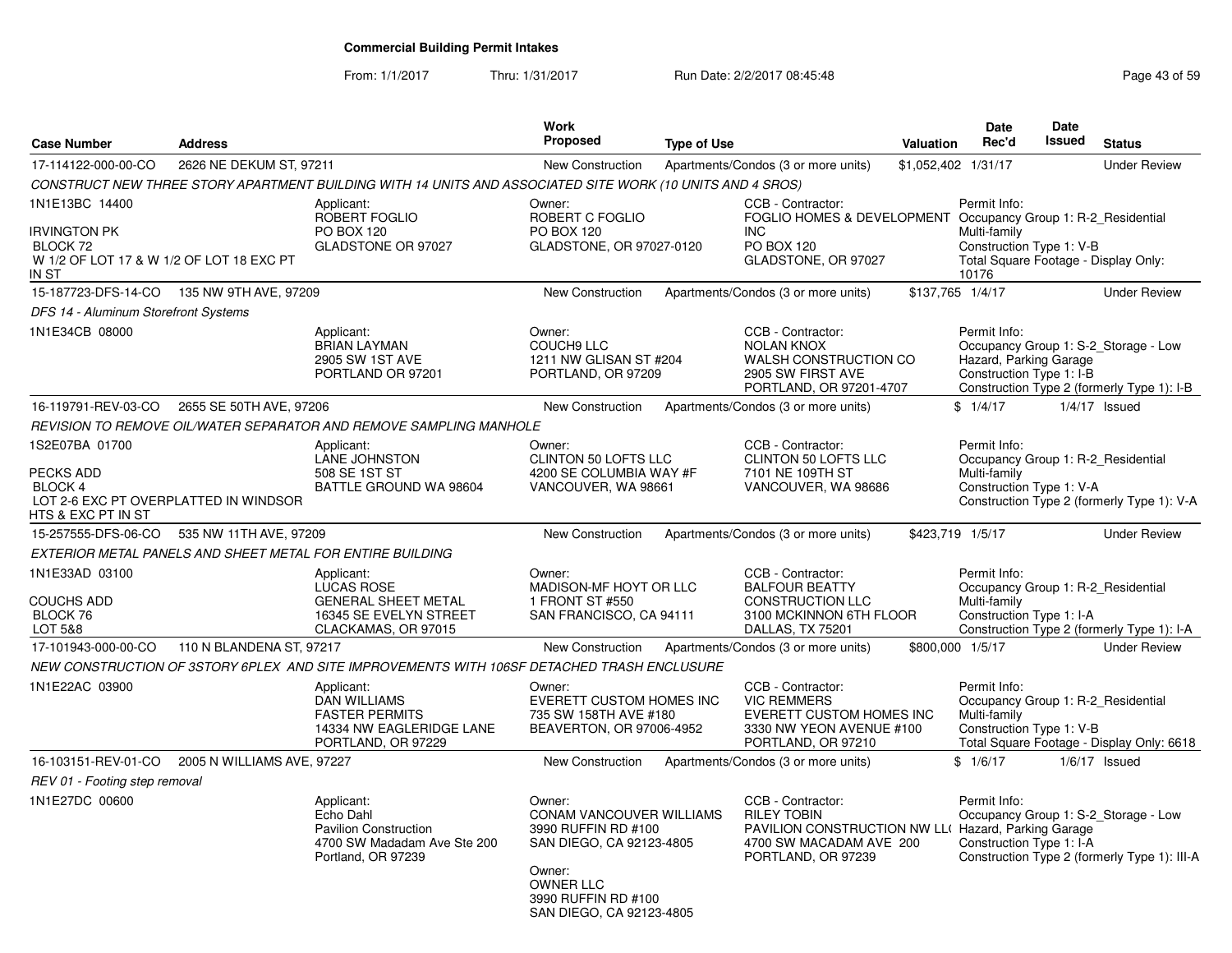From: 1/1/2017Thru: 1/31/2017 Run Date: 2/2/2017 08:45:48 Page 44 of 59

| <b>Case Number</b>                                                             | <b>Address</b>             |                                                                                                       | Work<br>Proposed                                                                                                    | <b>Type of Use</b>                                                                                                                                                  | Valuation          | Date<br>Rec'd                                                                                  | Date<br>Issued | <b>Status</b>                              |
|--------------------------------------------------------------------------------|----------------------------|-------------------------------------------------------------------------------------------------------|---------------------------------------------------------------------------------------------------------------------|---------------------------------------------------------------------------------------------------------------------------------------------------------------------|--------------------|------------------------------------------------------------------------------------------------|----------------|--------------------------------------------|
| 17-102720-000-00-CO                                                            | 4946 NE 13TH AVE, 97211    |                                                                                                       | <b>New Construction</b>                                                                                             | Apartments/Condos (3 or more units)                                                                                                                                 | \$2,798,707 1/6/17 |                                                                                                |                | <b>Under Review</b>                        |
|                                                                                |                            |                                                                                                       |                                                                                                                     | NEW 4 STORY MIXED USE MULTI-FAMILY APARTMENT BUILDING (30 UNITS), ASSEMBLY ON FIRST FLOOR (NO OCCUPANCY), APARTMENTS ON 2ND, 3RD, AND 4TH FLOORS, AND ASSOCIATED SI |                    |                                                                                                |                |                                            |
| 1N1E23BD 01800                                                                 |                            | Applicant:<br><b>DAN WILLIAMS</b>                                                                     | Owner:<br><b>VIRGIL L TURNER</b>                                                                                    | CCB - Contractor:<br><b>VWR DEVELOPMENT LLC</b>                                                                                                                     |                    | Permit Info:<br>Occupancy Group 1: A-2_Restaurant                                              |                |                                            |
| ALBINA HTS<br>BLOCK 5<br>LOT 1 EXC PT IN ST<br>LOT <sub>2</sub>                |                            | <b>FASTER PERMITS</b><br>14334 NW EAGLERIDGE LANE<br>PORTLAND, OR 97229                               | 4946 NE 13TH AVE<br>PORTLAND, OR 97211<br>Owner:<br><b>LINDA L TURNER</b><br>4946 NE 13TH AVE<br>PORTLAND, OR 97211 | 3330 NW YEON AVENE #100<br>PORTLAND, OR 97210                                                                                                                       |                    | Construction Type 1: V-A<br>Total Square Footage - Display Only:<br>24792                      |                | Construction Type 2 (formerly Type 1): V-A |
| 15-198073-DFS-01-CO                                                            | 2309 SE 11TH AVE, 97214    |                                                                                                       | New Construction                                                                                                    | Apartments/Condos (3 or more units)                                                                                                                                 |                    | \$5,000 1/6/17                                                                                 |                | Approved to Issue                          |
| <b>DFS - FLOOR JOISTS</b>                                                      |                            |                                                                                                       |                                                                                                                     |                                                                                                                                                                     |                    |                                                                                                |                |                                            |
| 1S1E02CD 12000                                                                 |                            | Applicant:<br><b>RON WAGNER</b>                                                                       | Owner:<br><b>RON WAGNER</b>                                                                                         | CCB - Contractor:<br>R & E CONSTRUCTION LLC                                                                                                                         |                    | Permit Info:<br>Occupancy Group 1: R-2_Residential                                             |                |                                            |
| STEPHENS ADD<br>BLOCK 112<br>N 20' OF E 75' OF LOT 7<br>S 5' OF E 75' OF LOT 8 |                            | <b>RAND E CONSTRUCTION</b><br>16215 SE CAMERON CT<br>TIGARD, OR                                       | 16215 SW CAMERON CT<br><b>TIGARD, OR 97223</b>                                                                      | 16215 SW CAMERON CT<br><b>TIGARD, OR 97223</b>                                                                                                                      |                    | Multi-family<br>Construction Type 1: V-B                                                       |                |                                            |
| 16-114982-DFS-02-CO                                                            | 7711 SW CAPITOL HWY, 97219 |                                                                                                       | New Construction                                                                                                    | Apartments/Condos (3 or more units)                                                                                                                                 |                    | \$5,500 1/6/17                                                                                 |                | <b>Under Review</b>                        |
| <b>DFS - WOOD FLOOR I-JOISTS</b>                                               |                            |                                                                                                       |                                                                                                                     |                                                                                                                                                                     |                    |                                                                                                |                |                                            |
| 1S1E20DB 06100                                                                 |                            | Applicant:<br>MIKE COYLE<br><b>FASTER PERMITS</b><br>14334 NW Eagleridge Lane<br>Portland, OR 97229   | Owner:<br><b>MVUAA LLC</b><br>422 NW 13TH AVE PMB 808<br>PORTLAND, OR 97209-2930                                    | CCB - Contractor:<br><b>BREMIK CONSTRUCTION INC</b><br>1026 SE STARK STREET<br>PORTLAND, OR 97214                                                                   |                    | Permit Info:<br>Occupancy Group 1: R-2_Residential<br>Multi-family<br>Construction Type 1: V-A |                | Construction Type 2 (formerly Type 1): V-A |
| 16-173209-DFS-01-CO                                                            | 1177 SW MARKET ST, 97201   |                                                                                                       | New Construction                                                                                                    | Apartments/Condos (3 or more units)                                                                                                                                 |                    | \$265,584 1/9/17                                                                               |                | $1/9/17$ Issued                            |
| DFS 01- Tie Back Anchors                                                       |                            |                                                                                                       |                                                                                                                     |                                                                                                                                                                     |                    |                                                                                                |                |                                            |
| 1S1E04AD 05200                                                                 |                            | Applicant:<br>Tom Maki<br>Mortenson Construction<br>610 SW Alder Street Ste 200<br>Portland, OR 97205 | Owner:<br><b>DOUGLAS H STEARNS</b><br>30490 SW BUCKHAVEN RD<br>HILLSBORO, OR 97123-8768                             |                                                                                                                                                                     |                    | Permit Info:<br>Occupancy Group 1: R-2_Residential<br>Multi-family<br>Construction Type 1: I-A |                |                                            |
| 17-102113-000-00-CO                                                            | .97232                     |                                                                                                       | New Construction                                                                                                    | Apartments/Condos (3 or more units)                                                                                                                                 | \$3,000,000 1/9/17 |                                                                                                |                | <b>Under Review</b>                        |
|                                                                                |                            | NEW 4 STORY PLUS BASEMENT, 33 UNIT APARTMENT BUILDING WITH ASSOCIATED SITE WORK AND COVERED PARKING   |                                                                                                                     |                                                                                                                                                                     |                    |                                                                                                |                |                                            |
| 1N1E35DB 02600                                                                 |                            | Applicant:<br><b>Matt Kirkpatrick</b>                                                                 | Owner:<br><b>EXCEPTIONAL HOMES</b>                                                                                  | CCB - Contractor:<br>ANDREY KOSHUBA                                                                                                                                 |                    | Permit Info:<br>Occupancy Group 1: R-2_Residential                                             |                |                                            |
| LYDIA BUCKMANS ADD<br>BLOCK 20<br>W 59 1/3' OF LOT 3                           |                            | Deca Architecture<br>935 SE Alder St<br>Portland, OR                                                  | 14237 BRIDGE CT<br>LAKE OSWEGO, OR 97034-2177                                                                       | EXCEPTIONAL HOMES BY ANDRE<br><b>INC</b><br>14237 BRIDGE CT<br>LAKE OSWEGO, OR 97034                                                                                |                    | Multi-family<br>Construction Type 1: V-A<br>Total Square Footage - Display Only:<br>28481      |                | Construction Type 2 (formerly Type 1): V-A |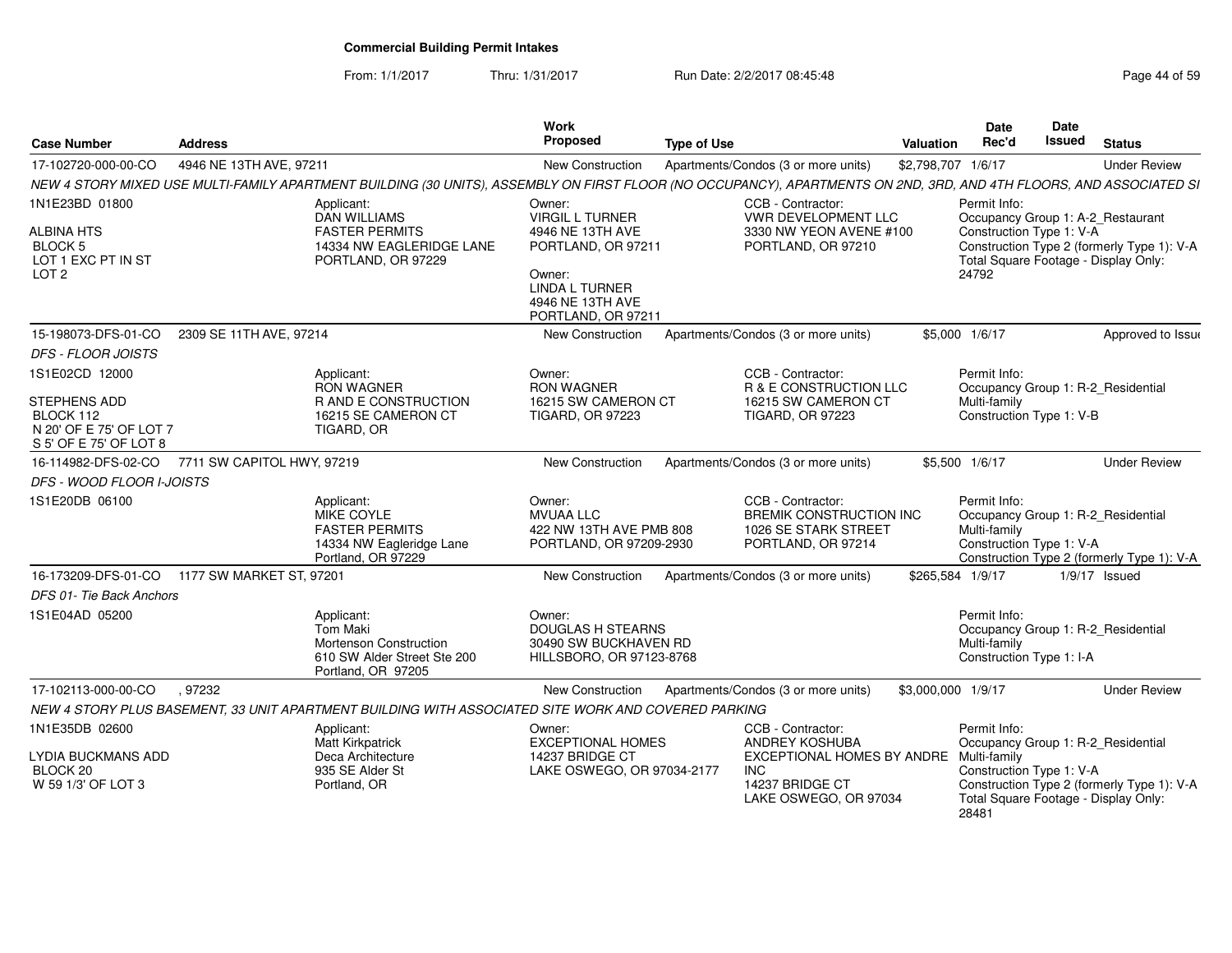From: 1/1/2017Thru: 1/31/2017 **Run Date: 2/2/2017 08:45:48** Page 45 of 59 of 59 of 59 of 59 of 59 of 59 of 59 of 59 of 59 of 59 of 59 of 59 of 59 of 59 of 59 of 59 of 59 of 59 of 59 of 59 of 59 of 59 of 59 of 59 of 59 of 59 of 59 of 59

| <b>Case Number</b>                                                                                        | <b>Address</b>                                                                                                                                               | Work<br><b>Proposed</b>                                                                     | <b>Type of Use</b>                                         | <b>Date</b><br>Rec'd<br><b>Valuation</b>           | Date<br>Issued<br><b>Status</b>                                       |
|-----------------------------------------------------------------------------------------------------------|--------------------------------------------------------------------------------------------------------------------------------------------------------------|---------------------------------------------------------------------------------------------|------------------------------------------------------------|----------------------------------------------------|-----------------------------------------------------------------------|
| 16-154680-REV-01-CO                                                                                       | 406 NE DEKUM ST, 97211                                                                                                                                       | New Construction                                                                            | Apartments/Condos (3 or more units)                        | \$1/9/17                                           | $1/9/17$ Issued                                                       |
|                                                                                                           | RELOCATE BACKFLOW PREVENTER VAULT TO WEST FACE OF BUILDING, TAP OFF THE DOMESTIC AND BORE THE 1.5" WATER LINE UNDER THE STREET TO THE NEW VAULT              |                                                                                             |                                                            |                                                    |                                                                       |
| 1N1E14BC 16500                                                                                            | Applicant:<br><b>RICH BROOKS</b>                                                                                                                             | Owner:<br>422 DEKUM LLC                                                                     | CCB - Contractor:<br><b>JHC GENERAL LLC</b>                | Permit Info:                                       | Occupancy Group 1: R-2_Residential                                    |
| MAXWELL<br>BLOCK 1<br>LOT <sub>28</sub>                                                                   | <b>CIDA ARCHITECTS INC</b><br>15895 SW 72ND AVE<br>PORTLAND OR 97224                                                                                         | 9400 SW BEAVERTON HWY #131<br>BEAVERTON, OR 97005                                           | 11125 SW BARBUR BLVD<br>PORTLAND, OR 97219                 | Multi-family<br>Construction Type 1: V-A           |                                                                       |
|                                                                                                           | Applicant:<br><b>TROFIM MATVEEV</b><br><b>I &amp; E CONSTRUCTION</b><br>9550 SE CLACKAMAS RD<br>CLACKAMAS, OR 97015                                          |                                                                                             |                                                            |                                                    |                                                                       |
| 15-154555-DFS-07-CO                                                                                       | 5030 SE STEPHENS ST, 97215                                                                                                                                   | New Construction                                                                            | Apartments/Condos (3 or more units)                        | \$70,000 1/9/17                                    | <b>Under Review</b>                                                   |
| DFS FOR STEEL BALCONIES                                                                                   |                                                                                                                                                              |                                                                                             |                                                            |                                                    |                                                                       |
| 1S2E06CA 03900                                                                                            | Applicant:<br>SK HOFF CONSTRUCTION LLC                                                                                                                       | Owner:<br><b>UDG STEPHENS LLC</b>                                                           | CCB - Contractor:                                          | Permit Info:<br>SK HOFF CONSTRUCTION LLC           | Occupancy Group 1: S-2_Storage - Low                                  |
| HAWTHORNE PL<br>BLOCK <sub>9</sub><br>LOT 1 EXC PT IN ST<br>LOT 2&3<br>N 31' OF LOT 5; LOT 6 EXC PT IN ST | 735 SW 158TH AVE<br>BEAVERTON, OR 97006                                                                                                                      | 735 SW 158TH AVE<br>BEAVERTON, OR 97006                                                     | 735 SW 158TH AVE<br>BEAVERTON, OR 97006                    | Hazard, Parking Garage<br>Construction Type 1: I-A | Construction Type 2 (formerly Type 1): V-A                            |
|                                                                                                           | 13-158850-REV-02-CO  424 NE STAFFORD ST, 97211                                                                                                               | New Construction                                                                            | Apartments/Condos (3 or more units)                        | \$2,000 1/10/17                                    | 1/10/17 Final                                                         |
|                                                                                                           | REVISION TO INFILL PORTION OF FRONT PORCH AREA TO ADD FIRE SPRINKLER ROOM                                                                                    |                                                                                             |                                                            |                                                    |                                                                       |
| 1N1E14BB 20200                                                                                            | Applicant:<br>STRUCTURE REDEVELOPMENT                                                                                                                        | Owner:<br>STRUCTURE REDEVELOPMENT                                                           | CCB - Contractor:                                          | Permit Info:<br>STRUCTURE REDEVELOPMENT            | Occupancy Group 1: R-2_Residential                                    |
| <b>EL TOVAR</b><br>BLOCK 12                                                                               | <b>LLC</b><br>PO BOX 3026                                                                                                                                    | <b>LLC</b><br>PO BOX 3026                                                                   | LLC.<br>PO BOX 3026                                        | Multi-family<br>Construction Type 1: V-B           |                                                                       |
| LOT 22<br>16-181346-REV-03-CO 1150 NW QUIMBY ST                                                           | CLACKAMAS, OR 97015                                                                                                                                          | CLACKAMAS, OR 97015-3026<br>New Construction                                                | CLACKAMAS, OR 97015<br>Apartments/Condos (3 or more units) | \$1/10/17                                          | Total Square Footage - Display Only: 50<br>1/23/17 Issued             |
|                                                                                                           | Block 20 - REV 03 -Foundation permit revision- Inclusion of shear wall on gridline H from slab on grade (garage) up to elevation 110'-5"                     |                                                                                             |                                                            |                                                    |                                                                       |
| 1N1E34BB 02638                                                                                            | Applicant:<br><b>LESLIE CLIFFE</b><br><b>BORA ARCHITECTS</b><br>720 SW WASHINGTON ST SUITE<br>800                                                            | Owner:<br>HOYT STREET PROPERTIES LLC<br>1022 NW MARSHALL ST #270<br>PORTLAND, OR 97209-2989 |                                                            |                                                    |                                                                       |
|                                                                                                           | PORTLAND, OR 97205                                                                                                                                           |                                                                                             |                                                            |                                                    |                                                                       |
| 17-101236-000-00-CO                                                                                       | 7023 N MOHAWK AVE, 97203                                                                                                                                     | <b>New Construction</b>                                                                     | Apartments/Condos (3 or more units)                        | \$591,356 1/10/17                                  | <b>Under Review</b>                                                   |
|                                                                                                           | NEW 2 STORY APARTMENT BUILDING WITH 7 DWELLING UNITS WITH ATTACHED TRASH ENCLOSURE AND SPRINKLER RISER ROOM, DETACHED BARBEQUE AREA, AND ASSOCIATED SITEWORI |                                                                                             |                                                            |                                                    |                                                                       |
| 1N1W12AC 05600                                                                                            | Applicant:<br>Meron Alemseghed                                                                                                                               | Owner:<br>KB-5 LLC                                                                          | CCB - Contractor:                                          | Permit Info:<br>DOZER CONSTRUCTION LLC             | Occupancy Group 1: R-2_Residential                                    |
| ADAMS ADD<br>BLOCK <sub>2</sub><br>LOT <sub>5</sub>                                                       | City Craft Development, LLC<br>6931 NE MLK Blvd<br>Portland, OR 97211                                                                                        | PO BOX 83145<br>PORTLAND, OR 97283                                                          | <b>BLVD</b><br>PORTLAND, OR 97211                          | 6931 NE MARTIN LUTHER KING JR Multi-family         | Construction Type 1: V-B<br>Total Square Footage - Display Only: 5718 |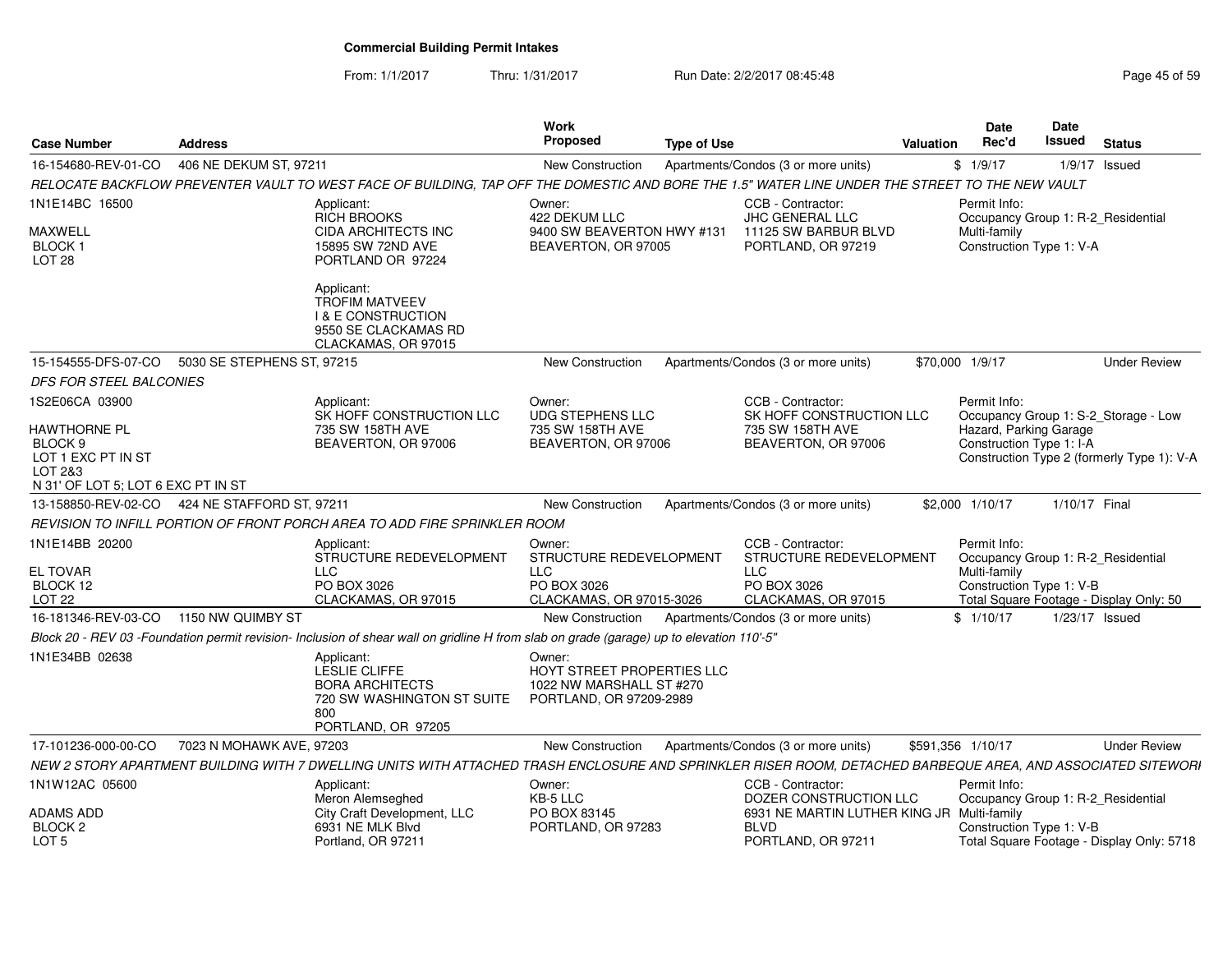From: 1/1/2017Thru: 1/31/2017 **Run Date: 2/2/2017 08:45:48** Page 46 of 59

| <b>Case Number</b>                                                                                      | <b>Address</b>                             |                                                                                                                             | <b>Work</b><br>Proposed                                                                   | <b>Type of Use</b> |                                                                                                                                                         | <b>Valuation</b>    | Date<br>Rec'd                                                                                                                                   | <b>Date</b><br>Issued | <b>Status</b>                                                                           |
|---------------------------------------------------------------------------------------------------------|--------------------------------------------|-----------------------------------------------------------------------------------------------------------------------------|-------------------------------------------------------------------------------------------|--------------------|---------------------------------------------------------------------------------------------------------------------------------------------------------|---------------------|-------------------------------------------------------------------------------------------------------------------------------------------------|-----------------------|-----------------------------------------------------------------------------------------|
| 17-103407-000-00-CO                                                                                     | 25 N GOING ST, 97217                       |                                                                                                                             | <b>New Construction</b>                                                                   |                    | Apartments/Condos (3 or more units)                                                                                                                     |                     | \$684,744 1/10/17                                                                                                                               |                       | <b>Under Review</b>                                                                     |
|                                                                                                         |                                            | NEW 3 STORY 6 PLEX AND ASSOCIATED SITE WORK: APPROX 108 SQ FT TRASH ENCLOSURE                                               |                                                                                           |                    |                                                                                                                                                         |                     |                                                                                                                                                 |                       |                                                                                         |
| 1N1E22AC 04700<br><b>MAEGLY HIGHLAND ADD</b><br>BLOCK 15<br>LOT 10                                      |                                            | Applicant:<br><b>DAN WILLIAMS</b><br><b>FASTER PERMITS</b><br>14334 NW EAGLERIDGE LANE<br>PORTLAND, OR 97229                | Owner:<br><b>EVERETT CUSTOM HOMES INC</b><br>735 SW 158TH AVE #180<br>BEAVERTON, OR 97006 |                    | CCB - Contractor:<br><b>VIC REMMERS</b><br><b>EVERETT CUSTOM HOMES INC</b><br>3330 NW YEON AVENUE #100<br>PORTLAND, OR 97210                            |                     | Permit Info:<br>Occupancy Group 1: R-2_Residential<br>Multi-family<br>Construction Type 1: V-B                                                  |                       | Total Square Footage - Display Only: 6621                                               |
| 17-103625-000-00-CO                                                                                     | 5312 NE 11TH AVE, 97211                    |                                                                                                                             | New Construction                                                                          |                    | Apartments/Condos (3 or more units)                                                                                                                     |                     | \$542,894 1/10/17                                                                                                                               |                       | <b>Under Review</b>                                                                     |
|                                                                                                         |                                            | NEW CONSTRUCTION OF 4 UNIT APARTMENT BUILDING WITH TUCK UNDER GARAGES: MAX 4'6" RETAINING WALL                              |                                                                                           |                    |                                                                                                                                                         |                     |                                                                                                                                                 |                       |                                                                                         |
| 1N1E23BA 03000                                                                                          |                                            | Applicant:<br><b>ZAC HORTON</b><br><b>FASTER PERMITS</b><br>14334 NW EAGLERIDGE LN<br>PORTLAND, OR 97229                    | Owner:<br><b>BULLDOG CAPITAL LLC</b><br>438 1ST ST<br>LAKE OSWEGO, OR 97034               |                    | CCB - Contractor:<br>CRESCENT CUSTOM HOMES LLC Occupancy Group 1: R-2 Residential<br>8575 SE NORTHERN HEIGHTS<br><b>COURT</b><br>HAPPY VALLEY, OR 97086 |                     | Permit Info:<br>Multi-family<br>Construction Type 1: V-B                                                                                        |                       | Construction Type 2 (formerly Type 1): V-B<br>Total Square Footage - Display Only: 5602 |
| 17-103820-000-00-CO                                                                                     | 1714 NE 45TH AVE, 97213                    |                                                                                                                             | New Construction                                                                          |                    | Apartments/Condos (3 or more units)                                                                                                                     |                     | \$990,000 1/10/17                                                                                                                               |                       | <b>Under Review</b>                                                                     |
|                                                                                                         |                                            | NEW 3 STORY APARTMENT BUILDING WITH BASEMENT (8 UNITS) AND ASSOCIATED SITE WORK; INCLUDES RETAINING WALL; TRASH ROOM INSIDE |                                                                                           |                    |                                                                                                                                                         |                     |                                                                                                                                                 |                       |                                                                                         |
| 1N2E30CC 06200<br>MENEFEE ADD<br><b>BLOCK7</b><br>LOT <sub>11</sub>                                     |                                            | Applicant:<br><b>SHEM HARDING</b><br>DECA ARCHITECTURE, INC<br>935 SE ALDER ST<br>PORTLAND OR 97214                         | Owner:<br>THE HOLLYWOOD 8 LLC<br>PO BOX 18056<br>PORTLAND, OR 97218                       |                    | <b>Primary Contractor:</b><br><b>TO BID</b>                                                                                                             |                     | Permit Info:<br>Occupancy Group 1: R-2 Residential<br>Multi-family<br>Construction Type 1: V-B                                                  |                       | Total Square Footage - Display Only: 9020                                               |
|                                                                                                         | 14-183925-REV-02-CO 975 SE 11TH AVE, 97214 |                                                                                                                             | New Construction                                                                          |                    | Apartments/Condos (3 or more units)                                                                                                                     |                     | \$1/12/17                                                                                                                                       |                       | 1/12/17 Issued                                                                          |
|                                                                                                         |                                            | Revision to add interior structure to building for support of signage reviewed under separate sign permit                   |                                                                                           |                    |                                                                                                                                                         |                     |                                                                                                                                                 |                       |                                                                                         |
| 1S1E02BA 04100                                                                                          |                                            | Applicant:<br><b>MIKE COYLE</b><br><b>FASTER PERMITS</b><br>14334 NW Eagleridge Lane<br>Portland, OR 97229                  | Owner:<br><b>LOCA LLC</b><br>101 E 6TH ST #350<br>VANCOUVER, WA 98660                     |                    | CCB - Contractor:<br>Chris Copeland<br>ANDERSEN CONSTRUCTION<br><b>COMPANY</b><br>PO BOX 6712<br>PORTLAND, OR 97228-6712                                |                     | Permit Info:<br>Occupancy Group 1: R-2_Residential<br>Multi-family<br>Construction Type 1: III-B                                                |                       | Construction Type 2 (formerly Type 1): III-B                                            |
| 15-198073-REV-01-CO                                                                                     | 2309 SE 11TH AVE, 97214                    |                                                                                                                             | New Construction                                                                          |                    | Apartments/Condos (3 or more units)                                                                                                                     |                     | \$1/12/17                                                                                                                                       |                       | 1/12/17 Issued                                                                          |
|                                                                                                         |                                            | REVISION-RADON CONTROL LOCATION ADDED TO FOUNDATION AREA                                                                    |                                                                                           |                    |                                                                                                                                                         |                     |                                                                                                                                                 |                       |                                                                                         |
| 1S1E02CD 12000<br><b>STEPHENS ADD</b><br>BLOCK 112<br>N 20' OF E 75' OF LOT 7<br>S 5' OF E 75' OF LOT 8 |                                            | Applicant:<br><b>BRANDON YODER</b><br><b>BUILDERS DESIGN INC</b><br>11125 NE WEIDLER ST<br>PORTLAND, OR 97220               | Owner:<br><b>RON WAGNER</b><br>16215 SW CAMERON CT<br><b>TIGARD, OR 97223</b>             |                    | CCB - Contractor:<br>R & E CONSTRUCTION LLC<br>16215 SW CAMERON CT<br><b>TIGARD, OR 97223</b>                                                           |                     | Permit Info:<br>Occupancy Group 1: R-2_Residential<br>Multi-family<br>Construction Type 1: V-B                                                  |                       |                                                                                         |
| 17-105434-000-00-CO                                                                                     | 1431 N DEKUM ST, 97217                     |                                                                                                                             | <b>New Construction</b>                                                                   |                    | Apartments/Condos (3 or more units)                                                                                                                     | \$2.179.650 1/13/17 |                                                                                                                                                 |                       | <b>Under Review</b>                                                                     |
|                                                                                                         |                                            | NEW 4 STORY, 30 UNIT APARTMENT BUILDING, NO ONSITE PARKING, TRASH ROOM ON FIRST FLOOR , INCLUDES ASSOCIATED SITEWORK        |                                                                                           |                    |                                                                                                                                                         |                     |                                                                                                                                                 |                       |                                                                                         |
| 1N1E15BC 06600                                                                                          |                                            | Applicant:<br><b>RICH BROOKS</b><br><b>CIDA ARCHITECTS INC</b><br>15895 SW 72ND AVE<br>PORTLAND OR 97224                    | Owner:<br>6800 N INTERSTATE LLC<br>PO BOX 12310<br>PORTLAND, OR 97212                     |                    | Primary Contractor:<br><b>TO BID</b>                                                                                                                    |                     | Permit Info:<br>Occupancy Group 1: R-2_Residential<br>Multi-family<br>Construction Type 1: V-A<br>Total Square Footage - Display Only:<br>19582 |                       |                                                                                         |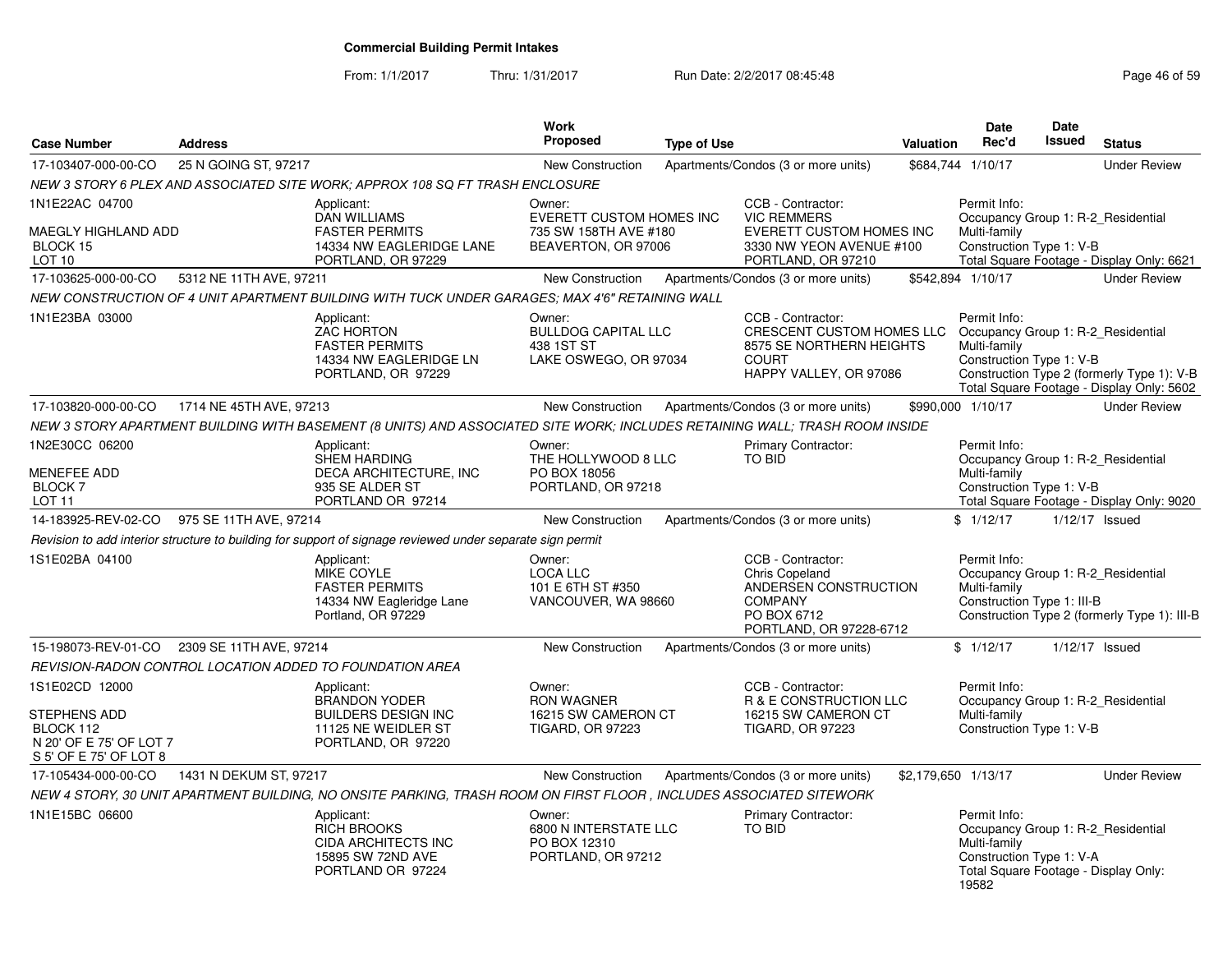From: 1/1/2017Thru: 1/31/2017 Run Date: 2/2/2017 08:45:48 Page 47 of 59

| <b>Case Number</b>                                                                                         | <b>Address</b>                         |                                                                                                                                                              | <b>Work</b><br>Proposed                                                                                        | <b>Type of Use</b> |                                                                                                                                 | Valuation | <b>Date</b><br>Rec'd                                                                           | <b>Date</b><br><b>Issued</b> | <b>Status</b>                                                                      |
|------------------------------------------------------------------------------------------------------------|----------------------------------------|--------------------------------------------------------------------------------------------------------------------------------------------------------------|----------------------------------------------------------------------------------------------------------------|--------------------|---------------------------------------------------------------------------------------------------------------------------------|-----------|------------------------------------------------------------------------------------------------|------------------------------|------------------------------------------------------------------------------------|
| 16-115719-DFS-02-CO                                                                                        | 4405 SE BELMONT ST, 97215              |                                                                                                                                                              | <b>New Construction</b>                                                                                        |                    | Apartments/Condos (3 or more units)                                                                                             |           | \$5,000 1/13/17                                                                                |                              | <b>Under Review</b>                                                                |
| <b>DFS FOR ROOF TRUSSES</b>                                                                                |                                        |                                                                                                                                                              |                                                                                                                |                    |                                                                                                                                 |           |                                                                                                |                              |                                                                                    |
| 1S2E06BB 07700                                                                                             |                                        | Applicant:<br>MIKE COYLE<br><b>FASTER PERMITS</b><br>14334 NW EAGLERIDGE LANE<br>PORTLAND, OR 97229                                                          | Owner:<br>KP BELMONT 44 REAL ESTATE LL( Chris Copeland<br>500 EAST BROADWAY STE 110<br>VANCOUVER, WA 98660     |                    | CCB - Contractor:<br>ANDERSEN CONSTRUCTION<br><b>COMPANY</b><br>PO BOX 6712<br>PORTLAND, OR 97228-6712                          |           | Permit Info:<br>Occupancy Group 1: R-2 Residential<br>Multi-family<br>Construction Type 1: V-A |                              | Construction Type 2 (formerly Type 1): V-A                                         |
| 15-154419-DFS-07-CO                                                                                        | 888 SE 9TH AVE, 97214                  |                                                                                                                                                              | <b>New Construction</b>                                                                                        |                    | Apartments/Condos (3 or more units)                                                                                             |           | \$4,500 1/18/17                                                                                |                              | <b>Under Review</b>                                                                |
| DFS for attachment of RTU's                                                                                |                                        |                                                                                                                                                              |                                                                                                                |                    |                                                                                                                                 |           |                                                                                                |                              |                                                                                    |
| 1S1E02BA 04600<br><b>EAST PORTLAND</b><br>BLOCK 205<br>LOT 1 EXC PT IN ST<br>LOT 2&3<br>LOT 4 EXC PT IN ST |                                        | Applicant:<br>MIKE COYLE<br><b>FASTER PERMITS</b><br>14334 NW EAGLERIDGE LANE<br>PORTLAND, OR 97229                                                          | Owner:<br>LITTLE LOCA LLC<br>500 E BROADWAY #110<br>VANCOUVER, WA 98660-3323                                   |                    | CCB - Contractor:<br><b>Chris Copeland</b><br>ANDERSEN CONSTRUCTION<br><b>COMPANY</b><br>PO BOX 6712<br>PORTLAND, OR 97228-6712 |           | Permit Info:<br>Hazard, Parking Garage<br>Construction Type 1: I-A                             |                              | Occupancy Group 1: S-2_Storage - Low<br>Construction Type 2 (formerly Type 1): I-A |
| 17-101237-000-00-CO                                                                                        | 7031 N MOHAWK AVE, 97203               |                                                                                                                                                              | <b>New Construction</b>                                                                                        |                    | Apartments/Condos (3 or more units)                                                                                             |           | \$591,356 1/18/17                                                                              |                              | <b>Under Review</b>                                                                |
|                                                                                                            |                                        | NEW 2 STORY APARTMENT BUILDING WITH 7 DWELLING UNITS WITH ATTACHED TRASH ENCLOSURE AND SPRINKLER RISER ROOM, DETACHED BARBEQUE AREA, AND ASSOCIATED SITEWORI |                                                                                                                |                    |                                                                                                                                 |           |                                                                                                |                              |                                                                                    |
| 1N1W12AC 05500<br>ADAMS ADD<br>BLOCK 2<br>LOT <sub>6</sub>                                                 |                                        | Applicant:<br><b>MERON ALEMSEGHED</b><br>CITY CRAFT DEVELOPMENT<br>6931 NE MLK BLVD<br>PORTLAND OR 97211                                                     | Owner:<br>KC-1 LLC<br>PO BOX 83145<br>PORTLAND, OR 97283                                                       |                    | CCB - Contractor:<br>DOZER CONSTRUCTION LLC<br>6931 NE MARTIN LUTHER KING JR Multi-family<br><b>BIVD</b><br>PORTLAND, OR 97211  |           | Permit Info:<br>Occupancy Group 1: R-2 Residential<br>Construction Type 1: V-B                 |                              | Total Square Footage - Display Only: 5718                                          |
| 15-154419-DFS-09-CO                                                                                        | 888 SE 9TH AVE, 97214                  |                                                                                                                                                              | <b>New Construction</b>                                                                                        |                    | Apartments/Condos (3 or more units)                                                                                             |           | \$5.000 1/18/17                                                                                |                              | <b>Under Review</b>                                                                |
| DFS for guardrails                                                                                         |                                        |                                                                                                                                                              |                                                                                                                |                    |                                                                                                                                 |           |                                                                                                |                              |                                                                                    |
| 1S1E02BA 04600<br><b>EAST PORTLAND</b><br>BLOCK 205<br>LOT 1 EXC PT IN ST<br>LOT 2&3<br>LOT 4 EXC PT IN ST |                                        | Applicant:<br>MIKE COYLE<br><b>FASTER PERMITS</b><br>14334 NW EAGLERIDGE LANE<br>PORTLAND, OR 97229                                                          | Owner:<br><b>LITTLE LOCA LLC</b><br>500 E BROADWAY #110<br>VANCOUVER, WA 98660-3323                            |                    | CCB - Contractor:<br><b>Chris Copeland</b><br>ANDERSEN CONSTRUCTION<br><b>COMPANY</b><br>PO BOX 6712<br>PORTLAND, OR 97228-6712 |           | Permit Info:<br>Hazard, Parking Garage<br>Construction Type 1: I-A                             |                              | Occupancy Group 1: S-2_Storage - Low<br>Construction Type 2 (formerly Type 1): I-A |
| 16-173829-DFS-01-CO                                                                                        | 5885 SW MACADAM AVE, 97201             |                                                                                                                                                              | <b>New Construction</b>                                                                                        |                    | Apartments/Condos (3 or more units)                                                                                             |           | \$10,000 1/18/17                                                                               |                              | <b>Under Review</b>                                                                |
|                                                                                                            | DFS FOR ENGINEERED WOOD PRODUCTS-JOIST |                                                                                                                                                              |                                                                                                                |                    |                                                                                                                                 |           |                                                                                                |                              |                                                                                    |
| 1S1E15CA 05500<br><b>GREENS ADD</b><br><b>BLOCK 5 TL 5500</b>                                              |                                        | Applicant:<br>Geff Halle<br><b>KEY WAY CORP</b><br>7275 HERMOSA WAY<br>TIGARD OR 97223                                                                       | Owner:<br><b>MACADAM APARTMENTS LLC</b><br>BEAVERTON, OR 97008-6621                                            |                    | CCB - Contractor:<br><b>KEYWAY CORP</b><br>8630 SW SCHOLLS FERRY RD #18 7275 SW HERMOSO WAY<br><b>TIGARD, OR 97223</b>          |           | Permit Info:<br>Occupancy Group 1: R-2_Residential<br>Multi-family<br>Construction Type 1: V-A |                              | Construction Type 2 (formerly Type 1): V-A                                         |
| 16-126674-REV-01-CO                                                                                        | 1411 NW QUIMBY ST, 97209               |                                                                                                                                                              | <b>New Construction</b>                                                                                        |                    | Apartments/Condos (3 or more units)                                                                                             |           | \$1/18/17                                                                                      |                              | 1/30/17 Issued                                                                     |
|                                                                                                            |                                        | REVISION - modification to the shoring on NW 15th & NW Quimby in the ROW                                                                                     |                                                                                                                |                    |                                                                                                                                 |           |                                                                                                |                              |                                                                                    |
| 1N1E28DD 01200                                                                                             |                                        | Applicant:<br><b>GRANT DENSON</b><br>1603 nw 14TH ave<br>PORTLAND, OR 97209                                                                                  | Owner:<br><b>BROADSTONE PEARL DISTRICT</b><br><b>LLC</b><br>2415 E CAMELBACK RD #600<br>PHOENIX, AZ 85016-9298 |                    | CCB - Contractor:<br>ALLIANCE PACIFIC NORTHWEST<br><b>BUILDERS LLC</b><br>2415 E CAMELBACK RD # 600<br>PHOENIX, AZ 85016        |           | Permit Info:<br>Hazard, Parking Garage<br>Construction Type 1: I-A                             |                              | Occupancy Group 1: S-2_Storage - Low<br>Construction Type 2 (formerly Type 1): I-A |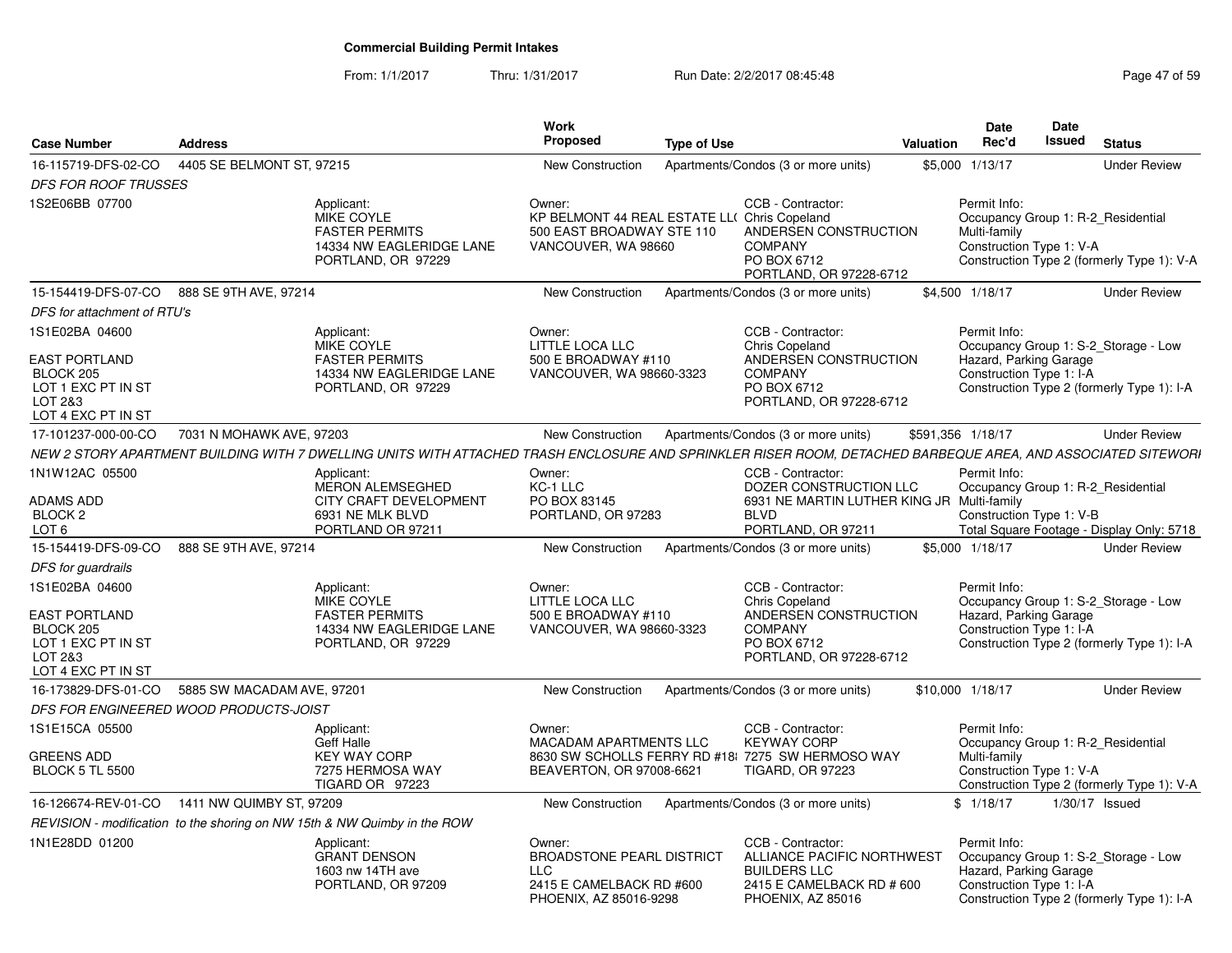From: 1/1/2017

Thru: 1/31/2017 Run Date: 2/2/2017 08:45:48 Page 48 of 59

| <b>Case Number</b>                                                                       | <b>Address</b>             |                                                                                                                                                                      | Work<br>Proposed                                                                                                                                                                                    | <b>Type of Use</b> |                                                                                                                                             | <b>Valuation</b> | <b>Date</b><br>Rec'd                                     | <b>Date</b><br>Issued | <b>Status</b>                                                                    |
|------------------------------------------------------------------------------------------|----------------------------|----------------------------------------------------------------------------------------------------------------------------------------------------------------------|-----------------------------------------------------------------------------------------------------------------------------------------------------------------------------------------------------|--------------------|---------------------------------------------------------------------------------------------------------------------------------------------|------------------|----------------------------------------------------------|-----------------------|----------------------------------------------------------------------------------|
| 17-107252-000-00-CO                                                                      | 4620 N MARYLAND AVE, 97217 |                                                                                                                                                                      | <b>New Construction</b>                                                                                                                                                                             |                    | Apartments/Condos (3 or more units)                                                                                                         | \$1,595,254      | 1/18/17                                                  |                       | <b>Under Review</b>                                                              |
|                                                                                          |                            | NEW 3 STORY APARTMENT BUILDING WITH 32UNITS, WITH SITE IMPROVEMENTS, INERIOR TRASH ROOMS, AND ON SITE PARKING; 8 FT FENCE                                            |                                                                                                                                                                                                     |                    |                                                                                                                                             |                  |                                                          |                       |                                                                                  |
| 1N1E22BC 04800<br>M PATTONS ADD & 2ND<br>BLOCK <sub>9</sub><br>LOT 1&2<br>S 27' OF LOT 3 |                            | Applicant:<br><b>JENNIFER FARMER</b><br>CITY CRAFT DEVELOPMENT<br>6931 NE MLK BLVD<br>PORTLAND, OR 97211                                                             | Owner:<br>CITYCRAFT DEVELOPMENT LLC<br>6931 NE MARTIN LUTHER KING<br><b>BLVD</b><br>PORTLAND OREGON 97211                                                                                           |                    | CCB - Contractor:<br>DOZER CONSTRUCTION LLC<br>6931 NE MARTIN LUTHER KING JR<br><b>BLVD</b><br>PORTLAND, OR 97211                           |                  |                                                          |                       |                                                                                  |
| 15-271152-REV-01-CO                                                                      | 777 N COOK ST, 97227       |                                                                                                                                                                      | New Construction                                                                                                                                                                                    |                    | Apartments/Condos (3 or more units)                                                                                                         |                  | \$10,000 1/19/17                                         |                       | <b>Under Review</b>                                                              |
| REV 1 - Added helical piers to SE corner footing                                         |                            |                                                                                                                                                                      |                                                                                                                                                                                                     |                    |                                                                                                                                             |                  |                                                          |                       |                                                                                  |
| 1N1E27BA 04100<br>RIVERVIEW SUB<br>BLOCK 4<br>LOT 8-14 TL 4100                           |                            | Applicant:<br><b>AARON WIGOD</b><br><b>MARATHON AQUISITION AND</b><br>DEVELOPMENT<br>30050 SW TOWN CENTER LOOP<br>W SUITE 200<br>WILSONVILLE OR 97070                | Owner:<br>MISSISSIPPI AVENUE<br>30050 SW TOWN CTR LOOP W<br>#200<br>WILSONVILLE, OR 97070-7596<br>Owner:<br><b>APARTMENTS LLC</b><br>30050 SW TOWN CTR LOOP W<br>#200<br>WILSONVILLE, OR 97070-7596 |                    | CCB - Contractor:<br>MARATHON CONSTRUCTION<br><b>SERVICES LLC</b><br>30050 SW TOWN CENTER LOOP<br><b>W STE 200</b><br>WILSONVILLE, OR 97070 |                  | Permit Info:<br>Multi-family<br>Construction Type 1: I-A |                       | Occupancy Group 1: R-2 Residential<br>Construction Type 2 (formerly Type 1): V-A |
| 15-271152-DFS-02-CO                                                                      | 777 N COOK ST, 97227       |                                                                                                                                                                      | New Construction                                                                                                                                                                                    |                    | Apartments/Condos (3 or more units)                                                                                                         |                  | \$612,000 1/19/17                                        |                       | <b>Under Review</b>                                                              |
| DFS 02 - Unbonded PT System                                                              |                            |                                                                                                                                                                      |                                                                                                                                                                                                     |                    |                                                                                                                                             |                  |                                                          |                       |                                                                                  |
| 1N1E27BA 04100                                                                           |                            | Applicant:                                                                                                                                                           | Owner:                                                                                                                                                                                              |                    | CCB - Contractor:                                                                                                                           |                  | Permit Info:                                             |                       |                                                                                  |
| <b>RIVERVIEW SUB</b><br><b>BLOCK4</b><br>LOT 8-14 TL 4100                                |                            | Tonia Dickerson<br>Marathon Construction Services, LLC 30050 SW TOWN CTR LOOP W<br>30050 SW Town Center Loop W.,<br>Suite 200<br>Wilsonville, OR 97070               | MISSISSIPPI AVENUE<br>#200<br>WILSONVILLE, OR 97070-7596<br>Owner:<br><b>APARTMENTS LLC</b><br>30050 SW TOWN CTR LOOP W<br>#200<br>WILSONVILLE, OR 97070-7596                                       |                    | <b>MARATHON CONSTRUCTION</b><br>SERVICES LLC<br>30050 SW TOWN CENTER LOOP<br><b>W STE 200</b><br>WILSONVILLE, OR 97070                      |                  | Multi-family<br>Construction Type 1: I-A                 |                       | Occupancy Group 1: R-2 Residential<br>Construction Type 2 (formerly Type 1): V-A |
| 15-132860-REV-01-CO                                                                      | 878 N FREMONT ST, 97227    |                                                                                                                                                                      | New Construction                                                                                                                                                                                    |                    | Apartments/Condos (3 or more units)                                                                                                         |                  | \$1/19/17                                                |                       | <b>Under Review</b>                                                              |
|                                                                                          |                            | REV 1 - Balconies were reduced in size and ground floor railing was updated to cable rail.                                                                           |                                                                                                                                                                                                     |                    | Clarification of wind loading, revised calculations and revised drawings showing embed revision. Sheets Revised: A1.22                      |                  |                                                          |                       |                                                                                  |
| 1N1E27BA 03700                                                                           |                            | Applicant:<br>Tonia Dickerson<br>Marathon Construction Services, LLC 30050 SW TOWN CTR LOOP W<br>30050 SW Town Center Loop W.,<br>Suite 200<br>Wilsonville, OR 97070 | Owner:<br>MISSISSIPPI AVENUE<br>#200<br>WILSONVILLE, OR 97070-7596<br>Owner:<br><b>APARTMENTS LLC</b><br>30050 SW TOWN CTR LOOP W<br>#200<br>WILSONVILLE, OR 97070-7596                             |                    | CCB - Contractor:<br>MARATHON CONSTRUCTION<br><b>SERVICES LLC</b><br>30050 SW TOWN CENTER LOOP<br><b>W STE 200</b><br>WILSONVILLE, OR 97070 |                  | Permit Info:<br>Multi-family<br>Construction Type 1: V-A |                       | Occupancy Group 1: R-2 Residential<br>Construction Type 2 (formerly Type 1): I-A |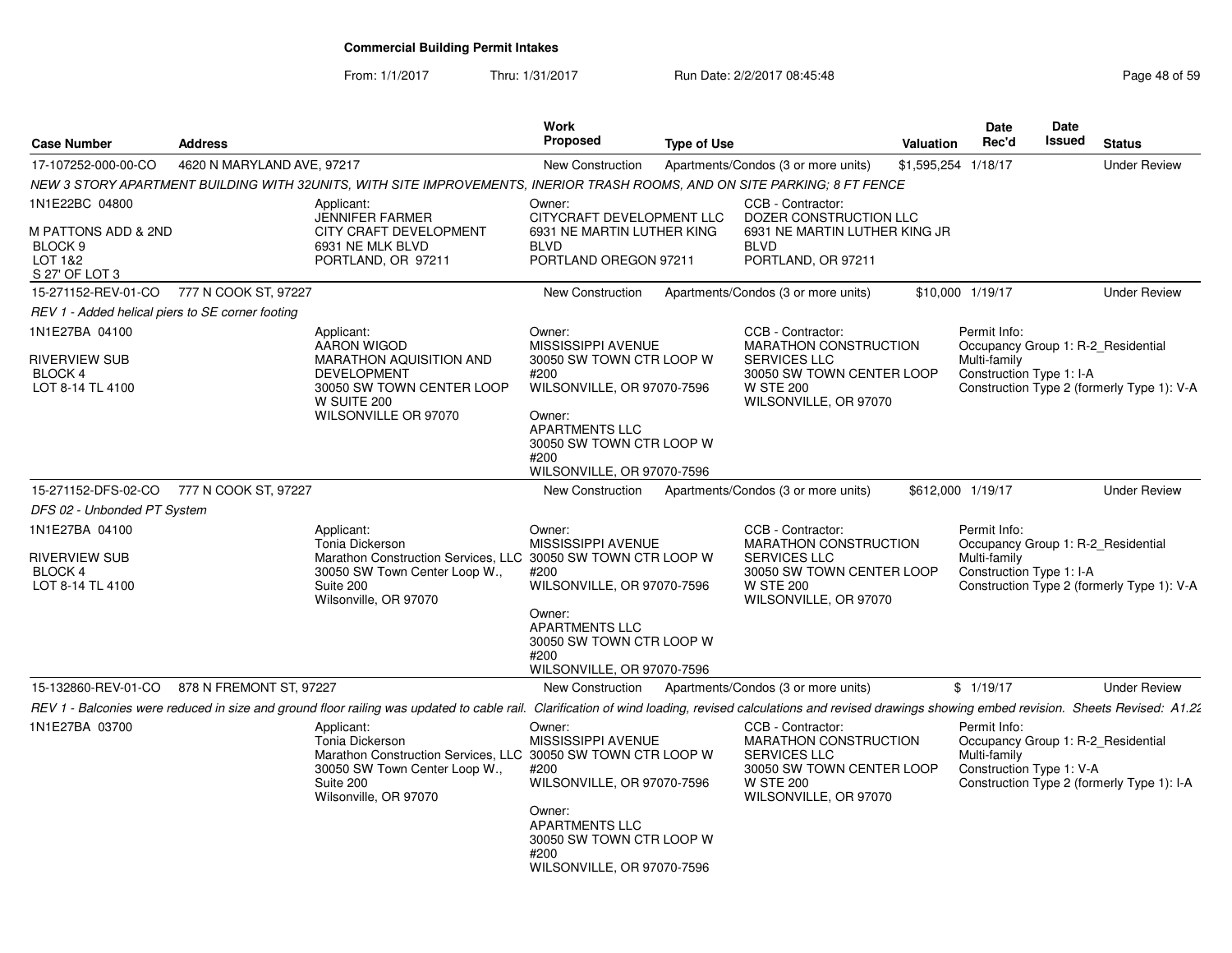From: 1/1/2017Thru: 1/31/2017 Run Date: 2/2/2017 08:45:48 Page 49 of 59

| <b>Case Number</b>                                            | <b>Address</b>                                        |                                                                                                                       | <b>Work</b><br><b>Proposed</b>                                                                                                                                                | <b>Type of Use</b> |                                                                                                                                                                | Valuation | Date<br>Rec'd                                                                                  | <b>Date</b><br>Issued | <b>Status</b>                                                                        |
|---------------------------------------------------------------|-------------------------------------------------------|-----------------------------------------------------------------------------------------------------------------------|-------------------------------------------------------------------------------------------------------------------------------------------------------------------------------|--------------------|----------------------------------------------------------------------------------------------------------------------------------------------------------------|-----------|------------------------------------------------------------------------------------------------|-----------------------|--------------------------------------------------------------------------------------|
| 16-103151-REV-02-CO                                           | 2005 N WILLIAMS AVE, 97227                            |                                                                                                                       | <b>New Construction</b>                                                                                                                                                       |                    | Apartments/Condos (3 or more units)                                                                                                                            |           | \$4,400 1/20/17                                                                                | $1/20/17$ Issued      |                                                                                      |
|                                                               | REV 02 - Revise shoring to accomodate site conditions |                                                                                                                       |                                                                                                                                                                               |                    |                                                                                                                                                                |           |                                                                                                |                       |                                                                                      |
| 1N1E27DC 00600                                                |                                                       | Applicant:<br>Echo Dahl<br><b>Pavilion Construction</b><br>4700 SW Madadam Ave Ste 200<br>Portland, OR 97239          | Owner:<br>CONAM VANCOUVER WILLIAMS<br>3990 RUFFIN RD #100<br>SAN DIEGO, CA 92123-4805<br>Owner:<br><b>OWNER LLC</b><br>3990 RUFFIN RD #100<br>SAN DIEGO, CA 92123-4805        |                    | CCB - Contractor:<br><b>RILEY TOBIN</b><br>PAVILION CONSTRUCTION NW LL( Hazard, Parking Garage<br>4700 SW MACADAM AVE 200<br>PORTLAND, OR 97239                |           | Permit Info:<br>Construction Type 1: I-A                                                       |                       | Occupancy Group 1: S-2_Storage - Low<br>Construction Type 2 (formerly Type 1): III-A |
| 16-179793-DFS-01-CO                                           | 1580 NE 32ND AVE, 97232                               |                                                                                                                       | <b>New Construction</b>                                                                                                                                                       |                    | Apartments/Condos (3 or more units)                                                                                                                            |           | \$400,000 1/20/17                                                                              |                       | <b>Under Review</b>                                                                  |
|                                                               | DFS FOR POST TENSION CABLES FOR DECKS                 |                                                                                                                       |                                                                                                                                                                               |                    |                                                                                                                                                                |           |                                                                                                |                       |                                                                                      |
| 1N1E25CD 12400                                                |                                                       | Applicant:<br>ERIKA OCALLAGHAN<br><b>WALSH CONSTRUCTION</b><br><b>COMPANY</b><br>2905 SW 1ST AVE<br>PORTLAND OR 97201 | Owner:<br><b>GPV II LLC</b><br>LOS ANGELES, CA 90067-4145                                                                                                                     |                    | CCB - Contractor:<br><b>TOM MITCHELL</b><br>10100 SANTA MONICA BLVD #1000 WALSH CONSTRUCTION CO<br><b>OREGON</b><br>2905 SW 1ST AVE<br>PORTLAND, OR 97201-4705 |           | Permit Info:<br>Occupancy Group 1: R-2_Residential<br>Multi-family<br>Construction Type 1: V-A |                       | Construction Type 2 (formerly Type 1): I-A                                           |
| 16-173829-REV-01-CO                                           | 5885 SW MACADAM AVE, 97201                            |                                                                                                                       | <b>New Construction</b>                                                                                                                                                       |                    | Apartments/Condos (3 or more units)                                                                                                                            |           | \$1/20/17                                                                                      | 1/20/17 Issued        |                                                                                      |
|                                                               |                                                       | REVISION TO RETAINING WALL, HEIGHT ADJUSTMENT FROM 5 FT TO 5'-6" IN HEIGHT                                            |                                                                                                                                                                               |                    |                                                                                                                                                                |           |                                                                                                |                       |                                                                                      |
| 1S1E15CA 05500<br><b>GREENS ADD</b><br><b>BLOCK 5 TL 5500</b> |                                                       | Applicant:<br>Geff Halle<br><b>KEY WAY CORP</b><br>7275 HERMOSA WAY<br>TIGARD OR 97223                                | Owner:<br>MACADAM APARTMENTS LLC<br>BEAVERTON, OR 97008-6621                                                                                                                  |                    | CCB - Contractor:<br><b>KEYWAY CORP</b><br>8630 SW SCHOLLS FERRY RD #18 7275 SW HERMOSO WAY<br><b>TIGARD, OR 97223</b>                                         |           | Permit Info:<br>Occupancy Group 1: R-2 Residential<br>Multi-family<br>Construction Type 1: V-A |                       | Construction Type 2 (formerly Type 1): V-A                                           |
| 16-103151-DFS-02-CO                                           | 2005 N WILLIAMS AVE, 97227                            |                                                                                                                       | <b>New Construction</b>                                                                                                                                                       |                    | Apartments/Condos (3 or more units)                                                                                                                            |           | \$55,000 1/20/17                                                                               |                       | <b>Under Review</b>                                                                  |
| DFS 02- Continuous Hold Down System                           |                                                       |                                                                                                                       |                                                                                                                                                                               |                    |                                                                                                                                                                |           |                                                                                                |                       |                                                                                      |
| 1N1E27DC 00600                                                |                                                       | Applicant:<br>Echo Dahl<br><b>Pavilion Construction</b><br>4700 SW Madadam Ave Ste 200<br>Portland, OR 97239          | Owner:<br>CONAM VANCOUVER WILLIAMS<br>3990 RUFFIN RD #100<br>SAN DIEGO, CA 92123-4805<br>Owner:<br><b>OWNER LLC</b><br>3990 RUFFIN RD #100<br>SAN DIEGO, CA 92123-4805        |                    | CCB - Contractor:<br><b>RILEY TOBIN</b><br>PAVILION CONSTRUCTION NW LL( Hazard, Parking Garage<br>4700 SW MACADAM AVE 200<br>PORTLAND, OR 97239                |           | Permit Info:<br>Construction Type 1: I-A                                                       |                       | Occupancy Group 1: S-2_Storage - Low<br>Construction Type 2 (formerly Type 1): III-A |
| 16-103151-DFS-03-CO                                           | 2005 N WILLIAMS AVE, 97227                            |                                                                                                                       | <b>New Construction</b>                                                                                                                                                       |                    | Apartments/Condos (3 or more units)                                                                                                                            |           | \$4,000 1/20/17                                                                                |                       | <b>Under Review</b>                                                                  |
| DFS 03- Gang nail roof truss                                  |                                                       |                                                                                                                       |                                                                                                                                                                               |                    |                                                                                                                                                                |           |                                                                                                |                       |                                                                                      |
| 1N1E27DC 00600                                                |                                                       | Applicant:<br>Echo Dahl<br><b>Pavilion Construction</b><br>4700 SW Madadam Ave Ste 200<br>Portland, OR 97239          | Owner:<br><b>CONAM VANCOUVER WILLIAMS</b><br>3990 RUFFIN RD #100<br>SAN DIEGO, CA 92123-4805<br>Owner:<br><b>OWNER LLC</b><br>3990 RUFFIN RD #100<br>SAN DIEGO, CA 92123-4805 |                    | CCB - Contractor:<br><b>RILEY TOBIN</b><br>PAVILION CONSTRUCTION NW LL( Hazard, Parking Garage<br>4700 SW MACADAM AVE 200<br>PORTLAND, OR 97239                |           | Permit Info:<br>Construction Type 1: I-A                                                       |                       | Occupancy Group 1: S-2_Storage - Low<br>Construction Type 2 (formerly Type 1): III-A |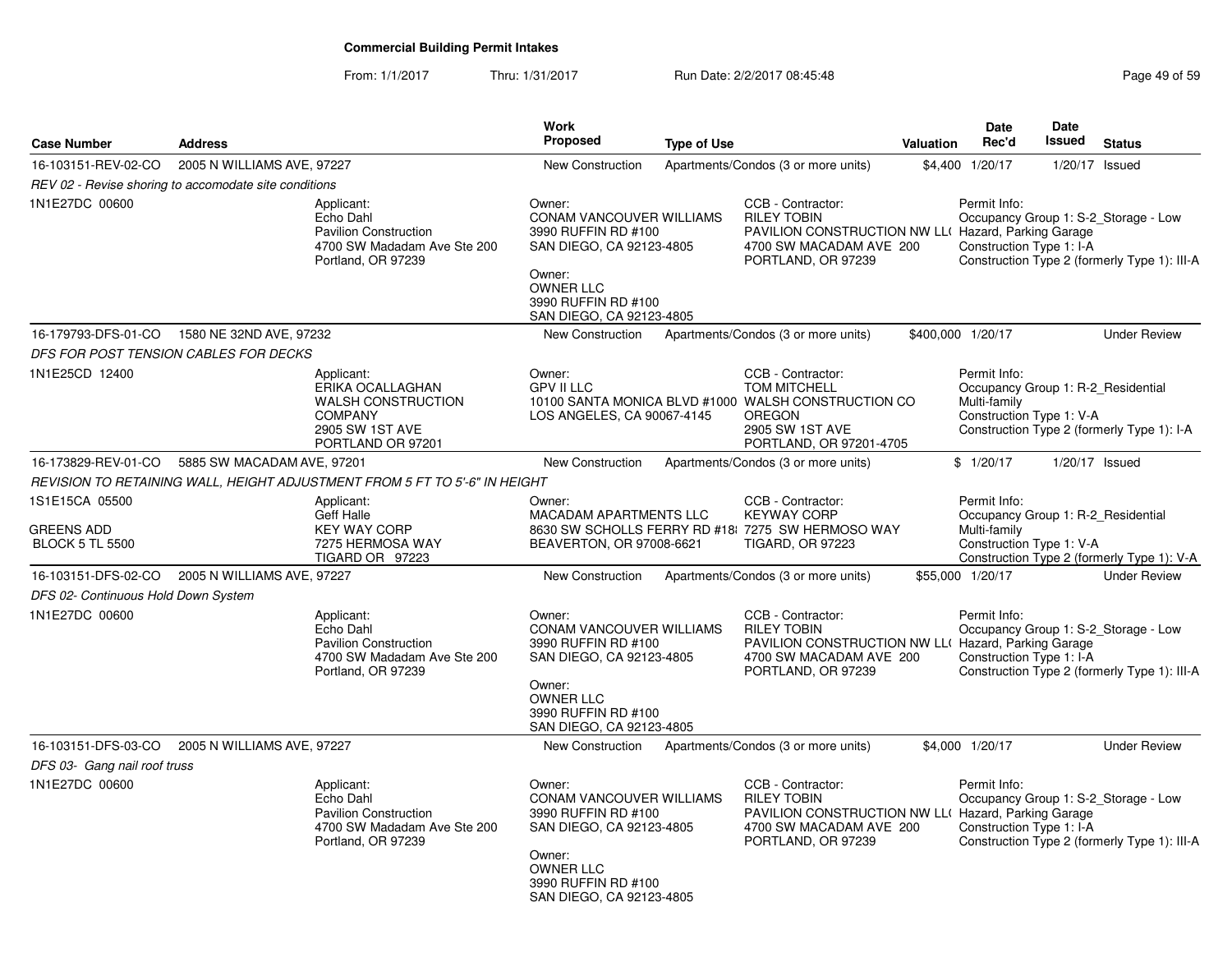From: 1/1/2017Thru: 1/31/2017 **Run Date: 2/2/2017 08:45:48** Page 50 of 59

| <b>Case Number</b>                                                                                          | <b>Address</b>             |                                                                                                                                         | <b>Work</b><br>Proposed                                                                                                                                                                                                                  | <b>Type of Use</b> |                                                                                                                                  | Valuation           | Date<br>Rec'd                                                       | Date<br>Issued | <b>Status</b>                                                                                                             |
|-------------------------------------------------------------------------------------------------------------|----------------------------|-----------------------------------------------------------------------------------------------------------------------------------------|------------------------------------------------------------------------------------------------------------------------------------------------------------------------------------------------------------------------------------------|--------------------|----------------------------------------------------------------------------------------------------------------------------------|---------------------|---------------------------------------------------------------------|----------------|---------------------------------------------------------------------------------------------------------------------------|
| 17-108538-000-00-CO                                                                                         | 4018 N WILLIAMS AVE, 97212 |                                                                                                                                         | New Construction                                                                                                                                                                                                                         |                    | Apartments/Condos (3 or more units)                                                                                              | \$4,738,064 1/20/17 |                                                                     |                | <b>Under Review</b>                                                                                                       |
|                                                                                                             |                            | NEW 5 STORY MIXED USE BUILDING; RETAIL ON FIRST FLOOR; 4 STORIES OF 64 RESIDENTIAL APARTMENTS; TUCK UNDER PARKING; ASSOCIATED SITE WORK |                                                                                                                                                                                                                                          |                    |                                                                                                                                  |                     |                                                                     |                |                                                                                                                           |
| 1N1E22DA 20300<br><b>ALBINA HMSTD</b><br>BLOCK <sub>22</sub><br>LOT 9&10                                    |                            | Applicant:<br><b>DAN WILLIAMS</b><br><b>FASTER PERMITS</b><br>14334 NW EAGLERIDGE LANE<br>PORTLAND, OR 97229                            | Owner:<br>TEL INDUSTRY LLC<br>4080 N WILLIAMS AVE #100<br>PORTLAND, OR 97227                                                                                                                                                             |                    | CCB - Contractor:<br>VWR DEVELOPMENT LLC<br>3330 NW YEON AVENE #100<br>PORTLAND, OR 97210                                        |                     | Permit Info:<br><b>Station</b><br>Construction Type 1: I-A<br>43039 |                | Occupancy Group 1: M_Store, Service<br>Construction Type 2 (formerly Type 1): I-A<br>Total Square Footage - Display Only: |
| 17-108558-000-00-CO                                                                                         | 1637 SE NEHALEM ST, 97202  |                                                                                                                                         | <b>New Construction</b>                                                                                                                                                                                                                  |                    | Apartments/Condos (3 or more units)                                                                                              | \$8,000,000 1/20/17 |                                                                     |                | <b>Under Review</b>                                                                                                       |
|                                                                                                             |                            | NEW 4-STORY APARTMENT BUILDING WITH 61 UNITS, UNDERGROUND PARKING (16 STALLS) AND ASSOCIATED SITE WORK, WITH INTERIOR TRASH AREA        |                                                                                                                                                                                                                                          |                    |                                                                                                                                  |                     |                                                                     |                |                                                                                                                           |
| 1S1E23DB 08200<br>SELLWOOD<br>BLOCK <sub>73</sub><br>W 42' OF LOT 7<br>LOT 8&15 EXC W 2'<br>W 42' OF LOT 16 |                            | Applicant:<br><b>DAVID MULLENS</b><br><b>UDG</b><br>735 SW 158TH AVE<br>BEAVERTON, OR 97006                                             | Owner:<br>SACKHOFF FAMILY LLC<br>735 SW 158TH AVE<br>BEAVERTON, OR 97006<br>Owner:<br>SACKHOFF ENTERPRISES LLC<br>735 SW 158TH AVE<br>BEAVERTON, OR 97006<br>Owner:<br><b>UDG NEHALEM LLC</b><br>735 SW 158TH AVE<br>BEAVERTON, OR 97006 |                    | CCB - Contractor:<br>SK HOFF CONSTRUCTION LLC<br>735 SW 158TH AVE<br>BEAVERTON, OR 97006                                         |                     | Permit Info:<br>Multi-family<br>Construction Type 1: V-A            |                | Occupancy Group 1: R-2_Residential<br>Construction Type 2 (formerly Type 1): I-A                                          |
| 15-243243-DFS-07-CO                                                                                         | 1177 SE STARK ST, 97214    |                                                                                                                                         | New Construction                                                                                                                                                                                                                         |                    | Apartments/Condos (3 or more units)                                                                                              |                     | \$10,000 1/20/17                                                    |                | <b>Under Review</b>                                                                                                       |
| <b>DFS FOR ROOF ANCHORS</b>                                                                                 |                            |                                                                                                                                         |                                                                                                                                                                                                                                          |                    |                                                                                                                                  |                     |                                                                     |                |                                                                                                                           |
| 1N1E35CD 11600                                                                                              |                            | Applicant:<br><b>Hunter Rains</b><br>Walsh Construction Co.<br>2905 SW 1st Ave.<br>Portland OR 97201                                    | Owner:<br>ST FRANCIS PARK LP<br>2740 SE POWELL BLVD #7<br>PORTLAND, OR 97202-2069                                                                                                                                                        |                    | CCB - Contractor:<br><b>TOM MITCHELL</b><br>WALSH CONSTRUCTION CO<br>OREGON<br>2905 SW 1ST AVE<br>PORTLAND, OR 97201-4705        |                     | Permit Info:<br>Multi-family<br>Construction Type 1: V-A            |                | Occupancy Group 1: R-2_Residential                                                                                        |
| 15-243243-DFS-08-CO                                                                                         | 1177 SE STARK ST, 97214    |                                                                                                                                         | New Construction                                                                                                                                                                                                                         |                    | Apartments/Condos (3 or more units)                                                                                              |                     | \$150,000 1/20/17                                                   |                | <b>Under Review</b>                                                                                                       |
| <b>DFS FOR STOREFRONT WINDOWS</b>                                                                           |                            |                                                                                                                                         |                                                                                                                                                                                                                                          |                    |                                                                                                                                  |                     |                                                                     |                |                                                                                                                           |
| 1N1E35CD 11600                                                                                              |                            | Applicant:<br><b>Hunter Rains</b><br>Walsh Construction Co.<br>2905 SW 1st Ave.<br>Portland OR 97201                                    | Owner:<br>ST FRANCIS PARK LP<br>2740 SE POWELL BLVD #7<br>PORTLAND, OR 97202-2069                                                                                                                                                        |                    | CCB - Contractor:<br><b>TOM MITCHELL</b><br>WALSH CONSTRUCTION CO<br><b>OREGON</b><br>2905 SW 1ST AVE<br>PORTLAND, OR 97201-4705 |                     | Permit Info:<br>Multi-family<br>Construction Type 1: V-A            |                | Occupancy Group 1: R-2_Residential                                                                                        |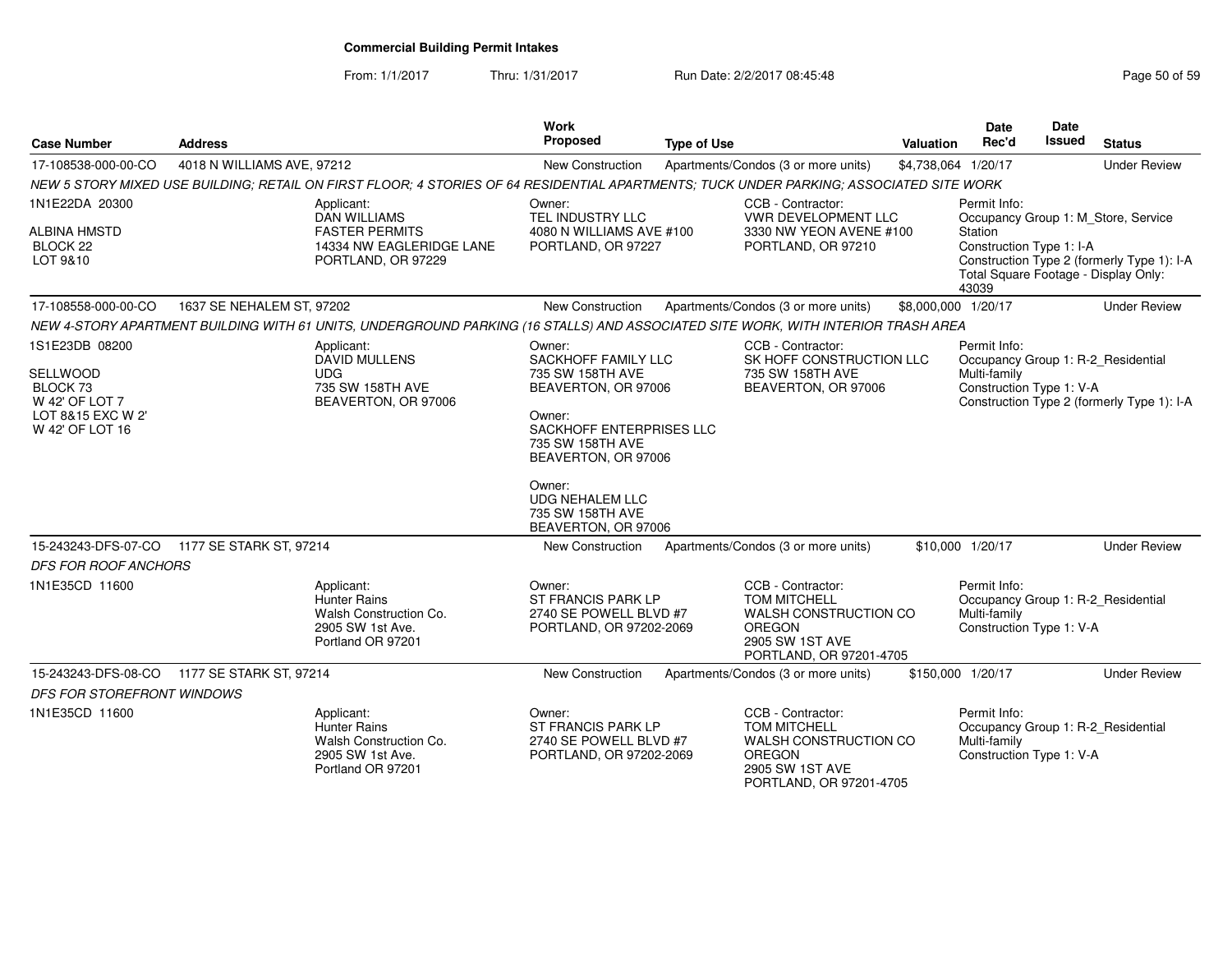#### From: 1/1/2017Thru: 1/31/2017 **Run Date: 2/2/2017 08:45:48** Page 51 of 59

| <b>Case Number</b>                                           | <b>Address</b>                                                                                                                                                      | Work<br><b>Proposed</b><br><b>Type of Use</b>                                   | Valuation                                                                             | <b>Date</b><br>Rec'd                                        | <b>Date</b><br><b>Issued</b>         | <b>Status</b>                              |
|--------------------------------------------------------------|---------------------------------------------------------------------------------------------------------------------------------------------------------------------|---------------------------------------------------------------------------------|---------------------------------------------------------------------------------------|-------------------------------------------------------------|--------------------------------------|--------------------------------------------|
| 15-134807-DFS-10-CO                                          | 5405 SE WOODWARD ST, 97206                                                                                                                                          | New Construction<br>Assembly                                                    |                                                                                       | \$25,000 1/31/17                                            | 1/31/17 Issued                       |                                            |
| DFS 10 - Interior Glazing                                    |                                                                                                                                                                     |                                                                                 |                                                                                       |                                                             |                                      |                                            |
| 1S2E07AB 00200                                               | Applicant:<br>Jeff Mashos                                                                                                                                           | Owner:<br>SCHOOL DISTRICT NO 1(LEASED                                           | CCB - Contractor:<br>SKANSKA USA BUILDING INC                                         | Permit Info:                                                | Occupancy Group 1: E_School          |                                            |
| SECTION 07 1S 2E<br>TL 200 18.31 ACRES                       | <b>Encore Glass</b><br>1450 Front St NE<br>Salem, OR 97301                                                                                                          | PO BOX 3107<br>PORTLAND, OR 97208-3107                                          | 389 INTERPACE PARKWAY 5TH<br><b>FLOOR ATTN LISA MANCUSO</b><br>PARSIPPANY, NJ 07054   | Construction Type 1: II-B                                   |                                      |                                            |
|                                                              |                                                                                                                                                                     | Owner:<br><b>MULTIPLE TENANTS</b><br>PO BOX 3107<br>PORTLAND, OR 97208-3107     |                                                                                       |                                                             |                                      |                                            |
| 17-110791-000-00-CO                                          | 5035 NE SANDY BLVD, 97213                                                                                                                                           | <b>New Construction</b><br>Assembly                                             |                                                                                       | \$3,800,000 1/25/17                                         |                                      | <b>Under Review</b>                        |
|                                                              | CONSTRUCT NEW 2 STORY BUILDING CORE AND SHELL, NO OCCUPANCY, TO INCLUDE ON GROUND FLOOR COVERED PARKING, 2 RESTROOMS, BIKE STORAGE, TRASH ENCLOSURE, AND AS!        |                                                                                 |                                                                                       |                                                             |                                      |                                            |
| 1N2E30CA 02100                                               | Applicant:<br><b>BEN RIPPE</b>                                                                                                                                      | Owner:<br>5035 SANDY LLC                                                        | CCB - Contractor:<br><b>BOB SCHOMMER</b>                                              | Permit Info:                                                |                                      | Occupancy Group 1: S-2_Storage - Low       |
| <b>BOULEVARD ADD</b><br><b>BLOCK1</b><br>LOT 8-13            | <b>SERA ARCHITECTS</b><br>338 NW FIFTH AVE<br>PORTLAND OR 97209                                                                                                     | 70 NW COUCH ST #207<br>PORTLAND, OR 97209-4038                                  | A C SCHOMMER & SONS INC<br>6421 NE COLWOOD WAY<br>PORTLAND, OR 97218-2755             | Hazard, Parking Garage<br>Construction Type 1: V-B<br>39888 | Total Square Footage - Display Only: | Construction Type 2 (formerly Type 1): V-B |
| 15-134807-DFS-11-CO                                          | 5405 SE WOODWARD ST, 97206                                                                                                                                          | New Construction<br>Assembly                                                    |                                                                                       | \$63.191 1/4/17                                             |                                      | <b>Under Review</b>                        |
|                                                              | DFS FOR A/V INSTALL, PROJECTOR AND SPEAKERS                                                                                                                         |                                                                                 |                                                                                       |                                                             |                                      |                                            |
| 1S2E07AB 00200<br>SECTION 07 1S 2E<br>TL 200 18.31 ACRES     | Applicant:<br><b>CHRIS ROGERS</b><br><b>COMPVIEW</b><br>10101 SW ARTIC DR                                                                                           | Owner:<br>SCHOOL DISTRICT NO 1(LEASED<br>PO BOX 3107<br>PORTLAND, OR 97208-3107 | CCB - Contractor:<br><b>COMP VIEW INC</b><br>10035 SW ARTIC DR<br>BEAVERTON, OR 97005 | Permit Info:<br>Construction Type 1: II-B                   | Occupancy Group 1: E School          |                                            |
|                                                              | BEAVERTON OR 97005                                                                                                                                                  | Owner:<br><b>MULTIPLE TENANTS</b><br>PO BOX 3107<br>PORTLAND, OR 97208-3107     |                                                                                       |                                                             |                                      |                                            |
| 17-103928-000-00-CO                                          | 3917 N MISSISSIPPI AVE, 97227                                                                                                                                       | New Construction<br>Assembly                                                    |                                                                                       | \$515,448 1/10/17                                           |                                      | <b>Under Review</b>                        |
|                                                              | SHELL PERMIT - NEW 3,799 S.F. TWO STORY BUILDING AT SOUTH SIDE OF EXISTING COMMERCIAL BUILDING, INCLUDES PATIO/TERRACE AREAS, TWO NEW TOILET ROOMS, AND ATTACHED TR |                                                                                 |                                                                                       |                                                             |                                      |                                            |
| 1N1E22CD 05200                                               | Applicant:<br><b>BEN TAYLOR</b>                                                                                                                                     | Owner:<br><b>RAYMOND C BELT</b>                                                 | CCB - Contractor:<br><b>CLIFF BELT</b>                                                | Permit Info:                                                | Occupancy Group 1: A-2_Restaurant    |                                            |
| <b>MULTNOMAH</b><br>BLOCK <sub>23</sub><br>LOT <sub>13</sub> | <b>INTERGRATE ARCHITECTURE &amp;</b><br><b>PLANNING</b><br>1919 N. KILPATRICK AVE.                                                                                  | 1820 N TERRY ST<br>PORTLAND, OR 97217                                           | <b>RC BELT CONSTRUCTION INC</b><br>1820 N TERRY ST<br>PORTLAND, OR 97217              | Construction Type 1: V-A                                    |                                      | Total Square Footage - Display Only: 3799  |
|                                                              | PORTLAND, OR 97217                                                                                                                                                  | Owner:<br><b>LISA M R BELT</b><br>1820 N TERRY ST<br>PORTLAND, OR 97217         |                                                                                       |                                                             |                                      |                                            |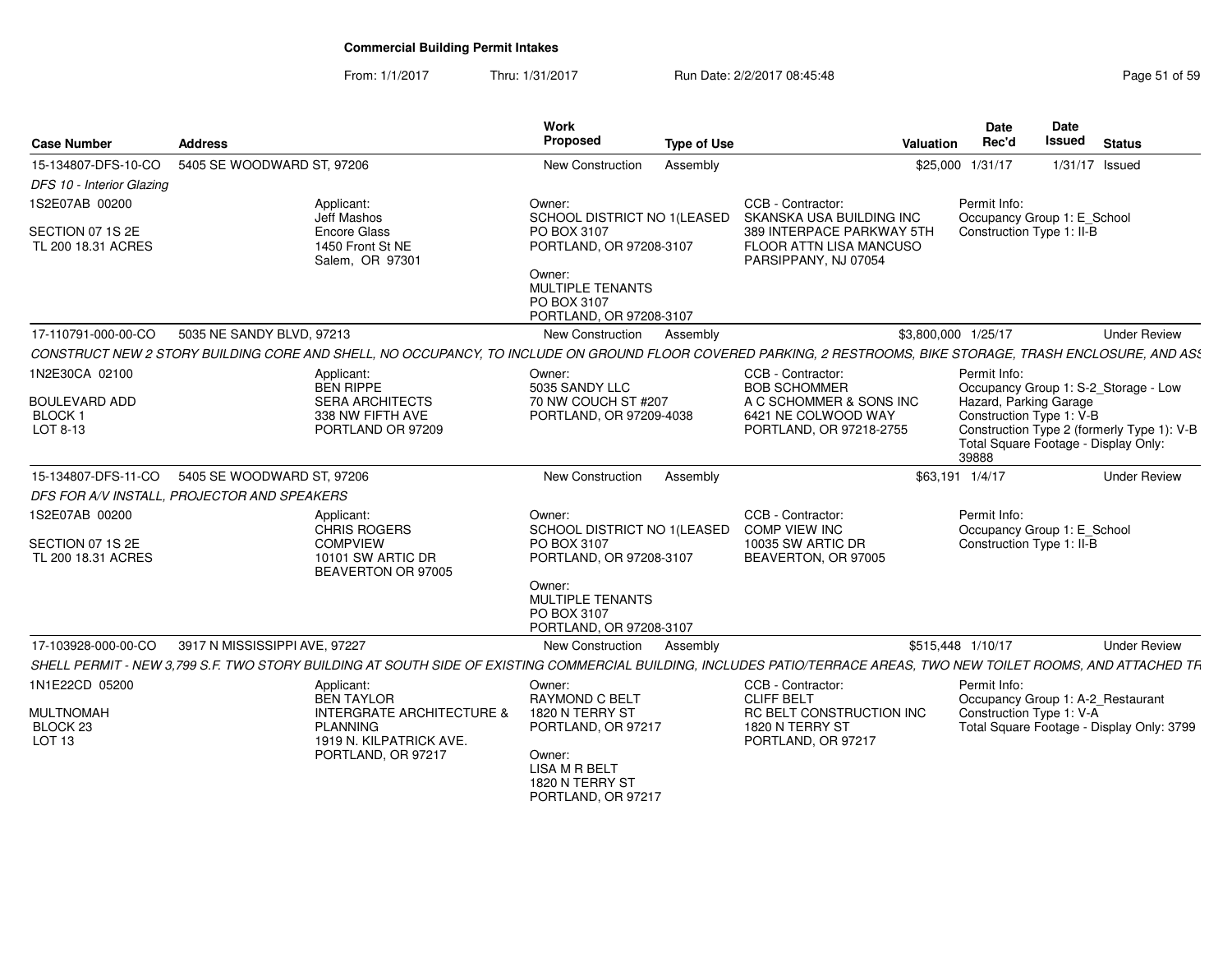#### From: 1/1/2017Thru: 1/31/2017 Run Date: 2/2/2017 08:45:48

| <b>Case Number</b>                                                     | <b>Address</b>             |                                                                                                                             | Work<br>Proposed                                                                                                                                | <b>Type of Use</b> | <b>Valuation</b>                                                                                                         |                   | <b>Date</b><br>Rec'd                                                                                           | <b>Date</b><br>Issued | <b>Status</b>                                                                     |
|------------------------------------------------------------------------|----------------------------|-----------------------------------------------------------------------------------------------------------------------------|-------------------------------------------------------------------------------------------------------------------------------------------------|--------------------|--------------------------------------------------------------------------------------------------------------------------|-------------------|----------------------------------------------------------------------------------------------------------------|-----------------------|-----------------------------------------------------------------------------------|
| 15-277059-DFS-05-CO                                                    | 33 NE M L KING BLVD, 97232 |                                                                                                                             | New Construction                                                                                                                                | <b>Business</b>    |                                                                                                                          | \$754,629 1/30/17 |                                                                                                                |                       | <b>Under Review</b>                                                               |
| DFS 05 - Aluminum curtainwall storefront and glazing                   |                            |                                                                                                                             |                                                                                                                                                 |                    |                                                                                                                          |                   |                                                                                                                |                       |                                                                                   |
| 1N1E34DA 03500                                                         |                            | Applicant:<br><b>CRAIG NAUCK</b><br><b>CULVER GLASS</b><br>2619 NW INDUSTRIAL ST, BLDG<br>#B, SUITE 3<br>PORTLAND, OR 97210 | Owner:<br>THE FAIR-HAIRED DUMBBELL LLC Chris Copeland<br>3435 NE 45TH AVE #J<br>PORTLAND, OR 97213-1104                                         |                    | CCB - Contractor:<br>ANDERSEN CONSTRUCTION<br><b>COMPANY</b><br>PO BOX 6712<br>PORTLAND, OR 97228-6712                   |                   | Permit Info:<br>Occupancy Group 1: B_Bank, Off.,<br>Med.Off., Pub.Bldg.<br>Construction Type 1: IV-HT<br>IV-HT |                       | Construction Type 2 (formerly Type 1):                                            |
| 16-113354-REV-03-CO                                                    | 6437 SE DIVISION ST, 97215 |                                                                                                                             | <b>New Construction</b>                                                                                                                         | <b>Business</b>    |                                                                                                                          |                   | \$1/26/17                                                                                                      | 1/26/17 Final         |                                                                                   |
|                                                                        |                            | REVISION TO REWELD SUPPORT BEAM IN NEW LOCATION TO AVOID CONFLICT WITH FOOTING.                                             |                                                                                                                                                 |                    |                                                                                                                          |                   |                                                                                                                |                       |                                                                                   |
| 1S2E05CC 08702                                                         |                            | Applicant:                                                                                                                  | Owner:                                                                                                                                          |                    | CCB - Contractor:                                                                                                        |                   | Permit Info:                                                                                                   |                       |                                                                                   |
| PARTITION PLAT 1997-85<br>LOT <sub>2</sub>                             |                            | <b>SUSAN MEAMBER</b><br>PORTLAND PARKS & RECREATION 1120 SW 5TH AVE #609<br>1120 SW 5TH AVENUE, #1302<br>PORTLAND OR 97204  | PORTLAND CITY OF<br>PORTLAND, OR 97204-1912                                                                                                     |                    | <b>IRON HORSE EXCAVATION LLC</b><br>31005 E HISTORIC COLUMBIA<br><b>RIVER HWY</b><br>TROUTDALE, OR 97060                 |                   | Occupancy Group 1: B_Bank, Off.,<br>Med.Off., Pub.Bldg.<br>Construction Type 1: V-B                            |                       |                                                                                   |
| 17-101005-000-00-CO                                                    | 12338 NE GLISAN ST, 97230  |                                                                                                                             | New Construction                                                                                                                                | <b>Business</b>    |                                                                                                                          | \$3,500 1/4/17    |                                                                                                                |                       | <b>Under Review</b>                                                               |
|                                                                        |                            | INSTALLATION OF ONE OF TWO 12' X 56' CONSTRUCTION TRAILER TO BE USED AS OFFICES; LOCATION BY STATION                        |                                                                                                                                                 |                    |                                                                                                                          |                   |                                                                                                                |                       |                                                                                   |
| 1N2E35CB 02900                                                         |                            | Applicant:                                                                                                                  | Owner:                                                                                                                                          |                    | <b>Primary Contractor:</b>                                                                                               |                   | Permit Info:                                                                                                   |                       |                                                                                   |
| SECTION 35 1N 2E<br>TL 2900 0.65 ACRES                                 |                            | <b>MIKE DI BLASI</b><br>MULT. CO<br>401 N DIXION<br>PORTLAND, OR 97227                                                      | PROPERTY MANAGEMENT DIV<br>401 N DIXON ST<br>PORTLAND, OR 97227-1865<br>Owner:<br>MULTNOMAH COUNTY<br>401 N DIXON ST<br>PORTLAND, OR 97227-1865 |                    | <b>TO BID</b>                                                                                                            |                   | Occupancy Group 1: B_Bank, Off.,<br>Med.Off., Pub.Bldg.<br>Construction Type 1: V-B                            |                       | Total Square Footage - Display Only: 672                                          |
| 16-100706-DFS-01-CO                                                    | 5810 N LOMBARD ST, 97203   |                                                                                                                             | <b>New Construction</b>                                                                                                                         | <b>Business</b>    |                                                                                                                          | \$15,000 1/3/17   |                                                                                                                |                       | $1/3/17$ Issued                                                                   |
|                                                                        |                            | DFS TO INSTALL 10' CLEARANCE BAR, INSTALL MENU BOARDS AND 2 NEW DIGITAL SCREENS                                             |                                                                                                                                                 |                    |                                                                                                                          |                   |                                                                                                                |                       |                                                                                   |
| 1N1E07DA 05000<br>PORTSMOUTH<br>BLOCK 1<br>ELY 1/2 OF LOT 4<br>LOT 5&6 |                            | Applicant:<br>Zac Horton<br><b>Faster Permits</b><br>14334 NW Eagleridge Lane<br>Portland OR 97229                          | Owner:<br>NORTH LOMBARD ASCENT LLC<br>23675 SW ROBSON TER<br>SHERWOOD, OR 97140                                                                 |                    | CCB - Contractor:<br>Jim Tobin<br>ALEGIS CONSTRUCTION INC<br>12909 SW 68TH AVE. SUITE 170<br>PORTLAND, OR 97223          |                   | Permit Info:<br>Occupancy Group 1: B_Bank, Off.,<br>Med.Off., Pub.Bldg.<br>Construction Type 1: V-B            |                       |                                                                                   |
| 14-183931-DFS-04-CO                                                    | 960 SE 11TH AVE, 97214     |                                                                                                                             | <b>New Construction</b>                                                                                                                         | <b>Business</b>    |                                                                                                                          | \$4,000 1/3/17    |                                                                                                                |                       | $1/20/17$ Issued                                                                  |
| DFS 4 FOR ATTACHMENT OF RACKING FOR ELECTRICAL CONDUIT                 |                            |                                                                                                                             |                                                                                                                                                 |                    |                                                                                                                          |                   |                                                                                                                |                       |                                                                                   |
| 1S1E02BD 02400                                                         |                            | Applicant:<br><b>NICK STEPHENS</b><br>ANDERSEN CONSTRUCTION<br>800 SE 10TH AVE<br>PORTLAND, OR 97214                        | Owner:<br><b>LOCA LLC</b><br>101 E 6TH ST #350<br>VANCOUVER, WA 98660                                                                           |                    | CCB - Contractor:<br>Chris Copeland<br>ANDERSEN CONSTRUCTION<br><b>COMPANY</b><br>PO BOX 6712<br>PORTLAND, OR 97228-6712 |                   | Permit Info:<br>Station<br>Construction Type 1: V-B                                                            |                       | Occupancy Group 1: M_Store, Service<br>Construction Type 2 (formerly Type 1): V-B |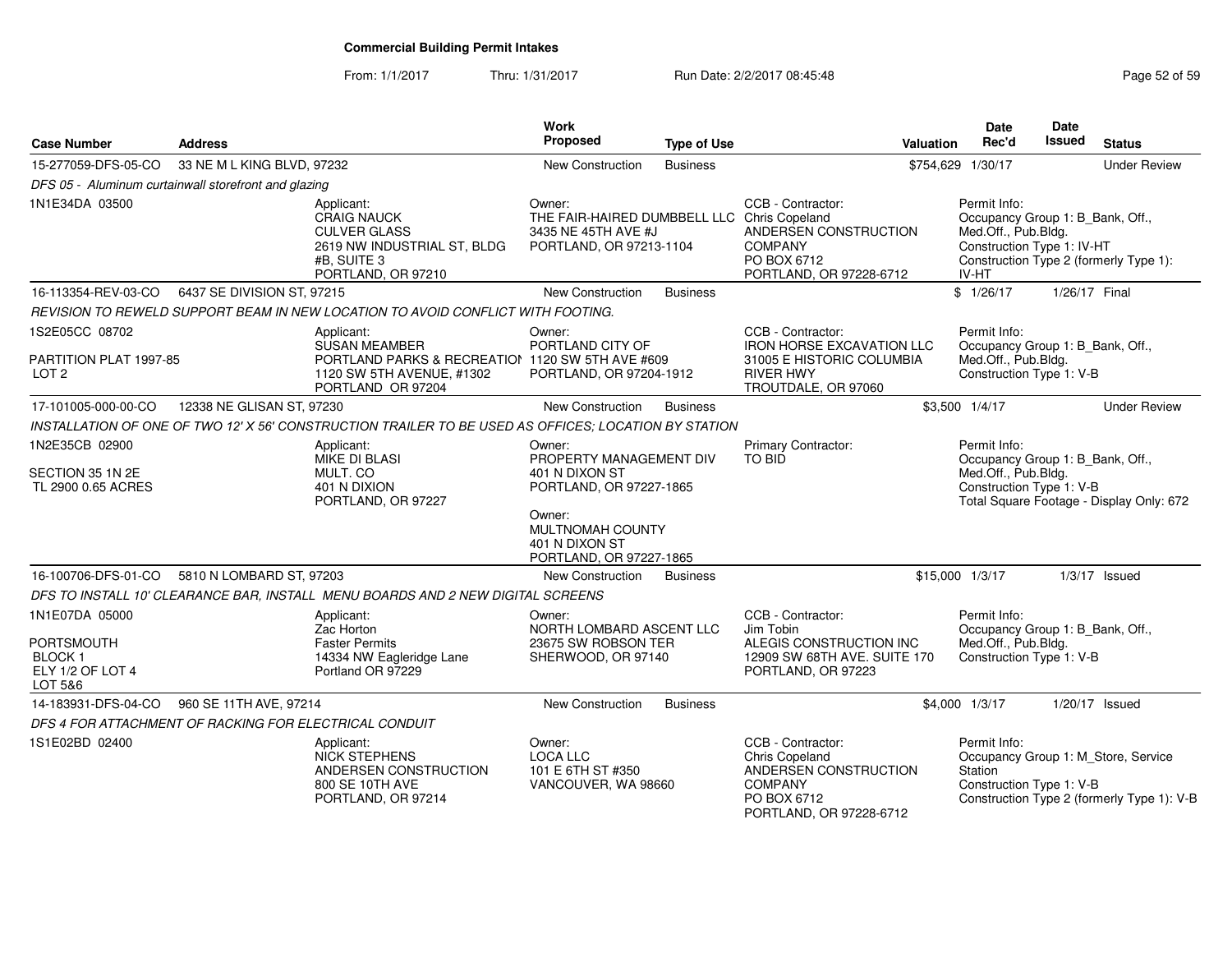From: 1/1/2017Thru: 1/31/2017 **Run Date: 2/2/2017 08:45:48** Page 53 of 59

| <b>Case Number</b>                                                    | <b>Address</b>                                                                                                                                                      | Work<br><b>Proposed</b><br><b>Type of Use</b>                                                          | Valuation                                                                                                                       | <b>Date</b><br>Rec'd                                  | Date<br>Issued                   | <b>Status</b>                                                                       |
|-----------------------------------------------------------------------|---------------------------------------------------------------------------------------------------------------------------------------------------------------------|--------------------------------------------------------------------------------------------------------|---------------------------------------------------------------------------------------------------------------------------------|-------------------------------------------------------|----------------------------------|-------------------------------------------------------------------------------------|
| 16-151387-REV-01-CO                                                   | 120 SE CLAY ST, 97214                                                                                                                                               | <b>New Construction</b><br><b>Business</b>                                                             |                                                                                                                                 | \$1/24/17                                             |                                  | <b>Under Review</b>                                                                 |
|                                                                       | REVISION TO UPDATE BATHROOM ON LEVEL 2 AND 3: ADDITION OF 100" WIDE EXIT ACCESS STAIR CONNECTING LEVEL TWO TO GRADE: ADDITION OF GLAZING IN LOBBY. REVISED ROOF ME( |                                                                                                        |                                                                                                                                 |                                                       |                                  |                                                                                     |
| 1S1E03DA 01800                                                        | Applicant:<br>MIKE COYLE                                                                                                                                            | Owner:<br>120 CLAY DEVELOPMENT LLC                                                                     | CCB - Contractor:<br><b>TURNER CONSTRUCTION</b>                                                                                 | Permit Info:<br>Occupancy Group 1: B Bank, Off.,      |                                  |                                                                                     |
| <b>STEPHENS ADD</b><br>BLOCK 22<br>LOT 1&5-8<br>LOT 2-4 EXC PT IN R/W | <b>FASTER PERMITS</b><br>14334 NW EAGLERIDGE LANE<br>PORTLAND, OR 97229                                                                                             | 101 E 6TH ST #350<br>VANCOUVER, WA 98660                                                               | <b>COMPANY</b><br>1200 NW NAITO PARKWAY SUITE Construction Type 1: III-B<br>300<br>PORTLAND, OR 97209                           | Med.Off., Pub.Bldg.                                   |                                  | Construction Type 2 (formerly Type 1): III-B                                        |
| 16-129837-DFS-02-CO                                                   | 1155 SW MORRISON ST, 97205                                                                                                                                          | <b>Business</b><br>New Construction                                                                    |                                                                                                                                 | \$44,000 1/18/17                                      | 1/18/17 Issued                   |                                                                                     |
| DFS 02 - Metal Stairs                                                 |                                                                                                                                                                     |                                                                                                        |                                                                                                                                 |                                                       |                                  |                                                                                     |
| 1N1E33DD 03900                                                        | Applicant:<br>Kirk Paul                                                                                                                                             | Owner:<br>MORRISON DEVELOPMENT LLC                                                                     | CCB - Contractor:<br><b>TURNER CONSTRUCTION</b>                                                                                 | Permit Info:                                          | Occupancy Group 1: B_Bank, Off., |                                                                                     |
| PORTLAND<br>BLOCK 257<br>LOT 5&6                                      | <b>Turner Construction Co</b><br>511 SW 10th Av Ste 709<br>Portland, OR 97205                                                                                       | 621 SW ALDER ST #800<br>PORTLAND, OR 97205                                                             | <b>COMPANY</b><br>1200 NW NAITO PARKWAY SUITE Construction Type 1: II-A<br>300<br>PORTLAND, OR 97209                            | Med.Off., Pub.Bldg.                                   |                                  |                                                                                     |
| 17-101009-000-00-CO                                                   | 12338 NE GLISAN ST. 97230                                                                                                                                           | New Construction<br><b>Business</b>                                                                    |                                                                                                                                 | \$3,500 1/4/17                                        |                                  | <b>Under Review</b>                                                                 |
|                                                                       | INSTALLATION OF ONE OF TWO 12' X 56' CONSTRUCTION TRAILER TO BE USED AS OFFICES; LOCATION BY BUILDING C                                                             |                                                                                                        |                                                                                                                                 |                                                       |                                  |                                                                                     |
| 1N2E35CB 02900                                                        | Applicant:<br><b>MIKE DI BLASI</b>                                                                                                                                  | Owner:<br>PROPERTY MANAGEMENT DIV                                                                      | <b>Primary Contractor:</b><br><b>TO BID</b>                                                                                     | Permit Info:                                          | Occupancy Group 1: B_Bank, Off., |                                                                                     |
| SECTION 35 1N 2E<br>TL 2900 0.65 ACRES                                | MULT. CO<br>401 N DIXION<br>PORTLAND, OR 97227                                                                                                                      | 401 N DIXON ST<br>PORTLAND, OR 97227-1865                                                              |                                                                                                                                 | Med.Off., Pub.Bldg.<br>Construction Type 1: V-B       |                                  | Total Square Footage - Display Only: 672                                            |
|                                                                       |                                                                                                                                                                     | Owner:<br>MULTNOMAH COUNTY<br>401 N DIXON ST<br>PORTLAND, OR 97227-1865                                |                                                                                                                                 |                                                       |                                  |                                                                                     |
| 15-209862-DFS-10-CO                                                   | 354 NW 9TH AVE, 97209                                                                                                                                               | Hotel/Motel<br>New Construction                                                                        |                                                                                                                                 | \$20,000 1/26/17                                      |                                  | <b>Under Review</b>                                                                 |
| DFS 10- Sprayed Intumescent Fireproofing                              |                                                                                                                                                                     |                                                                                                        |                                                                                                                                 |                                                       |                                  |                                                                                     |
| 1N1E34CB 04000                                                        | Applicant:<br>Kacie Evans<br>Andersen Construction<br>821 NW FLANDERS<br>PORTLAND OR 97209<br>ATTN: ANDERSEN<br>CONSTRUCTIONBASEMENT<br><b>OFFICE</b>               | Owner:<br>PEARL DISTRICT LODGING &<br>ASSOCIATES LLC<br>8333 GREENWAY BLVD #200<br>MIDDLETON, WI 53562 | CCB - Contractor:<br><b>Chris Copeland</b><br>ANDERSEN CONSTRUCTION<br><b>COMPANY</b><br>PO BOX 6712<br>PORTLAND, OR 97228-6712 | Permit Info:<br>Construction Type 1: I-B              |                                  | Occupancy Group 1: R-1_Hotel or Motel<br>Construction Type 2 (formerly Type 1): I-B |
|                                                                       | 15-201928-DFS-10-CO  1355 SW 2ND AVE, 97201                                                                                                                         | Hotel/Motel<br>New Construction                                                                        |                                                                                                                                 | \$650,000 1/13/17                                     |                                  | <b>Under Review</b>                                                                 |
| DFS for curtain wall, doors and storefront                            |                                                                                                                                                                     |                                                                                                        |                                                                                                                                 |                                                       |                                  |                                                                                     |
| 1S1E03BC 01400                                                        | Applicant:<br>RON BOYLE                                                                                                                                             | Owner:<br>PORTLAND HOTEL OWNERSHIP                                                                     | CCB - Contractor:<br>WIDEWATERS CONSTRUCTION                                                                                    | Permit Info:<br>Occupancy Group 1: R-1_Hotel or Motel |                                  |                                                                                     |
| <b>PORTLAND</b><br>BLOCK 130<br><b>LOT 1-4</b><br>$F$ 2' OF LOT 5-8   | <b>INLAND GLASS</b><br>0225 7TH STREET<br>LEWISTON, ID 93501                                                                                                        | LLC<br>5786 WIDEWATERS PKWY #9<br>SYRACUSE, NY 13214-1867                                              | INC.<br>5786 WIDEWATERS PARKWAY<br>DEWITT, NY 13214                                                                             | Construction Type 1: I-A                              |                                  |                                                                                     |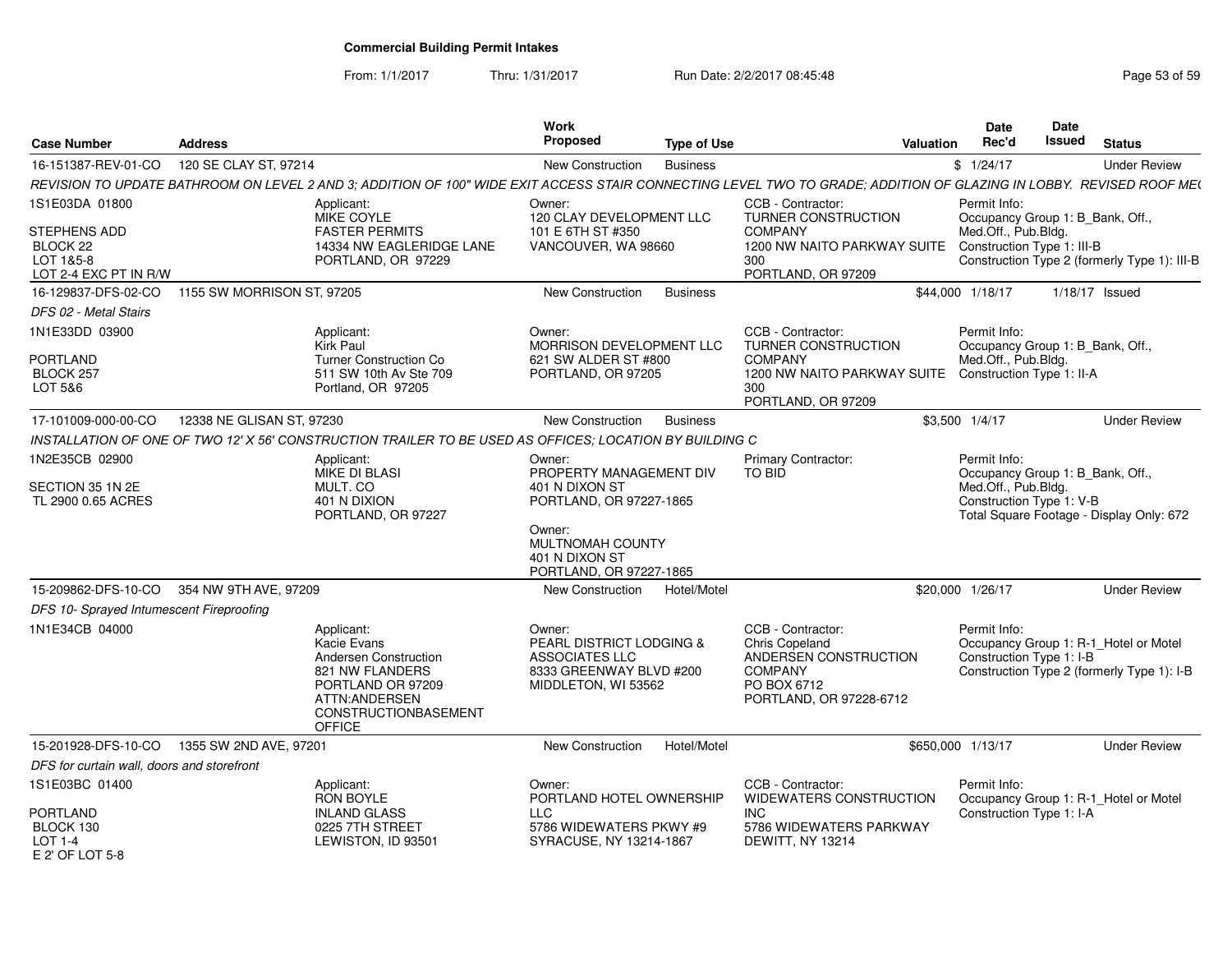From: 1/1/2017Thru: 1/31/2017 **Run Date: 2/2/2017 08:45:48** Page 54 of 59

| <b>Case Number</b>                                                | <b>Address</b>         |                                                                                                                                                                                                             | <b>Work</b><br><b>Proposed</b>                                                                         | <b>Type of Use</b> | <b>Valuation</b>                                                                                                                | Date<br>Rec'd                                    | Date<br><b>Issued</b> | <b>Status</b>                                                                       |
|-------------------------------------------------------------------|------------------------|-------------------------------------------------------------------------------------------------------------------------------------------------------------------------------------------------------------|--------------------------------------------------------------------------------------------------------|--------------------|---------------------------------------------------------------------------------------------------------------------------------|--------------------------------------------------|-----------------------|-------------------------------------------------------------------------------------|
| 15-201928-DFS-11-CO                                               | 1355 SW 2ND AVE, 97201 |                                                                                                                                                                                                             | New Construction                                                                                       | Hotel/Motel        |                                                                                                                                 | \$250,000 1/13/17                                |                       | <b>Under Review</b>                                                                 |
| DFS for nana wall - patio doors                                   |                        |                                                                                                                                                                                                             |                                                                                                        |                    |                                                                                                                                 |                                                  |                       |                                                                                     |
| 1S1E03BC 01400                                                    |                        | Applicant:<br><b>RON BOYLE</b>                                                                                                                                                                              | Owner:<br>PORTLAND HOTEL OWNERSHIP                                                                     |                    | CCB - Contractor:<br>WIDEWATERS CONSTRUCTION                                                                                    | Permit Info:                                     |                       | Occupancy Group 1: R-1_Hotel or Motel                                               |
| PORTLAND<br>BLOCK 130<br><b>LOT 1-4</b><br>E 2' OF LOT 5-8        |                        | <b>INLAND GLASS</b><br>0225 7TH STREET<br>LEWISTON, ID 93501                                                                                                                                                | <b>LLC</b><br>5786 WIDEWATERS PKWY #9<br>SYRACUSE, NY 13214-1867                                       |                    | INC.<br>5786 WIDEWATERS PARKWAY<br>DEWITT, NY 13214                                                                             | Construction Type 1: I-A                         |                       |                                                                                     |
| 15-201928-DFS-13-CO                                               | 1355 SW 2ND AVE, 97201 |                                                                                                                                                                                                             | New Construction                                                                                       | Hotel/Motel        |                                                                                                                                 | \$150,000 1/13/17                                |                       | <b>Under Review</b>                                                                 |
| DFS for revolving door                                            |                        |                                                                                                                                                                                                             |                                                                                                        |                    |                                                                                                                                 |                                                  |                       |                                                                                     |
| 1S1E03BC 01400<br>PORTLAND<br>BLOCK 130<br><b>LOT 1-4</b>         |                        | Applicant:<br>RON BOYLE<br><b>INLAND GLASS</b><br>0225 7TH STREET<br>LEWISTON, ID 93501                                                                                                                     | Owner:<br>PORTLAND HOTEL OWNERSHIP<br><b>LLC</b><br>5786 WIDEWATERS PKWY #9<br>SYRACUSE, NY 13214-1867 |                    | CCB - Contractor:<br>WIDEWATERS CONSTRUCTION<br><b>INC</b><br>5786 WIDEWATERS PARKWAY<br>DEWITT, NY 13214                       | Permit Info:<br>Construction Type 1: I-A         |                       | Occupancy Group 1: R-1_Hotel or Motel                                               |
| E 2' OF LOT 5-8                                                   |                        |                                                                                                                                                                                                             |                                                                                                        |                    |                                                                                                                                 |                                                  |                       |                                                                                     |
| 15-194028-REV-04-CO                                               | 479 NW 18TH AVE, 97209 |                                                                                                                                                                                                             | <b>New Construction</b>                                                                                | Hotel/Motel        |                                                                                                                                 | \$1/18/17                                        |                       | $1/18/17$ Issued                                                                    |
|                                                                   |                        | REVISION TO MODIFY LIST OF ADA GUEST UNITS AND ADA BATHROOMS FOR THE CODE REQUIRED                                                                                                                          |                                                                                                        |                    |                                                                                                                                 |                                                  |                       |                                                                                     |
| 1N1E33DB 01300                                                    |                        | Applicant:<br><b>KYLE EMERY</b>                                                                                                                                                                             | Owner:<br>18TH & NW GLISAN LLC                                                                         |                    | CCB - Contractor:<br><b>RICHARD BECK</b>                                                                                        | Permit Info:<br>Occupancy Group 1: B_Bank, Off., |                       |                                                                                     |
| <b>COUCHS ADD</b>                                                 |                        | <b>SERA ARCHITECTS</b>                                                                                                                                                                                      | 425 NW 18TH AVE                                                                                        |                    | LCG PENCE LLC                                                                                                                   | Med.Off., Pub.Bldg.                              |                       |                                                                                     |
| BLOCK 173<br>E 64' OF LOT 8                                       |                        | 338 NW 5TH AVE<br>PORTLAND, 0R 97209                                                                                                                                                                        | PORTLAND, OR 97209                                                                                     |                    | 2747 PENCE LOOP SE<br>SALEM, OR 97302-8109                                                                                      | Construction Type 1: I-A                         |                       | Construction Type 2 (formerly Type 1): III-B                                        |
| 15-201928-REV-04-CO                                               | 1355 SW 2ND AVE, 97201 |                                                                                                                                                                                                             | <b>New Construction</b>                                                                                | Hotel/Motel        |                                                                                                                                 | \$1/10/17                                        |                       | 1/10/17 Issued                                                                      |
|                                                                   |                        | REVISION TO UPSIZE SANITARY LATERAL FROM 8" TO 10" PER PLUMBER'S REQUEST, SEWER FLOW AND FIXTURE COUNTS HAVE NOT CHANGED                                                                                    |                                                                                                        |                    |                                                                                                                                 |                                                  |                       |                                                                                     |
| 1S1E03BC 01400                                                    |                        | Applicant:                                                                                                                                                                                                  | Owner:                                                                                                 |                    | CCB - Contractor:                                                                                                               | Permit Info:                                     |                       |                                                                                     |
| <b>PORTLAND</b><br>BLOCK 130<br>$LOT 1-4$<br>E 2' OF LOT 5-8      |                        | <b>DAN MORRISON</b><br>CARDNO<br>5415 SW WESTGATE DR, #100<br>PORTLAND OR 97221                                                                                                                             | PORTLAND HOTEL OWNERSHIP<br><b>LLC</b><br>5786 WIDEWATERS PKWY #9<br>SYRACUSE, NY 13214-1867           |                    | WIDEWATERS CONSTRUCTION<br><b>INC</b><br>5786 WIDEWATERS PARKWAY<br>DEWITT, NY 13214                                            | Construction Type 1: I-A                         |                       | Occupancy Group 1: R-1 Hotel or Motel                                               |
| 15-209862-REV-04-CO                                               | 354 NW 9TH AVE, 97209  |                                                                                                                                                                                                             | New Construction                                                                                       | Hotel/Motel        |                                                                                                                                 | \$1/18/17                                        |                       | <b>Under Review</b>                                                                 |
|                                                                   |                        | REV 04 - Revised CU at CMU Wall - pertaining to AC-14, AC-15 and HP-16 located on 3rd floor parking garage represented on page M2.03 (original review under DFS 05, detail 3/S1.2). Revised screen walls to |                                                                                                        |                    |                                                                                                                                 |                                                  |                       |                                                                                     |
| 1N1E34CB 04000                                                    |                        | Applicant:<br><b>BRANDON HUTCHINSON</b><br>AMERICAN HEATING<br>5035 SE 24TH AVE<br>PORTLAND, OR 97202                                                                                                       | Owner:<br>PEARL DISTRICT LODGING &<br>ASSOCIATES LLC<br>8333 GREENWAY BLVD #200<br>MIDDLETON, WI 53562 |                    | CCB - Contractor:<br><b>Chris Copeland</b><br>ANDERSEN CONSTRUCTION<br><b>COMPANY</b><br>PO BOX 6712<br>PORTLAND, OR 97228-6712 | Permit Info:<br>Construction Type 1: I-B         |                       | Occupancy Group 1: R-1_Hotel or Motel<br>Construction Type 2 (formerly Type 1): I-B |
| 15-201928-DFS-12-CO 1355 SW 2ND AVE, 97201                        |                        |                                                                                                                                                                                                             | New Construction                                                                                       | Hotel/Motel        |                                                                                                                                 | \$225,000 1/13/17                                |                       | <b>Under Review</b>                                                                 |
| DFS for glass canopy and handrails                                |                        |                                                                                                                                                                                                             |                                                                                                        |                    |                                                                                                                                 |                                                  |                       |                                                                                     |
| 1S1E03BC 01400                                                    |                        | Applicant:<br><b>RON BOYLE</b>                                                                                                                                                                              | Owner:<br>PORTLAND HOTEL OWNERSHIP                                                                     |                    | CCB - Contractor:<br>WIDEWATERS CONSTRUCTION                                                                                    | Permit Info:                                     |                       | Occupancy Group 1: R-1_Hotel or Motel                                               |
| <b>PORTLAND</b><br>BLOCK 130<br><b>LOT 1-4</b><br>E 2' OF LOT 5-8 |                        | <b>INLAND GLASS</b><br>0225 7TH STREET<br>LEWISTON, ID 93501                                                                                                                                                | <b>LLC</b><br>5786 WIDEWATERS PKWY #9<br>SYRACUSE, NY 13214-1867                                       |                    | INC.<br>5786 WIDEWATERS PARKWAY<br>DEWITT, NY 13214                                                                             | Construction Type 1: I-A                         |                       |                                                                                     |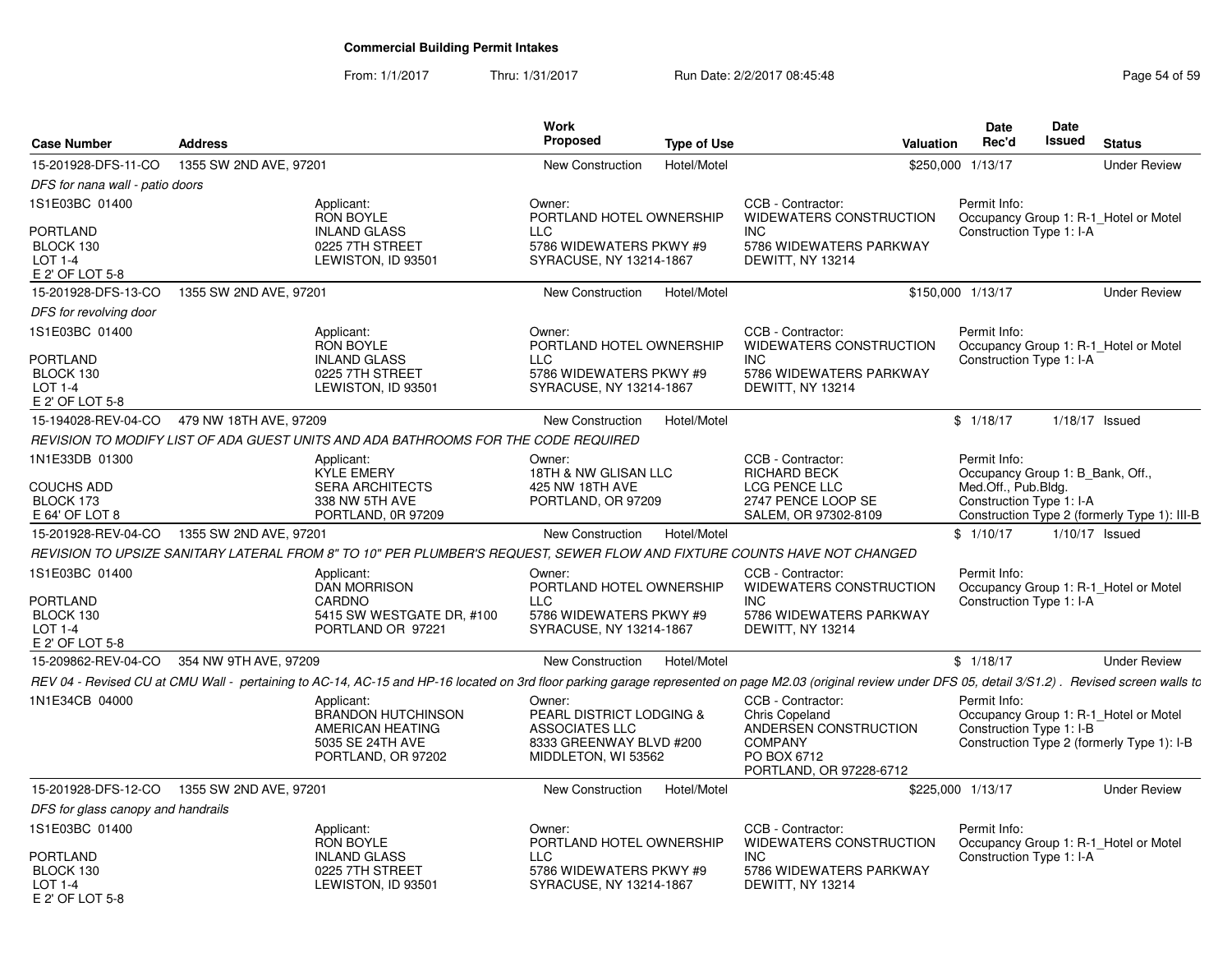From: 1/1/2017Thru: 1/31/2017 **Run Date: 2/2/2017 08:45:48** Page 55 of 59

| <b>Case Number</b>                                                                  | <b>Address</b>              |                                                                                                                                                          | Work<br>Proposed                                                                                                                                                                       | <b>Type of Use</b>  | <b>Valuation</b>                                                                                                                            | <b>Date</b><br>Rec'd                                                   | <b>Date</b><br>Issued<br><b>Status</b>                                               |
|-------------------------------------------------------------------------------------|-----------------------------|----------------------------------------------------------------------------------------------------------------------------------------------------------|----------------------------------------------------------------------------------------------------------------------------------------------------------------------------------------|---------------------|---------------------------------------------------------------------------------------------------------------------------------------------|------------------------------------------------------------------------|--------------------------------------------------------------------------------------|
| 16-120532-REV-01-CO                                                                 | 1455 SW BROADWAY, 97201     |                                                                                                                                                          | <b>New Construction</b>                                                                                                                                                                | Hotel/Motel         |                                                                                                                                             | \$1/19/17                                                              | 1/19/17 Issued                                                                       |
|                                                                                     |                             | REV 01 - Revisions to structural plans and details to reduce cost and improve schedule per contractor proposed changes and constructability improvements |                                                                                                                                                                                        |                     |                                                                                                                                             |                                                                        |                                                                                      |
| 1S1E04AD 03500                                                                      |                             | Applicant:<br><b>JESSE EMORY</b><br><b>GBD ARCHITECTS INC</b><br>1120 NW Couch St, Suite 300<br>PORTLAND OR 97209                                        | Owner:<br><b>FRONT &amp; PINE LLC</b><br>920 SW 6TH AVE #223<br>PORTLAND, OR 97204-1207                                                                                                |                     | CCB - Contractor:<br><b>BALFOUR BEATTY</b><br><b>CONSTRUCTION LLC</b><br>3100 MCKINNON 6TH FLOOR<br>DALLAS, TX 75201                        | Permit Info:<br>Construction Type 1: I-A                               | Occupancy Group 1: R-1 Hotel or Motel<br>Construction Type 2 (formerly Type 1): I-A  |
| 14-166525-REV-03-CO 13031 SE FOSTER RD, 97236                                       |                             |                                                                                                                                                          | <b>New Construction</b>                                                                                                                                                                | Special Residential |                                                                                                                                             | \$1/6/17                                                               | $1/6/17$ Issued                                                                      |
|                                                                                     |                             | REVISION TO UTILITY SERVICES WITHIN ROW MATCH APPROVED PUBLIC WORKS PLAN                                                                                 |                                                                                                                                                                                        |                     |                                                                                                                                             |                                                                        |                                                                                      |
| 1S2E14CD 02500                                                                      |                             | Applicant:<br>JOSEPH VAN LOM<br>ARCHITECTS VAN LOM GROUP<br>AIA PC<br>PO BOX 25690<br>PORTLAND OR 97298                                                  | Owner:<br>HAPPY VALLEY SENIOR<br><b>168 TERRACE AVE</b><br>OREGON CITY, OR 97045-3036<br>Owner:<br><b>VILLAGE PROPERTY LLC</b><br><b>168 TERRACE AVE</b><br>OREGON CITY, OR 97045-3036 |                     | CCB - Contractor:<br>DON RUE<br>JHC COMMERCIAL LLC<br>11125 SW BARBUR BLVD<br>PORTLAND, OR 97219                                            | Permit Info:<br><b>Assisted Evacuation</b><br>Construction Type 1: V-B | Occupancy Group 1: SR-1 SPEC.RES.                                                    |
| 15-141848-REV-02-CO 17423 SE SHERMAN ST                                             |                             |                                                                                                                                                          | <b>New Construction</b>                                                                                                                                                                | Special Residential |                                                                                                                                             | \$1/20/17                                                              | 1/20/17 Issued                                                                       |
| REVISION TO CHANGE LOCATION OF TREE                                                 |                             |                                                                                                                                                          |                                                                                                                                                                                        |                     |                                                                                                                                             |                                                                        |                                                                                      |
| 1S3E06DC 06302<br>PARTITION PLAT 2013-59<br>LOT <sub>2</sub><br>INC UND INT TRACT A |                             | Applicant:<br>MICHAEL BEARDMAN<br>PO BOX 610<br>HUBBARD OR 97034                                                                                         | Owner:<br>RIVERA PROPERTIES LLC<br>3701 SE 174TH AVE<br>PORTLAND, OR 97236-1253                                                                                                        |                     | CCB - Contractor:<br>SA CONSTRUCTION NW LLC<br>10700 SW BEAVERTON<br>HILLSDALE HWY SUITE 110<br>BEAVERTON, OR 97005                         | Permit Info:<br>Construction Type 1: V-B                               | Occupancy Group 1: R-4_Assisted Living<br>Construction Type 2 (formerly Type 1): V-B |
| 15-189877-REV-02-CO                                                                 | 4304 SW HILLSDALE CT, 97221 |                                                                                                                                                          | <b>New Construction</b>                                                                                                                                                                | Storage             |                                                                                                                                             | \$1/4/17                                                               | $1/4/17$ Issued                                                                      |
|                                                                                     |                             | REVISION TO TYPE AND HEIGHT OF FOUNDATION INSULATION AND FOUNDATION WATERPROOFING                                                                        |                                                                                                                                                                                        |                     |                                                                                                                                             |                                                                        |                                                                                      |
| 1S1E17BC 04800<br><b>GLEN CULLEN</b><br>BLOCK 4<br>LOT 1-5 TL 4800                  |                             | Applicant:<br><b>BRIAN HORNUNG</b><br>dcb CONSTRUCTION COMPANY<br>909 E 62ND AVENUE<br><b>DENVER, CO 80216</b>                                           | Owner:<br>4300 BHH PARTNERS SP LLC<br>201 WILSHIRE BLVD #102<br>SANTA MONICA, CA 90401                                                                                                 |                     | CCB - Contractor:<br>DENVER COMMERCIAL BUILDERS Occupancy Group 1: S-1_Storage -<br><b>INC</b><br>909 E 62ND AVE<br><b>DENVER, CO 80216</b> | Permit Info:<br>Construction Type 1: II-B                              | Moderate Hazard, Warehouse                                                           |
| 16-109583-REV-01-CO                                                                 | 4321 NE 185TH DR, 97230     |                                                                                                                                                          | New Construction                                                                                                                                                                       | Storage             |                                                                                                                                             | \$1/3/17                                                               | $1/3/17$ Issued                                                                      |
|                                                                                     |                             | REVISION TO SHOW THE REMOVAL OF ONE FIRE HYDRANT ON THE NORTH ELEVATION, ADDITION OF SECOND PROPOSED FDC AT SE CORNER OF PROJECT.                        |                                                                                                                                                                                        |                     |                                                                                                                                             |                                                                        |                                                                                      |
| 1N3E20 00900                                                                        |                             | Applicant:<br><b>JEREMY LOGUE</b><br><b>MACKENZIE</b><br>1515 SE WATER AVENUE, SUITE<br>100<br>PORTLAND OREGON 97214                                     | Owner:<br>DPF OR I LC-185 LLC<br>5500 EQUITY AVE<br>RENO, NV 89502-2343                                                                                                                |                     | CCB - Contractor:<br>PERLO CONSTRUCTION GROUP<br>INC.<br>16101 SW 72ND AVE SUITE 200<br>PORTLAND, OR 97224                                  | Permit Info:<br>Construction Type 1: V-B                               | Occupancy Group 1: S-1_Storage -<br>Moderate Hazard, Warehouse                       |
| 17-111968-000-00-CO                                                                 | 6263 SE YAMHILL ST          |                                                                                                                                                          | New Construction                                                                                                                                                                       | Storage             |                                                                                                                                             | \$75,000 1/31/17                                                       | <b>Under Review</b>                                                                  |
|                                                                                     |                             | NEW CARPORT AND ATTACHED TRASH ENCLOSURE, INCLUDES SITE GRADING, LANDSCAPING, SIDEWALKS, DRIVEWAYS, AND UTILITIES                                        |                                                                                                                                                                                        |                     |                                                                                                                                             |                                                                        |                                                                                      |
| 1S2E06AA 01401                                                                      |                             | Applicant:<br><b>ZAC HORTON</b><br><b>FASTER PERMITS</b><br>14334 NW EAGLERIDGE LN<br>PORTLAND, OR 97229                                                 | Owner:<br><b>MARK TABOR LLC</b><br>1015 NW 11TH AVE #243<br>PORTLAND, OR 97209-3496                                                                                                    |                     | CCB - Contractor:<br>ETHAN BECK HOMES INC<br>4110 SE HAWTHORNE BLVD #918<br>PORTLAND, OR 97214                                              |                                                                        |                                                                                      |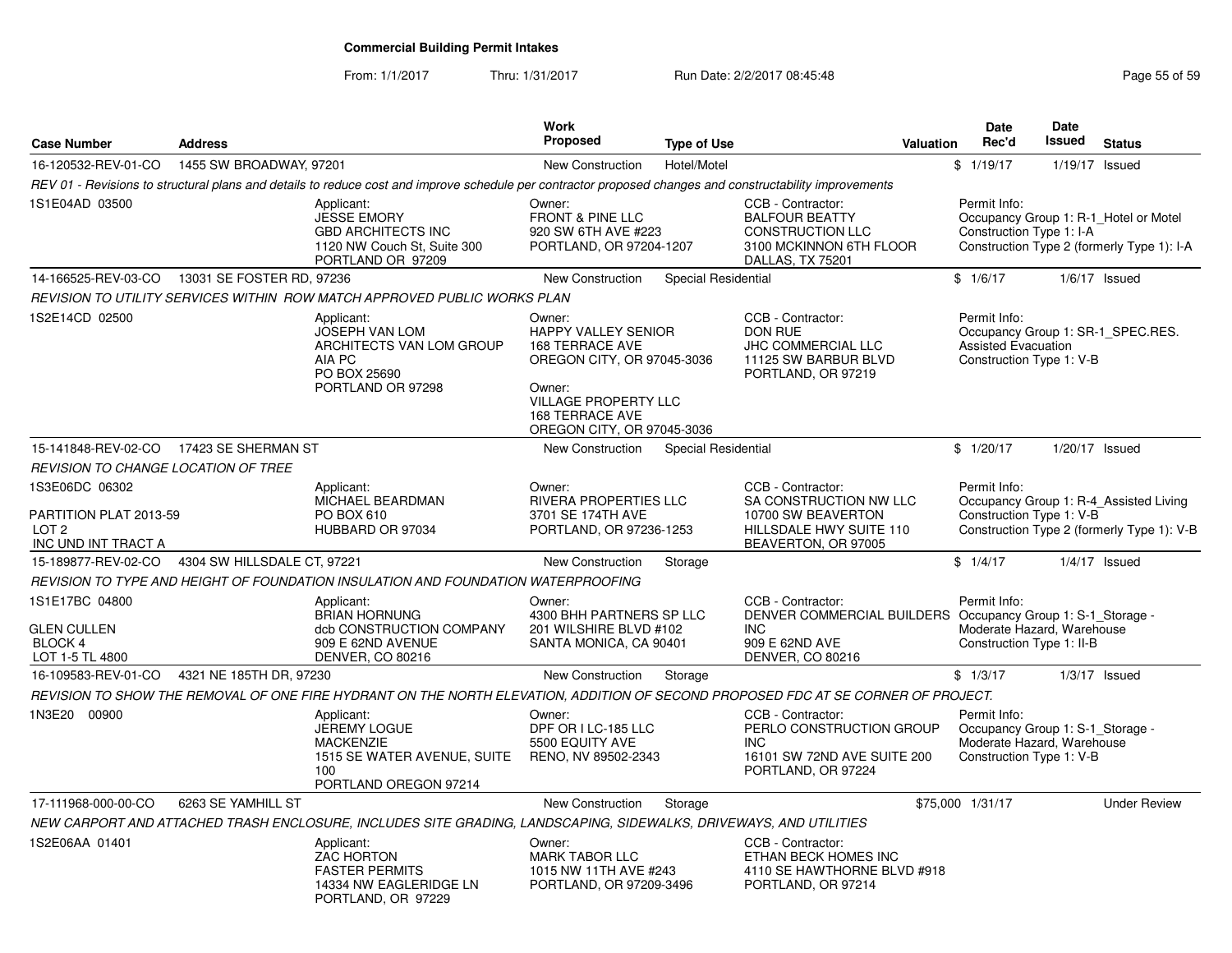From: 1/1/2017Thru: 1/31/2017 **Run Date: 2/2/2017 08:45:48** Page 56 of 59

| <b>Case Number</b>                                                                                                                 | <b>Address</b>                                   |                                                                                                                                                                                       | <b>Work</b><br><b>Proposed</b>                                                                                                                                                    | <b>Type of Use</b> |                                                                                                                                        | Valuation | <b>Date</b><br>Rec'd                                                                                       | Date<br><b>Issued</b> | <b>Status</b>                              |
|------------------------------------------------------------------------------------------------------------------------------------|--------------------------------------------------|---------------------------------------------------------------------------------------------------------------------------------------------------------------------------------------|-----------------------------------------------------------------------------------------------------------------------------------------------------------------------------------|--------------------|----------------------------------------------------------------------------------------------------------------------------------------|-----------|------------------------------------------------------------------------------------------------------------|-----------------------|--------------------------------------------|
| 17-113151-000-00-CO                                                                                                                | 2880 SE POWELL BLVD, 97202                       |                                                                                                                                                                                       | New Construction                                                                                                                                                                  | Storage            |                                                                                                                                        |           | \$12,139 1/30/17                                                                                           |                       | <b>Under Review</b>                        |
| <b>NEW 272 S.F. TRASH ENCLOSURE</b>                                                                                                |                                                  |                                                                                                                                                                                       |                                                                                                                                                                                   |                    |                                                                                                                                        |           |                                                                                                            |                       |                                            |
| 1S1E12CB 00300<br><b>WAVERLEIGH HTS</b><br>BLOCK 12<br><b>LOT 16</b><br>LOT 17-21 EXC PT IN STATE HWY R/W                          |                                                  | Applicant:<br>ZAC HORTON<br><b>FASTER PERMITS</b><br>14334 NW EAGLERIDGE LN<br>PORTLAND, OR 97229                                                                                     | Owner:<br><b>HAPPY MIST LLC</b><br>PO BOX 934<br>CAMAS, WA 98607<br>Owner:<br>PETER A SNOEY<br>PO BOX 934<br>CAMAS, WA 98607<br>Owner:<br>JB POWELL LLC SNOEY<br>PO BOX 934       |                    | Primary Contractor:<br><b>TO BID</b>                                                                                                   |           | Permit Info:<br>Occupancy Group 1: U Private<br>Garage\Utility Misc.<br>Construction Type 1: V-B           |                       | Total Square Footage - Display Only: 272   |
| 14-201743-REV-01-CO                                                                                                                | 8500 NE SISKIYOU ST - Bldg B, 97220              |                                                                                                                                                                                       | CAMAS, WA 98607<br><b>New Construction</b>                                                                                                                                        | Storage            |                                                                                                                                        |           | \$15,000 1/27/17                                                                                           |                       | <b>Under Review</b>                        |
|                                                                                                                                    |                                                  | VALUE ADDED REVISION - ADDING END WALLS AND TWO INTERIOR WALLS WITH LIGHT STORAGE UP ABOVE - see folder comments                                                                      |                                                                                                                                                                                   |                    |                                                                                                                                        |           |                                                                                                            |                       |                                            |
| 1N2E28BC 00100                                                                                                                     |                                                  | Applicant:<br>KAKUMYO LOWE-CHARDE<br><b>DHARMA RAIN ZEN CENTER</b><br>8500 NE SISKIYOU ST<br>PORTLAND OR 97220<br>Applicant:<br><b>MICHAEL HOWELLS</b><br><b>HOWELLS ARCHITECTURE</b> | Owner:<br>NORTHWEST ZEN SANGHA<br>PO BOX 13325<br>PORTLAND, OR 97213-0325                                                                                                         |                    | CCB - Contractor:<br><b>VERIDIS CONSTRUCTION INC</b><br>1809 NE 2ND AVE<br>PORTLAND, OR 97212                                          |           | Permit Info:<br>Occupancy Group 1: U Private<br>Garage\Utility Misc.<br>Construction Type 1: V-B           |                       |                                            |
|                                                                                                                                    |                                                  | 3820 SE BYBEE BLVD<br>PORTLAND, OR 97202                                                                                                                                              |                                                                                                                                                                                   |                    |                                                                                                                                        |           |                                                                                                            |                       |                                            |
| 15-280083-DFS-01-CO                                                                                                                | 989 NE 61ST AVE, 97213                           |                                                                                                                                                                                       | <b>New Construction</b>                                                                                                                                                           | Storage            |                                                                                                                                        |           | \$130,000 1/25/17                                                                                          |                       | <b>Under Review</b>                        |
|                                                                                                                                    | DFS FOR POST TENSION CABLES IN SECOND FLOOR SLAB |                                                                                                                                                                                       |                                                                                                                                                                                   |                    |                                                                                                                                        |           |                                                                                                            |                       |                                            |
| 1N2E31AD 10400<br><b>SUSSEX ADD</b><br>BLOCK <sub>5</sub><br>LOT 1&4 EXC PT IN STS<br>LOT 2&3&6-8 EXC PT IN ST<br>LOT <sub>5</sub> |                                                  | Applicant:<br>Sean Elvig<br>Sierra Construction<br>1700 SE 11th Ave Ste 120<br>Portland, OR 97214                                                                                     | Owner:<br>CH REALTY VII-BARANOF I<br>1717 MCKINNEY AVE #700<br>DALLAS, TX 75202-1241<br>Owner:<br>PORTLAND 184 SELF STORAGE LL<br>1717 MCKINNEY AVE #700<br>DALLAS, TX 75202-1241 |                    | CCB - Contractor:<br><b>GUY BLANCHARD</b><br>SIERRA CONSTRUCTION CO INC<br>A CORP OF WA<br>19900 144TH AVE NE<br>WOODINVILLE, WA 98072 |           | Permit Info:<br>Occupancy Group 1: S-1_Storage -<br>Moderate Hazard, Warehouse<br>Construction Type 1: I-A |                       | Construction Type 2 (formerly Type 1): I-A |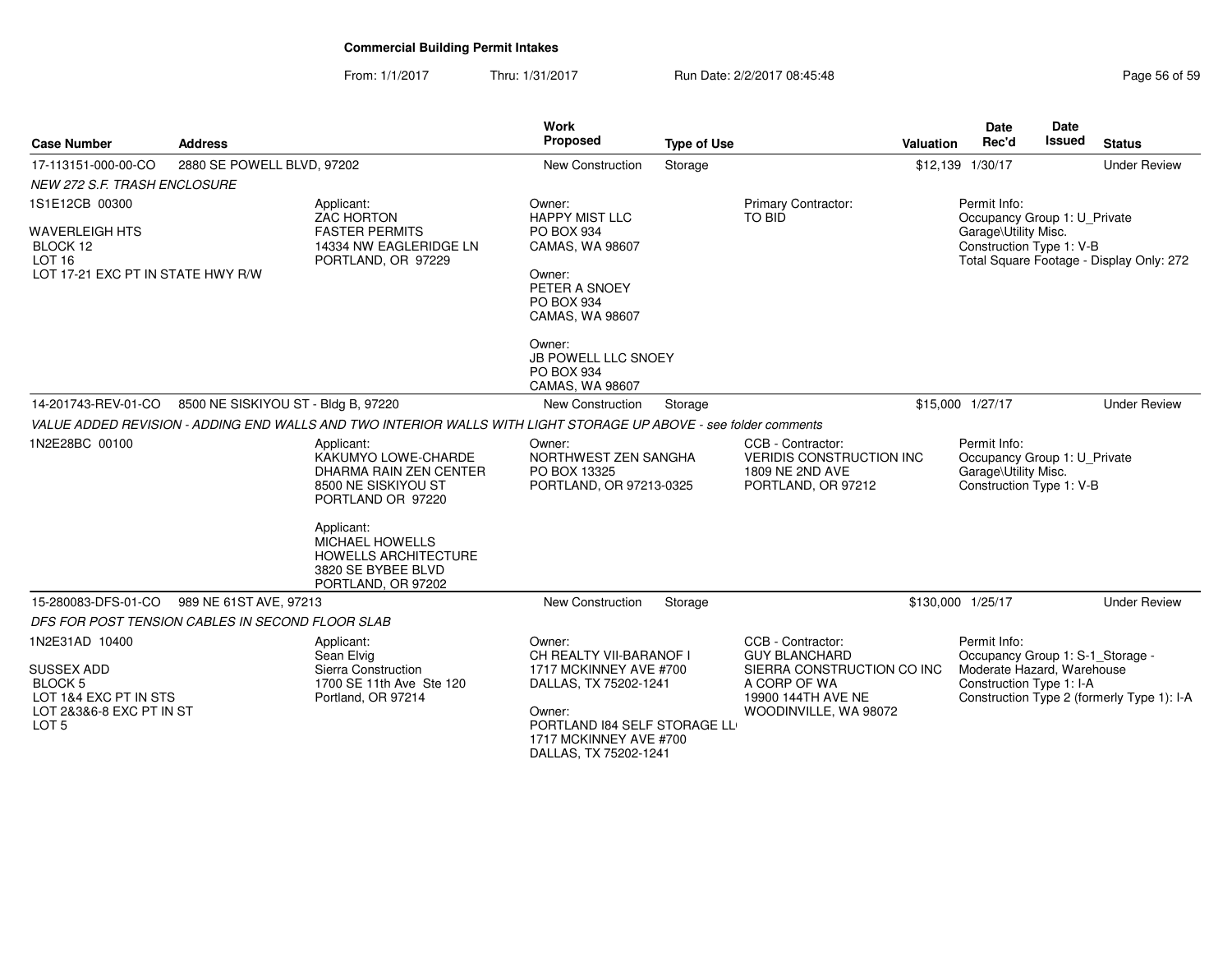#### From: 1/1/2017Thru: 1/31/2017 **Run Date: 2/2/2017 08:45:48** Page 57 of 59

| <b>Case Number</b>                                                                                            | <b>Address</b>                |                                                                                                                                                                | <b>Work</b><br>Proposed                                                                                                                                         | <b>Type of Use</b> |                                                                                                | <b>Valuation</b> | <b>Date</b><br>Rec'd                                                                                       | Date<br>Issued | <b>Status</b>                            |
|---------------------------------------------------------------------------------------------------------------|-------------------------------|----------------------------------------------------------------------------------------------------------------------------------------------------------------|-----------------------------------------------------------------------------------------------------------------------------------------------------------------|--------------------|------------------------------------------------------------------------------------------------|------------------|------------------------------------------------------------------------------------------------------------|----------------|------------------------------------------|
| 14-250137-REV-01-CO                                                                                           | 232 SE SPOKANE ST - Unit 1    |                                                                                                                                                                | New Construction                                                                                                                                                | Storage            |                                                                                                |                  | \$1/20/17                                                                                                  |                | Approved to Issue                        |
|                                                                                                               |                               | REVISION TO REMOVE 6 SMALL TREES AND MOVE 1 TREE IN PARKING LOT AREA.                                                                                          |                                                                                                                                                                 |                    |                                                                                                |                  |                                                                                                            |                |                                          |
| 1S1E22DD 90007                                                                                                |                               | Applicant:<br><b>BROOKLEY HENRI</b><br>2100 SW RIVER PKWY<br>PORTLAND OR 97201                                                                                 | Owner:<br>ASSOCIATION OF UNIT OWNERS<br>OF<br>232 SE SPOKANE ST<br>PORTLAND, OR 97202-6443<br>Owner:<br><b>SELLWOOD HARBOR</b>                                  |                    | <b>Primary Contractor:</b><br>TO BID                                                           |                  | Permit Info:<br>Occupancy Group 1: S-1_Storage -<br>Moderate Hazard, Warehouse<br>Construction Type 1: V-B |                |                                          |
|                                                                                                               |                               |                                                                                                                                                                | <b>CONDOMINIUM</b><br>232 SE SPOKANE ST<br>PORTLAND, OR 97202-6443                                                                                              |                    |                                                                                                |                  |                                                                                                            |                |                                          |
| 16-143870-REV-01-CO                                                                                           | 18475 NE RIVERSIDE PKY, 97230 |                                                                                                                                                                | New Construction                                                                                                                                                | Storage            |                                                                                                |                  | \$1/3/17                                                                                                   |                | $1/3/17$ Issued                          |
|                                                                                                               |                               | REVISION TO REMOVE FIRE HYDRANT ACROSS THE STREET THAT IS SHOWN ON THE APPROVED SITE PLAN FOR BLDG C                                                           |                                                                                                                                                                 |                    |                                                                                                |                  |                                                                                                            |                |                                          |
| 1N3E20B 01900                                                                                                 |                               | Applicant:<br><b>JEREMY LOGUE</b>                                                                                                                              | Owner:<br>DPF OR I LC-185 LLC                                                                                                                                   |                    | CCB - Contractor:<br>PERLO CONSTRUCTION GROUP                                                  |                  | Permit Info:<br>Occupancy Group 1: S-1 Storage -                                                           |                |                                          |
| SECTION 20 1N 3E<br>TL 1900 4.69 ACRES                                                                        |                               | <b>MACKENZIE</b><br>1515 SE WATER AVENUE, SUITE<br>100<br>PORTLAND OREGON 97214                                                                                | 5500 EQUITY AVE<br>RENO, NV 89502-2343                                                                                                                          |                    | <b>INC</b><br>16101 SW 72ND AVE SUITE 200<br>PORTLAND, OR 97224                                |                  | Moderate Hazard. Warehouse<br>Construction Type 1: V-B                                                     |                |                                          |
| 17-108595-000-00-CO                                                                                           | 11805 SE SALMON ST, 97216     |                                                                                                                                                                | New Construction                                                                                                                                                | Utility            |                                                                                                |                  | \$10,000 1/20/17                                                                                           |                | <b>Under Review</b>                      |
|                                                                                                               |                               | NEW CONSTRUCTION OF DETACHED SHED-NEW TMOBILE 10'x15' STICK -BUILT EQUIPMENT SHED ON THE SOUTH SIDE OF THE EXISTING WATER TOWER. THE SHED WILL HOUSE NEW EQUIP |                                                                                                                                                                 |                    |                                                                                                |                  |                                                                                                            |                |                                          |
| 1S2E03AD 01100<br>PATRICIA ADD<br><b>BLOCK4</b><br><b>LOT 11</b>                                              |                               | Applicant:<br><b>EMILY ESTRADA</b><br><b>CENTERLINE SOLUTIONS</b><br>6623 NE 78TH CT STE B 1<br>PORTLAND OR 97218                                              | Owner:<br>PORTLAND CITY OF<br>1120 SW 5TH AVE #609<br>PORTLAND, OR 97204-1912                                                                                   |                    | Primary Contractor:<br>TO BID                                                                  |                  | Permit Info:<br>Occupancy Group 1: U Private<br>Garage\Utility Misc.<br>Construction Type 1: V-B           |                | Total Square Footage - Display Only: 150 |
| 17-113130-000-00-CO                                                                                           | 2880 SE POWELL BLVD, 97202    |                                                                                                                                                                | New Construction                                                                                                                                                | Utility            |                                                                                                |                  | \$15,000 1/30/17                                                                                           |                | <b>Under Review</b>                      |
|                                                                                                               |                               | NEW DRIVE-THRU MENU BOARDS, 10' CLEARANCE POLE, AND (2) DIGITAL SCREENS                                                                                        |                                                                                                                                                                 |                    |                                                                                                |                  |                                                                                                            |                |                                          |
| 1S1E12CB 00300<br><b>WAVERLEIGH HTS</b><br>BLOCK 12<br>LOT <sub>16</sub><br>LOT 17-21 EXC PT IN STATE HWY R/W |                               | Applicant:<br><b>ZAC HORTON</b><br><b>FASTER PERMITS</b><br>14334 NW EAGLERIDGE LN<br>PORTLAND, OR 97229                                                       |                                                                                                                                                                 |                    | Primary Contractor:<br>TO BID                                                                  |                  | Permit Info:<br>Occupancy Group 1: U Private<br>Garage\Utility Misc.<br>Construction Type 1: V-B           |                |                                          |
| 17-111694-000-00-CO                                                                                           | 4540 SE MILWAUKIE AVE, 97202  |                                                                                                                                                                | New Construction                                                                                                                                                | Utility            |                                                                                                |                  | \$1,000 1/27/17                                                                                            |                | <b>Under Review</b>                      |
| <i>NEW GENERATOR PAD WITH 17-111682 CO</i>                                                                    |                               |                                                                                                                                                                |                                                                                                                                                                 |                    |                                                                                                |                  |                                                                                                            |                |                                          |
| 1S1E14AB 01800<br><b>CROOKHAMS ADD</b><br>BLOCK 1<br>LOT <sub>2</sub>                                         |                               | Applicant:<br><b>MIKE COYLE</b><br><b>FASTER PERMITS</b><br>14334 NW EAGLERIDGE LANE<br>PORTLAND, OR 97229                                                     | Owner:<br>SANDRA E HINCKLEY<br>1400 SE EASTWOOD CT<br>PORTLAND, OR 97267-3541<br>Owner:<br>PHILIP R STEINFELD<br>1400 SE EASTWOOD CT<br>PORTLAND, OR 97267-3541 |                    | CCB - Contractor:<br>PDG CONSTRUCTION SERVICES<br>INC<br>500 SE BUTLER RD<br>GRESHAM, OR 97080 |                  | Permit Info:<br>Occupancy Group 1: U Private<br>Garage\Utility Misc.<br>Construction Type 1: V-B           |                | Total Square Footage - Display Only: 150 |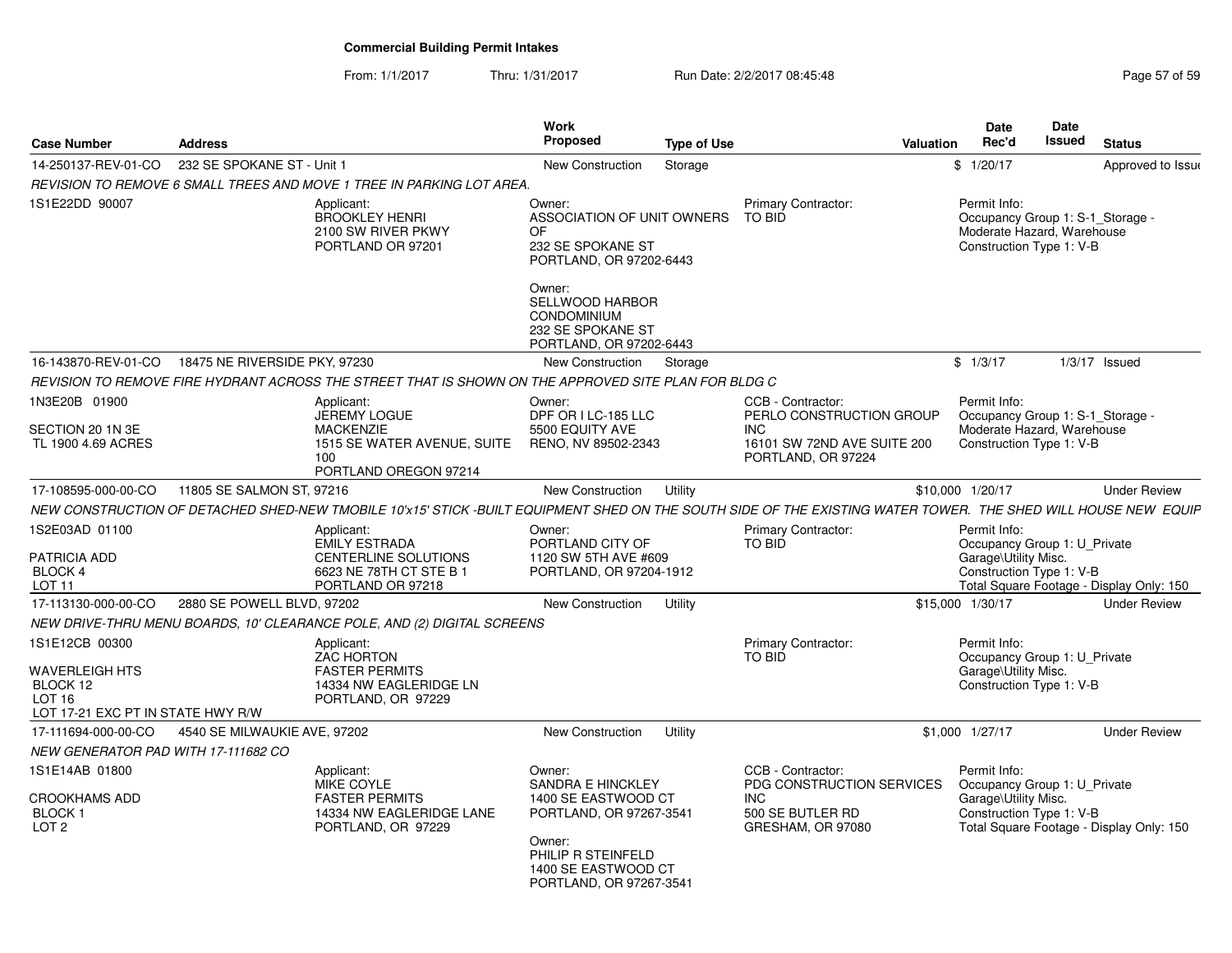From: 1/1/2017Thru: 1/31/2017 **Run Date: 2/2/2017 08:45:48** Page 58 of 59

| <b>Case Number</b>                               | <b>Address</b>                           |                                                                                                                                                              | <b>Work</b><br><b>Proposed</b>                                                  | <b>Type of Use</b> |                                                    | Valuation | <b>Date</b><br>Rec'd                             | Date<br><b>Issued</b> | <b>Status</b>                                                                                                                                                                                          |
|--------------------------------------------------|------------------------------------------|--------------------------------------------------------------------------------------------------------------------------------------------------------------|---------------------------------------------------------------------------------|--------------------|----------------------------------------------------|-----------|--------------------------------------------------|-----------------------|--------------------------------------------------------------------------------------------------------------------------------------------------------------------------------------------------------|
| 17-108572-000-00-CO                              | 11620 NE AINSWORTH CIR - Unit 100, 97220 |                                                                                                                                                              | <b>New Construction</b>                                                         | Utility            |                                                    |           | \$12,000 1/27/17                                 |                       | 1/27/17 Issued<br>Occupancy Group 1: U_Private<br>$1/10/17$ Issued<br>Construction Type 2 (formerly Type 1): V-B<br><b>Under Review</b><br><b>Under Review</b><br>Occupancy Group 1: S-2 Storage - Low |
|                                                  |                                          | NEW CONSTUCTRUCTION-SAWCUT EXISTING ASPHALT TO EARTH FORM (4)5x5x2'4 FOOTINGS. INSTALL ANCHOR BOLTS AND REBAR PER STRUCTURAL PLANS REPLACE AND FINISH CONCRE |                                                                                 |                    |                                                    |           |                                                  |                       |                                                                                                                                                                                                        |
| 1N2E15D 01800                                    |                                          | Applicant:<br><b>SEAN LARUE</b>                                                                                                                              | Owner:<br>PACIFIC NW IRONWORKERS                                                |                    | CCB - Contractor:<br><b>GARCO CONSTRUCTION INC</b> |           | Permit Info:                                     |                       |                                                                                                                                                                                                        |
| PARTITION PLAT 1992-87<br>LOT 1 & N 43' OF LOT 2 |                                          | <b>GARCO CONSTRUCTION</b><br>1145 BROADWAY PLAZA SUITE<br>1340                                                                                               | PO BOX 33030<br>PORTLAND, OR 97292-3030                                         |                    | PO BOX 2946<br>SPOKANE, WA 99220-2946              |           | Garage\Utility Misc.<br>Construction Type 1: V-B |                       |                                                                                                                                                                                                        |
|                                                  |                                          | TACOMA, WA 98402                                                                                                                                             | Owner:<br>EMPLOYERS APPRENTICESHIP<br>PO BOX 33030<br>PORTLAND, OR 97292-3030   |                    |                                                    |           |                                                  |                       |                                                                                                                                                                                                        |
|                                                  |                                          |                                                                                                                                                              | Owner:<br><b>TRAINING TRUST</b><br>PO BOX 33030<br>PORTLAND, OR 97292-3030      |                    |                                                    |           |                                                  |                       |                                                                                                                                                                                                        |
| 16-125550-REV-02-CO                              | 3546 NE 127TH AVE, 97230                 |                                                                                                                                                              | New Construction                                                                | Utility            |                                                    |           | \$1/10/17                                        |                       |                                                                                                                                                                                                        |
|                                                  |                                          | REVISION TO CHANGE RESTROOM STALLS FROM 100% TO 50% ACCESSIBLE                                                                                               |                                                                                 |                    |                                                    |           |                                                  |                       |                                                                                                                                                                                                        |
| 1N2E23CD 01900                                   |                                          | Applicant:<br>MELINDA GRAHAM                                                                                                                                 | Owner:<br>PORTLAND CITY OF                                                      |                    | CCB - Contractor:<br>Larry Margolin                |           | Permit Info:<br>Occupancy Group 1: S-1_Storage - |                       |                                                                                                                                                                                                        |
| SECTION 23 1N 2E                                 |                                          | 2 INK STUDIO                                                                                                                                                 | 1120 SW 5TH AVE #1302                                                           |                    | <b>STACY &amp; WITBECK INC</b>                     |           | Moderate Hazard, Warehouse                       |                       |                                                                                                                                                                                                        |
| TL 1900 10.07 ACRES                              |                                          | 107 SE WASHINGTON ST SUITE<br>228<br>PORTLAND OR 97214                                                                                                       | PORTLAND, OR 97204-1933                                                         |                    | 2800 HARBOR BAY PKWY<br>ALAMEDA, CA 94502          |           | Construction Type 1: V-B                         |                       |                                                                                                                                                                                                        |
| 16-291119-000-00-CO                              | 210 SW PARK AVE, 97209                   |                                                                                                                                                              | New Construction                                                                | Utility            |                                                    |           | \$650,000 1/19/17                                |                       |                                                                                                                                                                                                        |
|                                                  |                                          | NEW PARK STRUCTURE: TO INCLUDE SWINGS. BENCHES AROUND TREES: NEW DRINKING FOUNTAINS. EXTERIOR LIGHTING: ON SITE GRADING:                                     |                                                                                 |                    |                                                    |           |                                                  |                       |                                                                                                                                                                                                        |
| 1N1E34CB 08900                                   |                                          | Applicant:                                                                                                                                                   | Owner:                                                                          |                    | Primary Contractor:                                |           |                                                  |                       |                                                                                                                                                                                                        |
| <b>COUCHS ADD</b><br><b>PARK BLOCKS</b>          |                                          | ROBIN LAUGHLIN<br>PORTLAND PARKS & RECREATION 1120 SW 5TH AVE #1302<br>1120 SW 5TH AVE, SUITE 1302                                                           | PORTLAND CITY OF (BUREAU OF<br>PORTLAND, OR 97204-1912                          |                    | <b>TO BID</b>                                      |           |                                                  |                       |                                                                                                                                                                                                        |
| <b>BLOCK C</b>                                   |                                          | PORTLAND OR                                                                                                                                                  | Owner:<br><b>PARKS</b>                                                          |                    |                                                    |           |                                                  |                       |                                                                                                                                                                                                        |
|                                                  |                                          |                                                                                                                                                              | 1120 SW 5TH AVE #1302<br>PORTLAND, OR 97204-1912                                |                    |                                                    |           |                                                  |                       |                                                                                                                                                                                                        |
|                                                  |                                          |                                                                                                                                                              | Owner:<br><b>RECREATION</b><br>1120 SW 5TH AVE #1302<br>PORTLAND, OR 97204-1912 |                    |                                                    |           |                                                  |                       |                                                                                                                                                                                                        |
| 15-262689-DFS-03-CO                              | 2521 SW WATER AVE, 97201                 |                                                                                                                                                              | New Construction                                                                | Utility            |                                                    |           | \$52.300 1/25/17                                 |                       |                                                                                                                                                                                                        |
|                                                  |                                          | DFS 03- Steel enclosure for access stairwell to switchgear at Marquam Substation                                                                             |                                                                                 |                    |                                                    |           |                                                  |                       |                                                                                                                                                                                                        |
| 1S1E10BA 05000                                   |                                          | Applicant:<br>NATALIE WARNER                                                                                                                                 | Owner:<br>PORTLAND GENERAL ELECTRIC                                             |                    | CCB - Contractor:<br>PORTLAND GENERAL ELECTRIC     |           | Permit Info:                                     |                       |                                                                                                                                                                                                        |
| <b>CARUTHERS ADD</b>                             |                                          | DAVID EVANS AND ASSOCIATES.                                                                                                                                  | CO.                                                                             |                    | CO.                                                |           | Hazard, Parking Garage                           |                       |                                                                                                                                                                                                        |
| BLOCK 39&50 TL 5000<br>DEPT OF REVENUE           |                                          | <b>INC</b><br>2100 SW RIVER PARKWAY, SUITE PORTLAND, OR 97204-2901                                                                                           | 121 SW SALMON ST 1WTC0401                                                       |                    | 121 SW SALMON ST C/O LEGAL<br><b>DEPT</b>          |           | Construction Type 1: V-B                         |                       |                                                                                                                                                                                                        |
|                                                  |                                          | 100<br>PORTLAND OR 97201                                                                                                                                     |                                                                                 |                    | PORTLAND, OR 97204                                 |           |                                                  |                       |                                                                                                                                                                                                        |